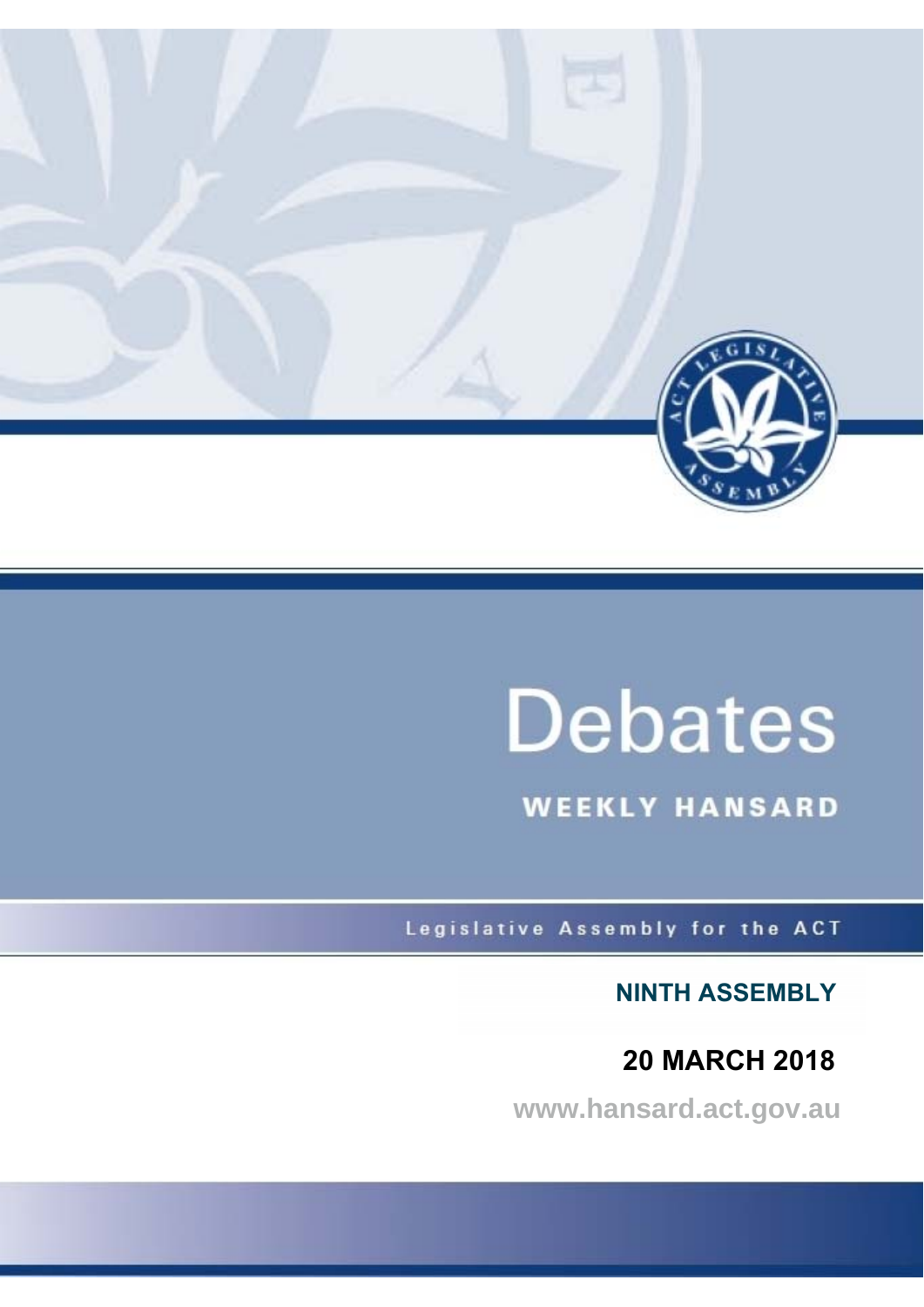## **[Tuesday, 20 March 2018](#page-3-0)**

| Petitions:                                                          |  |
|---------------------------------------------------------------------|--|
|                                                                     |  |
| Ministerial responses:                                              |  |
|                                                                     |  |
|                                                                     |  |
|                                                                     |  |
|                                                                     |  |
|                                                                     |  |
|                                                                     |  |
|                                                                     |  |
|                                                                     |  |
|                                                                     |  |
|                                                                     |  |
|                                                                     |  |
|                                                                     |  |
|                                                                     |  |
|                                                                     |  |
| Aboriginal and Torres Strait Islander cultural integrity in schools |  |
|                                                                     |  |
|                                                                     |  |
| Questions without notice:                                           |  |
|                                                                     |  |
|                                                                     |  |
|                                                                     |  |
|                                                                     |  |
|                                                                     |  |
|                                                                     |  |
|                                                                     |  |
|                                                                     |  |
|                                                                     |  |
|                                                                     |  |
|                                                                     |  |
|                                                                     |  |
|                                                                     |  |
|                                                                     |  |
|                                                                     |  |
|                                                                     |  |
|                                                                     |  |
|                                                                     |  |
|                                                                     |  |
|                                                                     |  |
| Canberra Institute of Technology—freedom of information request 734 |  |
|                                                                     |  |
| ACT children and young people's commitment 2015-2025                |  |
|                                                                     |  |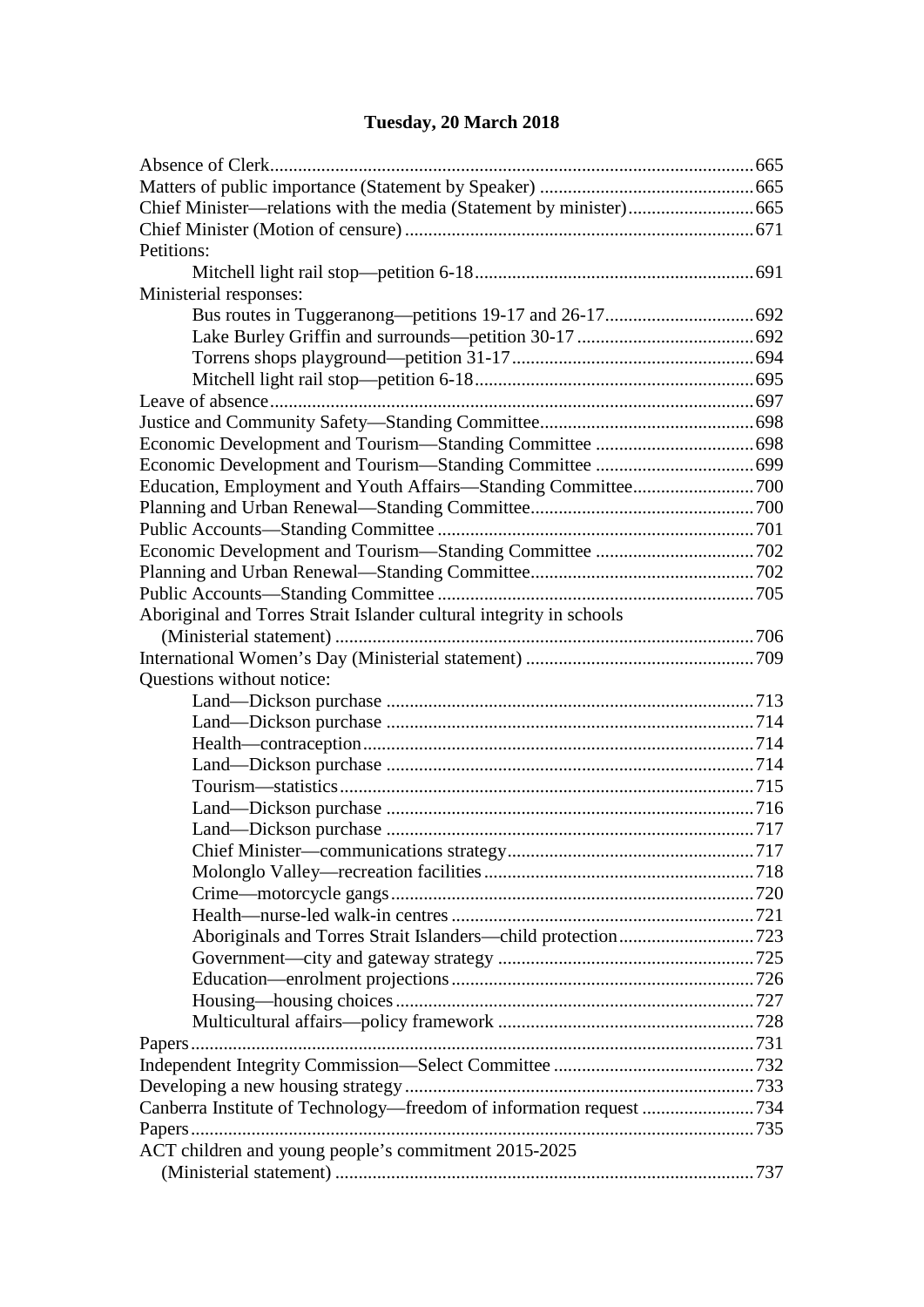| Adjournment:            |  |
|-------------------------|--|
|                         |  |
|                         |  |
|                         |  |
|                         |  |
|                         |  |
|                         |  |
| Schedule of amendments: |  |
|                         |  |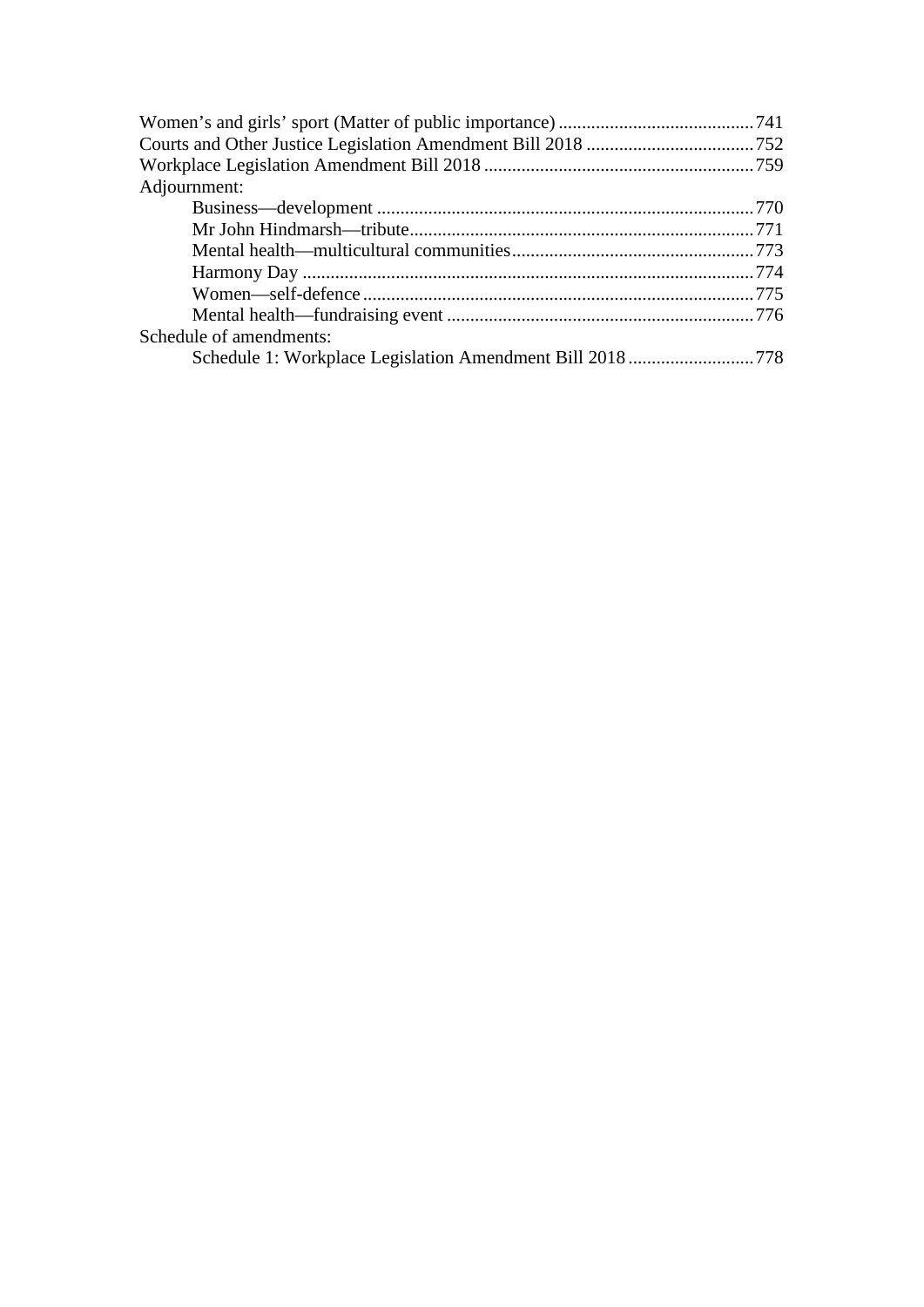## <span id="page-3-0"></span>**Tuesday, 20 March 2018**

**MADAM SPEAKER** (Ms J Burch) took the chair at 10 am, made a formal recognition that the Assembly was meeting on the lands of the traditional custodians, and asked members to stand in silence and pray or reflect on their responsibilities to the people of the Australian Capital Territory.

## <span id="page-3-1"></span>**Absence of Clerk**

*Madam Speaker informed the Assembly that, due to the absence of the Clerk, the Deputy Clerk would act as Clerk.* 

#### <span id="page-3-3"></span><span id="page-3-2"></span>**Matters of public importance Statement by Speaker**

**MADAM SPEAKER**: This morning a proposed matter of public importance was lodged on "the importance of freedom of the press and of a strong, independent media to our democracy". *House of Representatives Practice*, fifth edition, at page 578 stipulates that matters submitted must be definite—that is, simple, specific and precise in their wording. It also requires the Speaker to have regard to the extent to which the matter concerns the administrative responsibilities of ministers. Similarly, the companion states that the Speaker must take into account whether the matter submitted is within the scope of ministerial responsibilities.

Accordingly, I have ruled that the matter proposed did not fall within the scope of ministerial responsibility and, in accordance with standing order 136, that proposal was not included in the ballot for the MPI today.

In addition, two proposals were returned to the relevant members prior to the ballot as there were inaccuracies in the documents, in that the dates were wrong. One was from the last sitting and one was pre-dated. Can I remind members, when framing their matters for submission, to have regard to those two matters.

#### <span id="page-3-5"></span><span id="page-3-4"></span>**Chief Minister—relations with the media Statement by minister**

**MR BARR** (Kurrajong—Chief Minister, Treasurer, Minister for Economic Development and Minister for Tourism and Major Events) (10.03), by leave: On 8 March 2018 I attended a function held here in the reception room of the Legislative Assembly, entitled "Meet the creative services panel". This was an event organised by the Chief Minister, Treasury and Economic Development Directorate communications team in order to present to a successful panel of communications industry businesses—most of whom were local, I note—the government's communications and engagement strategy.

At that event I provided what was a frank and sometimes robust assessment of communications, government communications, and the state of the media market in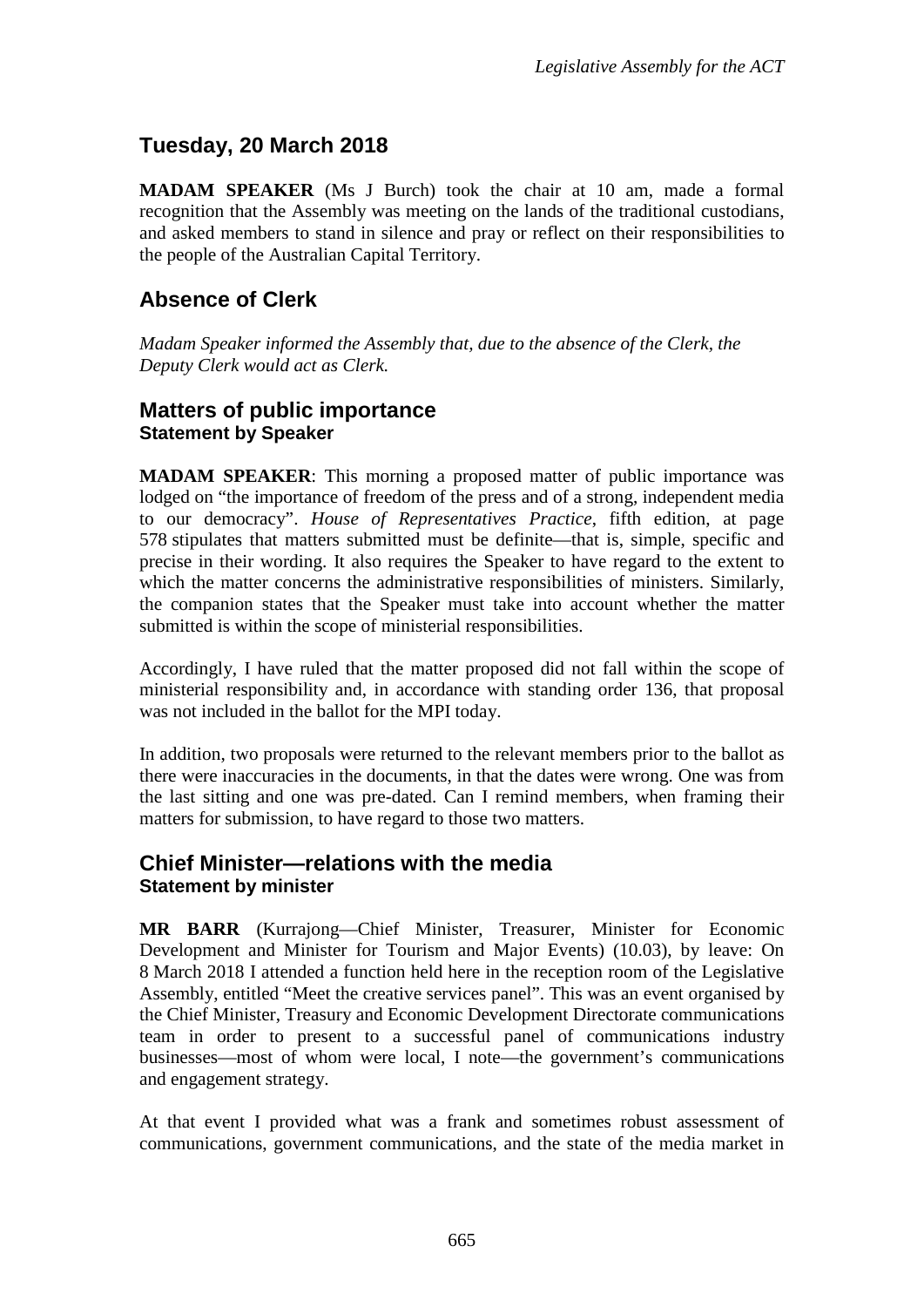this city and in this country. During those remarks I made a series of statements that I should not have made and that were not nice things to say. They were statements that I have subsequently, in every media outlet and indeed publicly over the last week, regretted saying, apologised for and acknowledged as being not nice things to say, and I should not have said them.

I do believe there is room in our public debate for frankness, and I do believe that it is appropriate for politicians from time to time to express a view on the media. The media are not above criticism, but that criticism should be framed constructively, and I acknowledge that I did not do so on this occasion. I acknowledge and apologise for the choice of words I used in relation to the presentation to that particular group. Also, I appreciate that the role I have requires me to keep certain opinions to myself and to be very circumspect about when I enter into public debates.

I would like to take the opportunity to address a range of issues that have certainly arisen in the subsequent public debate on these matters. First and foremost, in relation to the media, it is entirely legitimate for there to be a public debate about the role that the media plays in our democracy. I have been forthright on occasion, not just in recent times, but, as some in the media have reported, over my time in this place, in expressing strong views in relation to the independence of the media, the independence of editorial policy, and in expressing strong views against the concentration of media ownership in this country.

I have said, and I intend to stick by this, that I will not be a regular commentator on the media in the future. However, I will repeat some remarks in this place formally for the public record that I have made in the last week in relation to the media, not just in this city but across the country. And there are probably some global implications in terms of issues for the media that not just are relevant to Canberra or Australia but in fact have relevance across all Western liberal democracies.

I want to take the opportunity particularly to highlight what I believe to be a statement of editorial policy that reflects best practice in this nation and that should in fact be emulated across all media outlets—that is, the public stance of the Australian Broadcasting Corporation in relation to its editorial policy. It says:

The ABC takes no editorial stance other than its commitment to fundamental democratic principles including the rule of law, freedom of speech and religion, parliamentary democracy and equality of opportunity.

If all media outlets in this city and in this nation pursued a similar editorial policy, I think our democracy would be enhanced. And I would not be the only person in this parliament, in parliaments around this nation, or indeed the only Australian, who would reach that particular conclusion.

Out of all of this—the debate, the highlights and what sticks in people's minds around media in this city and in this nation—that question of taking no editorial stance other than a commitment to fundamental democratic principles, the rule of law, freedom of speech and religion, parliamentary democracy and equality of opportunity sets a very good benchmark for how media organisations should operate.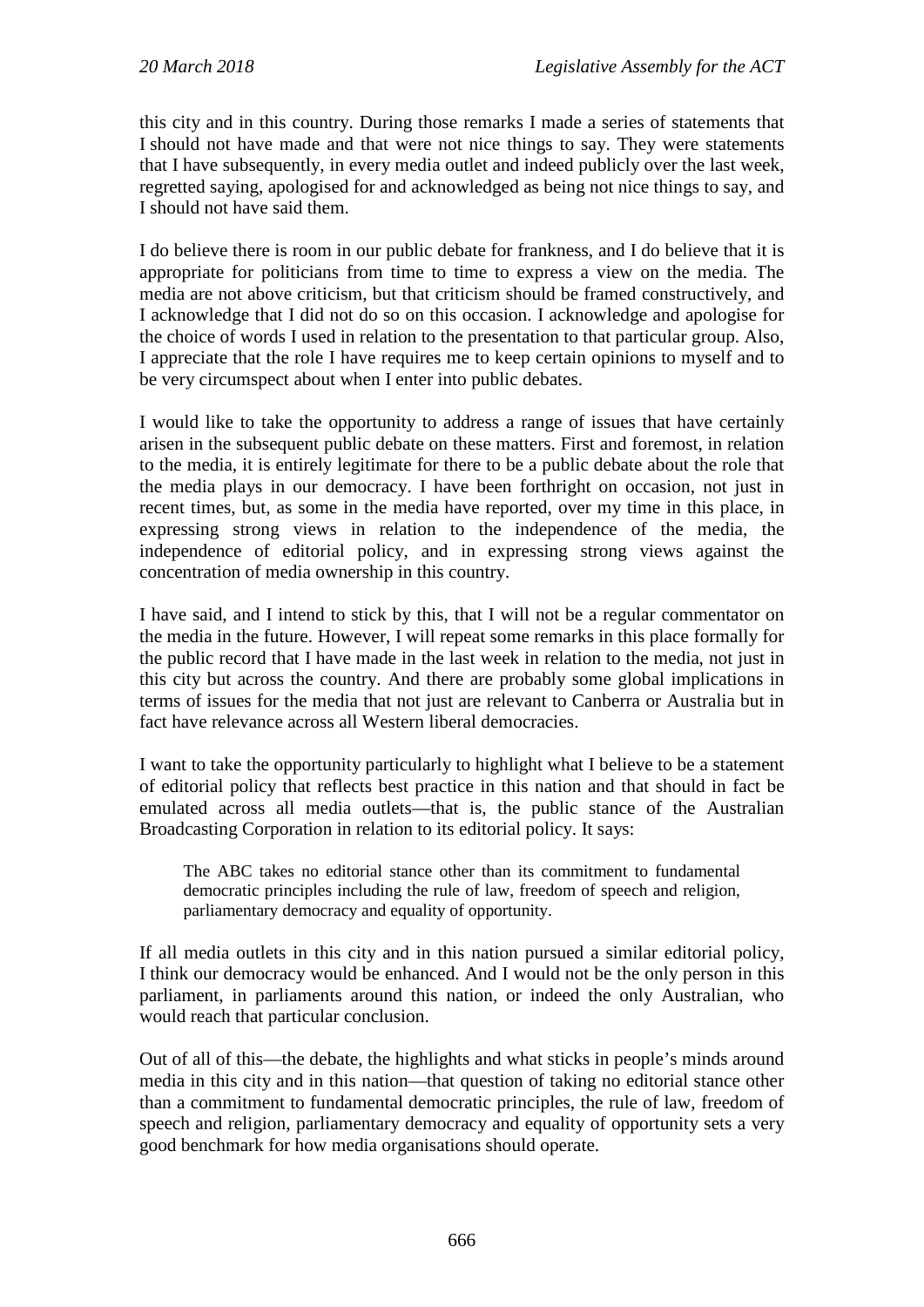I will repeat some further observations that I have made. I think that the era of newspapers seeking to tell their readers how to vote should end.

*Mr Hanson interjecting*—

**MR BARR**: That should end. Regardless of whether newspapers are endorsing the progressive side of politics or the conservative side of politics, that process, in 2018, whereby newspapers seek to influence how their readers and how voters should vote—

*Mr Hanson interjecting*—

**MADAM SPEAKER**: Mr Hanson, allow the Chief Minister to be heard in silence, please.

**MR BARR**: That should be a practice of the past.

*Opposition members interjecting*—

**MADAM SPEAKER**: Members of the opposition, please: silence.

**Mr Hanson**: Outrageous!

**MADAM SPEAKER**: The request for silence? What, Mr Hanson? Can you please sit in silence?

**MR BARR**: Madam Speaker, there will always be a variety of views, and we are hearing some of them in the chamber this morning, about editorial independence and the approach of media organisations. But frankly, Madam Speaker, in situations of such concentrated media ownership, with near monopolies in certain sections of the media, the responsibility for even-handedness and for an editorial charter like that of the ABC to be applied across the board could not be clearer. It could not be clearer.

**Mrs Jones**: Are you talking about government censorship—government censorship of the press?

**MR BARR**: The nature of the interjections that we are hearing from those opposite fundamentally misunderstands the point I am making, fundamentally misunderstands that point.

Madam Speaker, through this debate in recent times there have been a series of extended commentaries in relation to observations of the demographic nature of the audiences for particular media outlets.

**Mrs Jones**: I think you started that conversation, actually.

**Mr Parton**: You are the one who brought it up.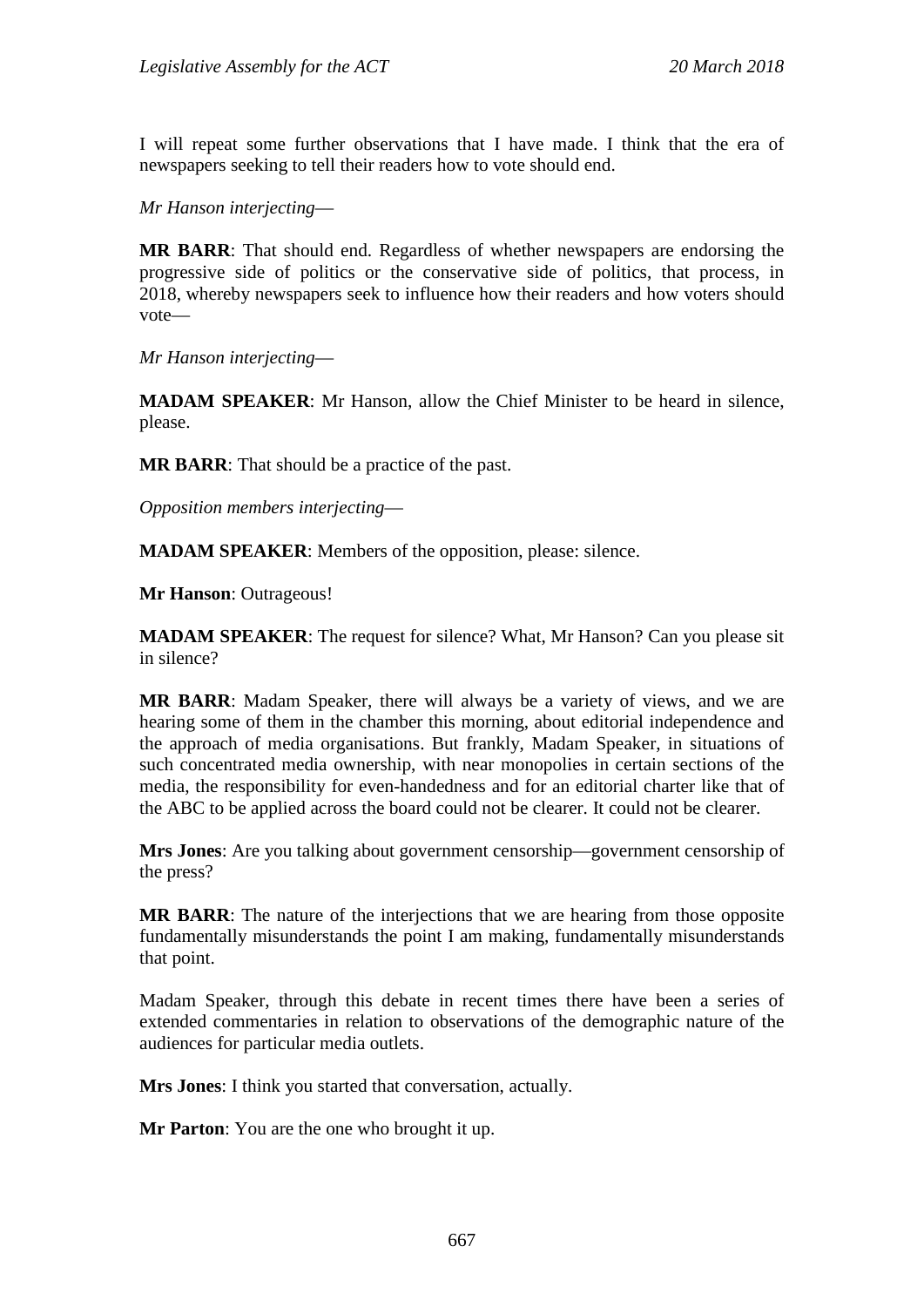**MR BARR**: Indeed, yes, I did. The average age of ABC TV viewers was pointed out to me and other state and territory leaders over dinner at COAG by the Prime Minister a few weeks ago. Yes, that fact surprised me a little. He asked everyone to guess what the average age of a 7 pm ABC TV news audience member was. Given that my career before being in this place was in the media monitoring industry, I am somewhat familiar with the long-running history of the demographics of the media in this city and, indeed, around the nation.

But to make that observation is no more remarkable than saying that young people are the primary audience of JJJ or that in Canberra at the moment more young people listen to Hit 104.7 than listen to 2CC. In the context of the government's attempts to engage with a broader number of Canberrans, we recognise that every media outlet will reach a different demographic but even all of them combined will not reach every Canberran.

So I believe in direct communication. That is hardly a novel thing. We all talk to constituents. We all knock on doors. We all hold street stalls. We all engage with Canberrans by a variety of different means. In the 2016 election the people who are sitting on this side of the chamber, together with all of the other Labor candidates, had more than 250,000 conversations with Canberrans. I know that each and every member of the government continues on a daily basis to talk with hundreds, if not thousands, of Canberrans. That is part of an elected representative's job.

Not every element of that engagement is undertaken through the media. Some of it is, but not all of it. An example of where I undertake on a fortnightly basis that engagement with the community through the media is Chief Minister's talkback, every second Friday on ABC Radio. That is but one example of communication with Canberrans. I think it is entirely appropriate and unremarkable that members of this place engage with the Canberra community using a variety of means. At no point have I ever said that the government would no longer engage with the traditional media.

What I have said is that we will engage using a variety of forms. That is exactly what the government communication strategy outlines. It outlines engagement in a variety of ways, because we have a diverse community. The government will seek to talk across that community to the widest variety and the largest possible demographic mix that we can achieve. We are actively communicating with all Canberrans through a variety of different channels. This includes the traditional media. It is important that we communicate with Canberrans of all ages.

Again, it is not mutually exclusive to seek to bring younger Canberrans into our public debate, particularly when the median age of this city is 34. As has been pointed out to me through this debate, yes, I am older than the average Canberran. When I came into this place I was the same age as the average Canberran. I am now older. I am now older than the average Canberran. It is my observation that, through the previous methods of engagement on matters that affect Canberrans, we have not done well enough in communicating and engaging with that younger cohort.

Attempting to do more to engage with those people does not mean that you are excluding other people. It does not mean that and nor should it mean that. To be very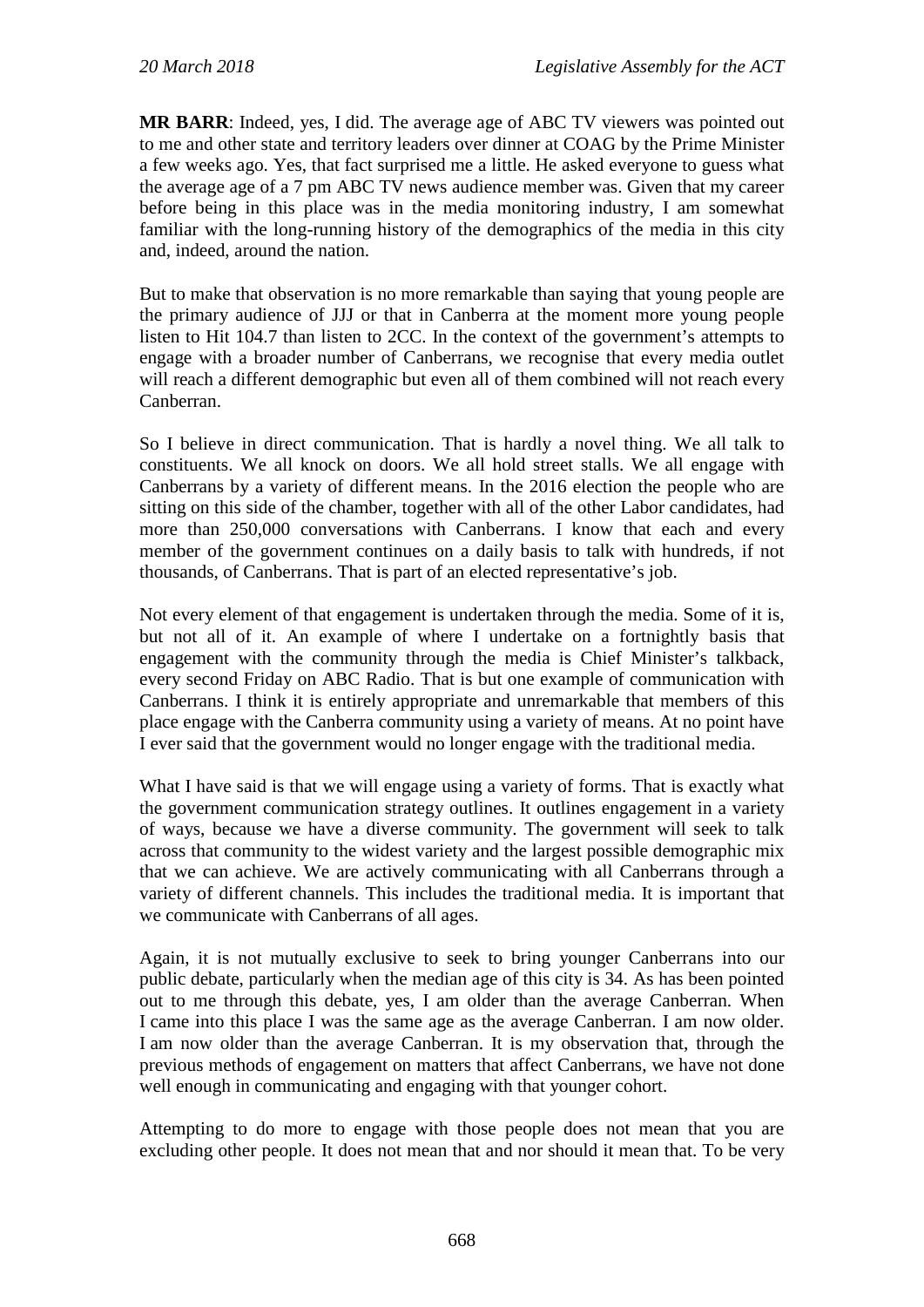clear, the government intend to engage through a variety of different means with as many people as we can. That is common sense and that is the approach that we will take.

To communicate effectively, you need to engage in a variety of different mediums. Mr Parton would be aware of that, given his business before entering this place, after leaving his role in the traditional media to work in that other communications area. This is hardly novel. As the media sector changes, governments across the world are changing the way they engage with their communities.

In the 2016 election I promised more representative consultation with the Canberra community. That is the process that we are implementing. We have already put forward, and we are in the middle of implementing, a series of quite innovative engagement strategies. We have, I openly confess, a goal to engage hard-to-reach audiences, to include them in our democratic process, thus ensuring that in the long term demographically representative engagement becomes standard practice for this place. We want to embrace new technologies and more direct ways of communicating with our community.

There is a lesson out of the last week or so. It is very clear that communications that are concise, that are engaging and that are delivered through the most appropriate channels will reach intended audiences. The government respects the role of the mainstream media and of journalists in both reporting on and providing analysis of government policy. I am not seeking to subvert that role.

I will make further observations on this question. I think it would be helpful for all consumers in the media market for a very clear distinction to be drawn between news and opinion and that they be clearly labelled as such. They should be clearly labelled as such when presented to the community. Most media outlets do that, and do that very effectively. Where a piece is an opinion piece, it is acknowledged as that. That is entirely appropriate.

We will continue to look for new ways to engage with Canberrans, from our government newsletter to delivering democratic examples like citizens juries and the new online community panel to engage in various social media platforms. It is also important through this process that we be clear about what is up for debate. We will be clear when we are sharing information to keep Canberrans up to date on new or changed services that happen as a result of community feedback.

Since launching the whole-of-government communications and engagements strategy last month, we have received feedback via the your say website and a series of face-to-face meetings on how best to turn this strategy and intent into reality. We know that Canberrans want a city that is inclusive, a city that is innovative, active and fun to live in. Shaping our growing city to make sure that all Canberrans are heard, and not just those with the loudest voices, is, I believe, vital to maintaining our city's livability into the future.

I apologise again for the comments that I have made. I regret using the word "hate" and I am sorry. After today, my career as a media commentator whilst holding public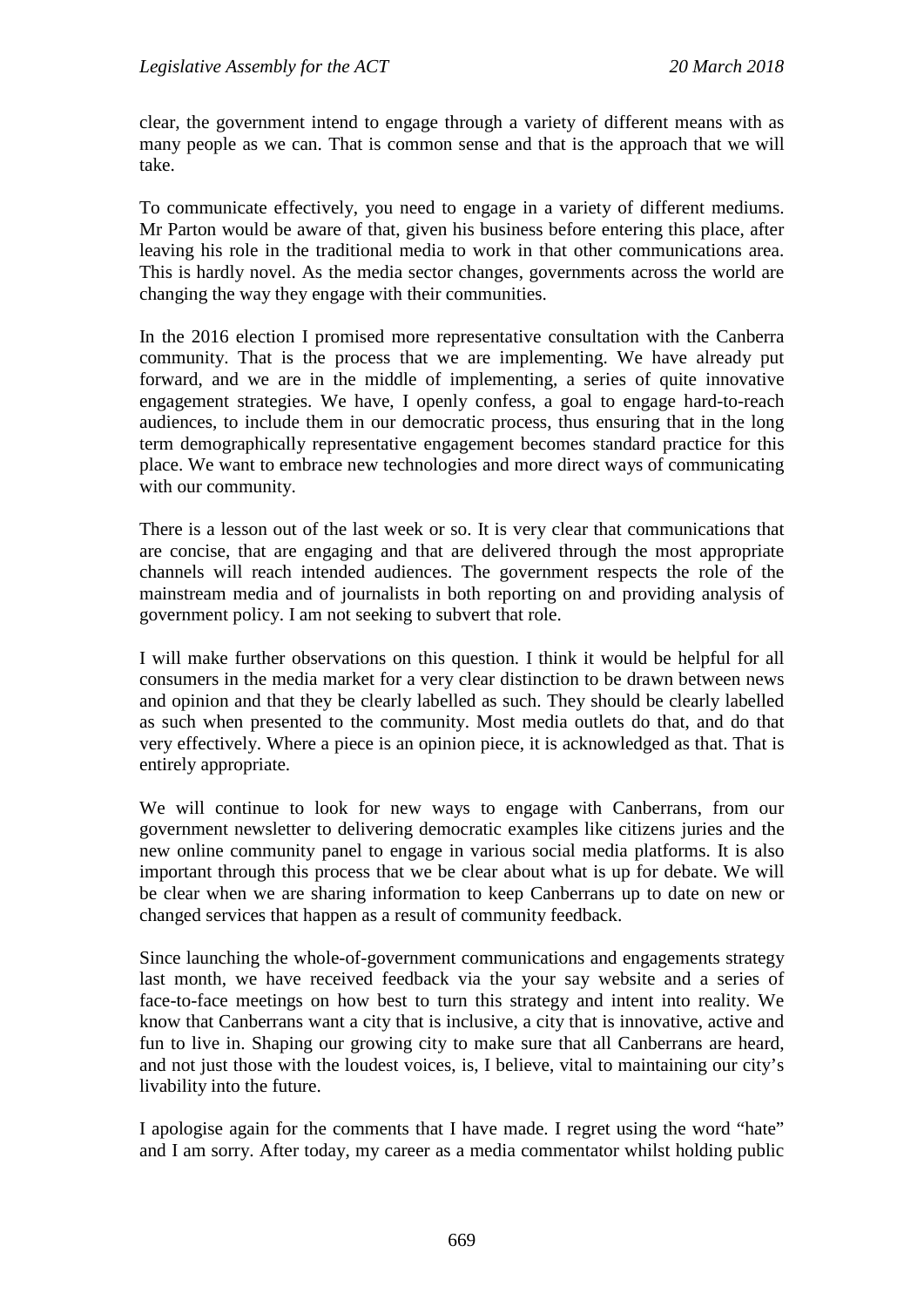office is certainly over. But I am not the only person in this place, or indeed in our community, who has said or done a silly thing in their lives. I could have said that chocolate addictions are more serious than gambling addictions, but I did not, Madam Speaker. I could have said that marriage is intrinsically about getting men to grow up and take responsibility for the women they get pregnant, but I did not.

*Mrs Jones interjecting—*

#### **MADAM SPEAKER**: Mrs Jones!

*Mrs Jones interjecting—*

**MADAM SPEAKER**: Mrs Jones, please!

**MR BARR**: I could have said that Milo Yiannopoulos is pretty cool and refreshing—

*Mrs Jones interjecting—*

**MADAM SPEAKER**: Mrs Jones!

**MR BARR**: but I did not. There are, of course, a variety of opinions on these matters. I do find it interesting, Madam Speaker, that those opposite are interjecting.

*Members interjecting—*

**MADAM SPEAKER**: Members of the opposition!

*Mrs Jones interjecting—*

**MADAM SPEAKER**: Mrs Jones, please. I do not want to warn you in this debate, but please be quiet. Mr Barr.

**MR BARR**: Thank you, Madam Speaker. We have all said things in our lives that we regret. You are never too old to learn. In this instance, I said something that was silly. It hurt some people and I acknowledge that it could and should have been framed in a more positive way. I acknowledge that and I apologise again. I cannot take back what was said; it has been said. I can apologise for saying it. I have reflected upon my reasons for holding that view. I recognise that in the role I hold it is not appropriate to make comments like that. Again, I apologise to the Assembly, to the journalists and to anyone who took offence at those comments.

I do, however, stand by my right to have an opinion and to express an opinion on the media. But, as I have said, I have said my piece in relation to the media and my career as a media commentator is now formally over. The other issues will undoubtedly be the subject of a censure motion that will be, I understand, moved by the Leader of the Opposition following this statement.

There are a variety of different views in relation to public policy as it pertains to intergenerational equity. They are perfectly legitimately held on both sides. We look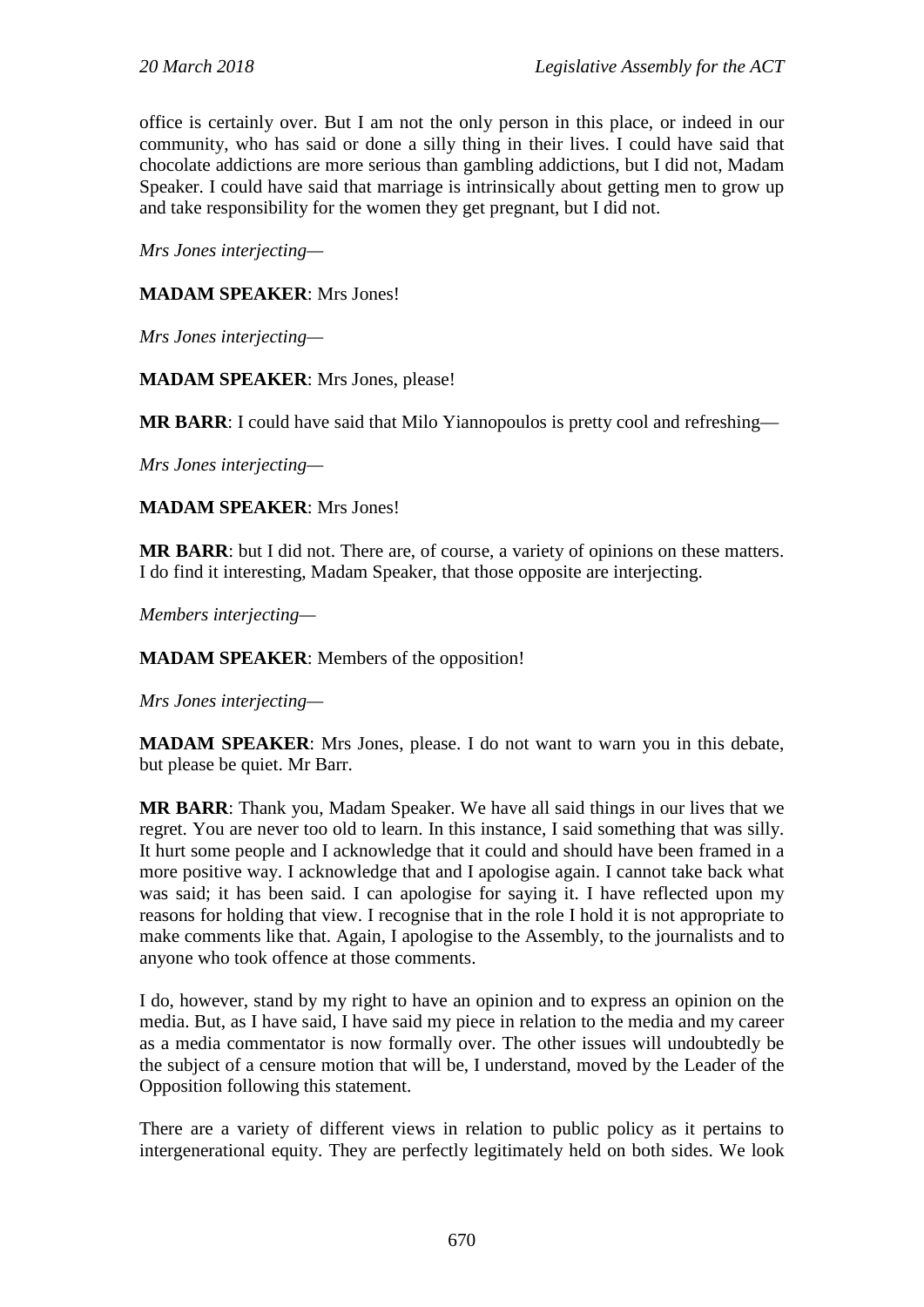forward a robust debate in this place and in this country over the coming 12 months on the range of public policy issues that are undoubtedly going to be at the centre of our national election in 2019, as there are very clearly a range of policies that already are being labelled in that context. That will be what it will be.

But for now, Madam Speaker, having acknowledged a mistake, recognised that it was the wrong thing to say and apologised again, I thank the Assembly for granting me leave to make these statements this morning.

#### <span id="page-9-1"></span><span id="page-9-0"></span>**Chief Minister Motion of censure**

**MR COE** (Yerrabi—Leader of the Opposition) (10.25), by leave: I move:

That this Assembly censures the Chief Minister, Andrew Barr MLA, for expressing hatred of journalists and contempt for seniors.

When I came into this place this morning I expected that we would be discussing the events of the last seven or eight days. I did not expect that I would be responding to Mr Barr's comments to date. What he has made is the apology when you do not want to make an apology. It was a sham. Had he just left it at the last minute of his 25-minute speech he would have actually shown some wisdom and he would have shown some leadership. Instead, what he did this morning was, in fact, pour fuel on the fire. What he did was incite even more animosity from his government towards journalists and seniors. It was a conditional apology; it was an apology you make when you actually do not believe it.

On Friday, after several days of being berated by media outlets across the country and having dozens of letters to the editor and calls to talkback radio saying his comments were hurtful and offensive, he reluctantly apologised on morning radio. That could have been the end of it, but we all know that that apology was not a genuine apology, just like his words this morning were not genuine.

The reality is that the words of the Chief Minister matter. The words of the first minister, a head of government, really do matter. When you have the Chief Minister saying that he hates journalists, it has an impact. It has an impact on those in Canberra in the profession, striving to report on the comings and goings of the ACT government and the Assembly. It has an impact on the status of the profession. It has an impact on the students at the University of Canberra studying journalism at one of the premier journalism schools in the country when the Chief Minister of that jurisdiction says, "When you graduate, I will hate you." It has an impact on the school students that might strive to become journalists one day and have that noble aspiration to report on the news, to report on our democracy and to hold our parliaments to account.

That is why it was not just a passing comment; that is why it should not just be seen in isolation—it has an impact. And on Friday Andrew Barr tried to book-end it; he tried to say, "It's done." Well, I think it is incumbent upon the ACT Legislative Assembly, the representatives of Canberra, to stand up and say, "We don't tolerate this. We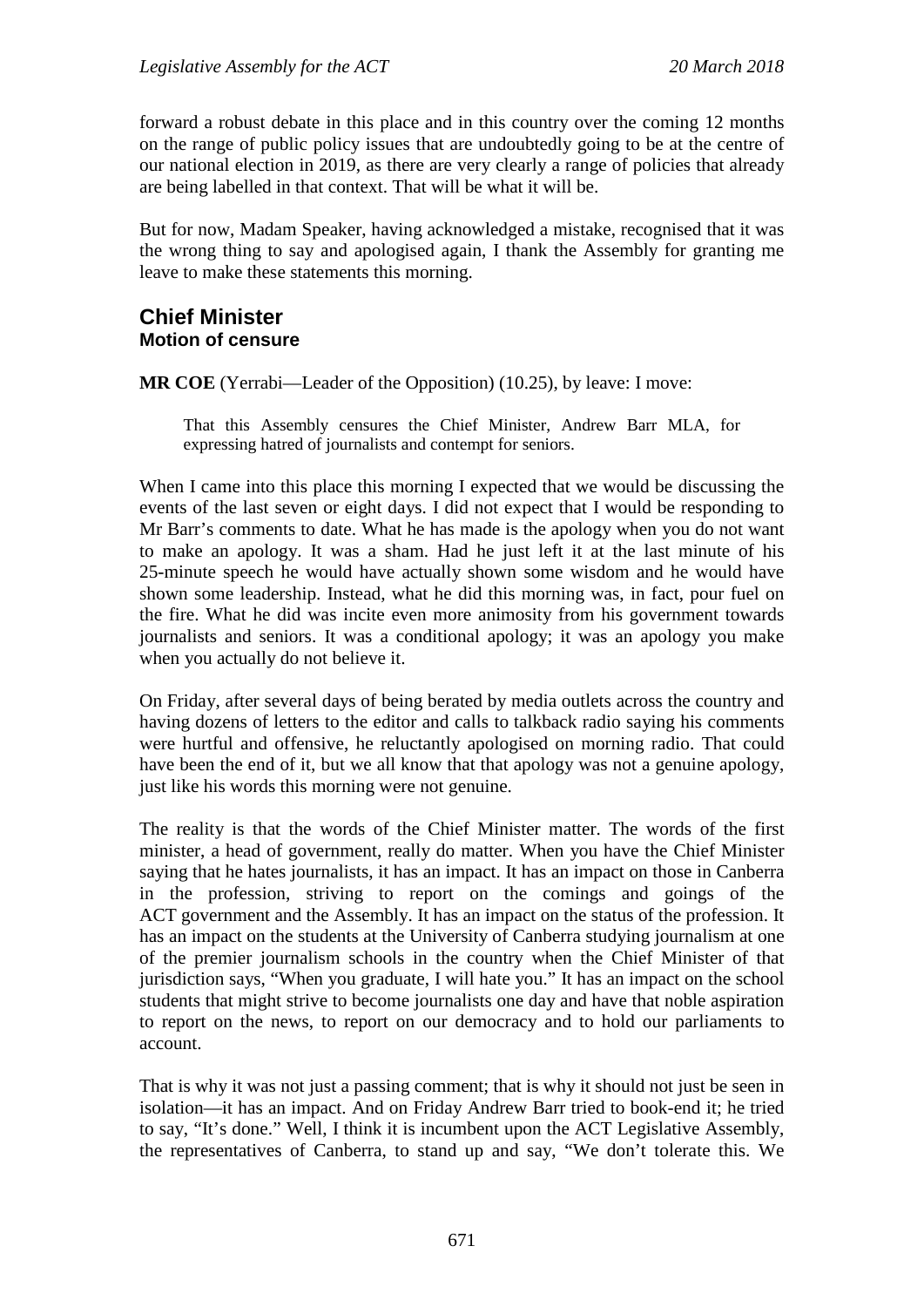expect better from our Chief Minister." We are not saying it is a hanging offence. We are not saying we should move a no-confidence motion and he should be sacked. We are saying that the Assembly should raise the bar and not tolerate this kind of spite from the Chief Minister of the ACT.

The Chief Minister has always been bitter—we know that. But in the last week he has taken his vindictiveness to a whole new level. We saw that this morning. Had the Chief Minister come into this place at 10 o'clock and made a one-minute, sincere apology for the hurt he has caused journalists and seniors and others, he would be in a much stronger position right now. Instead, in effect, he bunkered down and actually went beyond what he had said in those offensive remarks of a week and a half ago. He said there should not be editorial independence in journalism in Australia, that we should not have free press in Australia, and that people should not be able to express an opinion. It is quite possibly a matter for a privileges committee as to whether he has gone so far as to stifle the effects of the Human Rights Act in the ACT.

For 16 or 17 years the Labor Party, with the Greens' support, have supposedly championed human rights. We now know that that was a sham, because the Chief Minister has demonstrated today and over the last week that he does not tolerate anybody having a different opinion to his. He does not tolerate anybody who has a different world view to his. He does not want journalists to report on the dodgy deals of his government.

The context in which the Chief Minister made these comments was, of course, after weeks of reporting of property scandals in his ministry. Whether you talk about the Dickson deal, the Glebe Park deal, the lakeside deal, the Griffith deal or the multitude of rural leases, all these have been reported on in the *Canberra Times*, on the ABC, on 2CC, on the FM stations, on 2CA and via other outlets in Canberra.

For the Chief Minister to say that the *Canberra Times* is a conservative, right-wing publication is news to me, and I reckon it is news to most Canberrans as well. And if it is, it is the only Fairfax paper in the country that gets that brand. It shows you how arrogant and how disconnected the Chief Minister is if he thinks the *Canberra Times* is a right-wing publication. Perhaps if *Pravda* delivered to the ACT he might get that on his front lawn each morning. But the reality is that all that we have seen from journalists in Canberra is the reporting of the facts on this government.

There have been many articles in the paper that I have disagreed with and there have been many slants in those stories that I think are incorrect. There have been opinions expressed on ABC Radio and on 2CC and other stations that I disagree with, but never would I say that I hate the people who wrote them or said them.

We all make mistakes, and the Chief Minister is right—it was a mistake and he should not have said it. But to then double down and, in effect, offer a defence of those statements is a very worrying thing from the Chief Minister of the ACT. We need to have freedom of the press in this country because it is a very slippery slope when you do not. We have seen countries around the world slip into dictatorships after remarks like this. I am not going to be a sensationalist and say that is the direction that we are going in—of course we are not. But we have to be vigilant. We actually have to fight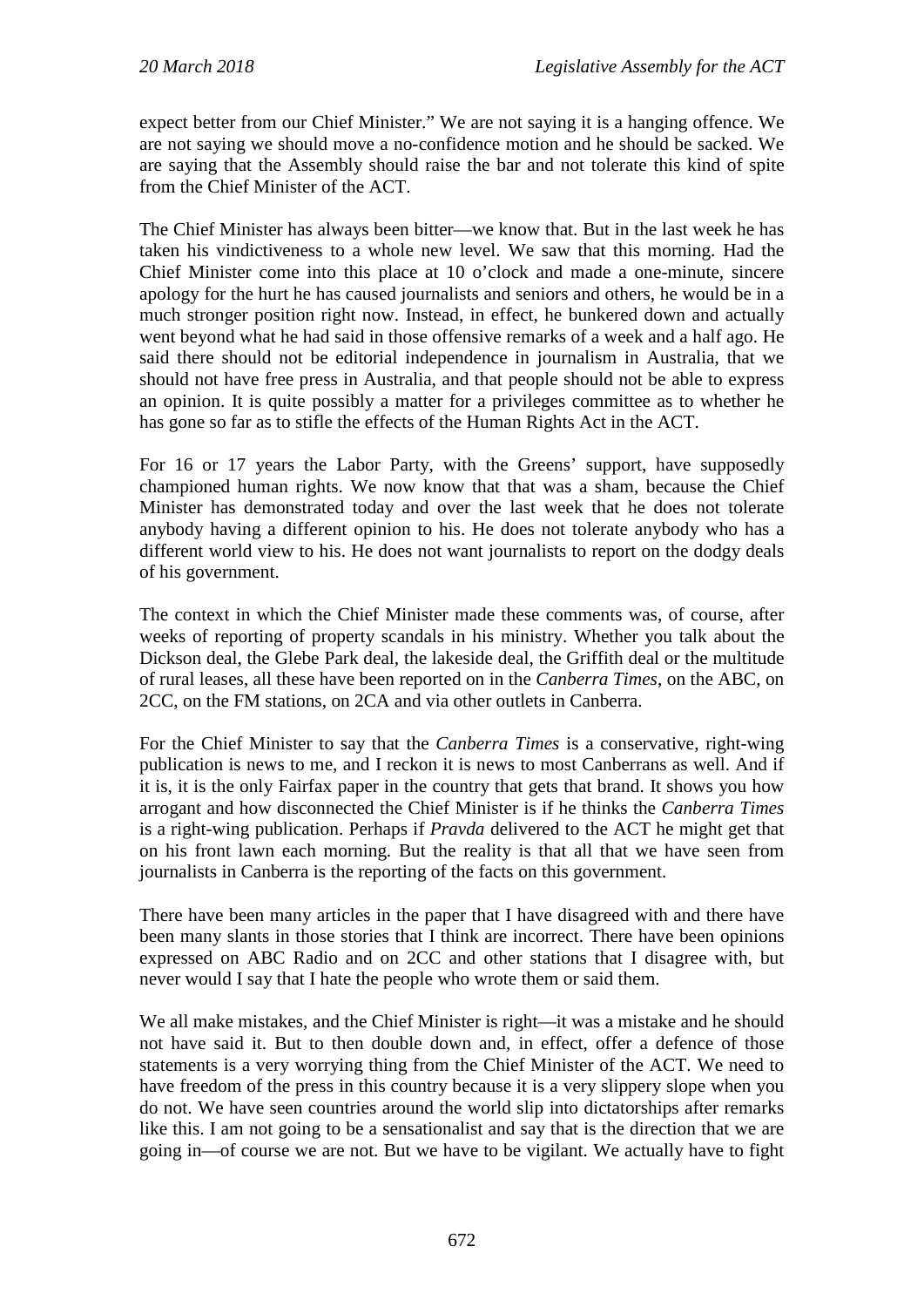for the freedoms we have in this country, and one of those freedoms that has been upheld by all sides of politics has been freedom of the press.

When the Chief Minister said today that the media should not have an opinion and cannot have editorials, that is a stifling of one of the principles or foundations of this country, and it is a serious thing. As I said before, the wise thing would have been to come into this place and give a simple, sincere apology. Instead, we have not seen that today.

So now the ball is going to be in his colleagues' court, and when I say "colleagues" I also include the Greens, because it is the Greens that are propping up this government and this Chief Minister. It is the Greens that voted for Andrew Barr to be Chief Minister back in late 2016. So are the Greens going to tolerate the kind of spiteful language that we have seen over the last week? Are they going to tolerate Andrew Barr's remarks this morning that there should not be freedom of the press in this country? Or are they going to stand up for their supposed principles and say, "Enough is enough. Our community has a higher standard than what we have seen over the last week"?

I have hardly touched on the serious remarks he made about seniors in our community. The seniors demographic is, of course, the growing demographic of Canberra, the largest demographic of Canberra. These people have made enormous contributions over a lifetime to this city, and the reason we have relative affluence and comfort in this city is because of the hard work of past generations. We should be thanking them rather than condemning them. We should be putting them on a pedestal rather than trying to kick them in the teeth as the Chief Minister is doing. I and my colleagues in the Liberal Party are grateful for the contribution seniors have made and continue to make to this city. Whilst we will have our disagreements with journalists—and there is a sometimes awkward co-dependence—we are also grateful for the role they play in Canberra. It is just a shame the first minister of the ACT disagrees.

I call upon Labor colleagues, those supposedly fighting for the labour movement and the values of the labour movement, to stand up with a united voice and say that the Chief Minister's remarks of the last week and this morning were inappropriate. It is a very simple vote. The consequences are not huge, but they are symbolic. I urge all in this place to vote for this censure.

**MR BARR** (Kurrajong—Chief Minister, Treasurer, Minister for Economic Development and Minister for Tourism and Major Events) (10.37): I acknowledge that the Leader of the Opposition, in moving this motion, is seeking to make a particular political point; that is understood and not at all surprising. I imagine that, were I in his position, I would make similar observations. It would be fair to observe that I have provided a very easy platform for the Leader of the Opposition in this instance, in that it clearly was a political mistake, in addition to being a personal mistake. So, as I have already outlined this morning to the Assembly, I do indeed apologise for the remarks that I made.

I think the Leader of the Opposition has, in his comments, overreached somewhat. If a statement of commitment to fundamental democratic principles, including the rule of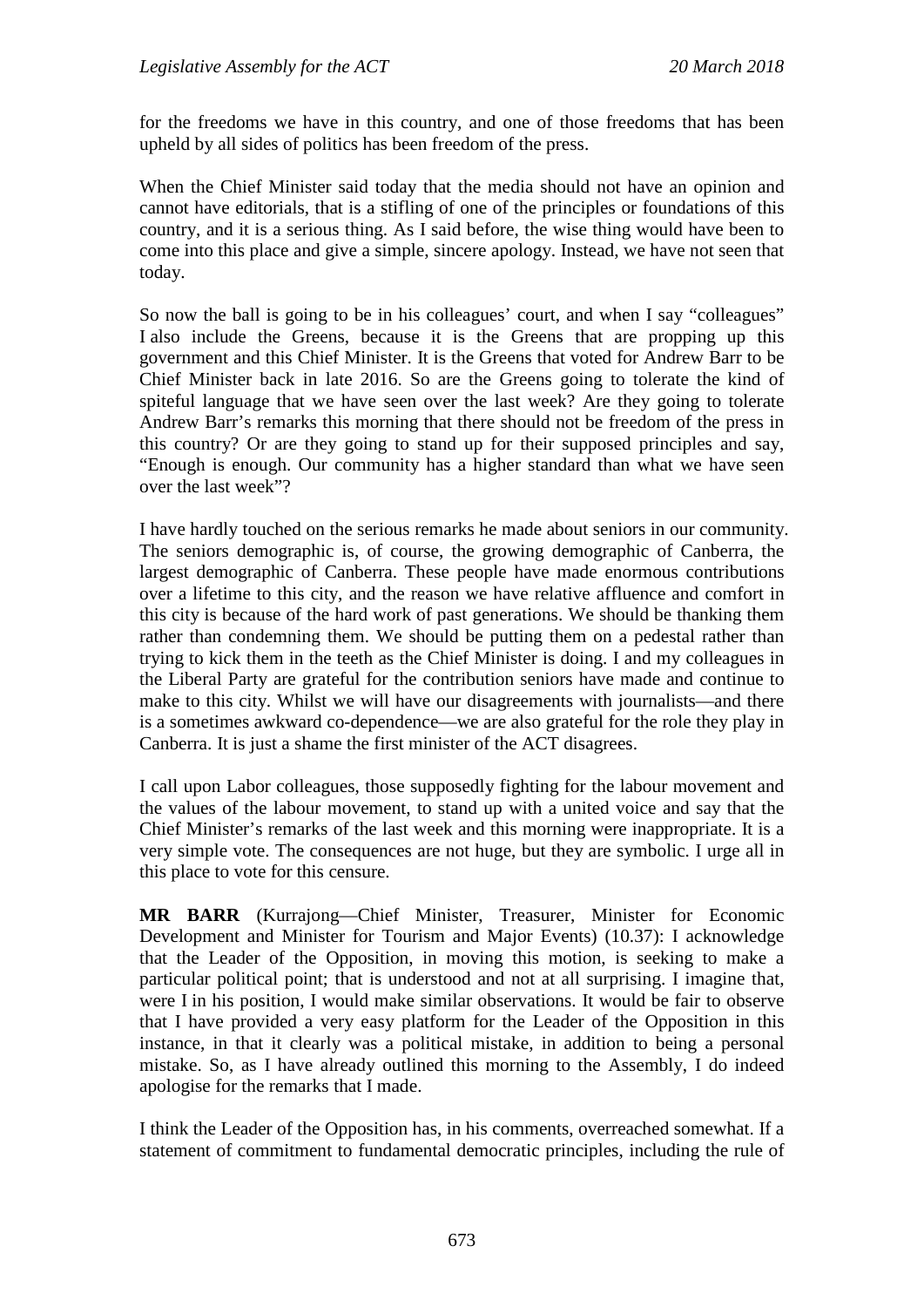law, freedom of speech and religion, parliamentary democracy and equality of opportunity, is a statement that leads towards a totalitarian state then that is a little bit over the top. While there is always a temptation to get excited in moments like these and the rhetoric will rise, and just as I have been guilty myself in the past of rhetorical flourishes that could be described as overreach, I think we might just have witnessed that in relation to the comments I have made this morning.

I think those democratic principles of the rule of law, freedom of speech and religion, parliamentary democracy and equality of opportunity are principles worth standing up for, and I believe that nothing I have said contravenes those principles. I am pleased to be able to reiterate today support for those principles.

In relation to the other comments from the Leader of the Opposition, I have reflected and will continue to reflect upon the various factors that contribute to the views I have formed and some of the things I have said. We all in our lives need to reflect upon certain things. As I have said, you are never too old to learn, and I will take the opportunity, particularly over the Easter period, to reflect further upon those issues. I acknowledge I have made a mistake.

I have made a mistake, but I am not the only person to have ever said something they regret or to have done something they regret. That is something those opposite, I am sure, will continue to remind me of, as will those in the media. I will inevitably live with that for as long as I am in public life. I acknowledge and understand that. It is what it is; all I can do is apologise and seek to move on with the responsibilities that both this place and the people of Canberra have granted through the ballot box and the democratic process.

We were elected to deliver a series of pretty clear commitments, and that will remain my focus during this parliamentary term. I understand there will be an amendment to this particular motion which reflects a more balanced position, and I indicate that we will support that amendment.

**MR RATTENBURY** (Kurrajong) (10.40): I rise to speak to this motion this morning and express the Greens' concerns at the comments made by the Chief Minister. I think they were regrettable and reflected inappropriately on the mainstream media and also raised concerns for some of the older members of the Canberra community. I welcome the fact that the Chief Minister has come to the chamber this morning and made the apologies and the remarks that he has made. As he rightly observed, we have all made comments in the heat of the moment that we later regret and perhaps wish we had not made or wish we had expressed differently. I welcome the fact that the Chief Minister has made those remarks both in the media generally and in the chamber this morning.

The Greens will be moving an amendment to this censure motion. I have just given that to the Assembly staff to circulate. My apologies for the late circulation, but we did not see the Liberal Party motion until we walked in here this morning and so we had to draft our amendment after that. The practicalities of getting that circulated dictate that it is just coming now. Members will see it shortly, but it reflects the remarks I have just made.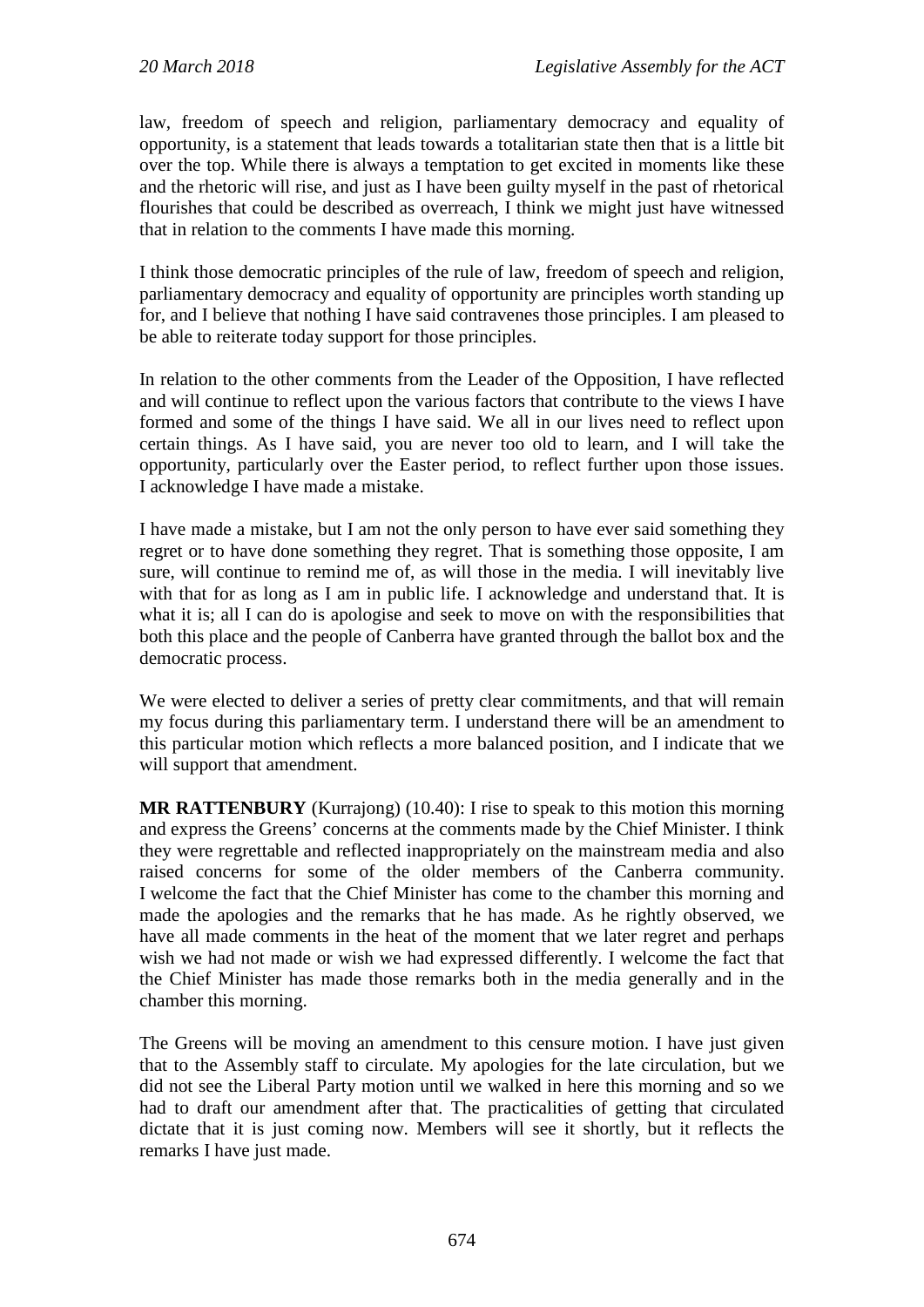In terms of where the Greens are coming from, we fundamentally support freedom of the press, the right of journalists to express their views and their important role in our democracy. I do not believe that is in dispute in this chamber. That is something we hold very dearly. We have certainly had our share over the years of being attacked and unfairly reported at times, but that is the way it goes. Certainly there is an important robustness to the relationship between politics and journalism in Australia on the whole, probably with some noble exceptions, but each will have their different views on what those are.

I think the Chief Minister was right in expressing the necessity of communicating through a range of different fora and mediums; that is something on which we share the view of the Chief Minister. I do not think that is a matter of diminishing those already there or detracting from the role they play; rather, it is a matter of acknowledging that people communicate through an increasing range of channels and that to get to some demographics in our community the government needs to participate in those channels. That is something I certainly support, and I think all members of this place are trying to make sure we are present in all of those places where our community is getting their information.

In chatting about this particular issue to some younger people I know, they had not seen the comments of the Chief Minister because they had not appeared in their Facebook feed or their Instagram account or any of the things they use to communicate. They did not even know about the story, and that illustrates one of the important points the Chief Minister was trying to make—that is, we need to communicate through different channels. If he had expressed that without some of the other comments, I think we would be having a very different discussion. It is incumbent upon government and political parties to make sure that we are going where the people are, and I note that the people are in different places.

In terms of the analysis that has been made of the Chief Minister's take on older Canberrans, as I said on radio this morning, there is no doubt that this city is changing, and for some people that is very challenging. The one truth we know is that Canberra will be different in the future; it necessarily must be as our population grows rapidly and as technology changes. It is incumbent upon us to seek to build a community consensus about what that different future looks like, to take on board the different needs of our community and to build people's understanding of why some of these changes are occurring or perhaps have to occur.

The Greens are very committed to working with all members of our community across all the age, racial and religious groups and the many different perspectives that people hold in explaining some of these things and debating the propositions we have to address some of the challenges that our coming our way.

My remarks are reflected in our amendment this morning. The amendment notes with concern the comments made by the Chief Minister regarding the communication strategy and the role of the media. It notes the apology offered by the Chief Minister in both the media and here in the Assembly today. The amendment proposes that the Assembly collectively affirm its support for the freedom of the press and the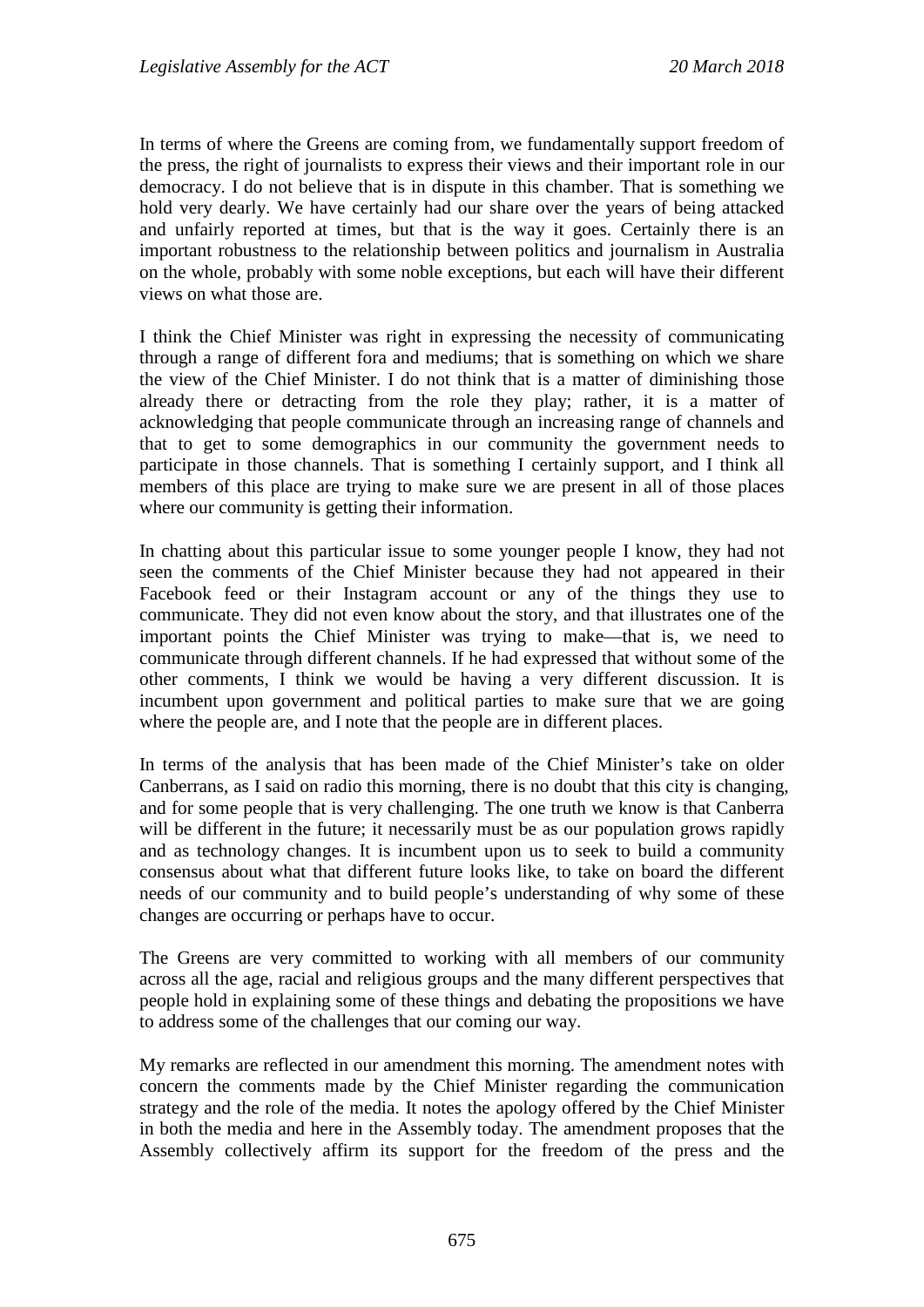important role journalists in all forms of media play in our democracy and its commitment to an inclusive Canberra that takes account of all of the perspectives out there.

That does not mean everybody has to agree all the time, and one of the most challenging things in this place is that you cannot always bring forward policy ideas or solutions that will suit everybody all of the time. There will be contested ideas, but there is a difference between having contested ideas versus not hearing all of the opinions. As a minister I find it very challenging that you talk to all sorts of people in the community and you get many different perspectives and you then have to try to hone those down to one suitable pathway forward. I know you cannot always find a pathway that everybody is happy with, so we need to find that balance between having that broad and inclusive conversation and being able to go forward with new directions and new ideas.

I commend my amendment to the Assembly. I think it reflects the true state of the debate in this place. Therefore, I move:

Omit all words after "That this Assembly", substitute:

- "(1) notes with concern the comments made by the Chief Minister regarding communications strategy and the role of media;
- (2) further notes the apology offered by the Chief Minister in both the media and in the Assembly;
- (3) further affirms its support for the freedom of the press and the important role that journalists and all forms of media play in our democracy; and
- (4) also affirms its commitment to an inclusive Canberra that respects all members of the community, across all age groups, racial and religious groups, and the different perspectives members of our community hold.".

**MS LAWDER** (Brindabella) (10.48): Ordinarily I would rise and say I was pleased to speak to a motion put forward by my colleague Mr Coe, but today I am not pleased. In fact, I am really disappointed that we have had to bring on this motion to highlight the appalling statements made by the Chief Minister. As the shadow minister for seniors, I was actually shocked by the comments made by the Chief Minister when he made clear his opinion of those who read, watch or seek their news from the traditional news media and that a large portion of those are seniors. Under this government, seniors are not just being ignored; they are systematically targeted.

Currently there are 68,193 people in the ACT over the age of 60, and this is only going to increase with the baby boomer generation ageing. Over the next 40 years the number of seniors will double. The Chief Minister last week made it very clear how he feels about seniors, how he feels about their opinions and how he wants to live in a place where as soon as you become a senior you leave town—or perhaps something even darker or more permanent happens—or, at the very least, if you remain, the government no longer has any requirement to consult or engage with you.

What the Chief Minister actually said was that the average age of the viewership of the ABC news in the evening, the 7 pm bulletin, is mid-60s, that the *Canberra Times*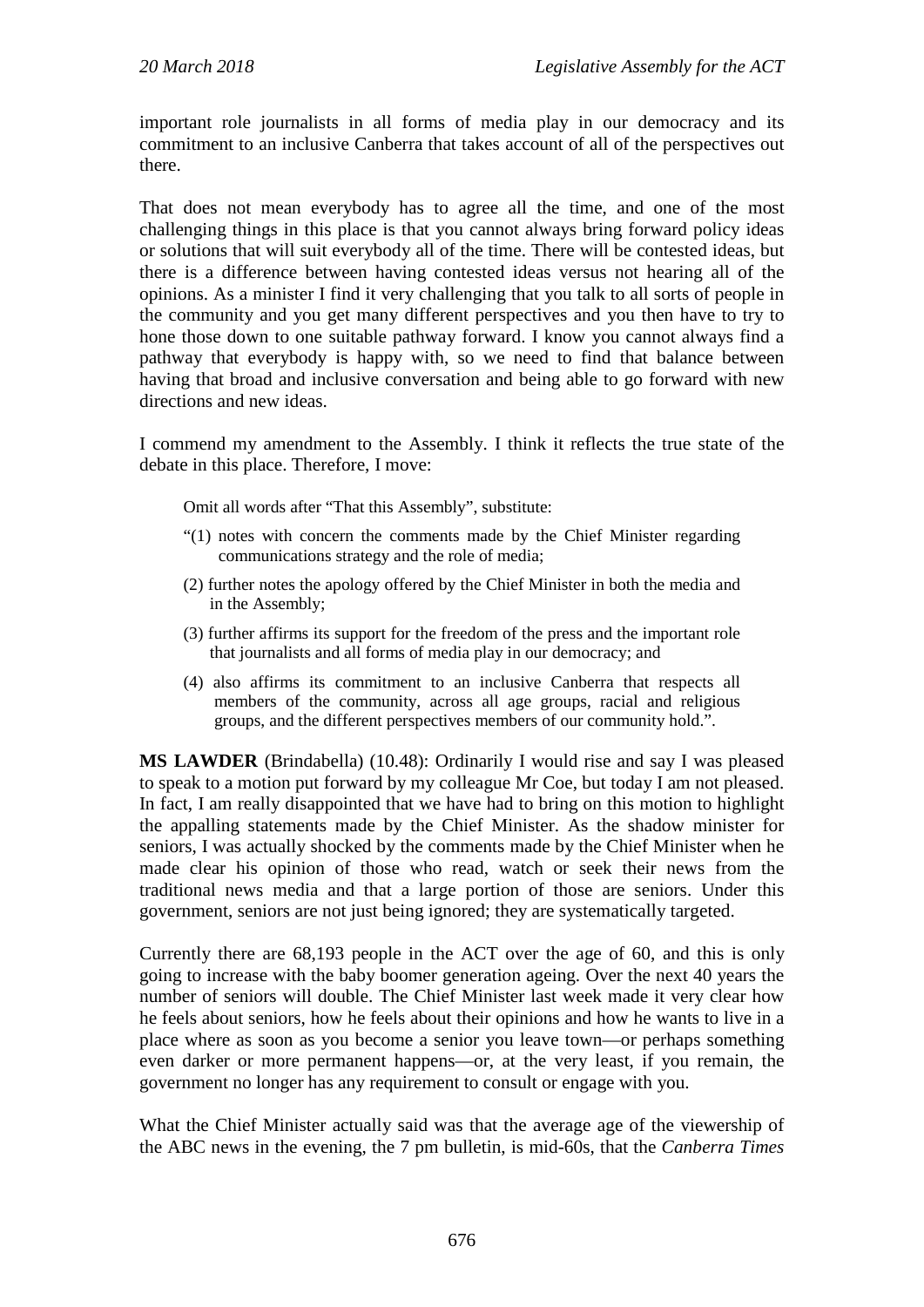print edition has a circulation of fewer than 15,000 and "fewer and fewer people are accessing traditional media; therefore we have to completely overhaul the way we communicate as a government". But that is ignoring those people that need that traditional media. One of the biggest issues facing seniors, I hear, is loneliness. I have heard this over and over again as I have recently taken up the role of shadow minister for seniors. We have to make sure that seniors remain connected and engaged with their community wherever we can, and the traditional media is one of those channels.

I can assure you, as Mr Coe has, that we do not always agree with what happens and what is being reported in the *Canberra Times*, but we must acknowledge and appreciate the role that the media play in a democracy. Last week was Seniors Week, and I can tell you that the seniors' community were not happy about those remarks. I spent the whole day on Thursday at the seniors' expo talking to people. The sentiment on the ground was one of disappointment but not surprise that the Chief Minister had shown his true colours yet again, backing up previous comments he had made about seniors.

We have a Labor government here in the ACT that do not want to listen to seniors. They do not want to keep seniors abreast of what the government are doing. We have a Labor government here in the ACT that want to increase seniors' rates and charges. They want to take away seniors' concessions. They want to increase the eligibility age for the seniors card. And we have a federal Labor opposition that wants to take away their tax credits. Labor's new retirement tax would hit 3,877 pensioners in the ACT, but Labor is happy to see 3,877 pensioners in the ACT worse off with the proposed retirement tax.

It is clear that the Labor Party inherently hates seniors and sees them as an easy target. We are talking about those people who have spent their entire life building our community, paying taxes and rates and fees and charges, and now they are being used as a soft target to fund pet projects. According to this Labor government, as soon as you retire, as soon as you are no longer a member of a union, they chew you up and throw you out. They do not want to know about you anymore.

The Labor Party, in particular this government, hates not only journalists but also seniors. One of the rationales for hating journalists was that only old people read their papers or listen to their news, but over here on this side of the chamber we understand something about seniors. We understand that we must listen to them, no matter how they get their news, no matter their opinions, and above all we must respect them, even if they disagree with us.

While this Chief Minister does not want to hear the views of seniors, he is certainly willing to take their taxes. He is willing to increase their rates, reduce their subsidies and concessions, but do not ask for their opinions on planning because they are just old. As an Assembly we must respect their experience. Seniors are often, but not always, retired. They have a lifetime of experience behind them. But now they also have the time to review policy and contribute to public debate, which they may not have had in those years when they had full-time work and were raising their families.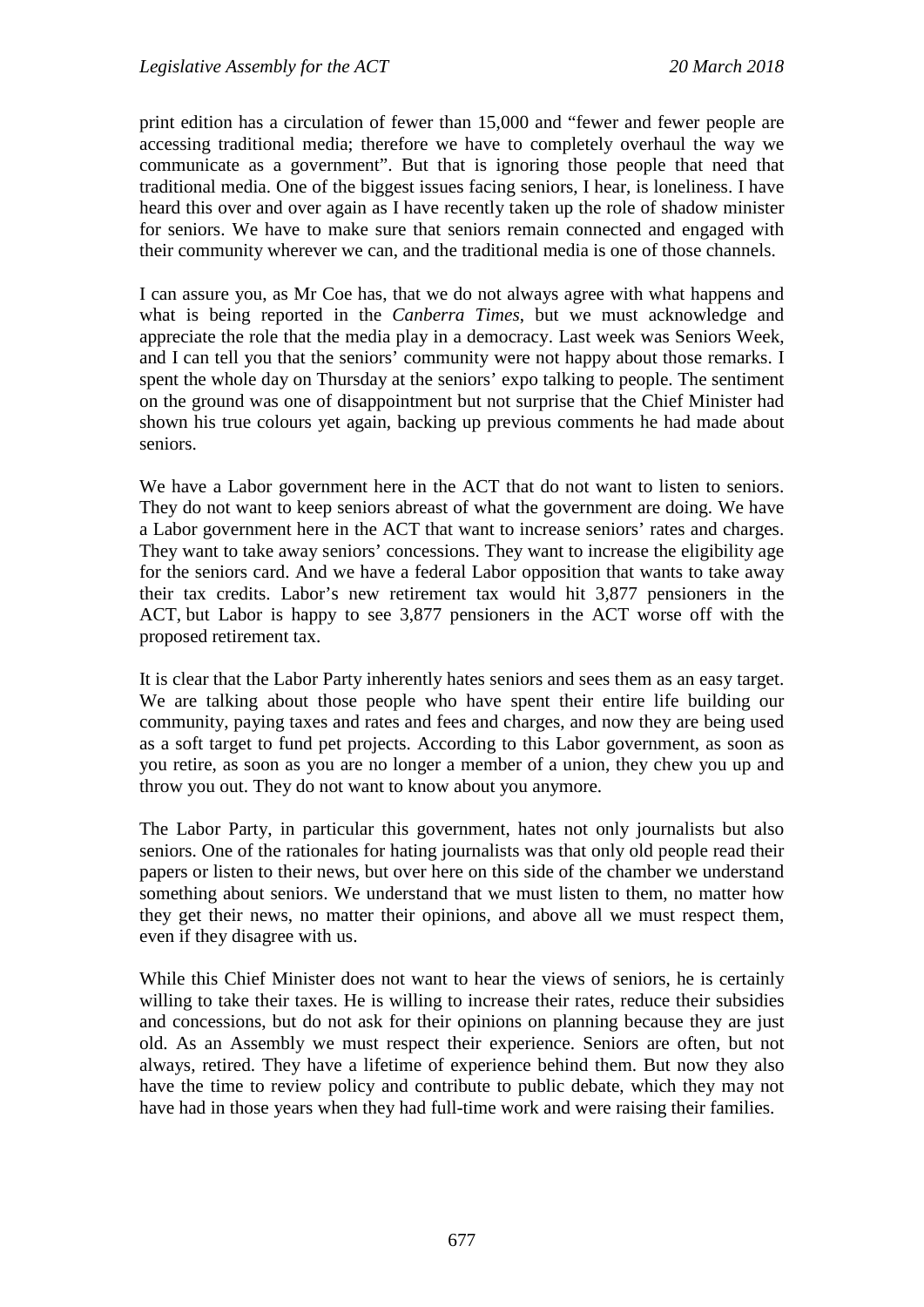For many seniors it is a way of keeping engaged with the community, keeping their minds active and using the years of experience that they have garnered. They have reached a point in their lives where they may be physically, mentally and financially able to give back to the community through volunteering and contributing to policy debate. Yet this government is continually devaluing, degrading and dismissing their contribution. Communication is not just a hashtag or a one-word tweet, unless, as this Chief Minister seems to be moving towards, you adhere to the Trump model of communication by Twitter.

I also want to make some comments directly relating to the crossbench. These arrogant and out-of-touch comments from the Chief Minister will continue unless we as an Assembly call him out for this and hold him to account. The Chief Minister, with his apology that was not an apology this morning, has not taken responsibility for his actions. He is sorry he was caught out, not for what he said. We have the responsibility to call him out and say, "This is not good enough."

The *Canberra Times* of 12 March reported:

Ms Le Couteur also hit out at Mr Barr's apparent dismissal of the views of older Canberrans, saying that even people over 60 years old were important and "the most rapidly growing demographic in the ACT".

So I say to Ms Le Couteur, "Just this once, won't you back up your words in the paper with your vote in the Assembly? Do not come into the chamber, having told us in the media what you think, and then vote a different way. Do not say one thing out there and another thing here in the chamber." We see you do it. Are you happy with what the Chief Minister said or will you fall back into line once again, pretending to be a crossbench to those out in the public arena but refusing to act as one in the chamber?

If you vote against this censure motion you are allowing him to degrade you and your views. You are allowing him to ignore you and your views. We know that Mr Rattenbury is shackled to the government, as a minister, but Ms Le Couteur is not. If you choose to oppose this motion, you are endorsing his comments. Expressing hatred and contempt for part of the community, based on their occupation, age, race, religion or any other demographic, is contrary to the code of conduct for members of the Legislative Assembly, which states that members should treat all citizens of the Australian Capital Territory with courtesy and respect the diversity of their backgrounds, experiences and views. It also states that ministers are rightly expected to uphold and demonstrate the highest standards of personal and professional conduct and must act with integrity, probity and respect for others.

The parliamentary agreement between Mr Barr, on behalf of ACT Labor, and the two Greens members commits itself to social inclusion and participation in community life, but it is quite clear from Mr Barr's comments that that social inclusion does not apply to everyone. Can you imagine the outrage if these comments related to a multicultural group, women or a disability group, and we said. "We hate them and we are not going to consult them anymore; we do not care about their views"? But it seems to be okay for Mr Barr to say that about seniors.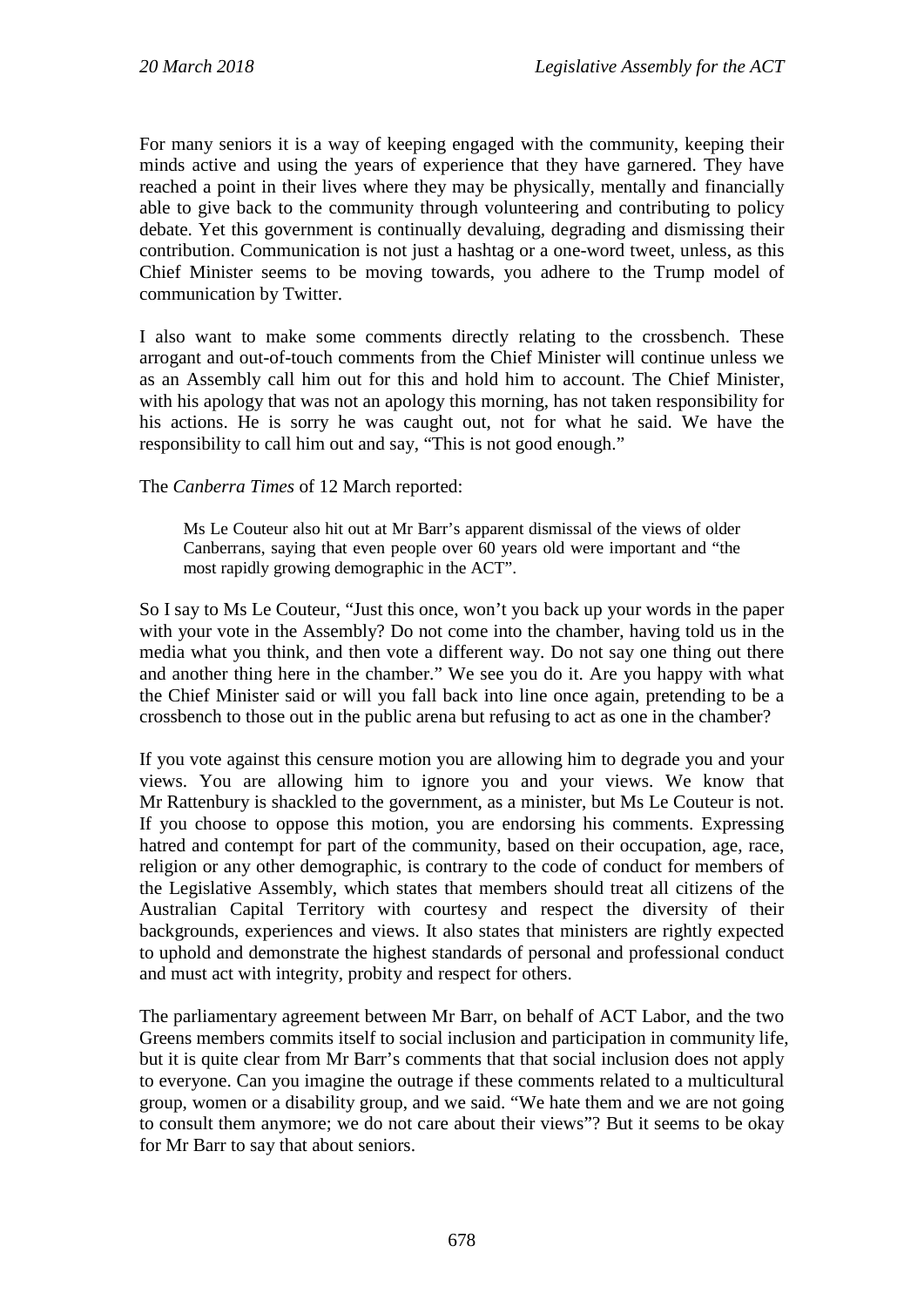This motion should be the time for all of us to come together to reflect and say that this is not good enough. The basic question here is: were the Chief Minister's comments okay? If you think so, vote against the motion. If you think the comments were not okay, you should support the motion from Mr Coe this morning. I commend this censure motion from Mr Coe because I do not support those comments from Mr Barr.

**MS BERRY** (Ginninderra—Deputy Chief Minister, Minister for Education and Early Childhood Development, Minister for Housing and Suburban Development, Minister for the Prevention of Domestic and Family Violence, Minister for Women and Minister for Sport and Recreation) (10.57): Again the Canberra Liberals are using this very serious process in the Assembly to pursue their political agenda. Of course, the Chief Minister did give them a free kick on this one, and he said that this morning when he apologised numerous times for the words that he used.

However, it is a poor reflection on them—and more so on their complete lack of consistency in policy ideas or vision for Canberra. There is absolutely nothing of substance coming from them. Last year, in November, I made the offer that if they decided that they truly wanted to pursue opportunities for our city they could get on board, but it seems that will not be the case today.

I heard Ms Lawder talking about seniors and suggesting that the Labor Party does not like them. She is talking about my father, my mother, my aunt, my grandmother, my neighbours, people in my community, people in this Assembly who are gradually getting closer to that age group. I think it is entirely unfair to make an allegation or an accusation like that when she knows that there are older people in our lives.

*Members interjecting—*

**MADAM SPEAKER**: Members, please. Mr Hanson, be quiet.

**MS BERRY**: It is like this has been given to them as an opportunity to bully the Labor Party on this occasion. Only days after the National Day of Action against Bullying—

**Mrs Jones**: That is how you defend the bullying. Accuse the person objecting of being a bully because you are defending a bully.

**MS BERRY**: Constant interruptions, snide, sarcastic comments coming from those opposite, continuous interruptions—that is described online as trolling, and in person it is described as bullying. And it is continuing today. It says a lot about the opposition that that is what they actually wanted to come into this place to discuss today. It was an opportunity to have a go at us. That is fine; we will take it and we will continue with the important work of the Assembly.

The Chief Minister has apologised for his comments numerous times. He has apologised to the Labor caucus. He has apologised to the Greens. He has apologised to everybody here today. He has apologised to journalists generally and he has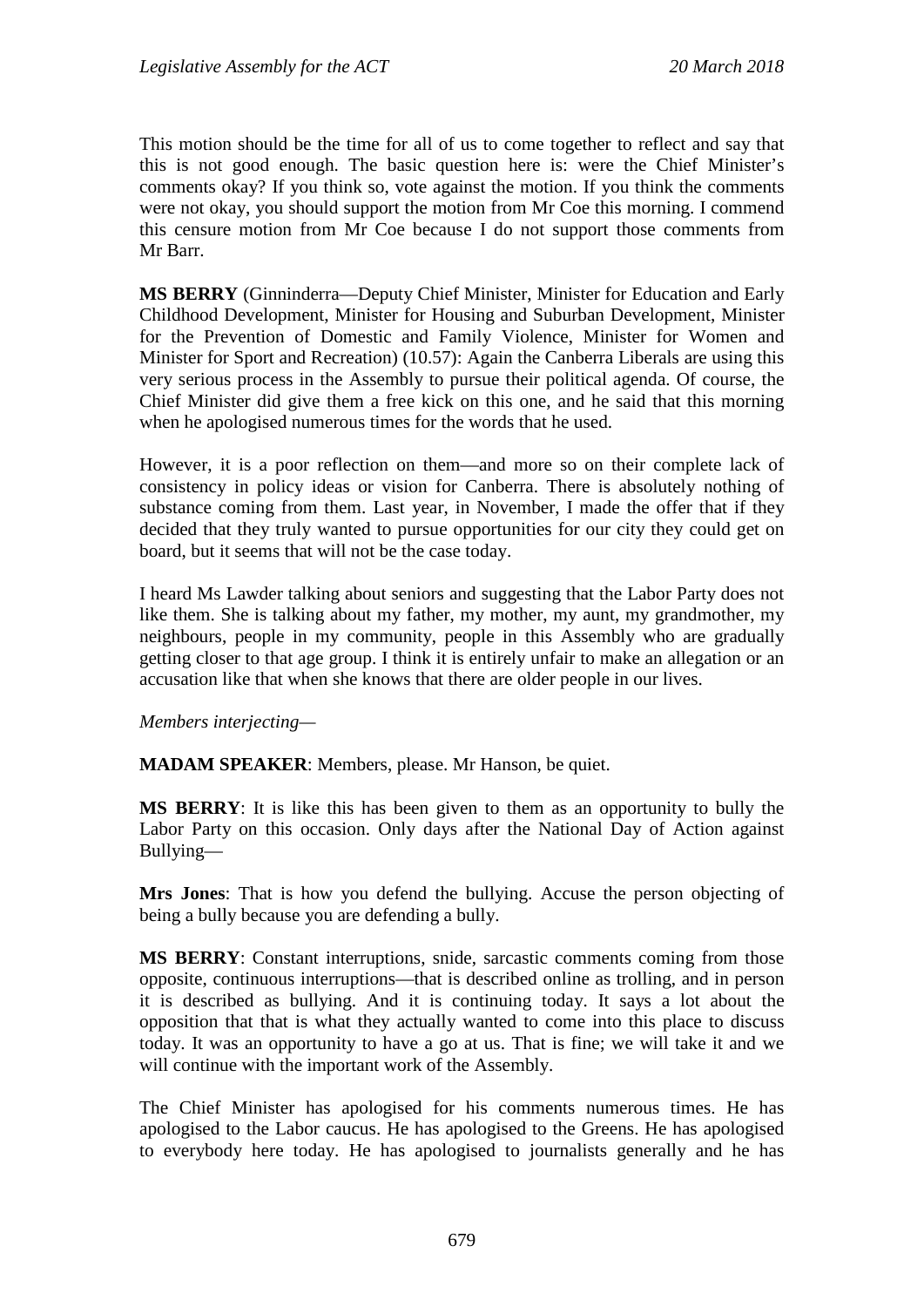apologised personally to a number of those that have contacted him. He has accepted that what he said was not the kindest thing to say, that the words were hurtful. There is not much more he can do except to continue to apologise and hope that people take that for what it was.

His work in engaging the Canberra community in the decision-making of government is absolutely vital, and that work will continue to occur alongside traditional media. It needs to happen alongside traditional media, and that is why the amendment that has been moved by Mr Rattenbury today is so appropriate: that this Assembly does affirm its support for freedom of the press and acknowledges the important role of journalists and all forms of media in our democracy. The Canberra community has always judged the government on its ability to communicate to everybody in our community on all kinds of issues, particularly around social justice, equality, tax, climate change, economic reform, and they continue to do that.

For the benefit of the Assembly, I feel I do need to clarify a couple of areas in which the ACT government, led by the Chief Minister, Andrew Barr, has shown its ability to be a national leader on key issues of social justice and economic reform, not least in areas benefiting seniors, where they experience disadvantage. I want to focus on family safety.

In 2016, under the leadership of the Chief Minister, the government refocused its efforts to combat domestic and family violence with a comprehensive reform agenda. We picked up the royal commission recommendations that no other jurisdiction has implemented and are now starting to see results, which is another testament to the Chief Minister's leadership. The government's safer families work extends to all corners of the community. It is an agenda that seeks to engage the whole community in the response and ultimately achieve zero tolerance for domestic and family violence in the ACT.

We know that this issue of domestic, family and intimate partner violence does not discriminate and impacts many in our community: children, their parents, families, grandparents, work colleagues, friends and neighbours. The government's reform agenda is built around five themes: leadership and cultural change; prevention and early intervention; information-sharing; collaboration and integration; and transparency and accountability. Through this work already we have seen many achievements that are making a real difference in how we tackle this community-wide issue.

Another very clear example of leadership from the Chief Minister is housing and homelessness. The Canberra community, through the government, supports housing and related services for tens of thousands of Canberrans of all ages and backgrounds. We maintain the highest proportion of social housing per capita in Australia and, again under the Chief Minister's leadership, we are delivering the largest public housing renewal program in Canberra's history. Members may also have noticed that in the new census data released last week the ACT bucked the national trend with a decline in both the rate and number of homeless people in Canberra.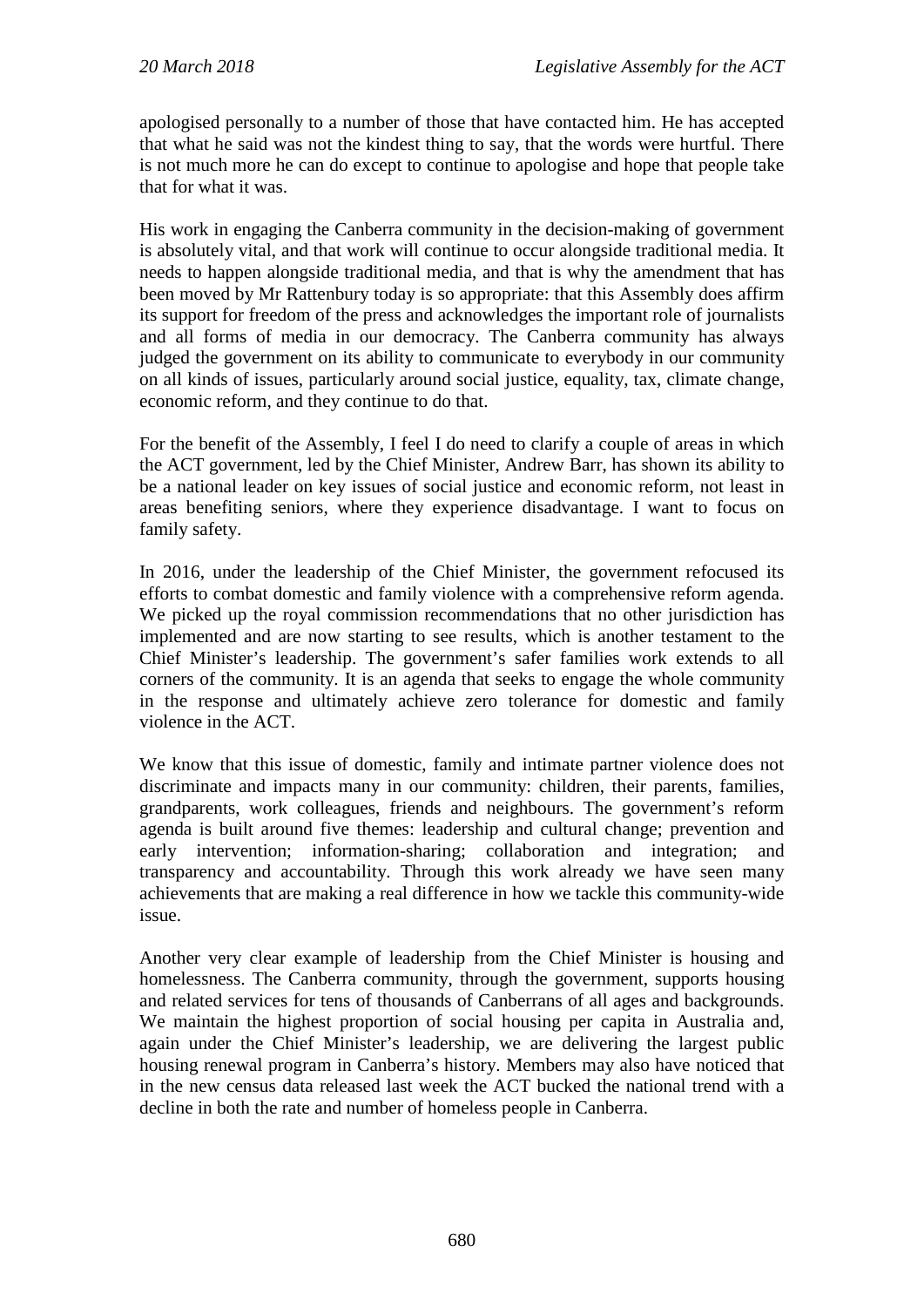This is what a sustained commitment to fairness and social investment can achieve for young and for old. It stands in stark contrast to an alternative on offer, and that offer is to audit and sell off public housing, to end housing renewal and to stigmatise housing tenants across the ACT. The Assembly has very important work to do this week. This matter was settled publicly. We need to get on with what we are here for.

**MS LE COUTEUR** (Murrumbidgee) (11.04): My first observation is that Mr Barr is a human being as well as Chief Minister. As such, he is entitled to his views and he has apologised profusely and extensively for how he has expressed them. For Ms Lawder's benefit or for anyone else who might doubt it, I of course stand by my comments in the *Canberra Times*. The Greens believe that independent journalism is critical to the functioning of our democracy. From the Greens' point of view, we obviously do not totally share Mr Barr's views. But I and the Greens believe that a free and well-resourced press is vital to our democracy. It is part of our democracy.

How do people get their information about what is happening in the political sphere or in any sphere? That is the role of the press, and we should be seeking to strengthen it, not diminish it. I personally hope that we have robust debates and differences of opinion in the media, but unfortunately we seem to be having this less and less.

Most people and most journalists, it seems, unfortunately do not have the time, energy and resources to access and understand all the information on issues. This is where journalists and the media are incredibly important in that they do have, in a diminishing amount it seems, the resources to actually look at what is happening, to make the commentary: "Yes, so-and-so said this two months ago, but now they are saying this or they are saying this. Two years ago there was a court case on it." That is the role of journalists and we should all be supporting it.

I think there are issues with media in Australia. I am pleased to hear Mr Barr's strong support for the ABC and its charter. I think that is important. But I would go further and say that media is very concentrated in Australia and in the ACT—and unfortunately that is true—and, running the risk of sounding like Mr Trump, that is actually very sad. The solution is not, however, to say that we should have less to do with media, that we should have less to do with journalists. The solution is to double down and do more.

Other parts of the media are not perfect. In the last couple of days we have had a major story about Facebook having leaked the profiles of 50 million people. That is a media sin far exceeding anything that has been done by traditional media in recent years, I think. I would say that probably the biggest issue probably for all our media is that they are not paying enough attention to the really big issues.

The Assembly knows what I think the really big issues are. If we do not address climate change with a lot more energy and enthusiasm than we as a local community or we as a world are doing then the other issues will become irrelevant because of the significant climate changes that we are already seeing happen. That is, in my mind, the biggest problem of media at present. But there are other environmental issues.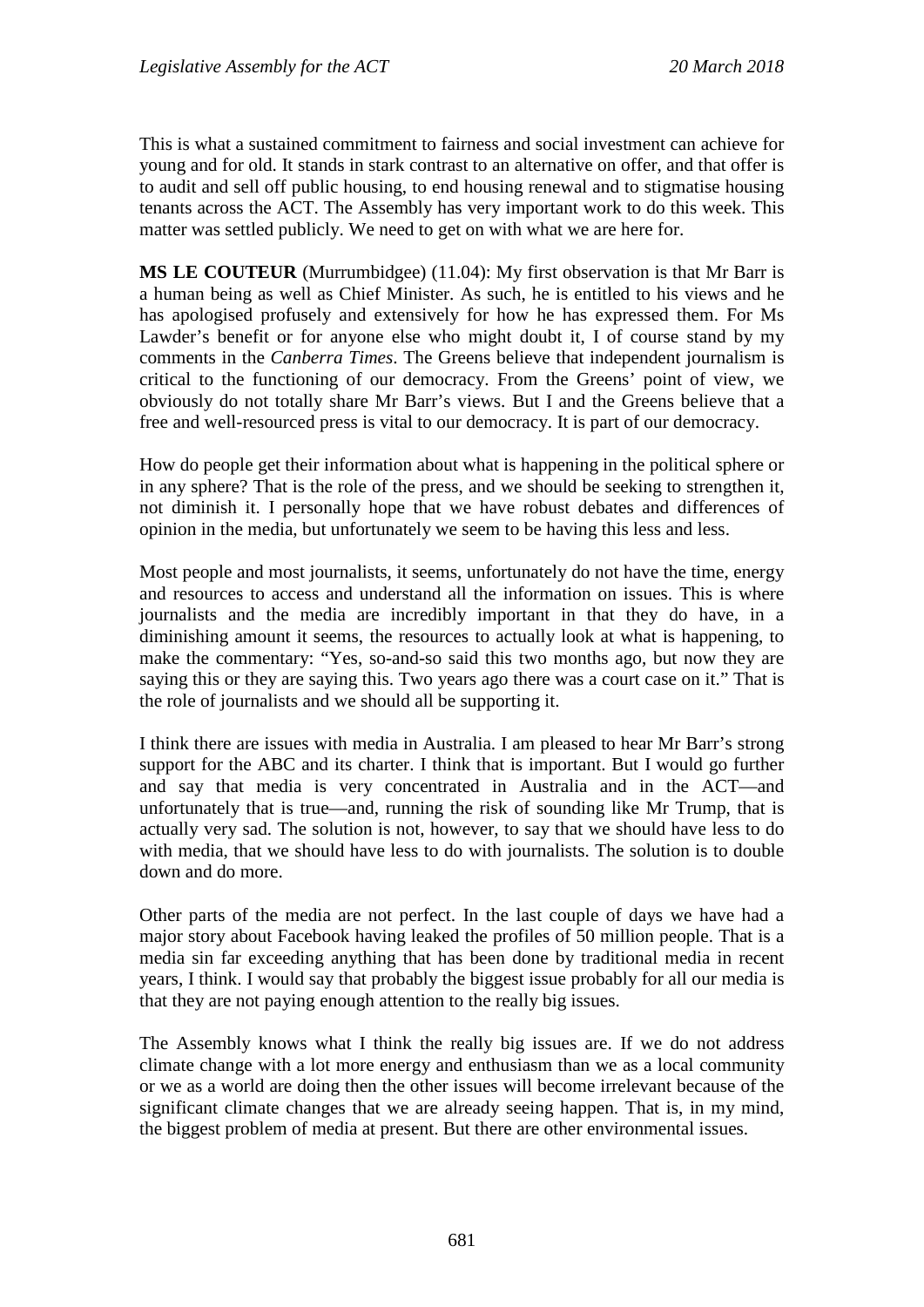Of course, the other big issue that our media is under-representing is social justice. Australia is getting to be a less equal not more equal society. Members will remember that I have been rabbiting on about housing and housing affordability for a long time. These are the sorts of issues. Newstart has not gone up for, I do not think, about 30 years. This is the sort of issue that we should be talking about. I have been a single mother. I know I am not the only person in this Assembly who has been a single mother. It is tough. We need better social support for all our community. These are the things that our media should be concentrating more of their efforts on, rather than our internal fights about political points.

I totally support Mr Rattenbury's amendment. Probably the only other thing I should really say, as someone who is over 60 and, I believe, the oldest member of the Assembly, is that older members of our community are vitally important. As Ms Lawder said, they are often the only people who have the time to actually look at what is going on in our community. They have a wealth of knowledge from various parts of their lives and it is vital that they are a continuing part of our community. Yes, it does get harder as you get older. It is not as easy to get out, you find that the fonts of things are impossible to read and your hearing is not as good.

We need to place particular emphasis on making sure that our communication is accessible to all—accessible to older people and to younger people and, of course, to the people, the majority of Canberrans, in between. I regret the comments that have led to this censure motion and Mr Rattenbury's amendment, but I will be supporting Mr Rattenbury's amendment.

**MR STEEL** (Murrumbidgee) (11.09): As a member of the ACT Assembly for the Labor Party, I believe strongly that the media and quality journalism are important to the healthy functioning of our democracy. The Chief Minister has quite genuinely apologised for his comments, today and in the media last week.

We respect the role that mainstream media organisations and journalists play in reporting and providing analysis of governments, businesses and organisations. The government and the Chief Minister are not seeking to subvert that role. Instead, we are using a range of new ways of engaging with Canberrans in addition to traditional media. Labor, both ACT and federal, have been very clear in our party platforms that we will engage with young Australians, including through social media and new technology, as well as mainstream media. We must engage the hard-to-reach audiences and include them in our decision-making.

Last sitting week in the Assembly, I brought forward a matter of public importance about the importance of broad engagement with the community where I said that we must find new ways of engaging with young people as well as continuing to engage with older audiences on existing platforms. Those comments seemed unremarkable at the time, but maybe Mr Coe will bring on a censure motion in the chamber against me and censure me for those comments in the next sitting week.

That view should not be seen as offensive to older people, with whom we will continue to engage actively through the channels that they engage with. But it is about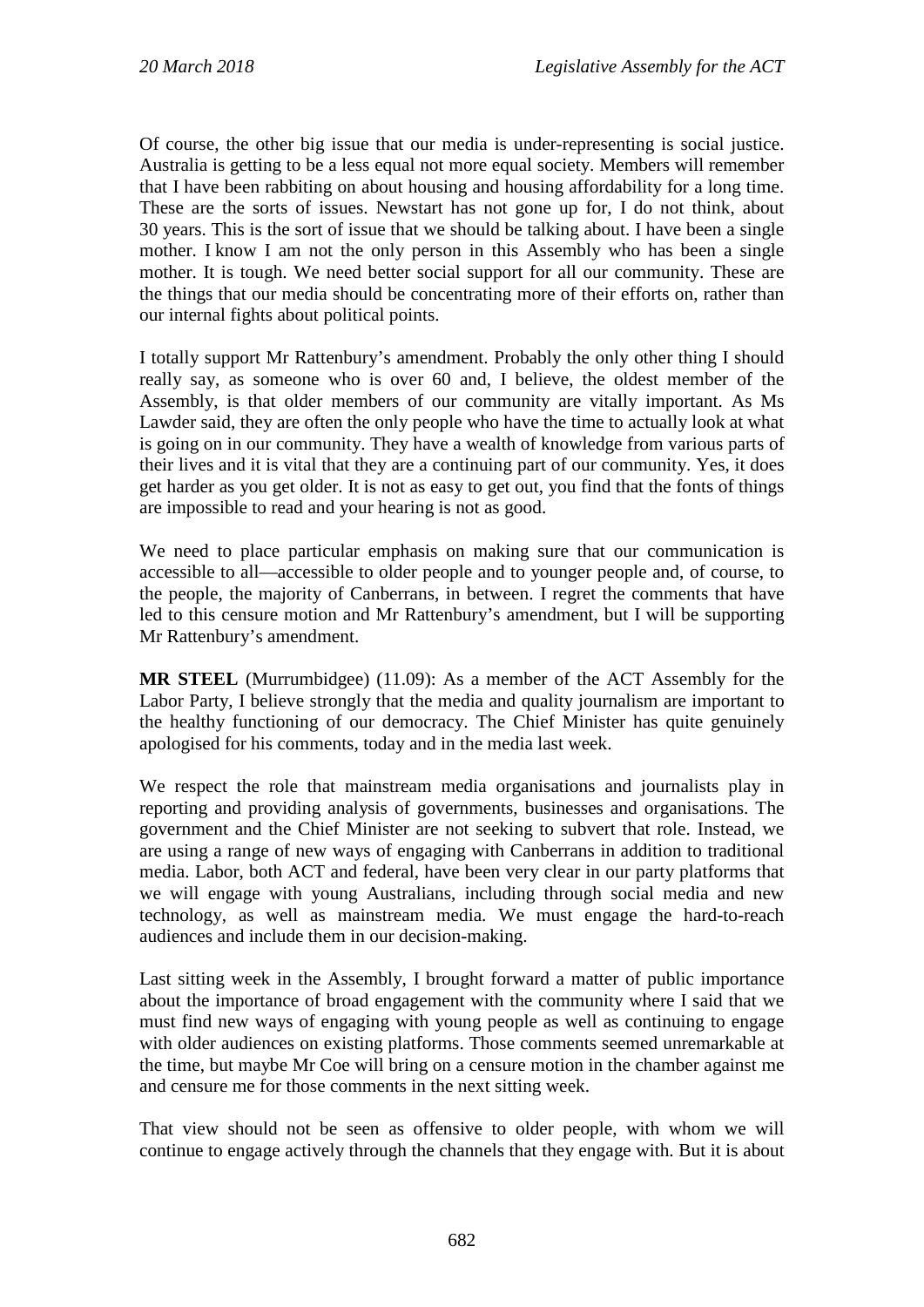engaging with other groups, too, in addition and simultaneously. We already established at the election that the Liberals cannot walk and chew gum at the same time when it comes to delivering policies for our city, but we can and must engage with multiple audiences and multiple channels at the same time.

At the election, I made a commitment to the community on participatory democracy. I said:

I will seize the opportunity of a smaller electorate to deliver better constituent representation through increasing contact with my constituents, especially with those that don't usually have a voice in our democracy. I will conduct regular, published mobile offices and make myself available to residents on the Southside. I will regularly update people on work in the Assembly and seek feedback—

on key issues affecting people in the region. I said:

… I will represent Labor's … policies and values in the Assembly and seek feedback on implementation and policy development from residents.

The ACT government's policy on engagement is entirely consistent with this. We and the Chief Minister welcome tough questions from journalists and hope that they continue to keep governments of either stripe accountable into the future. They also have a responsibility to be independent and fair in their reporting of the news, just as we have the responsibility to be accountable as elected members.

Labor has always supported a well-funded and independent ABC as critical to a fair, inclusive, well-governed society, fending off the Liberals' attacks on our national broadcaster. We have stood up against changes to cross-media ownership laws and the consolidation of traditional media under the conservative media barons like Murdoch and Rinehart.

Our Labor values have not changed, but our approach to engagement must evolve. I doubt whether I will stop my lifelong habit of listening to ABC 666 in the mornings, because I value the quality of the ABC's coverage of local stories. But I also know that a majority of Canberrans are not listening to the radio or reading the *Canberra Times*. That is why we need to continue to engage in new ways, in other ways, as well. That is not about ignoring older Canberrans, but it is about not ignoring younger audiences. To suggest that the Chief Minister has contempt for older people is overreach. He is simply seeking to engage with all audiences and not ignore the channels that younger people engage with.

We will not be lectured on older Canberrans by those opposite. Your party's actions speak much louder in your approach to older people. Cuts to pension indexation by your party, pensioner concessions, axing the \$900 seniors supplement, resetting deeming rate thresholds, cutting the pension to 370,000 pensioners, axing the energy supplement to two million Australians, taking away the pension supplement and refusing to adjust the deeming rates for pensioners are the sorts of things that your party is doing. Yet you come in here and try to suggest that we and the Chief Minister have contempt for older people.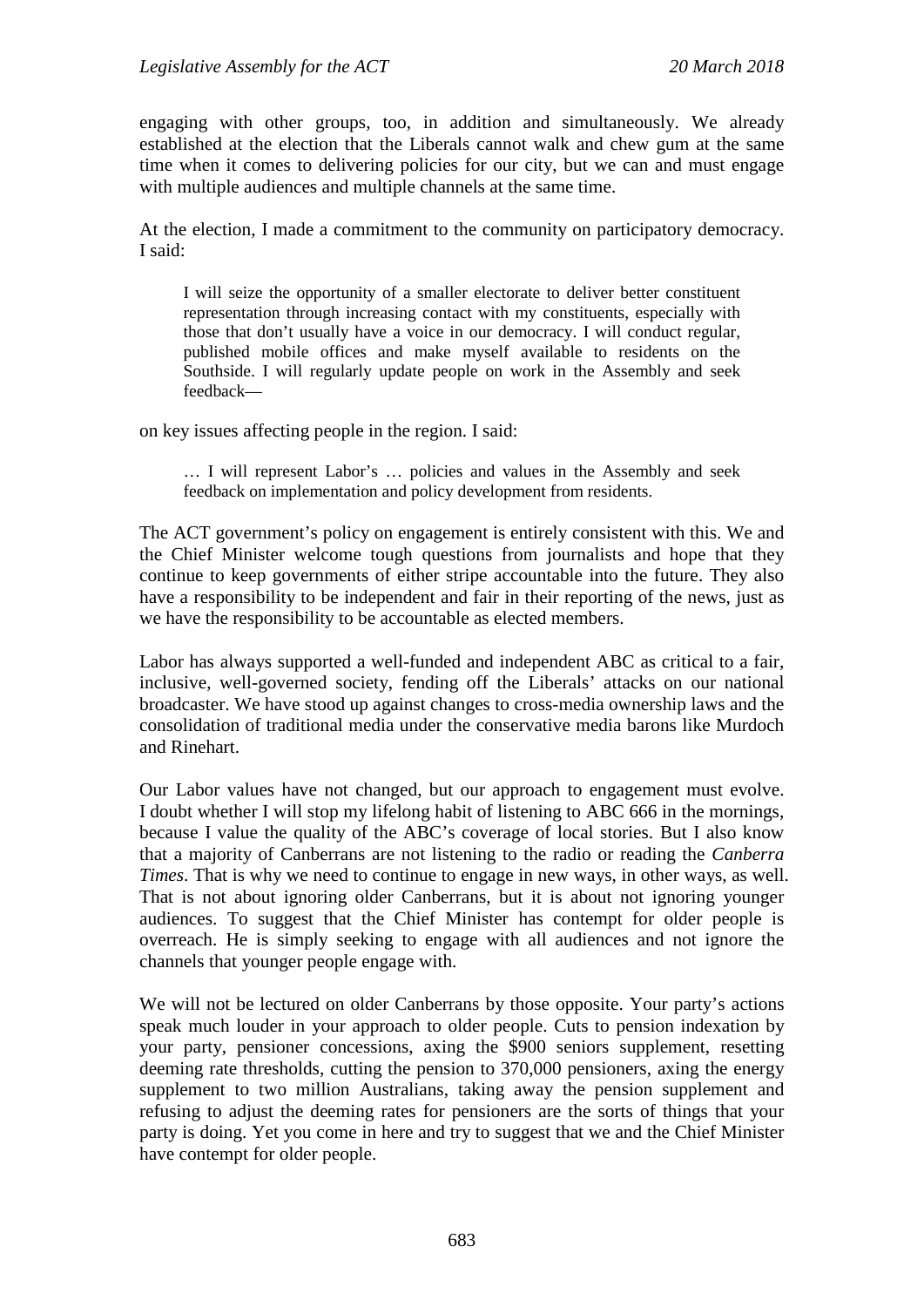**Mrs Jones**: We did not suggest it at all. He did.

**MR STEEL**: He did not. This is the approach that we see from those opposite, particularly the Leader of the Opposition, coming in here with no-confidence motions and censure motions with no evidence at all. Meanwhile, our government is supporting greater concessions for older Canberrans and investing in an age-friendly city. It is entirely unremarkable that at the same time we are engaging with older Canberrans we are doing the same with younger Canberrans.

I support the Chief Minister's apology today. I think that this censure motion demonstrates the constant overreach from those opposite when it comes to motions in this place.

**MR PARTON** (Brindabella) (11.15): Wow, it has been remarkable, hasn't it? It has been remarkable from the moment it actually got into the media, but I think it has become even more remarkable today.

I rise to speak in support of this censure motion against the Chief Minister. I speak as a former journalist, Madam Speaker. I speak as one who first appeared in print as a newspaper journalist in 1979 at the age of 13. Like most journalists, I know that I was drawn to the space because I wanted to share as much information as I possibly could with as many people as I possibly could. To me, that is the essence of journalism. Journalism is not a glamorous line of work. For the most part, it does not pay well. The hours are often odd and unstructured. But most journalists that I know are so enamoured of their job that they do not complain much about the extra hours they do, often unpaid, as they try with all their might to sift through all of the information and to present the truth.

I have mentored dozens and dozens of people in the broadcast industry. There are a number of them who I have strongly advised not to pursue journalism. I have said, "No, don't go down that path." Why? Because it is such a hard slog, because the pay is pretty ordinary, and because you do not get much thanks. But you certainly would not expect that you would be getting the Chief Minister of the territory coming out and declaring that he hated you.

I take my hat off to the journalists of this city, because I know what they do and I know how they do it. The Canberra Liberals appreciate the work that journalists are doing. That includes the moments when the press is critical of us. It is about enabling the public with knowledge, shining a light on things that would have remained in the dark had they not pointed the torch in that direction. The truth, it must be said, Madam Speaker, is not kind to everyone. There are always those whose lives would be much more comfortable if the truth was never revealed. But the public of Canberra have a right to know the truth, and in many instances that would not occur without hardworking journalists.

How dare the Chief Minister make such an all-encompassing statement about an entire profession simply because they dared to do their job! I cannot believe the hypocrisy from this man who lives by the mantra of inclusion. He does not judge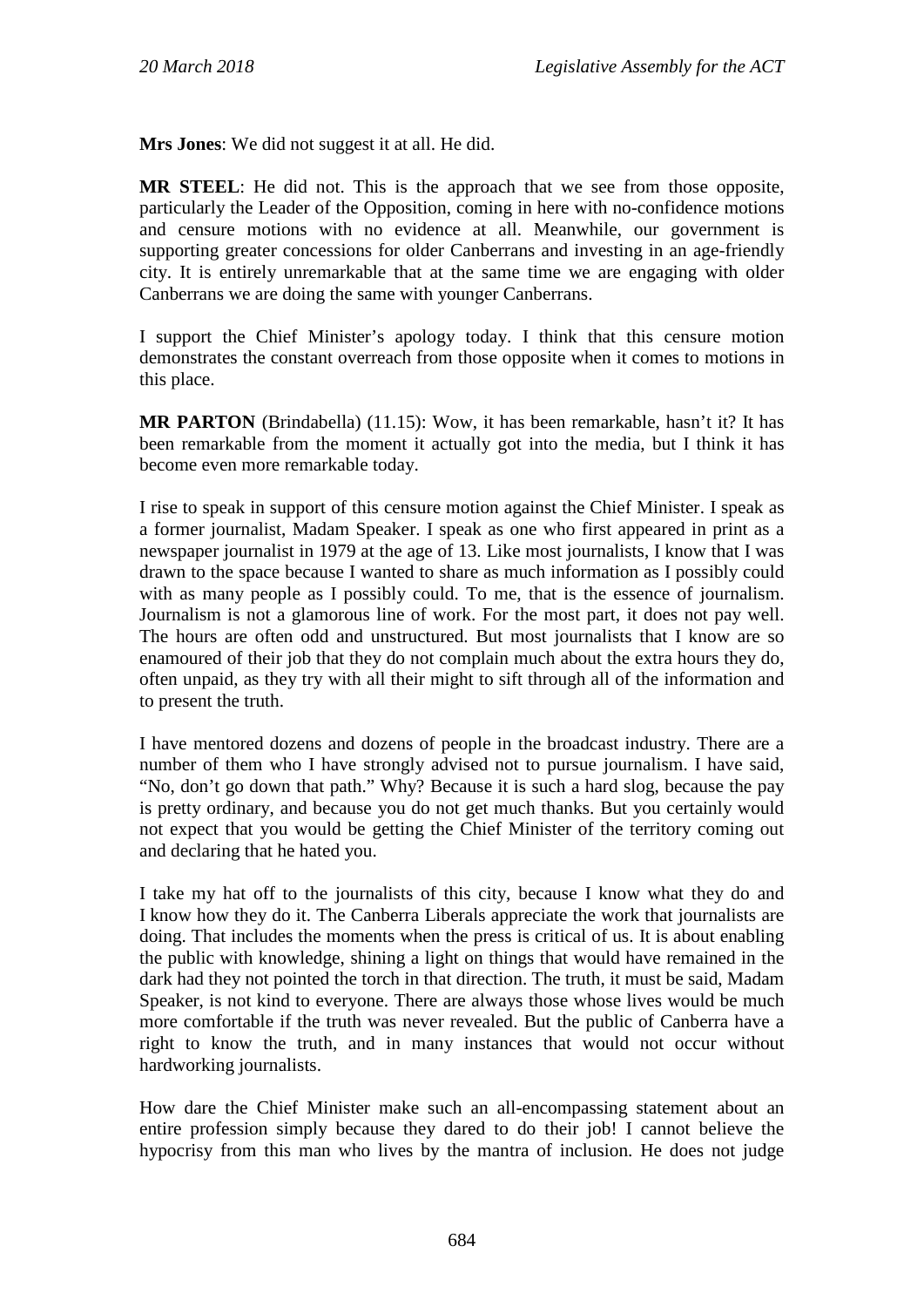people by their colour, creed, religion, sexuality or gender, but he can judge an entire profession because they dare to disagree with his vision. How dare the Chief Minister declare not only that he hates journalists but that this vindictiveness towards them is so strong that he wishes with all of his heart that their major employer, for a great chunk of these journalists, would go belly up so that they can be unemployed! Wouldn't we have a party then? Wouldn't we celebrate that? These people would be unemployed and we would not have to worry about them doing their job. What a charming message from the Chief Minister: "I hate you and all of your work colleagues, and I cannot wait for the day that you are unemployed." Wow!

The Chief Minister would be surprised—maybe he would not be—by the number of calls that I received personally from journalists in the 48 hours after his infamous comments were made public. People were ropeable. A couple of them were in tears as to their unfair public humiliation at the hands of the political leader of the ACT. How could a man who had never even met them, such a high-ranking political official, hate them with such a passion that he was prepared to stand in a room of people and say, "I hate journalists?" How could a man who preaches inclusion be so hateful and full of bitterness to an entire profession?

The main reason, as we all know, is that the Chief Minister sees himself as the king in this town. He won the election, so he believes he has the divine right to do and say whatever he pleases—and how dare anyone question him. Indeed, anyone who is courageous enough to question him will find themselves on the outer, bullied into silence, because nobody can question the Chief Minister.

A free and independent press is a cornerstone of democracy. It helps promote political debate. It keeps government accountable to the people. A free press is also crucial for credible elections. It fosters the free exchange of ideas and provides information on the election process. The strength of a democracy is often determined by the strength of its media.

When dictators take hold, the very first thing they do is shut down the media. I am going to quote American Senator John McCain from only a few months ago. He said:

If you want to preserve democracy as we know it, you have to have a free and, many times, adversarial press.

He went on to say:

… without it, I am afraid that we would lose so much of our individual liberties over time. That's how dictators get started.

He could have been talking about our Chief Minister. Of course, he was talking about Donald Trump. But that is how dictators get started. It is "My way or the highway. I have my vision, and everyone else can"—I cannot really say that.

To all of the journalists who are listening or reading these words, my message to you is simple: don't take the Chief Minister's words personally; his outburst was much more a reflection of his personality than of you and your work. In fact, I think you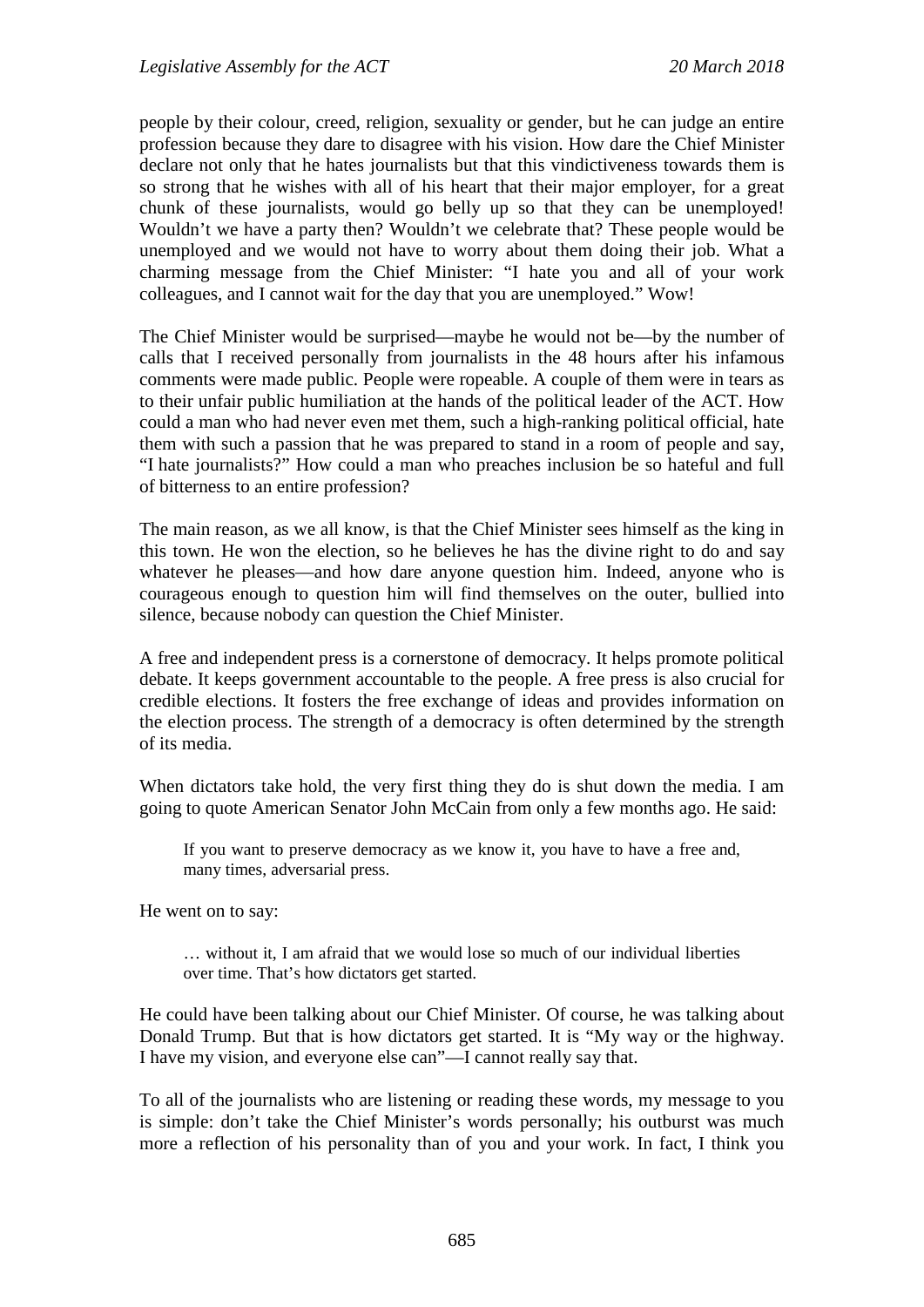should wear his outburst as a badge of honour. If this thin-skinned leader is so annoyed with you, I would suggest it means that you are doing a fine job. So, please, take this attack and use it as motivation to work even harder. If you need to be critical, be critical, whether it be of us or them. Do your job to the best of your ability; face the bullies bravely; do not take a backward step. And know that even when you are critical of me and my party, we will respect you for doing your job.

This Assembly should send a very strong message to the Chief Minister that his words were unacceptable.

**MR RAMSAY** (Ginninderra—Attorney-General, Minister for Regulatory Services, Minister for the Arts and Community Events and Minister for Veterans and Seniors) (11.22): Madam Speaker, I rise having listened carefully to try to find some places in the speeches by those opposite that I could agree with. I managed to find some quite early on, and then it went downhill after that.

Let me quote a couple of areas of clear agreement. The Leader of the Opposition said that the seniors in Canberra are a growing demographic. We would agree with that. He also said, "They have made an enormous contribution to our society." We would agree with that. Not only would I agree with that, having been given the privilege, under this Chief Minister, of having the responsibility of being Minister for Veterans and Seniors, but we as a government agree with it.

Let me quote the Chief Minister. At the Gold Award presentation last week, he said, "This is a cause for celebration. We are the longest lived, we are the healthiest, we are the most educated and we are the most engaged community in Australia." That was a celebration of our seniors. Far from there being a condemnation, this Chief Minister values, supports and has entrusted across this government the work to make sure that all people are valued.

We have talked too often about and should move beyond this area of seniors being a challenge in our community. I have heard that at times when the opposition have spoken about the difficulties that are being faced and the challenges that are being faced. We have to move past that. We have to move past understanding seniors as a challenge. Seniors are a great asset to our community. They not only contribute economically and from a broader community point of view but are great mentors and role models.

We in this city have the Senior Australian of the Year, and we affirm and celebrate his role this year. Last week, we joined in celebrating people receiving the Gold Awards whose lives in Canberra have made a marked positive contribution. It would seem as though only the shadow minister for seniors was out at the seniors expo and Seniors Week last week. Let me tell you that that is certainly not the case. Not only was I at a number of events; so, too, was the Chief Minister, celebrating and affirming the role of seniors in our community. It is no challenge but a great celebration that we have.

To affirm the place of one group of people in society does not imply the condemnation of another group of people in society. To say that we need to listen more carefully, more coherently, to people who may not engage as much with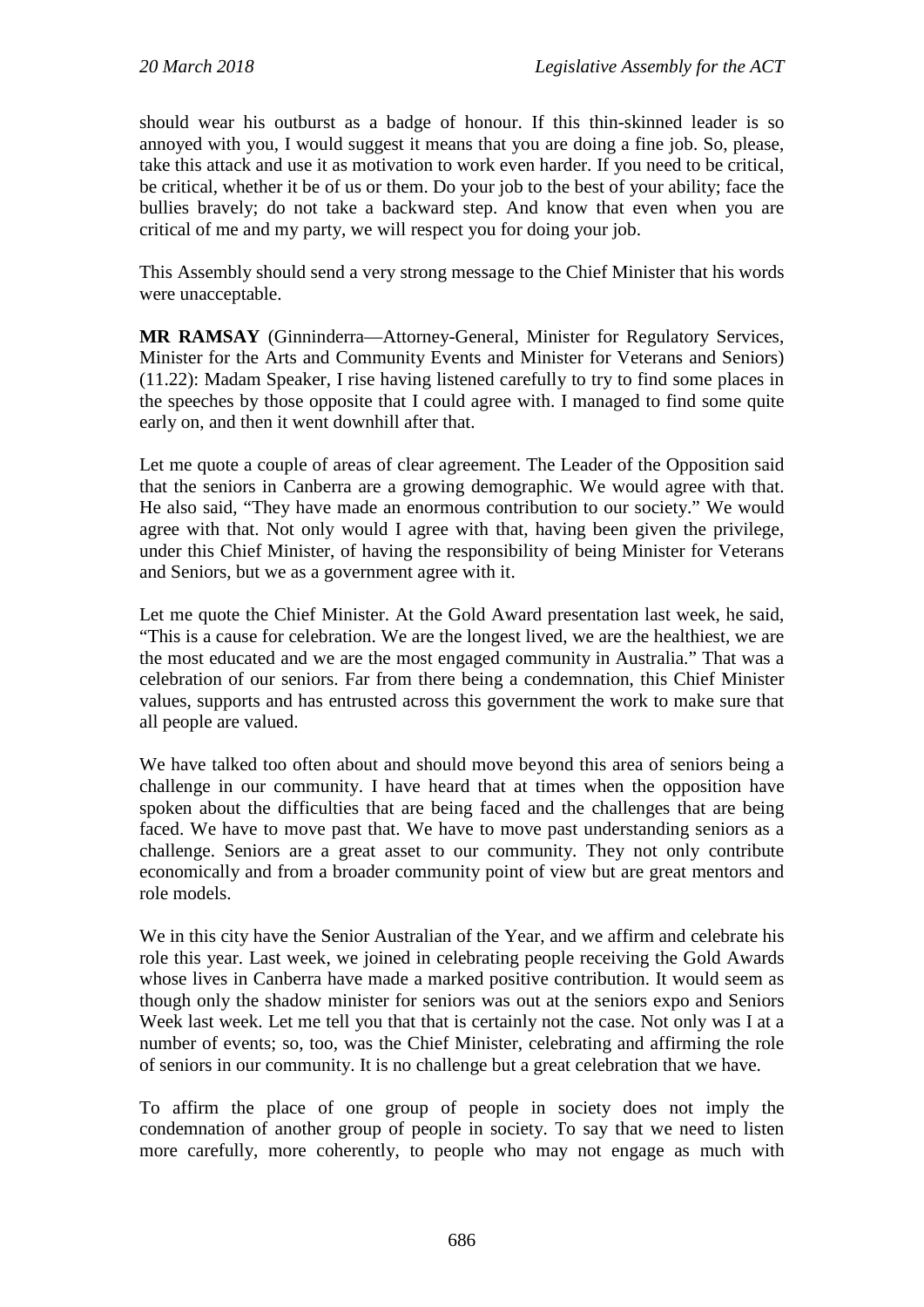mainstream media does not mean that there is any level of disrespect for people who do. We have an ongoing way of listening.

During Seniors Week I was pleased, following on from the Chief Minister's launching of Seniors Week at the Chief Minister's concert on Tuesday, that people at that concert, both the Tuesday morning one and the Tuesday afternoon one, and throughout the week, and now people throughout the community, were and are able to engage in a survey as we continue to listen for our seniors' views.

One of the things we are asking is: how do you gain the information that you wish to gain? Why do we ask that? Because, unlike the opposition, we do not clump all the seniors together and say, "This is the way they think; this is the way they hear; this is the way they communicate." It is a matter of valuing all people individually and in the role that they play.

This government, under this Chief Minister—and it has my support wholeheartedly as part of that work—is seeking to demonstrate how we can continue to build an age-friendly city. That is happening in a number of ways under this particular budget. We have already extended the trial of the flexible bus service. We have provided free off-peak transport to seniors. We are providing skills support for people who, in their senior years, continue to wish to be employed. We are working over and over again. My Ministerial Advisory Council on Ageing is leading work in relation to elder abuse so that all people can be valued, all people can know that they belong and all people can have an opportunity to participate in this community strongly and positively.

It is something that the Chief Minister is strong with; it is something that the Chief Minister has asked and encouraged me to work with. And it is something that the opposition is deliberately turning a blind eye to. It is deliberately closing its eyes and deliberately not understanding that you can affirm all ages and not at the same time condemn seniors. There seems to be this black-and-white, us-and-them thinking that is constantly promoted by those opposite. But, as they narrow things down, as they seek to diminish the role of our seniors by clumping them together and saying, "This is the way they think," they are doing a disservice to and disrespecting our seniors, which we in this government will not do.

**MR GENTLEMAN** (Brindabella—Minister for Police and Emergency Services, Minister for the Environment and Heritage, Minister for Planning and Land Management and Minister for Urban Renewal) (11.27): The opposition's motion should not be supported. It is a stunt and it is not even original. It comes from the playbook of Tony Abbott and his brand of negative politics. It is politics that Canberrans utterly reject. They do not want a backward-looking city, one that is built on fear, division and negativity. They want a strong, vibrant city, one that is growing, a city that is sustainable and prosperous, and a city that is powered by 100 per cent renewables, with world-class health care and education. We want to be the place that finds the solutions that make a better city, a better nation and a better world, and that is exactly what this Chief Minister is doing. That is what every member of his team is delivering as well.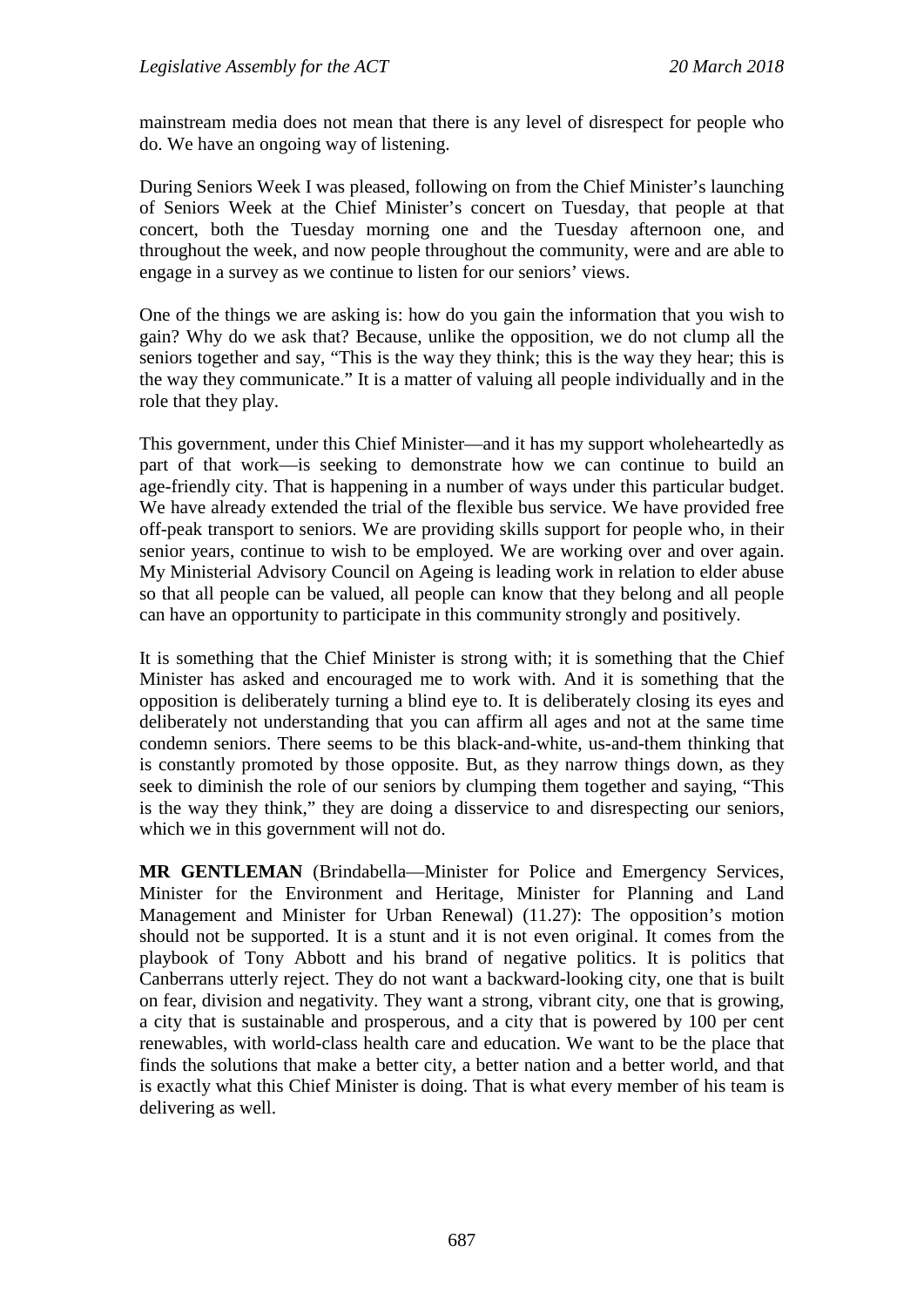We should not agree to the original motion because it goes against everything Canberrans want. As the Chief Minister has made clear, this government wants to talk to all Canberrans, and we will do that through social media, new methods of communication, direct communication, and, I stress, through traditional media. This is good government. It is about being genuine about informing Canberrans and it is about consulting them.

We are genuine about wanting to engage better, to try new ways of reaching people, and particularly those who do not usually have a voice in public debate. It is no secret that there are many people that cannot always take part in engagement activities. We want to reach those people. If the opposition see something wrong with this then they are simply not fit to govern. They can stick to their echo chamber of hard-right conservatism.

We should not agree to Mr Coe's motion because residents of our city deserve better from the opposition. This Leader of the Opposition stands in stark contrast to the Chief Minister. There is no bigger champion of Canberra and our region than our Chief Minister. Under his leadership Canberra has been recognised by *Lonely Planet* as one of the top three cities in the world to visit. We have seen record tourism numbers, growth in international flights and our economy is booming.

We are looking after our people by investing in schools, hospitals and emergency services. We are the world's most livable city, with a natural environment that is second to none. The Chief Minister is a leader who has a vision for our city and a plan to get there.

Canberrans do not want cheap stunts like this from those opposite. They want what the government is delivering under a united team led by this Chief Minister. They want a team and a government that is governing for all, and that is what we are doing.

**MR COE** (Yerrabi—Leader of the Opposition) (11.30): As each speaker contributed to this debate, each speaker on the other side tried to dodge the core issue, which is the spite that Mr Barr demonstrated. Unfortunately, it is not just spite as a one-off; it is spite on an ongoing basis. The bitterness and vindictiveness are pretty much out of control.

As Mr Parton said, these comments that were made a couple of weeks ago were not just off the cuff. It was a "meet the buyer" event. If it was off the cuff, that shows the absolute sham that that "meet the buyer" event was, because they did not actually plan for this procurement exercise. But the fact that they would say that they look forward to the demise of the *Canberra Times*, the fact that they would actually articulate that they look forward to the shutting down of a major publication in Canberra, a paper that has served the ACT for 100 years or so, as being a great day for Canberra, I think speaks to Mr Barr's true motivation.

Mr Ramsay talked about all the things that the government does; obviously, none of those actions is actually sincere, because the personal and private views of the Chief Minister are contrary to that of the government. If we are actually going to get some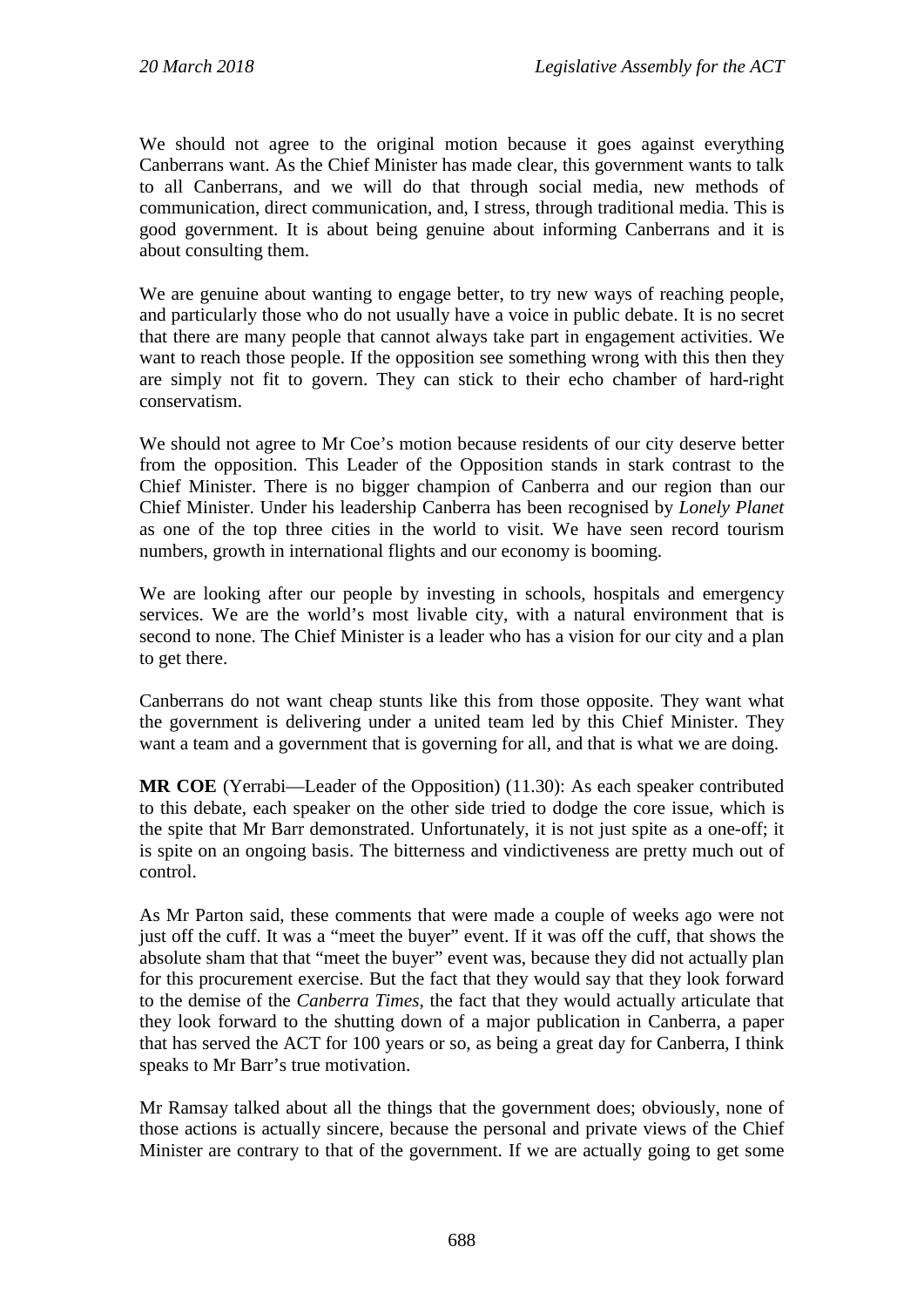integrity in this place, if we are actually going to have Mr Barr's private views reflected in his public life, are we going to see all support for seniors chucked out of the window? They have already started on the concessions. Are we going to see all the other benefits or thankyous that we give to seniors taken away? Obviously, Mr Barr does not think they are worthwhile. Obviously, Mr Barr does not think that that cohort is worthy of this government's or this Assembly's time.

Mr Gentleman tried to, in effect, say that this is a non-issue; it is a stunt. Anybody who has tuned in to media in the past week would suggest that it is not a non-issue. Anybody who has read letters to the editor, anybody who has looked at social media and anybody who has heard talkback radio, be it here or elsewhere, would know that this is not just about flying under the radar and something being concocted by the Liberals. This has struck a nerve with thousands of Canberrans.

The reality is that the Assembly does not really cut through into most people's lives. The debates we have here—the motions, the bills, the publications—often have a narrow audience. People are busy living their lives. But this issue has had cut through. It has had cut through like very few issues do. The reason it has cut through is that it has struck a nerve. It has struck a nerve with Canberrans that what the Chief Minister said actually encapsulates the Chief Minister they know—a Chief Minister who is increasingly becoming arrogant, a government that is distancing itself from mainstream Canberrans and a government that is not seeking to represent the people who pay the bills.

It is significant. That is why I am a little bit surprised by the approach that the Chief Minister took, as well as by the fact that they would want to lengthen this debate by having numerous other speakers give an equally pathetic "sorry but not sorry". In actual fact they sort of gave a half-defence of the comments. They gave a defence of reasons why you might not like journalists, why you might sort of hate journalists, or why it is fair to have a go at seniors.

It shows that the coalition between Labor and the Greens is not actually about bettering Canberra; it is about self-propulsion. It is about themselves. It is about their hunger and determination to hold on to power. So when you have that motivation on top of the first minister saying that they hate journalists, that is a pretty bad cocktail. That is a cocktail that, in other jurisdictions, in other countries, has gone very bad, very quickly.

That is why press freedom is important. That is why the Canberra Liberals will always stand up for media freedom in Australia and in Canberra. That is why it is so important that we have the *Canberra Times* operating in the ACT. And we should not dance on their grave should that paper fall away in a few years, as the Chief Minister hopes.

To paraphrase what Chris Uhlmann said, is his government actually going to get any better if there is not scrutiny? Is his government actually going to get better if the *Canberra Times*, the ABC or the radio stations do not report on it? It is quite the opposite.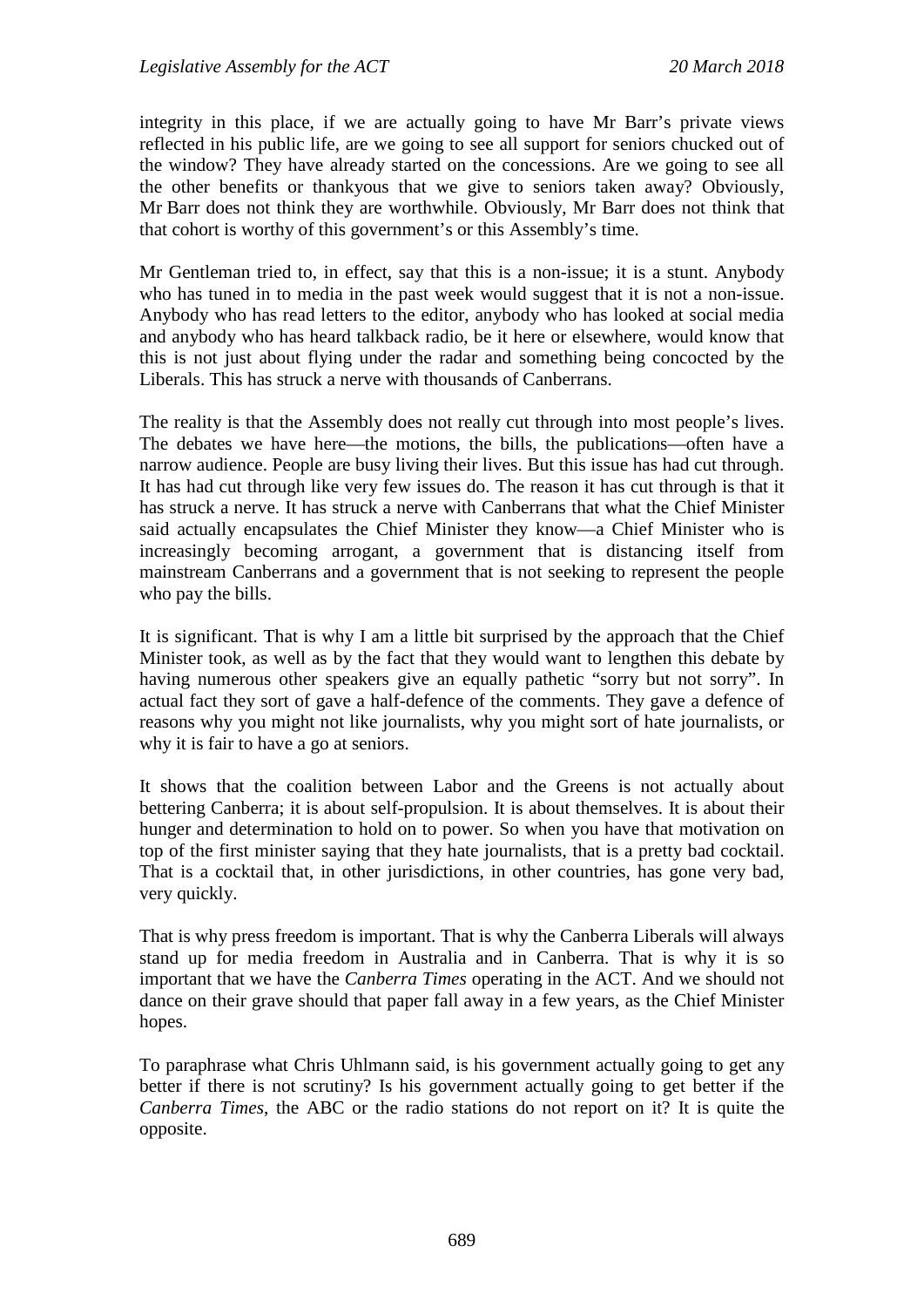The Chief Minister also went on radio and said that one of the great examples of transparency is the fact that the Dickson deal was made public. The only reason that the Dickson deal was made public was because I did a title search. I went into Dickson and did a title search. That is hardly publishing it on a website. That is hardly coming into this place and saying, "By the way, I gave four million bucks to the Tradies Club." That is what happened.

The only reason that became public is because of a title search—one of the most obscure ways you can get information. It was not because there is a transparent government. It was not because the Chief Minister came into this place and said he had something to report. It was not because they had a strategy beforehand and made it clear that they would go through a procurement process to purchase this property. They tried to do it secretly and they got found out. And there is a lot more water to flow underneath that bridge in the coming weeks and months.

There is a very good reason why Andrew Barr would privately and personally have a view that he does not want journalists in Canberra, and that is because he does not want the truth told. He does not want the light shone into his administration, as Mr Parton said. This government have a lot to fear from transparency. That is why they are dragging the chain with regard to ICAC. That is why they do not make it public when they buy property in town. That is why they have all of these shady deals that nobody seems to know about until deep questions are asked and deep FOIs are requested.

There are many things that need to be revealed about this government, but when the leader of that government tells future journalists, journalists in training and current journalists that he hates them, that paints a very sorry picture, a very grim picture, for this jurisdiction.

It is disappointing that the Greens once again will do one thing in public and another thing in here. That is why we need journalists. We need journalists to actually expose that sort of behaviour, because we need integrity in politicians. We all need to be held to account: all of us; we in the opposition and those parties in government, too. It is not good enough to tell constituents one thing and do something totally different here in the Assembly. That is exactly what Ms Le Couteur and Mr Rattenbury do on a daily basis.

While Mr Rattenbury may be shackled to this government, and while Ms Le Couteur may be shackled to this government, they in fact put those shackles on. They are the ones who put themselves on that side of the chamber. You would think they would use an opportunity like this to create some artificial distance between themselves and the Labor Party. You would think this would be one of those rare opportunities when they could say, "We're not really like Labor." But they are not strategic enough to even identify that, because they have outsourced their strategy, outsourced their policy and outsourced their ethics to Andrew Barr. It is not good enough, and I think the Canberra community is finding out exactly what lack of integrity and credit this government have.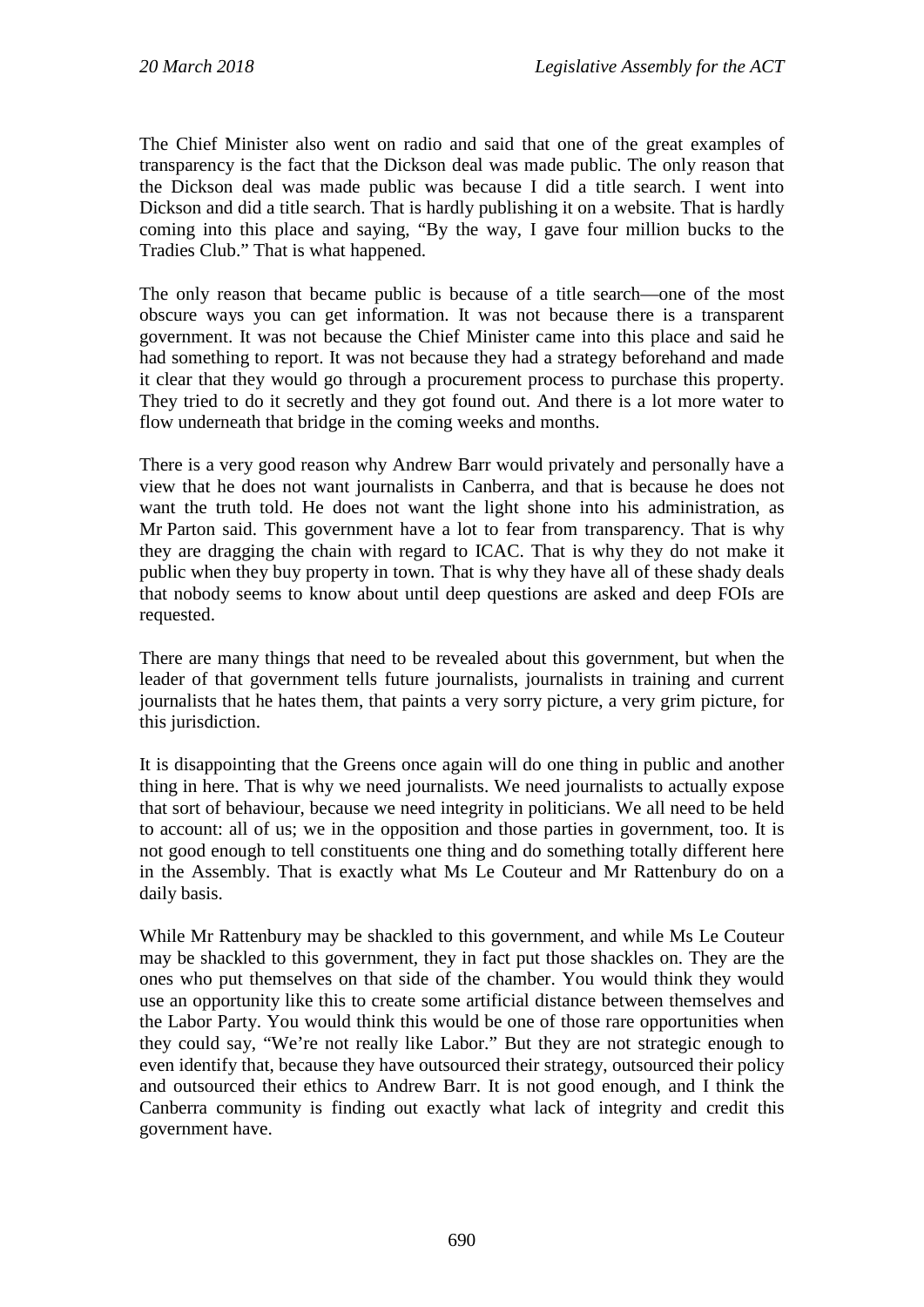I am disappointed that the censure motion will not get up today. That is very clear but it is no surprise. On behalf of the thousands of Canberrans who were offended by Andrew Barr's comments, I think we have done the right thing by bringing it forward today.

Question put:

That the amendment be agreed to.

The Assembly voted—

Ayes 13 Noes 10

| Ms Orr           | Miss C Burch | Mr Milligan |
|------------------|--------------|-------------|
| Mr Pettersson    | Mr Coe       | Mr Parton   |
| Mr Ramsay        | Mr Hanson    | Mr Wall     |
| Mr Rattenbury    | Mrs Jones    |             |
| Mr Steel         | Mrs Kikkert  |             |
| Ms Stephen-Smith | Ms Lawder    |             |
|                  | Ms Lee       |             |
|                  |              |             |

Question resolved in the affirmative.

Original question, as amended, resolved in the affirmative.

## <span id="page-29-0"></span>**Petitions**

*The following petition was lodged for presentation:*

#### <span id="page-29-1"></span>**Mitchell light rail stop—petition 6-18**

#### *By* **Ms Fitzharris**, *from 4,560 residents*:

To the Speaker and Members of the Legislative Assembly for the Australian Capital Territory

This petition of certain residents of the Australian Capital Territory draws to the attention of the Assembly that: **The planned Lysaght/Flemington Road light rail stop was removed from construction without adequate consultation with business owners and rate payers of the precinct**.

Your petitioners therefore request the Assembly to: **Request on our behalf to reinstate the light rail stop planned for Mitchel**l.

*The Clerk having announced that the terms of the petition would be recorded in Hansard and a copy referred to the appropriate minister for response pursuant to standing order 100, the petition was received*.

*Pursuant to standing order 99A, the petition, having more than 500 signatories, was referred to the Standing Committee on Environment and Transport and City Services.*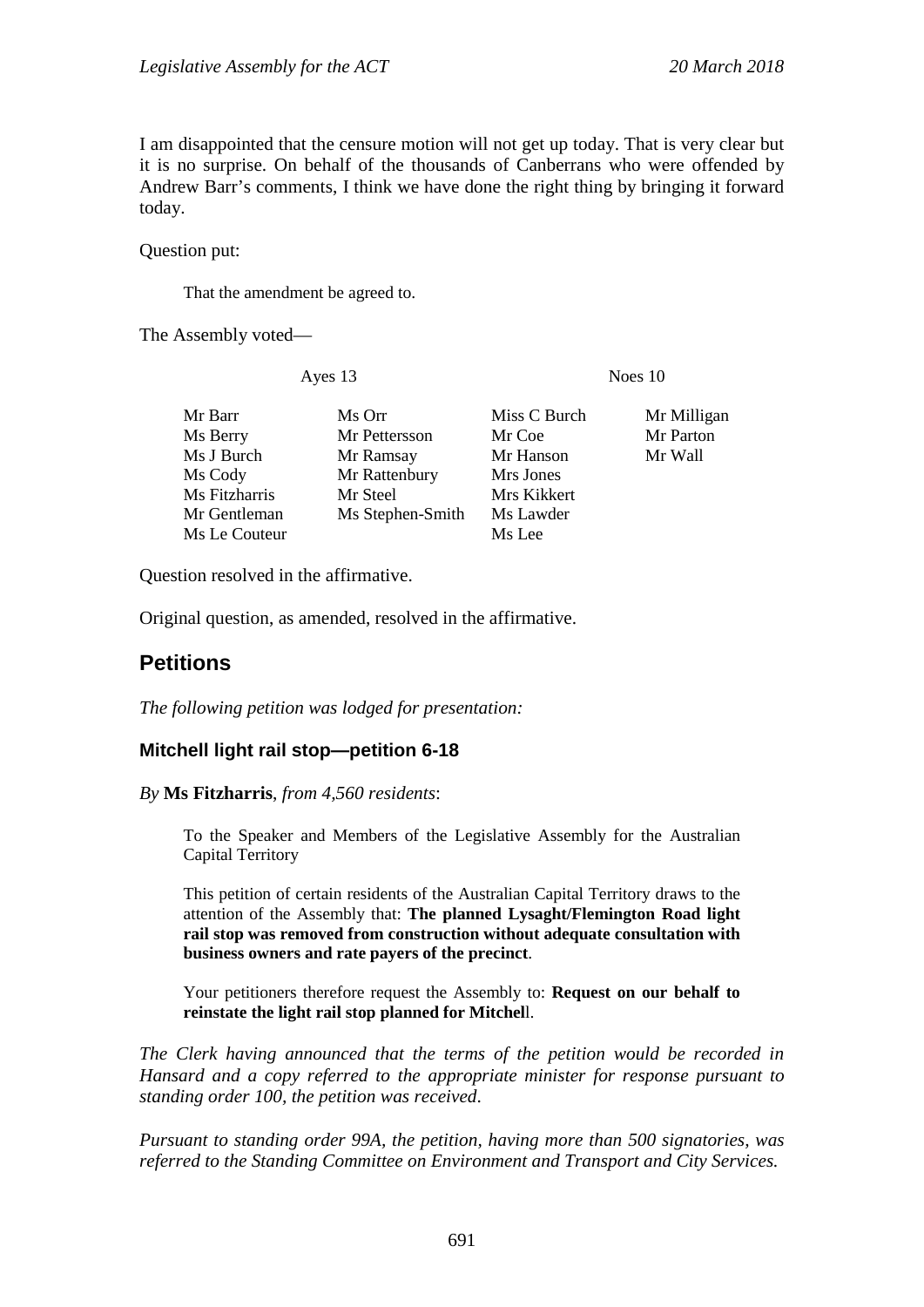#### <span id="page-30-0"></span>**Ministerial responses**

The following responses to petitions have been lodged:

#### <span id="page-30-1"></span>**Bus routes in Tuggeranong—petitions 19-17 and 26-17**

By **Ms Fitzharris**, Minister for Transport and City Services, dated 27 February 2018, in response to a petition lodged by Mr Parton on 28 November 2017 concerning rerouting buses away from Anketell Street, Tuggeranong.

*The response read as follows:*

Dear Mr Duncan

Thank you for your letter of 28 November 2017 regarding petition Nos 19-17 and 26-17 about rerouting buses away from Anketell Street, Tuggeranong.

Transport Canberra does not support the proposal of immediate and permanent rerouting of buses away from Anketell Street as proposed, as this would negatively impact the reliable delivery of public transport services through the Tuggeranong Town Centre.

I am pleased to inform you that representatives from Transport Canberra have had preliminary discussions with members of the Tuggeranong Community Council regarding this proposal. Whilst confirming the position that scheduled services will not be rerouted as proposed, this meeting did open up a welcome dialogue between the directorate and the community regarding the situation and aspirations to improve the amenity of the area.

Transport Canberra and City Services officials will continue to work closely with the Tuggeranong community to discuss longer term options for improved public transport provision within the Town Centre, ensuring that public transport can contribute positively to the growth and revitalisation that benefits the entire community.

Thank you for raising this matter. I trust the information provided is of assistance.

#### <span id="page-30-2"></span>**Lake Burley Griffin and surrounds—petition 30-17**

By **Mr Gentleman**, Minister for the Environment and Heritage, dated 1 March 2018, in response to a petition lodged by Ms Lee on 30 November 2017 concerning heritage protection for Lake Burley Griffin and surrounds.

*The response read as follows:*

Dear Mr Duncan

Thank you for your letter of 30 November 2017 regarding petition No. 30-17 lodged by Ms Lee MLA on behalf of certain Australian Capital Territory residents.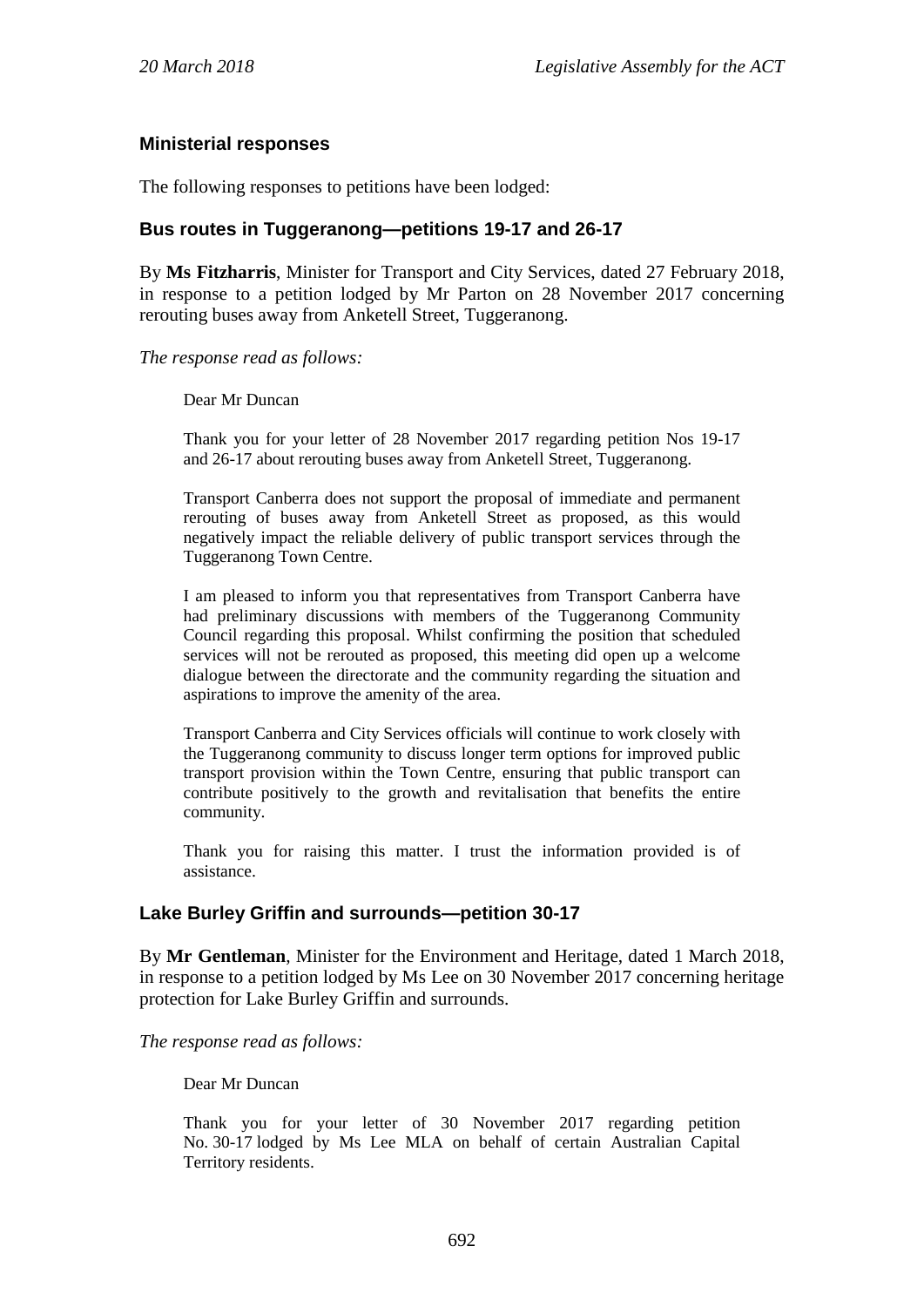I understand that the petition draws to the attention of the Assembly the following:

- lack of Heritage protection for Lake Burley Griffin and all its surrounding lakeshore landscapes;
- repudiate as unacceptable the infill of part of West Basin's lake waters and the appropriation for private development of ACT public parks and open spaces surrounding Lake Burley Griffin, particularly West Basin, for either residential or commercial development; and
- rejects the Government's right to proceed any further with these and related proposals.

Heritage protection of the Lake area relates to matters that are the subject of nominations to the National or Commonwealth Heritage Lists and are in the jurisdiction of the Commonwealth and the Australian Heritage Council. As such, the National Capital Authority (NCA) developed the *Lake Burley Griffin and Adjacent Lands Heritage Management Plan* in 2009, in accordance with the heritage management principles and requirements for management plans set out in the *Environment Protection and Biodiversity Conservation Act 1999* to define the Lake's heritage values and how to protect them. During the process of developing the plan a draft was available for two months for the public to make comment.

The plan includes a range of conservation policies and recommendations to conserve, interpret and manage the heritage values of Lake Burley Griffin and Adjacent Lands to ensure that the future use and enhancement of the Lake is informed by the heritage values, by promoting a holistic approach to the future management of the Lake as a cultural landscape. The developments to the area were informed by the plan and approved by the NCA.

A copy of the plan can be found at: https://www.nca.gov.au/heritagemanagement-plan/lake-burley-griffin-and-adjacent-lands-heritage-managementplan-0.

Canberra is a growing modern, vibrant city. It has changed significantly in its first 100 years, and particularly over the past 10 years. As it has grown it has kept true to the vision the original designers, Walter Burley Griffin and Marion Mahony Griffin, while reflecting the evolving nature of a modern city and the people who call it home. This vision, and their planning legacy, is enshrined in the National Capital Plan (NCP) which is administered by the National Capital Authority, a Commonwealth authority. The plan sets out the development controls and requirements for defined areas, including West Basin.

At the centre of that original vision was Lake Burley Griffin. The lake is an important and iconic part of Canberra and its character. Its 40km waterfront with many and varied parks and public areas make it one of the key features that make Canberra such a beautiful city and wonderful place to live and visit.

The Griffins' original plan intended the city's grid structure and form would continue down to the lake in West Basin, ultimately connecting the city centre and lake. To achieve this vision, the planning for West Basin involves the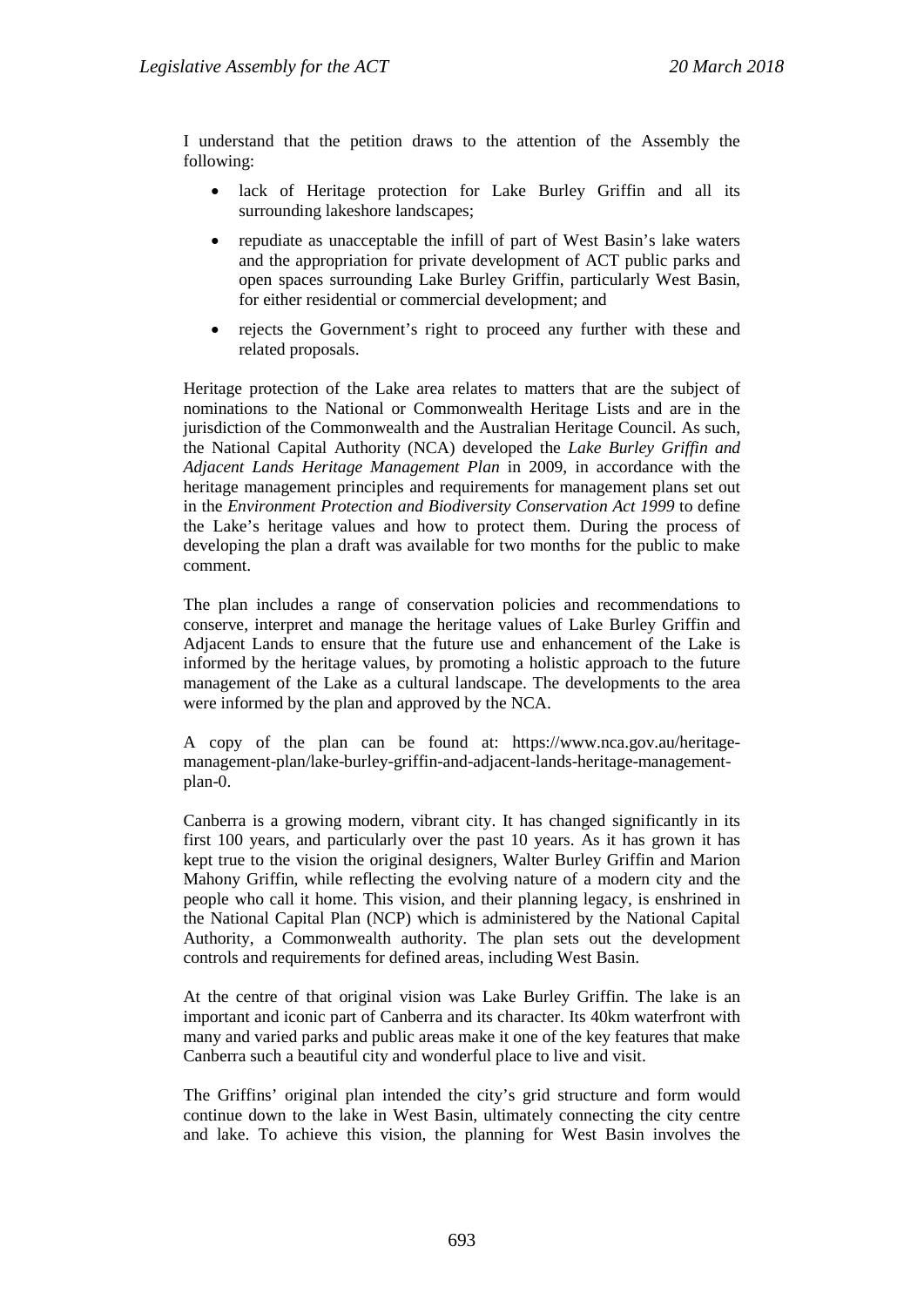reclamation of a small portion of the lake bed to adjust the edge to the Griffins' intended, formal structured alignment.

The majority of West Basin is currently carpark but the ACT Government is committed to transforming it into a precinct where people come to meet, celebrate and have fun.

That transformation includes a new public park on the West Basin headland. The next stage is the reclamation of a small area of lake bed to create a formal lake edge and boardwalk. A future final stage will see the development of a 55 metre wide public promenade which will include purpose built pavilions for cafes and tourist facilities, playgrounds and water play areas. The West Basin waterfront currently consists of three hectares of surface parking but when redeveloped it will have four hectares of public park and promenade.

Mixed-use land release is also proposed in West Basin between the promenade and the city, with a range of retail, residential and recreational spaces to provide a vibrant precinct, supported by a wide range of amenities and public infrastructure.

Detailed planning for the West Basin estate, comprising the mixed-use land release, has not yet started as the ACT Government's priority is delivering the public waterfront and how to best resolve connectivity issues between the City and Lake Burley Griffin presented by Parkes Way. The ACT Government intends to broadly deliver the West Basin precinct as outlined in the National Capital Plan and The City Plan. These plans provided the concept planning and permit a range of building heights in the West Basin precinct, with taller buildings towards the city centre (up to 25m) and lower buildings closer to the waterfront promenade (no more than four storey).

The ACT Government will continue to progress planning of this area in order to realise the Griffins' vision, and in a manner consistent with the National Capital Plan. The detail of these plans will be open to public consultation.

#### <span id="page-32-0"></span>**Torrens shops playground—petition 31-17**

By **Ms Fitzharris**, Minister for Minister for Transport and City Services, dated 16 March 2018, in response to a petition lodged by Mrs Jones on 30 November 2017 concerning a proposed upgrade of the playground at Torrens shops.

#### *The response read as follows:*

Dear Mr Duncan

Thank you for your letter of 30 November 2017 regarding petition No 31-17 lodged by Mrs Giulia Jones MLA, regarding proposed upgrades to the Torrens playground.

The ACT Government invested \$2.7 million in 2016-17 in recognition of the important role play spaces have in fostering healthy communities. The investment included upgrades to four prioritised playgrounds located in Florey, Gowrie, Gungahlin and Evatt and installation of three natural play spaces in Barton, Tuggeranong and O'Connor.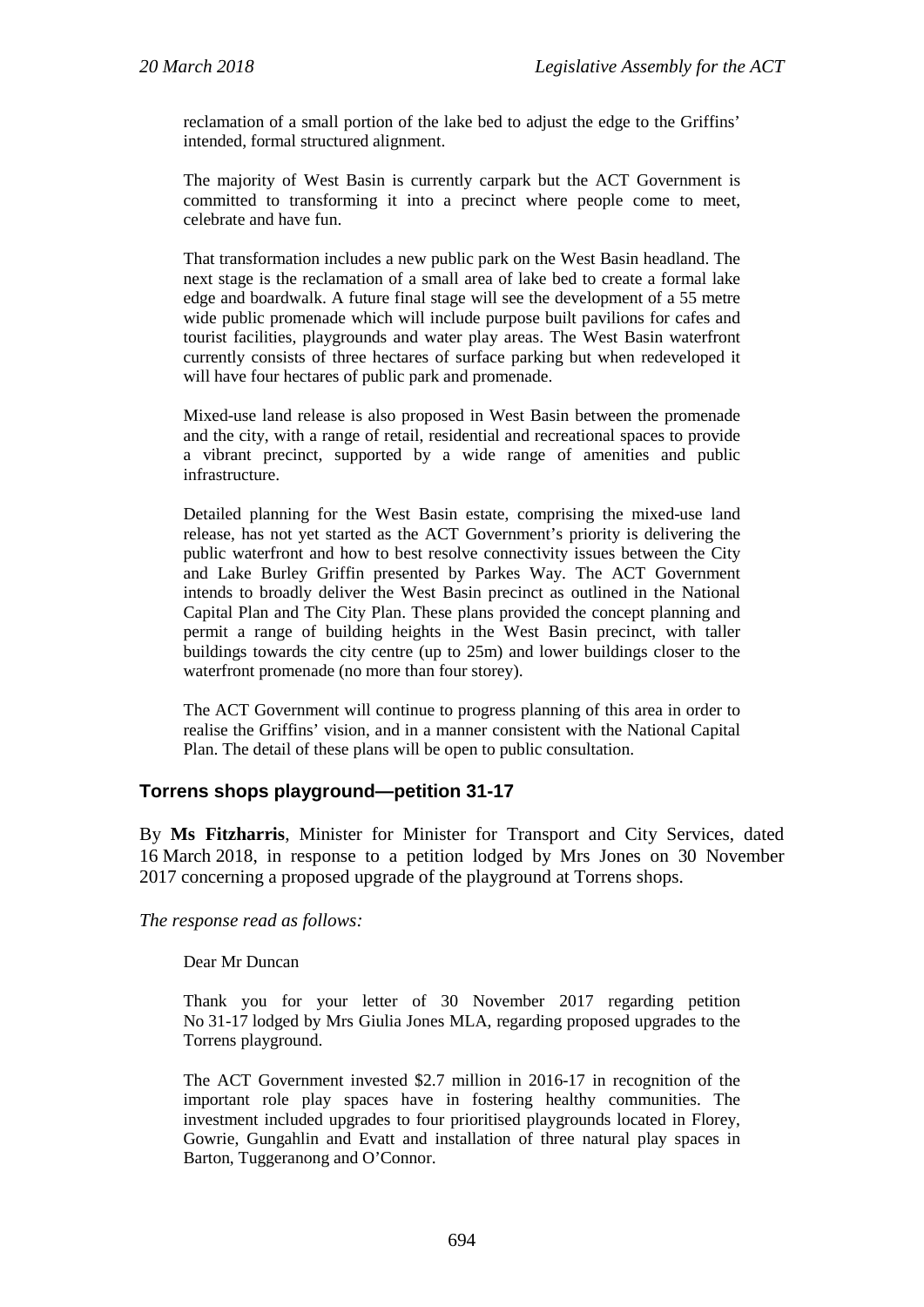The ACT Government manages over 500 playgrounds across Canberra, including three in Torrens. Playgrounds are prioritised for upgrade based on recommendations from annual safety audits along with current demographic, spatial and social information. This process ensures that safety standards are maintained and public investments are suitably targeted.

The most recent playground audit found that the equipment in the three playgrounds located at Torrens Place, Parsons Street and Horrocks Street in Torrens meet Australian safety standards and are in good condition for use. Hence, there are no current plans to upgrade the playgrounds in Torrens.

The request for sun protection for the playground has been noted and will be considered as part of any future shade sail installations. Shade sails are generally installed in large, centrally located play spaces across Canberra where the frequent visitation rates and longer visits show that they will benefit the greatest number of children.

Thank you for raising this matter. I trust the information is of assistance.

#### <span id="page-33-0"></span>**Mitchell light rail stop—petition 6-18**

**MS FITZHARRIS** (Yerrabi—Minister for Health and Wellbeing, Minister for Transport and City Services and Minister for Higher Education, Training and Research) (11.44), by leave: I would like to address the Assembly today on the petition I have tabled on the Mitchell light rail stop. I have sponsored this petition on behalf of the Mitchell Traders Association. They should be commended for the strong and productive engagement they have undertaken with local businesses, the local community and government since they formed last year. I, as a local member and as the minister, my office and the Transport Canberra and City Services Directorate have met with the association and its members on a number of occasions. I have been impressed by their energy and focus in promoting local businesses and advocating strongly on behalf of their members.

Firstly, I would like to address some of the concerns raised by the association and others that a light rail stop at Mitchell was removed from construction. As I have previously advised the Assembly, considerable consultation was undertaken during the early planning stages in 2014 to identify suitable stop locations for stage 1.

The government conducted rigorous analysis that included current and projected demand along the route, various technical assessments, access to stops and connectivity with local communities. The government also consulted with the community to seek feedback on potential stop locations. There were many put forward for stage 1 of light rail. During this process, the ACT government facilitated consultation which considered the potential for a light rail stop at many locations along the route, including a number at Mitchell. This consultation ran from June to August 2014 and recorded over 16,500 interactions with the local community and stakeholders.

The community was asked to provide feedback through a variety of channels, including through online surveys, direct mail to homes and businesses along the light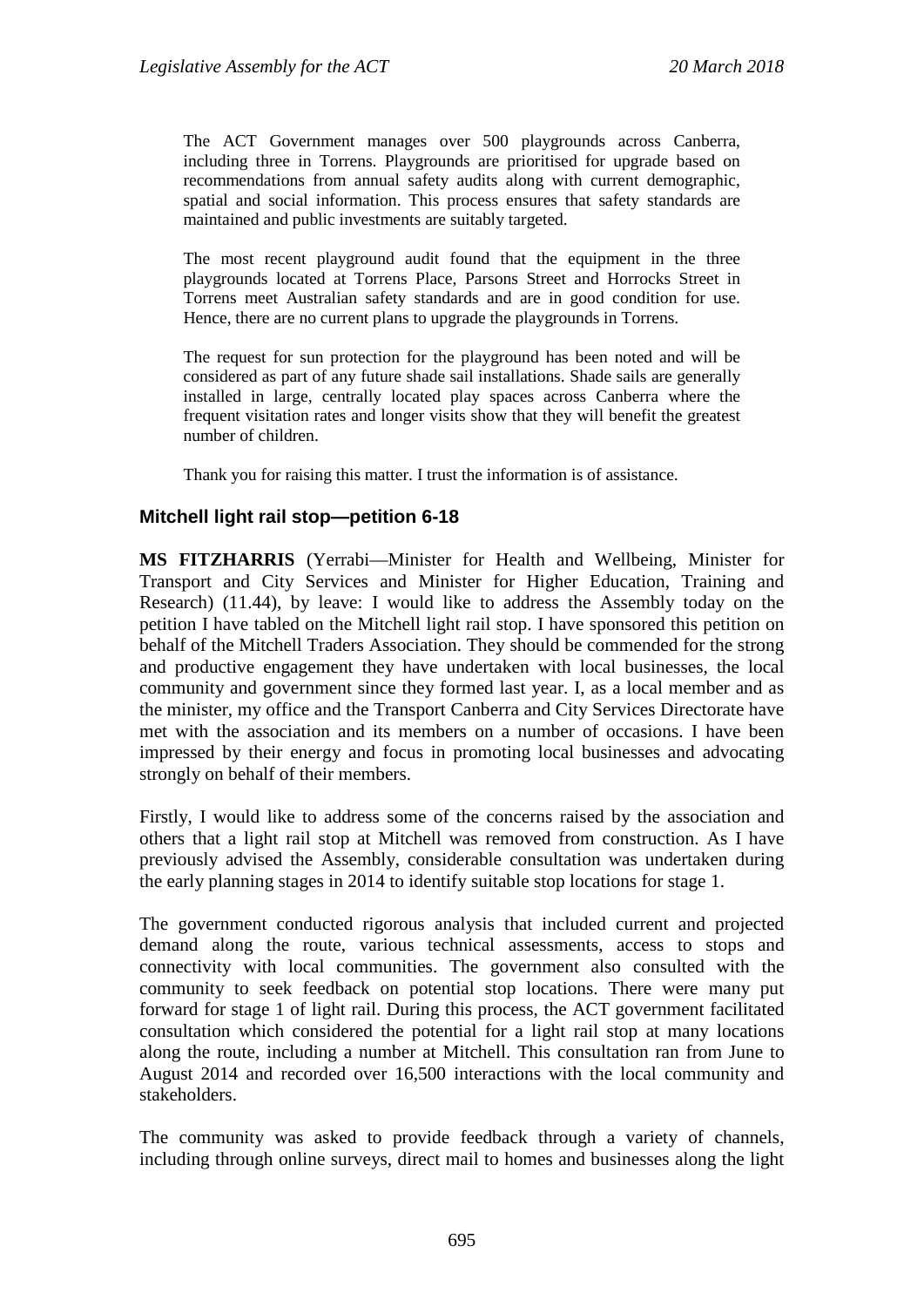rail corridor, social media, public information sessions held in various locations around Canberra and a temporary information centre in the city open for the duration of the consultation period. The community provided strong feedback on the proposed options for stop locations along the route, with over 70 per cent of those completing the survey stating they would not use a potential Mitchell stop at Lysaght or Sandford streets. Of those who advised that they would use these stops, almost 80 per cent said they would use them only once a week.

Through this feedback and analysis of the range of other stops considered along the light rail route, it was determined that a light rail stop in Mitchell at Sandford Street was not warranted at the time, due to the relatively low patronage. It was not included in the final design and the considerable public consultation and debate on the project following the initial consultation. There are, however, two other stops located in Mitchell, one at the intersection of Well Station Drive and Flemington Road, 1.4 kilometres from Sandford Street; and one at EPIC, 1.2 kilometres from Sandford Street.

Mitchell is currently serviced by four bus routes on weekdays and three bus routes on weekends. This is a relatively high service level compared to other light industrial areas of Canberra. Average daily passenger movements are 212 on a weekday and 52 on a weekend. For context, there are around 130,000 passenger movements in total each day on the Transport Canberra bus network.

In late October 2014, further community feedback, media reports, the outcomes in the environmental impact statement on the light rail consultation and the release of the light rail stage 1 business case all clearly identified that a light rail stop in Mitchell at Sandford Street was not supported as part of stage 1.

I acknowledge the feedback from Mitchell traders and from the association in particular that, for a variety of reasons, they either did not know about or chose not to engage in the consultation process at the time. Indeed, some businesses have opened in Mitchell since that early consultation.

I think all of us in this place acknowledge that there was enormous public debate about light rail. There was also considerable opposition to the project, which some members of the community have informed me shaped their views on whether light rail was going ahead. That is a shame. It clearly is going ahead. We will continue to learn some of the lessons from the consultations we undertook for light rail, the most consulted on and scrutinised project, we believe, that this government has ever undertaken.

We acknowledge that Mitchell is a growing area and will be positively impacted by the growth of Gungahlin. It will also be the new home of light rail, housing our state-of-the art light rail depot. As a result, we have ensured that a future stop can be constructed, by doing that work now as part of stage 1, effectively future-proofing the stop. It is the only additional stop along the stage 1 route that has received this treatment. This future-proofing work includes track alignment and underground communication and utility services work, and will allow for the development of a Mitchell stop at Sandford Street to be constructed in the future.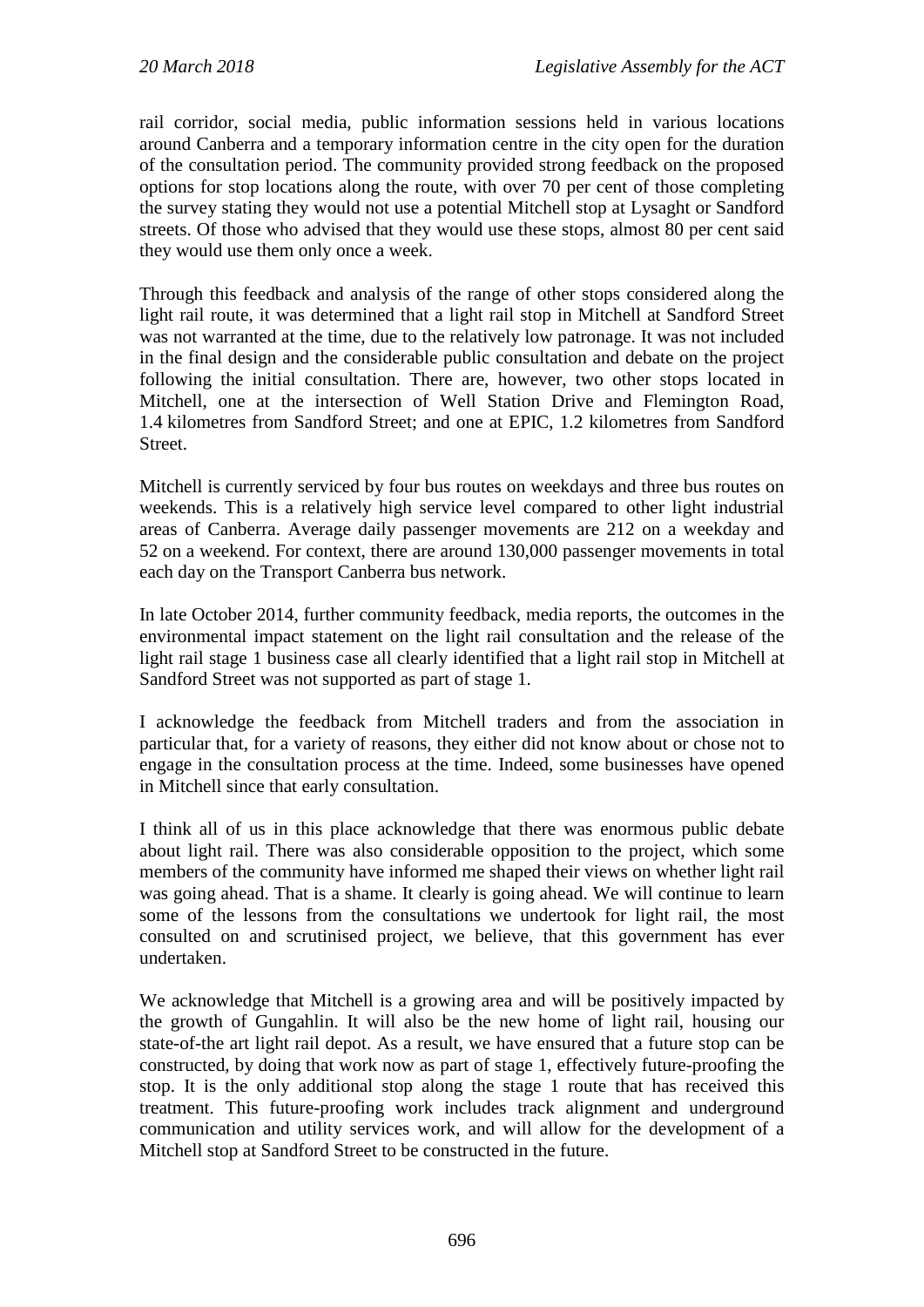As I said to the Mitchell Traders Association representatives last week when I met with them to receive the petition, I really do thank them for their advocacy and working with the government in our efforts to make this light rail stop a reality. It is a shame we did not have this petition back in 2014 when the stop locations were finalised. Having said that, I can confirm that we are committed to establishing a stop at Sandford Street in Mitchell. It is a question of when, and I have given my undertaking that I will seek the earliest opportunity to operationalise that stop.

While it has been commented that it seems an easy thing to do now, the structure of the light rail contract means that it is not that straightforward, which is why the government planned and consulted extensively before finalising stop locations in 2014 and the finalisation of the contract. Revising the contract now to build a new light rail stop would impact on delivery of the project and incur significant additional costs. While it is and will remain something that we will keep front of mind, we will take a responsible approach to this matter, as Canberrans would expect us to do.

I recognise that businesses in Mitchell and their customers want certainty as to when the stop will be built. I want them to know that we will keep them updated and informed on this process so that there is no confusion about when it may happen. And, while I cannot give this certainty today, I want to assure them that we will work through the details and look for the earliest opportunity.

The formation of the Mitchell Traders Association has enabled the government to work closely with Mitchell businesses to address strategic business issues in the area and capitalise on opportunities so that we can work together to strengthen the Mitchell trading precinct. I thank them very much for this.

The ACT government will continue to work with Mitchell businesses on issues related to light rail, city services and public transport and to other issues they may seek to raise with us. Canberra Metro is also in contact with Mitchell businesses, and the Canberra Business Chamber has offered ongoing support through the light rail business link program for any additional practical measures during the construction phase.

Thanks again to the Mitchell Traders Association, particularly their president, Anthony Manning, and their secretary, Julian Kusa, for the opportunity to table this petition today. I look forward to future discussions with them and their members on the future of light rail through their growing precinct.

### <span id="page-35-0"></span>**Leave of absence**

Motion (by **Mr Wall**) agreed to:

That leave of absence be granted to Mrs Dunne for this sitting week to attend a CPA Executive Committee meeting.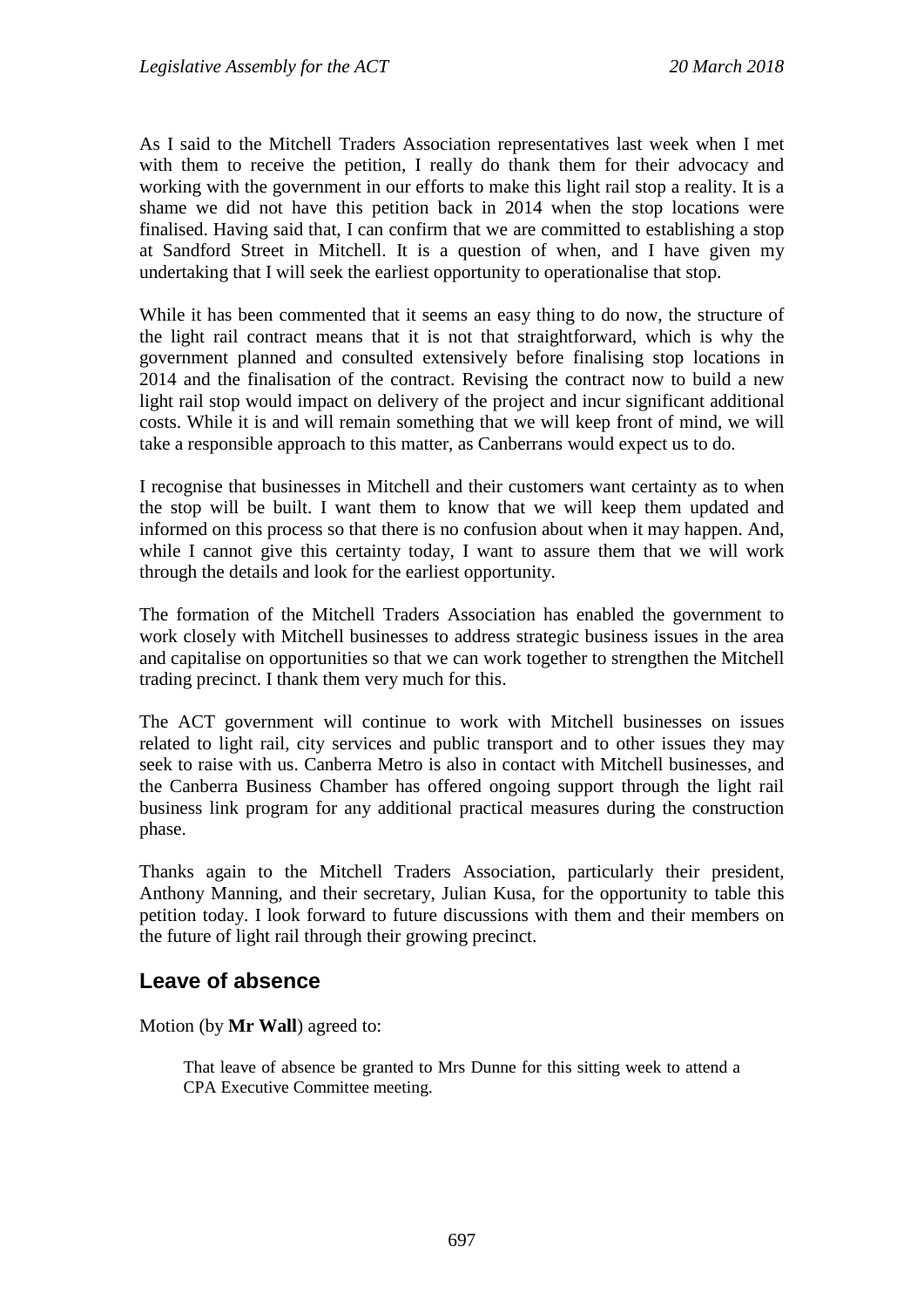# **Justice and Community Safety—Standing Committee Scrutiny report 15**

**MRS JONES** (Murrumbidgee) (11.52): I present the following report:

Justice and Community Safety—Standing Committee (Legislative Scrutiny Role)—Scrutiny Report 15*,* dated 13 March 2018, together with the relevant minutes of proceedings.

I seek leave to make a brief statement.

Leave granted.

**MRS JONES**: Scrutiny report 15 contains the committee's comments on six bills, three pieces of subordinate legislation and four government responses. The report was circulated to members when the Assembly was not sitting. I commend the report to the Assembly.

# **Economic Development and Tourism—Standing Committee Report 2**

**MR HANSON** (Murrumbidgee) (11.53): I present the following report:

Economic Development and Tourism—Standing Committee—Report 2—*Report on Annual and Financial Reports 2016-2017,* dated 27 February 2018, together with a copy of the extracts of the relevant minutes of proceedings.

I move:

That the report be noted.

This is the third report of the Standing Committee on Economic Development and Tourism. On 26 October 2017, 2016-17 annual reports, or sections of annual reports, were referred to the standing committee. That included the ACT executive; Director of Territory Records; government policy reform; coordinated communications and community engagement; urban renewal—city to the lake project; economic development strategy and program design; innovation, trade and investment— Innovate Canberra; ACT construction occupations; Access Canberra; arts engagement; VisitCanberra; events; ACT Government Procurement Board; economic management; financial management; procurement and capital works; government accommodation, property services and venues; and the Cultural Facilities Corporation.

The committee held two public hearings and heard from 24 witnesses from the relevant directorates and agencies. Members may be aware that during the course of one public hearing there were incidents involving exchanges between the Chief Minister, appearing as a witness, and me as the chair. This resulted in exchanges of correspondence with the Speaker and also lengthy written advice from the committee secretary and the Clerk. This advice and correspondence are attached to the report. I suggest that members read that advice.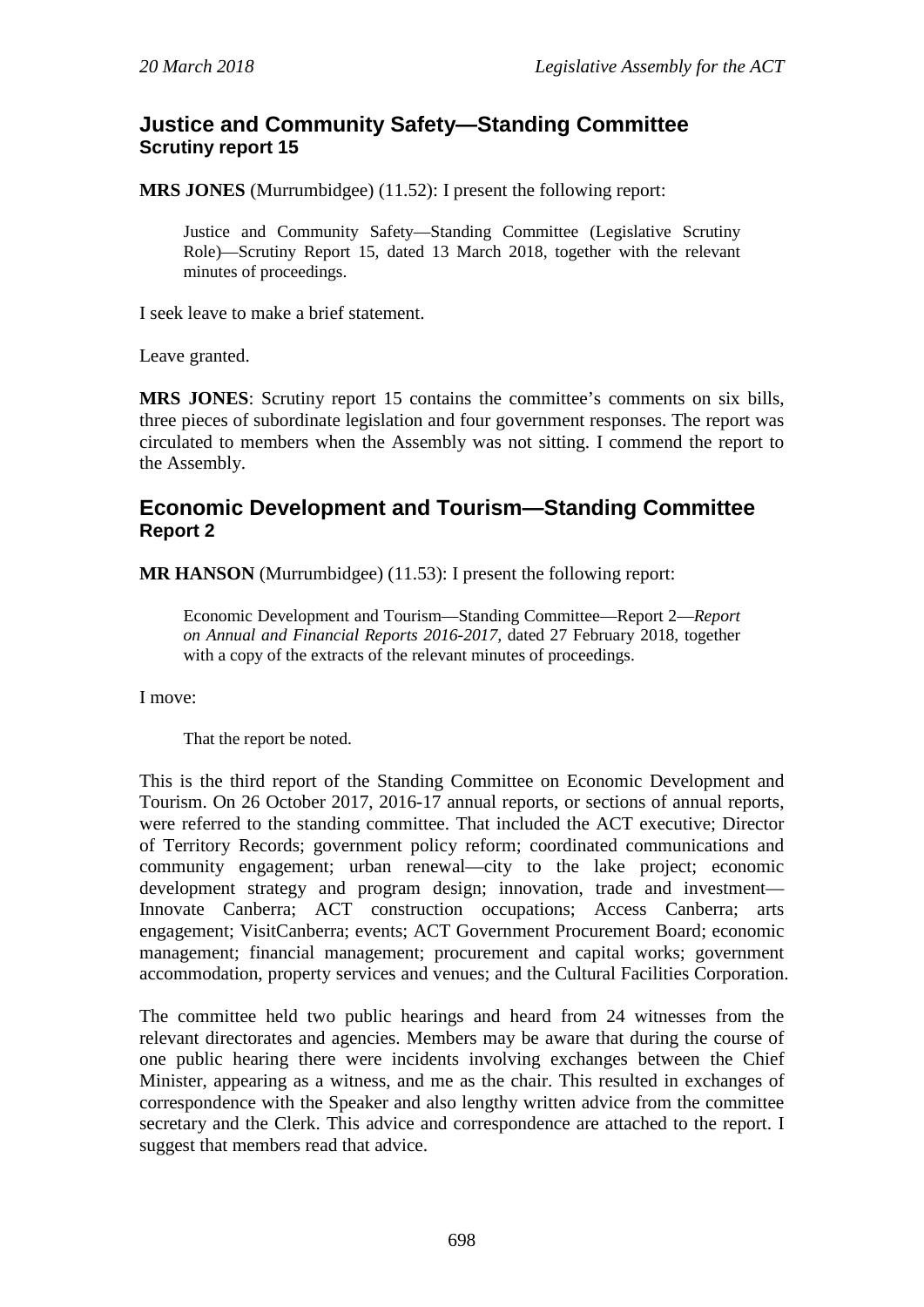Forty-two questions were taken on notice during the hearings; 94 questions were placed on notice after the hearing. Answers are available on the committee's web page. The committee has made six recommendations. On behalf of the committee, I would like to thank the members of the government and their directorate staff who appeared and for their contribution to this inquiry, and their timely return of answers to questions on notice.

I would also like to thank the committee secretary, the other members of the committee and those other MLAs who appeared to ask questions. I commend the report to the Assembly.

Question resolved in the affirmative.

# **Economic Development and Tourism—Standing Committee Report 3**

**MR HANSON** (Murrumbidgee) (11.55): I present the following report:

Economic Development and Tourism—Standing Committee—Report 3— *Inquiry into a new Convention Centre for Canberra,* dated 7 March 2018, together with a copy of the extracts of the relevant minutes of proceedings.

I move:

That the report be noted.

On 21 February 2017, the committee, noting that the proposal to construct a new convention centre for Canberra had attracted tripartisan support in the Assembly, resolved to inquire into and report on the proposal to construct a new convention centre in Canberra. The committee received 10 submissions, held five public hearings and heard from 11 witnesses from a range of stakeholders.

The National Convention Centre provides a valuable service to Canberra but it does have significant limitations, particularly around the ability to hold more than one event simultaneously and to host banquets. Efforts to promote construction of a new convention centre date back to the Carnell government. The key proposal under discussion in recent years has been the Australia forum.

The committee undertook this inquiry in the hope that it would assist all parties in moving the process forward. The committee has made 10 recommendations. Our first recommendation is that stakeholders in a new convention centre in Canberra acknowledge that the Australia forum concept is unlikely to be constructed in its proposed form. While there is much to admire about the Australia forum proposal, the committee sets out in its report some of the reasons why the inspirations for the Australia forum are unlikely to be achieved.

The committee recommends some steps to advance the process towards a new convention centre, including reserving the City Hill site, continued engagement with the federal government and producing a revised functional requirement in the design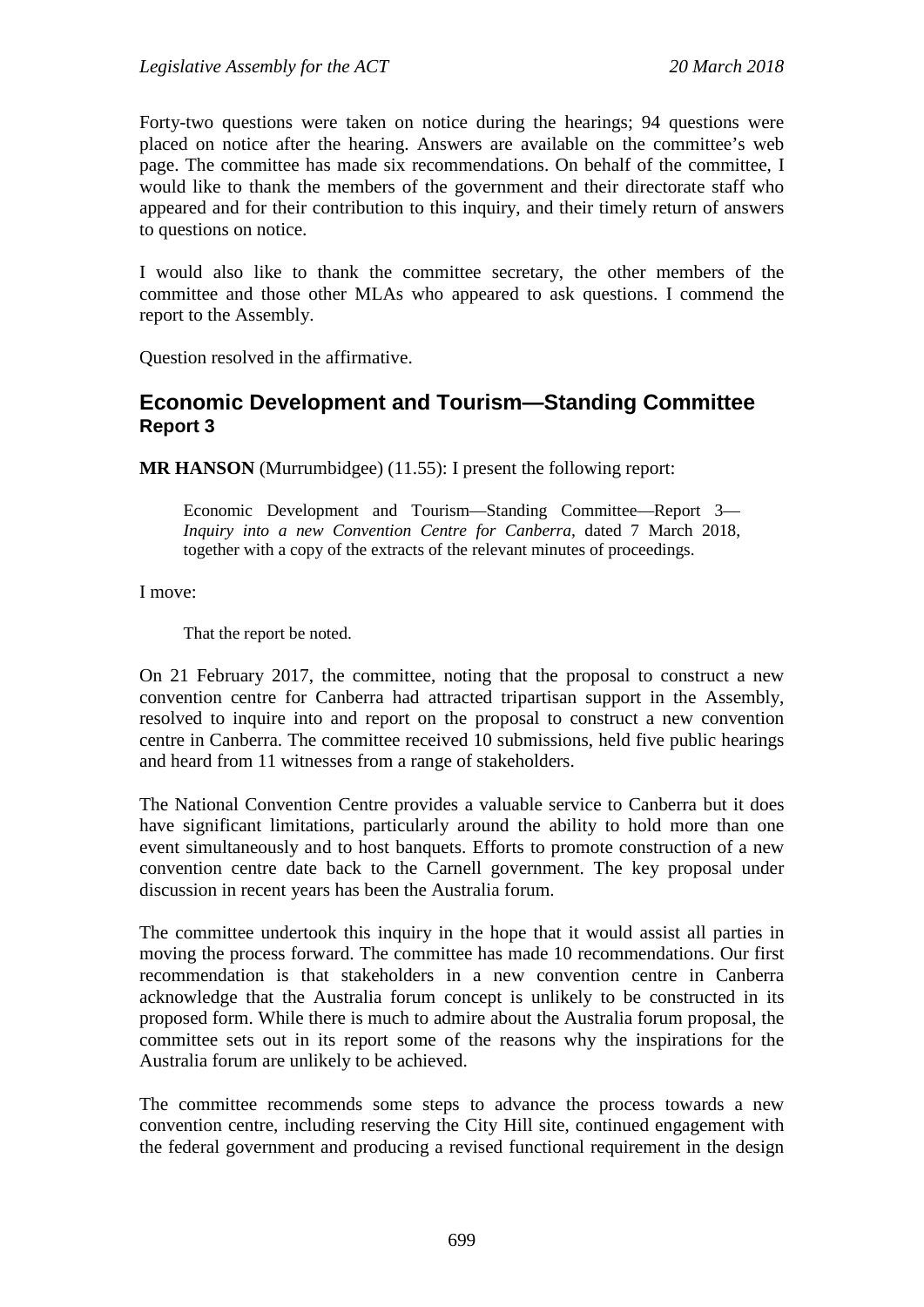brief. The committee acknowledges that it will be some time before a new convention centre could be commissioned and so recommends the continued maintenance of the existing centre and investigation of possible temporary solutions to meet the need for banqueting and exhibition facilities.

On behalf of the committee, I would like to thank all of the witnesses and submitters for their contribution to the inquiry. I also thank the National Convention Centre for the tour of that facility that they provided. I would like to thank the secretary of the committee again for the work that he has done. I would also like to thank the other members of the committee for their very bipartisan approach to what I think is a very important debate in Canberra. I commend the report to the Assembly.

Question resolved in the affirmative.

## **Education, Employment and Youth Affairs—Standing Committee Report 2**

**MR PETTERSSON** (Yerrabi) (11.58): I present the following report:

Education, Employment and Youth Affairs—Standing Committee—Report 2— *Report on Annual and Financial Reports 2016-2017 and University of Canberra 2016 Annual Report,* dated 6 March 2018, together with a copy of the extracts of the relevant minutes of proceedings.

I move:

That the report be noted.

Question resolved in the affirmative.

# **Planning and Urban Renewal—Standing Committee Report 5**

**MS LE COUTEUR** (Murrumbidgee) (11.59): I present the following report:

Planning and Urban Renewal—Standing Committee—Report 5—*Report on Annual and Financial Reports 2016-2017,* dated 14 March 2018, together with a copy of the extracts of the relevant minutes of proceedings.

I move:

That the report be noted.

This is the fifth report for the Ninth Assembly of the Standing Committee on Planning and Urban Renewal. Like all the other standing committees, we have looked at the annual and financial reports. This for us included parts of the Chief Minister, Treasury and Economic Development Directorate, the Environment and Planning Directorate and the late Land Development Agency. I must say that it was particularly confusing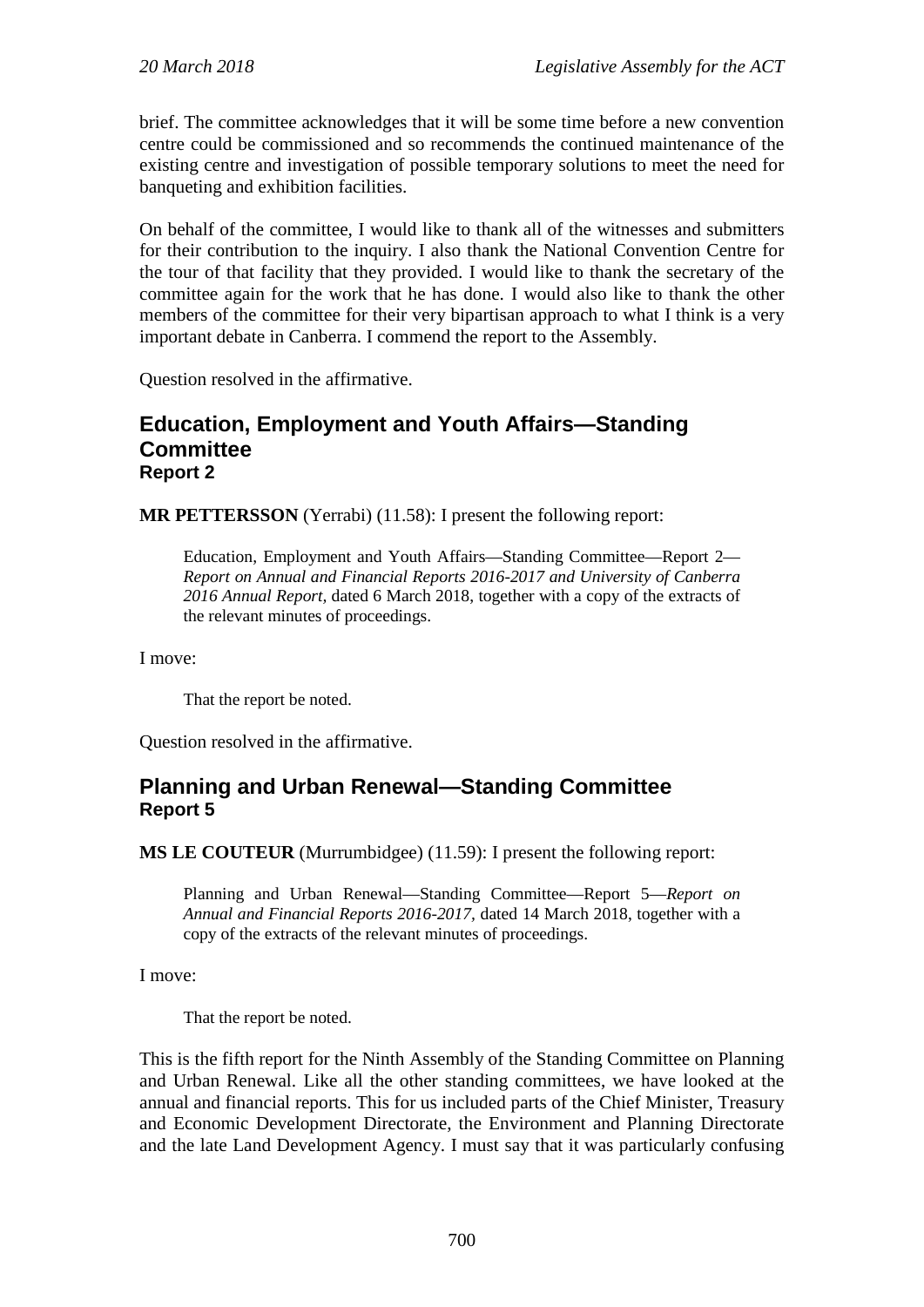as the agency is no longer in existence. Sometimes it was quite hard to work out who actually had responsibility for things.

The committee made 12 recommendations. Most of them concerned communications in some way or another. Recommendations 2, 3, 4, 5, 6, 7, 9 and 10 concerned communication about planning issues from the government to the community. I would like to highlight, particularly as the relevant minister is in the chamber, the importance of clear and accessible community consultation on and communication about planning issues.

Of course, on behalf of the committee I would like to thank all the ACT government ministers, their directorates and the agency officials for attending. I would like to thank the committee secretary, Annemieka Jongsma, and my fellow committee members. I commend the report to the Assembly. I move:

That the report be noted.

Question resolved in the affirmative.

# **Public Accounts—Standing Committee Report 2**

**MR PETTERSSON** (Yerrabi) (12.01): I present the following report:

Public Accounts—Standing Committee—Report 2—*Report on Annual and Financial Reports 2016-2017,* dated 20 March 2018, together with a copy of the extracts of the relevant minutes of proceedings.

I move:

That the report be noted.

Today I table the report of the Standing Committee on Public Accounts inquiry on annual and financial reports 2016-17. Mr Assistant Speaker, as you will be aware the scrutiny work of the committee extends across a number of important areas of government.

Areas touched upon in the report's recommendations have included revenue management in connection with changes to stamp duty and rates and their impact, in recommendations 1 and 2; superannuation liability in connection with governance arrangements for the independent advisory board for the superannuation liability fund, in recommendation 3; regulation of the provision of utilities to consumers in connection with arrangements for refunds where there are interruptions to electricity supply, in recommendations 3 and 4; lifetime care and support in connection with appropriate methods to administer a scheme with a very small number of participants, in recommendation 6; insurance for government agencies in connection with ensuring that agencies pay only as much as required to fund insurance requirements and end the practice of ACTIA making capital returns to government, in recommendation 7; management of software licences by Shared Services in connection with bringing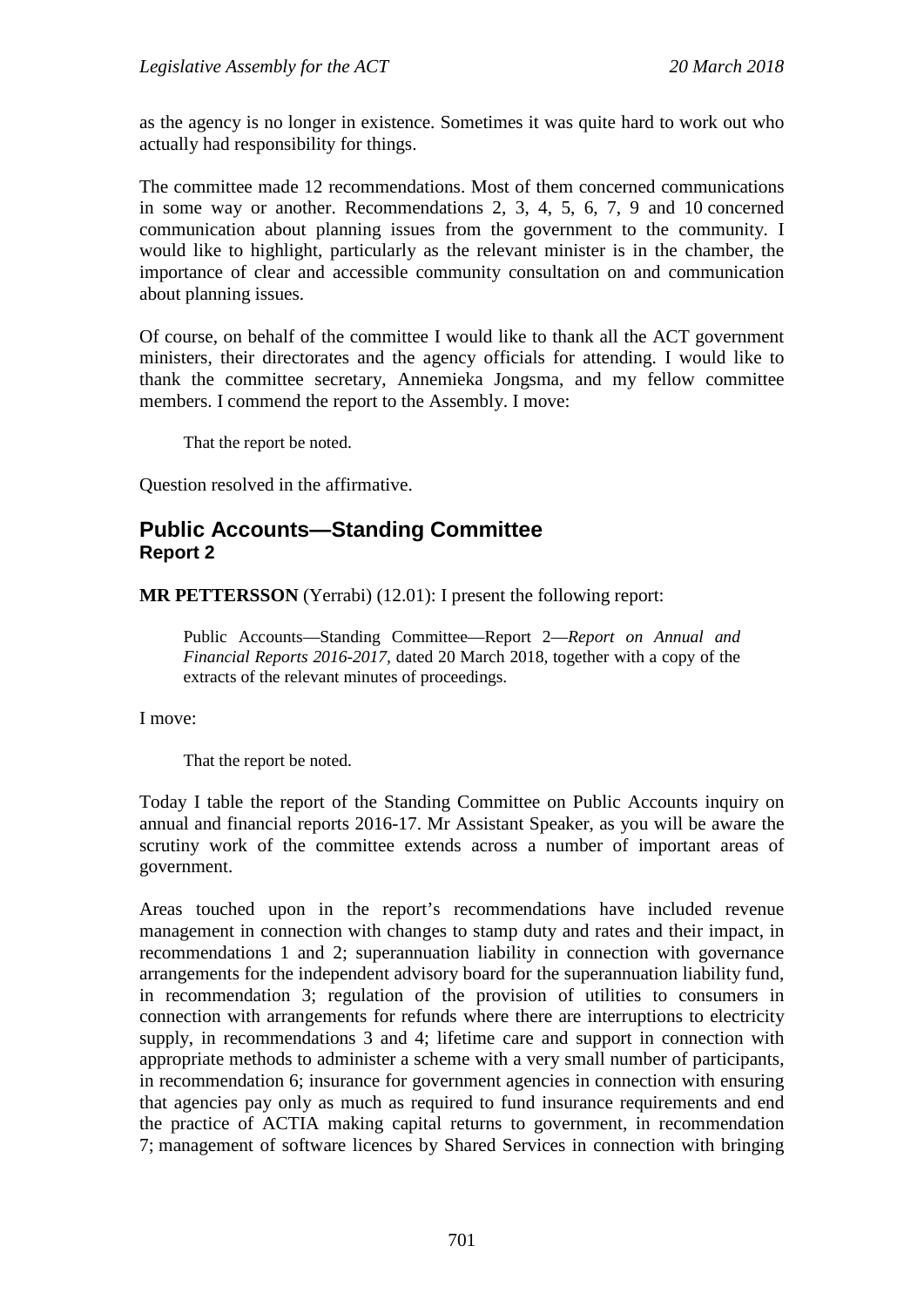to completion a project to ensure effective tracking and management of all software licences used by government, in recommendation 8; terminology regarding workforce diversity, proposing that the ACT government dispense with the term "different religions" in characterising its workforce, in recommendation 9; apprenticeships and traineeships in connection with providing such support as would prevent further decreases in opportunities in these areas in the ACT, in recommendation 10; attraction and retention incentives and the principles used to negotiate these incentives being advised to the Assembly, in recommendation 11; Shared Services agreement between Icon Water and ActewAGL in connection with tabling the current version of this agreement in the Assembly by the end of the 2017-18 year, in recommendation 12; and the ACT Ombudsman asking the Speaker of the Assembly to swear in the current Ombudsman to place beyond doubt the formal aspects of his appointment to the current role, in recommendation 13.

Mr Assistant Speaker, these recommendations relate to important functions of government. I commend the report to the Assembly.

Question resolved in the affirmative.

# **Economic Development and Tourism—Standing Committee Statement by chair**

**MR HANSON** (Murrumbidgee) (12.04): Pursuant to standing order 246A, I wish to make a statement on behalf of the Standing Committee on Economic Development and Tourism relating to statutory appointments in accordance with continuing resolution 5A.

I inform the Assembly that during the period 1 July 2017 to 31 December 2017 the standing committee considered three statutory appointments to the Cultural Facilities Corporation Board. I table the following paper:

Economic Development and Tourism—Standing Committee—Schedule of Statutory Appointments—9<sup>th</sup> Assembly—Period 1 July to 31 December 2017.

# **Planning and Urban Renewal—Standing Committee Statement by chair**

**MS LE COUTEUR** (Murrumbidgee) (12.05): Pursuant to standing order 246A, I wish to make a statement on behalf of the Standing Committee on Planning and Urban Renewal relating to the ACT government's response to the committee's inquiry into billboards. On 26 October 2017 the Standing Committee on Planning and Urban Renewal tabled its report on its inquiry into billboards. The ACT government response to the report was tabled in the Assembly on 22 February 2018.

The committee notes that the ACT government response agreed in principle to each of the 14 recommendations contained in the committee report. However, the committee is disappointed that the ACT government response does not commit to implementing any of its recommendations and is seemingly unclear about related regulatory arrangements. This lack of commitment to regulatory reform is of concern to the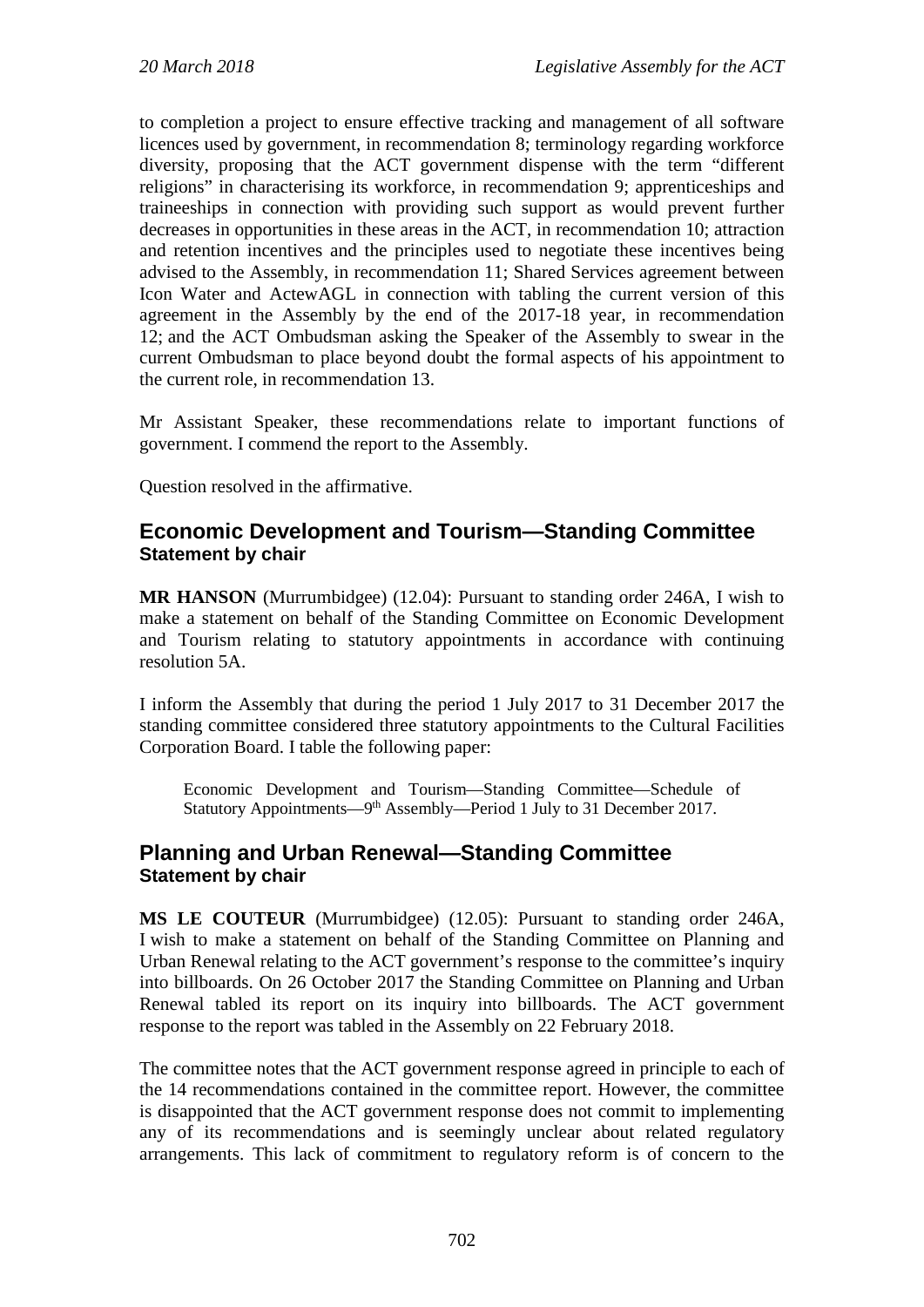committee, particularly given the high level of community commentary on this issue and the level of community involvement during this inquiry.

In this context the committee wishes to highlight the first and what it felt was the key recommendation contained in its report. This overarching recommendation requested that:

… the ACT government respond to the clear expression of community views throughout this inquiry with a review and potential update of the Signs General Code (ACT), Public Unleased Land Act 2013, Planning and Development Act 2007 and associated regulations and Codes of Practice. This review is to be completed by the end of 2019.

In its response to this recommendation the government indicated that the matter was complex and that a coordinated approach across government is required. However, it was not apparent that it intended to move forward to resolve these complexities or to take up the opportunity to meet community expectations. Whilst it is acknowledged that the Minister for Planning and Land Management stated in his tabling speech that an interdirectorate working group will be established to review relevant legislation, regulations and government policies relating to outdoor advertising signage in the ACT, the committee notes with concern that there is no formal commitment to this course of action.

The committee therefore strongly encourages the ACT government to reaffirm to the Assembly and the ACT community its intention and commitment to undertake a review of the current legislation, regulations and codes that apply to signage in the ACT and that it puts on record a definite time frame for this review to be undertaken.

**MR GENTLEMAN** (Brindabella—Minister for Police and Emergency Services, Minister for the Environment and Heritage, Minister for Planning and Land Management and Minister for Urban Renewal) (12.08), by leave: I thank the committee for its inquiry into billboards. As the government response made clear, we agree in principle to the committee's recommendations. In agreeing in principle we acknowledged we would need to consider the most appropriate way to do a review given that regulatory settings around billboards are complex and the need for an across-government approach. I note and acknowledge the comments from the committee chair today. The committee did a comprehensive job of examining the issue and the inquiry has made a very valuable contribution to the debate. The government acknowledges and respects the considerable amount of community interest the committee canvassed.

The government have unambiguously stated that we will review billboards. As a media release I issued on February 22 makes clear, billboard rules will be reviewed. The release noted that the ACT government response to the recent inquiry into billboards will see a review undertaken to look at billboard use, including the overview of the regulatory settings and the rules around outdoor advertising across Canberra. I will quote from the media release:

<sup>…</sup> there was strong feeling about this issue across the Canberra community and that this review will be focused on regulatory inconsistencies and working out a clear way forward.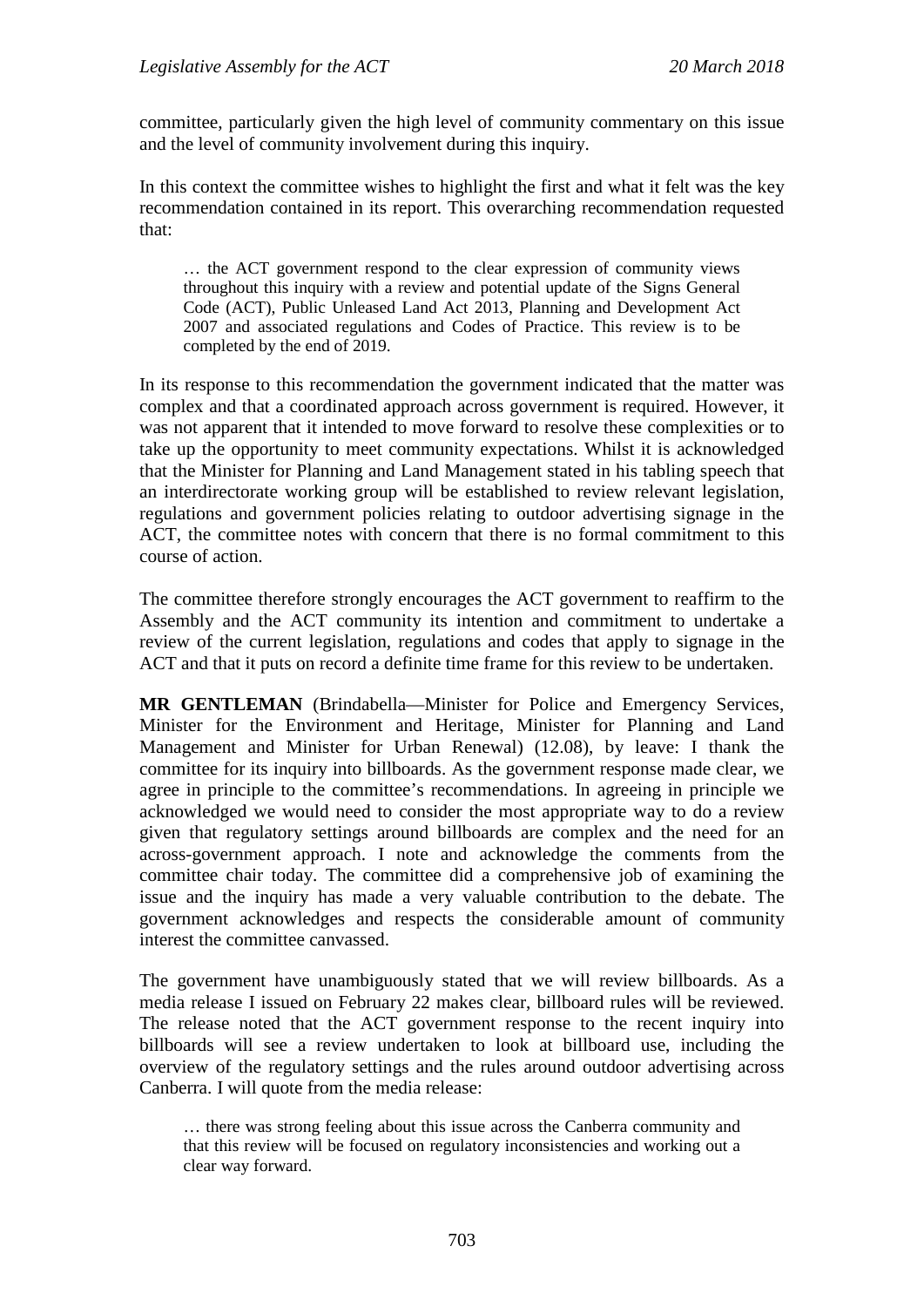"There has been significant input into the committee's inquiry into this issue, and I thank the community for their interest. The ACT Government accepts the recommendation of the committee to conduct a review of these rules and regulations" … "It is clear that there is no appetite from the community - or from the ACT Government - for Canberra to become Times Square. However it is also clear that the current regulatory settings for billboards and outdoor advertising signage in the ACT are overly complex, they have been for a long time and are in need of review.

"There is already outdoor advertising in Canberra that some might describe as billboards, so we definitely need to make the rules clearer. We also need some sensible regulation around digital and moveable advertising."

The exact details of this review are still being determined. However, I reiterate that the government is committed to holding the review into the issue, and the government will report back to the Assembly with more details about the review when they are confirmed.

## **Statement by chair**

**MS LE COUTEUR** (Murrumbidgee) (12.10): Pursuant to standing order 246A, I wish to make a statement on behalf of the Standing Committee on Planning and Urban Renewal relating to petition numbers 10-17 and 11-17. The petitions were received by the Assembly on 10 May 2017 and referred to the committee under standing order 99A. The petitions concern proposed public housing developments in Holder and Chapman.

The committee previously made a statement to the Assembly on 8 June 2017 in which it indicated that the committee would consider its response to the petitions following the presentation of the minister's response to the Assembly and in the context of its housing inquiry.

The committee notes that the minister's response to the petition under standing order 100, indicates that the public housing renewal task force will continue to work with the community to resolve their concerns and will ensure that any development in these suburbs will meet the required standards for construction.

The committee also notes that its housing inquiry was discontinued in November 2017. Following consideration of the petition and the minister's response the committee has determined that it will not be holding an inquiry into the matter at this time.

## **Statement by chair**

**MS LE COUTEUR** (Murrumbidgee) (12.12): Pursuant to standing order 246A, I wish to make a statement on behalf of the Standing Committee on Planning and Urban Renewal relating to petition number 29-17. The petition was received by the Assembly on 30 November 2017 and referred to the committee under standing order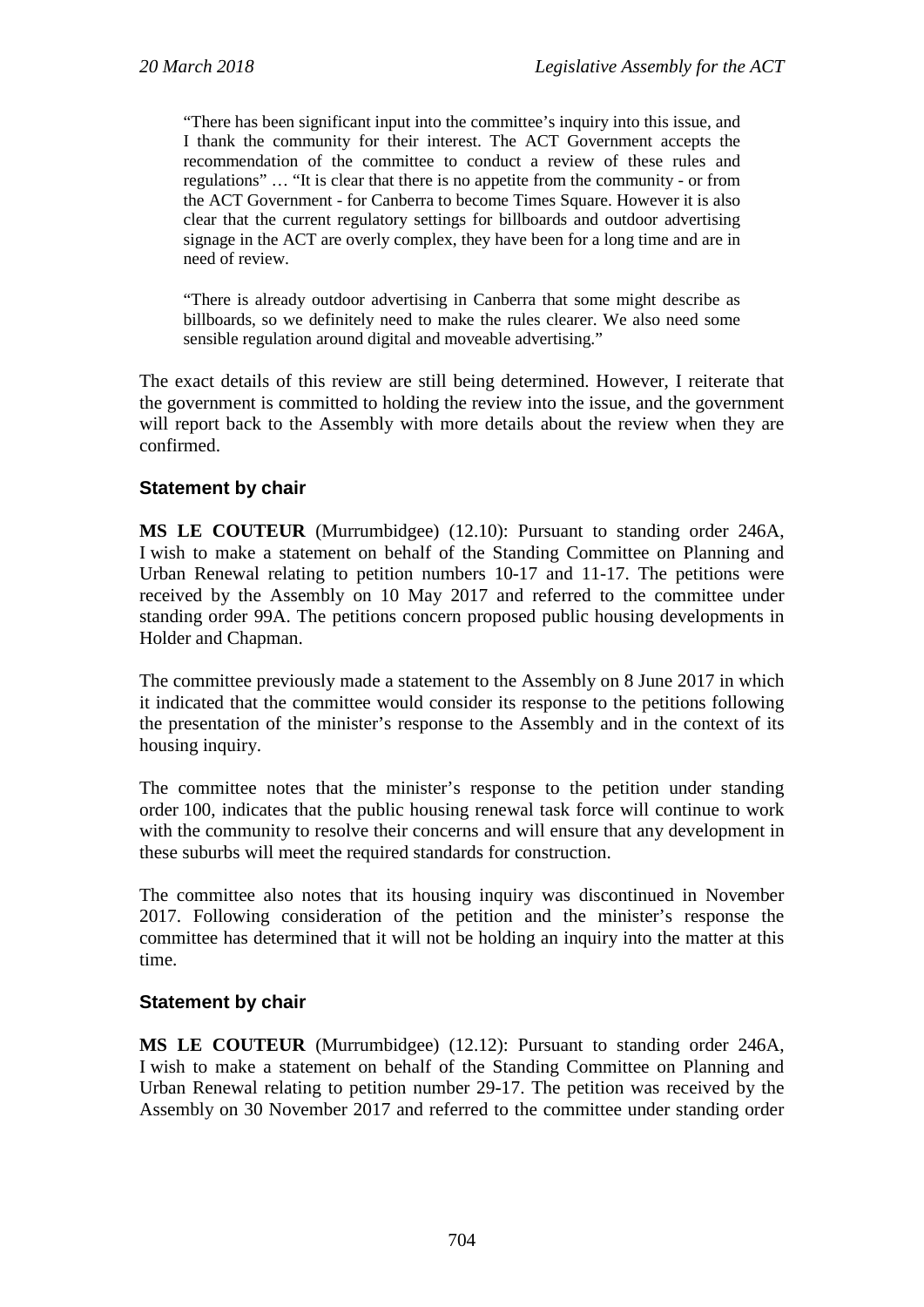99A. The petition requested the Assembly to retain existing green space in Hughes, Deakin and Garran and to design an integrated plan for the Red Hill natural environment, raising concerns about the potential for inappropriate development in the area.

The committee notes that the minister's response to the petition under standing order 100, refers to a resolution passed by the Assembly on 25 October 2017 which halts Territory Plan variations adjoining the Red Hill nature reserve until an integrated plan has been prepared for the nature reserve and surrounding areas.

The minister indicated that he has requested the Environment, Planning and Sustainable Development Directorate to prepare an integrated plan that addresses the Assembly resolution and considers the cumulative effects of development in the area. He also indicated that community groups, environmental groups, key stakeholders and the general public will be consulted as part of this process.

Following consideration of the petition and the minister's response, the committee has determined that it will not be holding an inquiry into the matter at this time

# **Public Accounts—Standing Committee Statement by deputy chair**

**MR PETTERSSON** (Yerrabi) (12.14): Pursuant to standing order 246A, I wish to make a statement on behalf of the Standing Committee on Public Accounts relating to certain Auditor-General's reports.

At its private meeting of 28 February 2018, the Standing Committee on Public Accounts resolved:

• to inquire further into Auditor-General's Report No. 3 of 2018, *Tender for the sale of block 30 (formerly block 20) Section 34 Dickson*.

It also resolved:

- that it would note, and not inquire further into, Auditor-General's Report No. 8 of 2017, *Select ACT Government agencies' management of public art*;
- that it would note, and not inquire further into, Auditor-General's Report No. 7 of 2017, *Public Housing Renewal Program*;
- that it would note, and not inquire further into Auditor-General's Report No. 6 of 2017, *Mental Health Services - Transition from Acute Care*;
- that it would note, and not inquire further into, Auditor-General's Report No. 5 of 2017, *Maintenance of Selected Road Infrastructure Assets*;
- that it would note, and not inquire further into, Auditor-General's Report No. 4 of 2017, *Performance information in ACT public schools*; and
- that it would note, and not inquire further into, Auditor-General's Report No. 9 of 2016, Commissioner for International Engagement - position creation and appointment process.

In relation to Auditor-General's report No 3 of 2017, *2015-16 Financial Audits— Computer Information Systems*, the committee noted that it had previously resolved to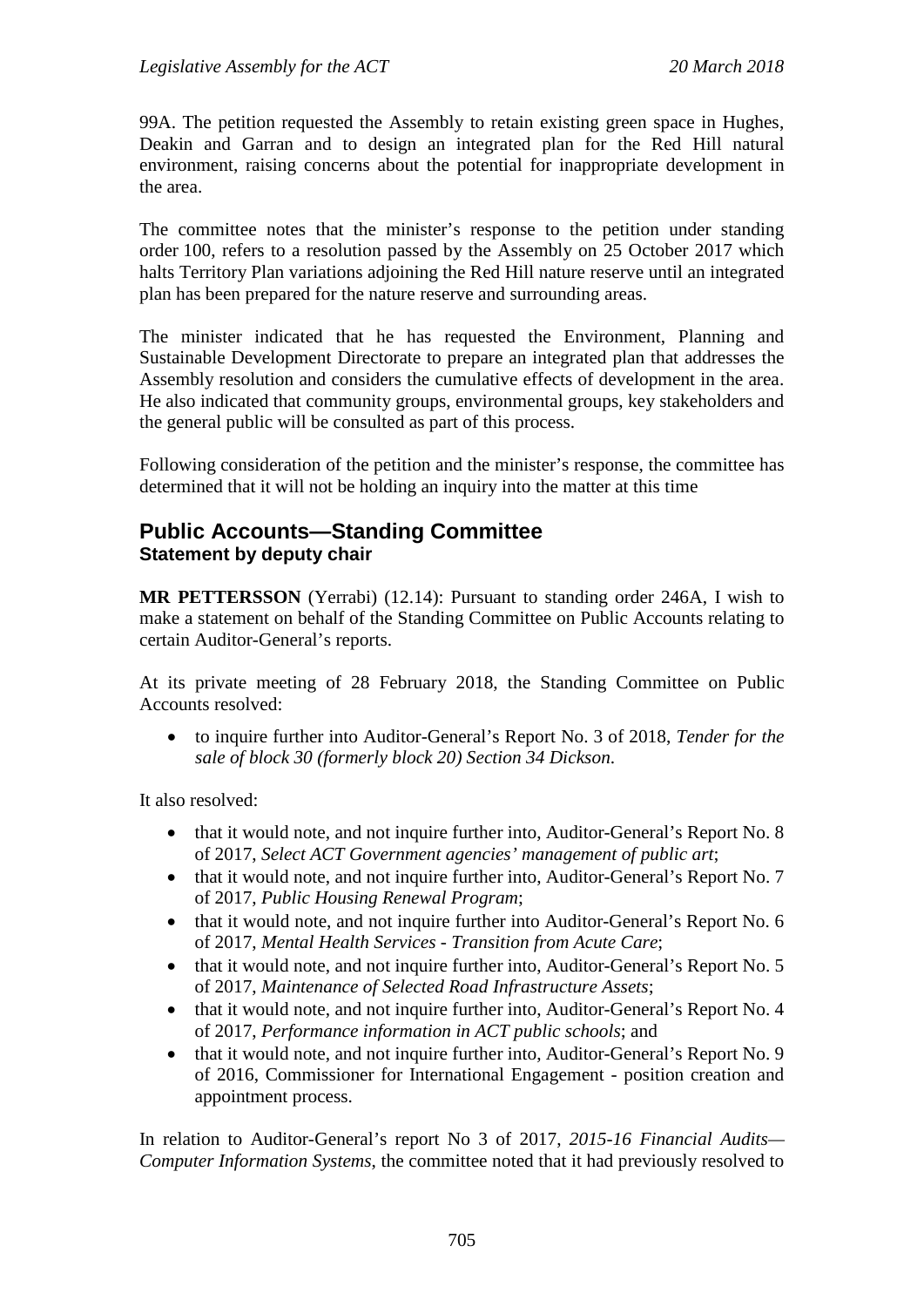inquire further into the report, but now resolved to note, and not inquire further into, the report.

# **Aboriginal and Torres Strait Islander cultural integrity in schools Ministerial statement**

**MS BERRY** (Ginninderra—Deputy Chief Minister, Minister for Education and Early Childhood Development, Minister for Housing and Suburban Development, Minister for the Prevention of Domestic and Family Violence, Minister for Women and Minister for Sport and Recreation) (12.15): Madam Speaker, I would like to acknowledge the traditional custodians of the land, the Ngunnawal people, and I would also like to acknowledge all Aboriginal and Torres Strait Islander people who have come to call the ACT home. Their positive contribution to all aspects of the local community cannot be overstated. I would also like to specifically acknowledge the contribution that Aboriginal and Torres Strait Islander people make to our schools. Whether they be school leaders, teachers, school support staff, students, families or community leaders, they all contribute to the rich culture and diversity of our schools.

Today I rise to talk about Aboriginal and Torres Strait Islander education in ACT public schools. During the last Assembly, I talked about how the community have been telling us about their experiences with education in this city. The importance of schools being student centred is a key theme for these conversations.

Alongside the future of education conversation, the government has given focus to Aboriginal and Torres Strait Islander education. The ACT government has recently reviewed funding allocations, policies and resources provided to schools to support Aboriginal and Torres Strait Islander education.

The Education Directorate has developed a new approach driven by cultural integrity that is strength based and promotes high expectations and connection with community and culture. It is also well aligned with the distinct cultural rights recognised in the Human Rights Act and supports the government delivering culturally appropriate services for Aboriginal and Torres Strait Islander peoples that respect their role in protecting, maintaining and nurturing culture, including language and knowledge, kinship ties, spiritual practices and beliefs.

The ACT can pride itself on taking a lead role in putting into practice a strength-based, non-deficit approach to Aboriginal and Torres Strait Islander education. This is what it means to pursue reconciliation in action.

The government is implementing a new direction that requires all ACT public schools to build and strengthen cultural integrity. Cultural integrity describes the environment a school creates to support Aboriginal and Torres Strait Islander students and to welcome and engage their families and communities. It exists in an environment that values and celebrates Aboriginal and Torres Strait Islander histories, cultures, languages and knowledge systems. Every school's story in the community is rich. As such, cultural integrity will look different in each school.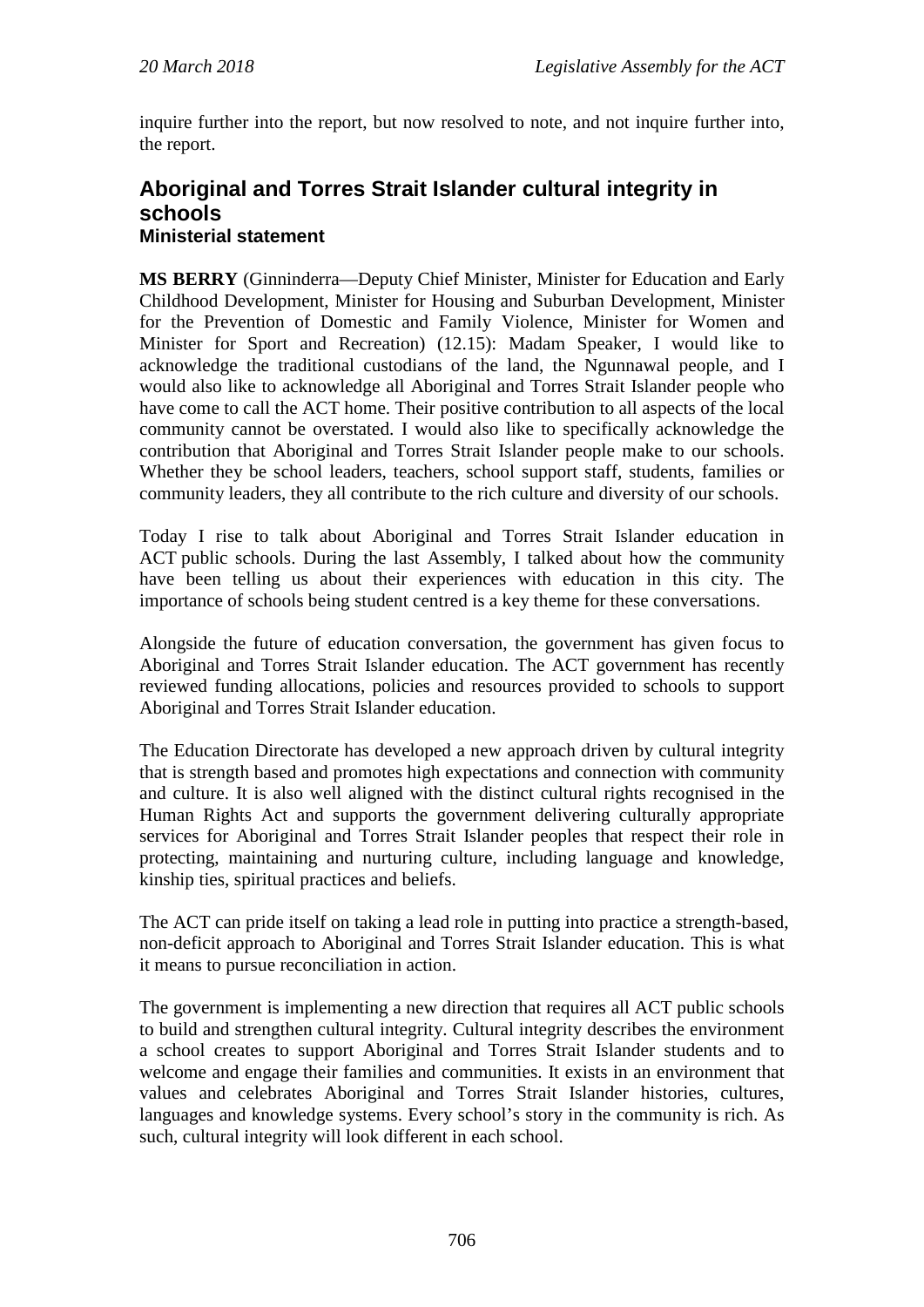Schools are changing the way they think about how the government provides Aboriginal and Torres Strait Islander education. It is no longer simply about expectations on students to meet a benchmark; it is about how schools and the system change their practice to open up the best opportunity for these students to learn.

In practice, building cultural integrity means schools engaging closely with their Aboriginal and Torres Strait Islander families and communities; curriculum and ways of learning that embed Aboriginal and Torres Strait Islander content and perspectives; school leaders who celebrate the achievements of Aboriginal and Torres Strait Islander peoples; and schools that have high expectations for their Aboriginal and Torres Strait Islander students. This approach is firmly rooted in current leading practice, academic literature and consultation with Aboriginal and Torres Strait Islander people in our city.

The evidence strongly suggests that Aboriginal and Torres Strait Islander students enjoy greater success in schools that are welcoming, that are reflective of their culture and community, and in which relationships support a high bar. This is cultural integrity.

In 2017 the Education Directorate worked closely in schools to prepare them for the new direction in Aboriginal and Torres Strait Islander education, and to promote a cultural integrity toolkit that has been designed to support schools to develop their own strategies to build cultural integrity.

Workshops and professional learning have taken place for school leaders across the system. There is widespread enthusiasm for delivering Aboriginal and Torres Strait Islander education in a way that goes to the heart of meeting the needs and aspirations of students. Teachers and school leaders are sharing ideas and committing themselves to continuous improvement. They are building on the work undertaken to embed local Ngunnawal knowledge and culture across all subject areas and year levels. ACT public schools are making great use of local resources such as the Ngunnawal plant use guide and *Footprints on our Land*, a film about the life of local Ngunnawal elder Aunty Agnes Shea.

It is important that all students learn about the environment and culture of Ngunnawal land. This is a big part of teaching with cultural integrity. The ACT government is committing to meeting the needs and aspirations of Aboriginal and Torres Strait Islander students. Schools have been provided with a range of resources to help them to build cultural integrity. This includes a self-assessment tool which schools can use to identify areas for improvement, monitor their progress and engage with families and the community to develop a deep understanding of what success looks like.

Over the past year, the Education Directorate has looked at its programs to ensure that the government's policy intent can be achieved in every classroom. The directorate has released information about what cultural integrity might include and provided opportunities for school leaders to learn and have in-depth conversations about what cultural integrity looks like in their schools and the difference it can make for students and families.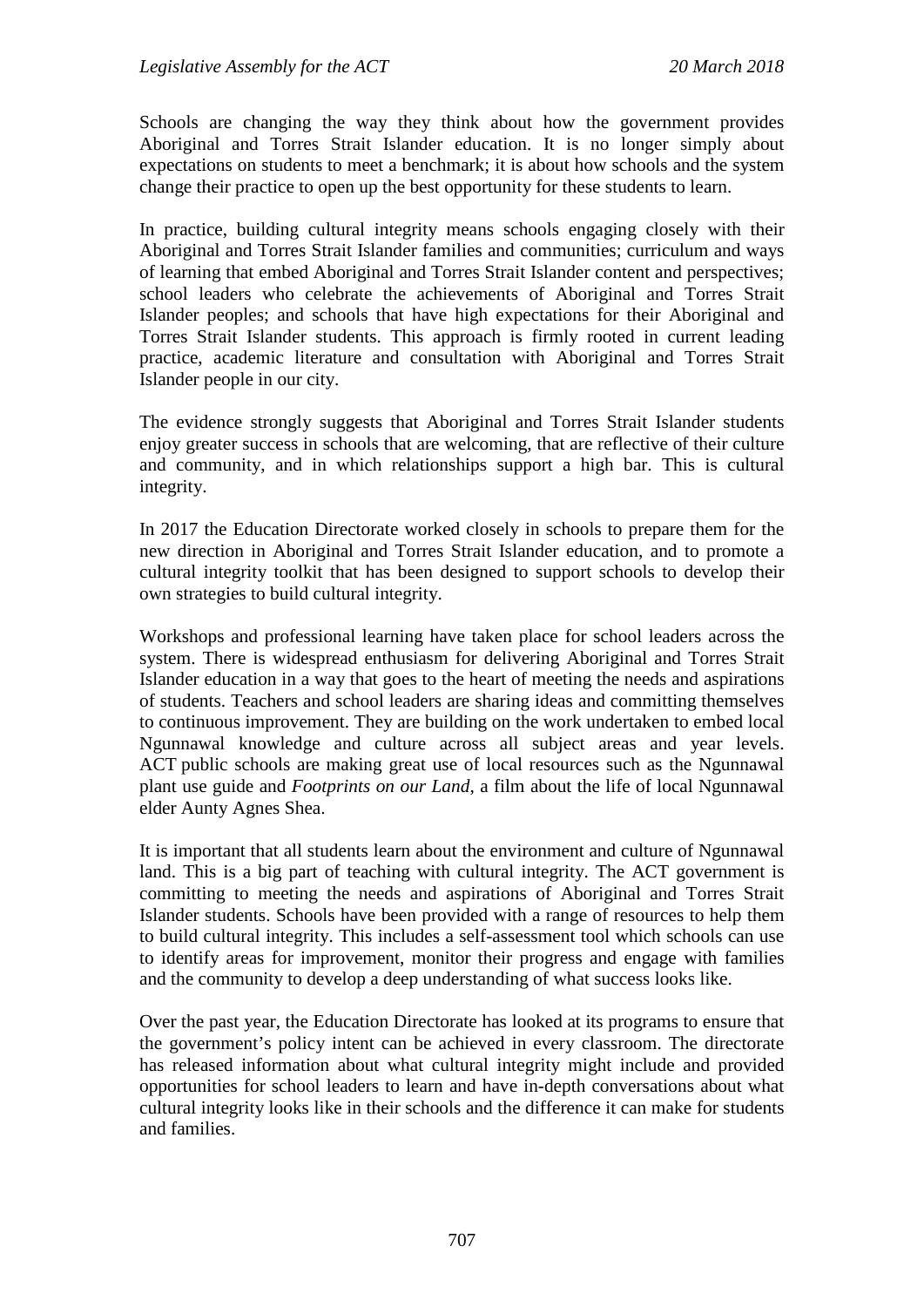During 2018 schools will be supported to make self-assessments about where they are on the cultural integrity continuum and implement strategies to strengthen ideas identified as needing improvement. Consistency and purpose will ensure that ACT public schools are all working together to create a system which is focused on creating an environment where there are high expectations and clear pathways for students to meet their aspirations.

Already, great examples of cultural integrity and practice are emerging. The way that teachers are embedding Aboriginal and Torres Strait Islander perspectives in the curriculum is to be commended. There is real value in students being able to see themselves in what they are learning and relate to the stories and practices displayed in the classroom.

The school environment can make a big difference to how students and their families feel welcomed. Schools that have placed Aboriginal and Torres Strait Island artwork, books and representations in their buildings can see the difference that it makes. You only need to see the Warrumbul Centre at Campbell High School to understand the benefits of working with students in ways that speak to them. Using curriculum and resources that are relevant to their lives speaks to their interests and maintains high expectations for their achievement.

Absolutely there is still progress to be made. No-one is trying to deny that schools can always do better. But this policy shift will set ACT public schools decisively on the right path. The future of education community conversation has so far been successful in providing the government with more information on how it can improve Aboriginal and Torres Strait Islander education. It has highlighted the importance of community and family engagement and has drawn out a broader community desire for more learning about Aboriginal and Torres Strait Islander cultures, languages and perspectives.

Cultural integrity will provide a clear vision for what our community is trying to achieve and establishes a commitment to move away from deficit discourse towards striving for a better future.

Our schools are working with Aboriginal and Torres Strait Islander students and families instead of treating them like subjects. I am proud to say that all ACT public schools will be prioritising learning about and celebrating Aboriginal and Torres Strait Islander histories, knowledge, systems and cultures. The ACT community will be stronger as a result. Madam Speaker, I present the following paper:

Aboriginal and Torres Strait Islander cultural integrity in ACT public schools— Ministerial statement, 20 March 2018.

I move:

That the Assembly take note of the paper.

Question resolved in the affirmative.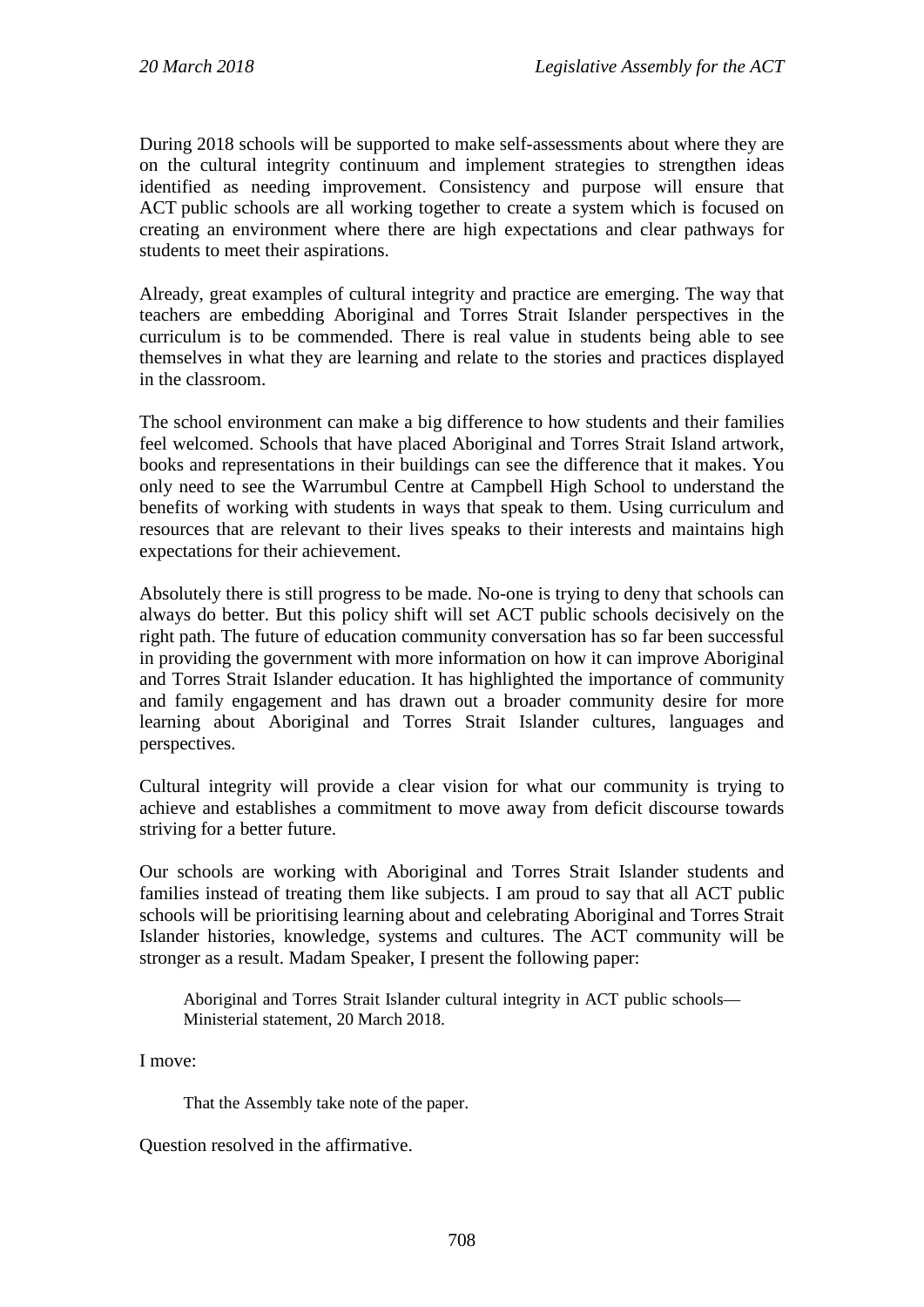# **International Women's Day Ministerial statement**

**MS BERRY** (Ginninderra—Deputy Chief Minister, Minister for Education and Early Childhood Development, Minister for Housing and Suburban Development, Minister for the Prevention of Domestic and Family Violence, Minister for Women and Minister for Sport and Recreation) (12.24): Madam Speaker, as the Minister for Women and the Minister for Prevention of Domestic and Family Violence, I am happy to once again mark International Women's Day by providing a statement to the Assembly outlining the work undertaken this year to improve the status of women and girls in the ACT.

Since the first formal International Women's Day in 1911, much progress has been made towards gender equity through the dedicated and determined efforts of women, communities and governments. Although women have the right to vote and access to equal pay for the work they do, they continue to experience barriers and challenges to fully and equally participating in our community.

The theme of this year's International Women's Day, "Press for progress", is an important reminder that on current projections Australia is still over 200 years away from gender parity, according to the World Economic Forum's 2017 global gender gap report. It highlights that now more than ever there is a need to press forward.

The ACT government is working hard to break down barriers and create pathways for women and girls to achieve their dreams and ambitions. Employment and economic security are critical. Women on average will retire with less superannuation and fewer savings and are less likely to be home owners. They often carry the majority of the responsibility for unpaid domestic work and unpaid care for either younger or aging family members.

In the ACT public service, women are still paid less than their male counterparts, with a gender pay gap of 3.1 per cent, a figure which has been reduced by half a percent from June 2016 to June 2017. This presents a much better picture than the ACT gender pay gap, which has risen this year by 1 per cent to 12.6 per cent, and the national gender pay gap, which currently sits at 15.3 per cent. The volatility of these figures shows us that it is imperative to progress ongoing initiatives in order to make real and lasting change and that, if we do not, things can quickly slip backwards.

The ACT women's plan 2016 to 2026, which I launched and tabled here in August 2016, outlines our commitment to support women to reach their potential, contribute to innovation and ideas and take up leadership positions. The women's plan has a particular emphasis on improving outcomes for women who are vulnerable or experiencing discrimination, including women with disability, women from culturally and linguistically diverse backgrounds, Aboriginal and Torres Strait Islander women, older women, women heading single-parent families and women who are socially isolated.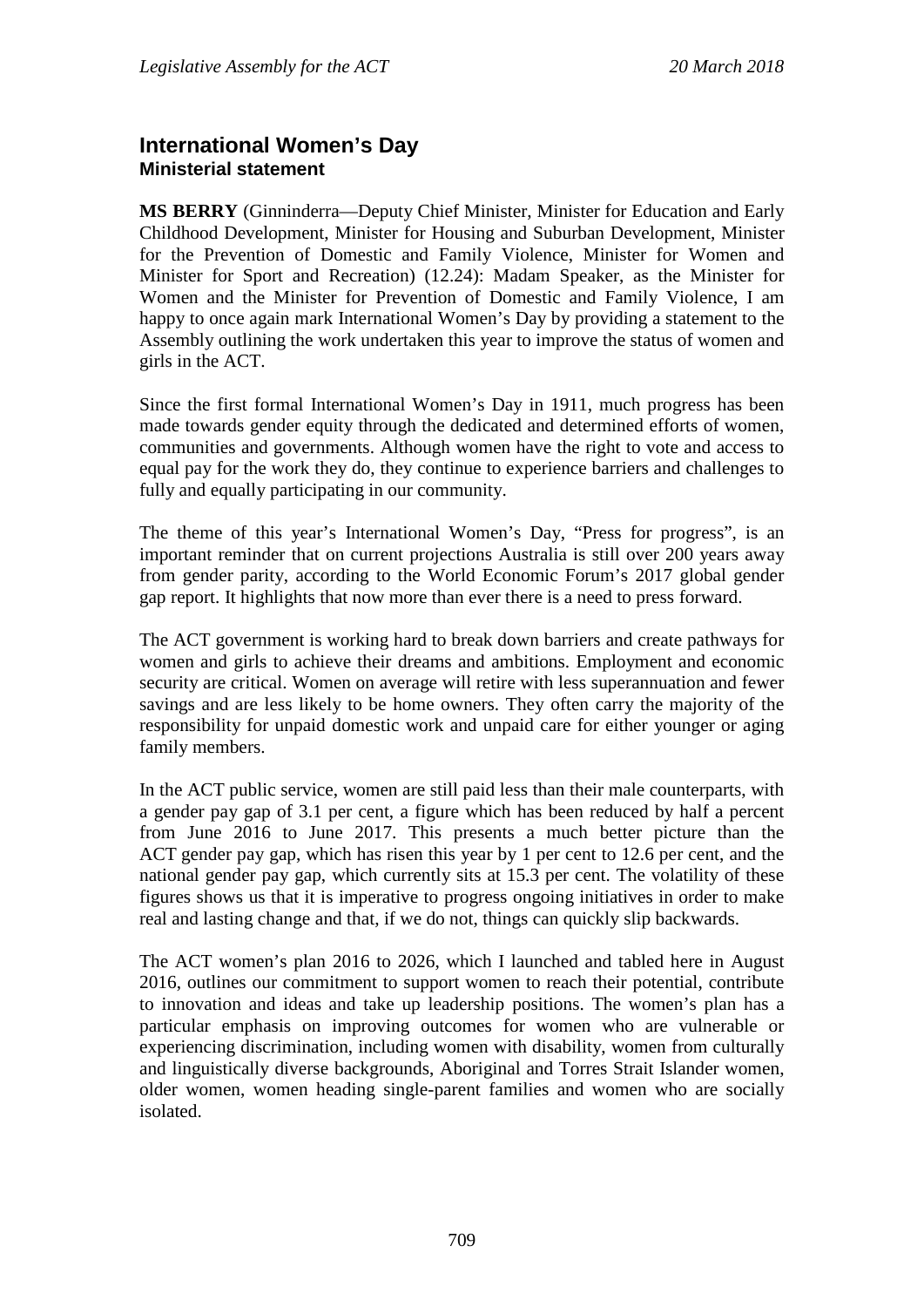All ACT government directorates, and indeed the wider community, share the responsibility for working to achieve gender equality. The 10-year plan is being implemented through three-year action plans. I am happy to provide you with an update on some of the outcomes achieved in the first year.

Since the release of the first action plan, 2017 to 2019, two gender equity events have been hosted to engage with women, community organisations and government representatives. The first, "A case for change", was held on 30 October 2017 and was co-hosted by the YWCA Canberra. This forum brought together 52 leaders from government, the women's sector and business to identify barriers and opportunities to advance the culture of respect and equal opportunity. A second forum, "Sharing stories of success", was held recently, co-hosted by the Ministerial Advisory Council on Women.

Across government there is significant work being delivered that is changing the lives of women in the ACT. In the health space, the ACT government funds Post and Ante Natal Depression Support and Information Inc, well known in the community as PANDSI. This wonderful organisation provides support, education, information and referral services for families in Canberra experiencing prenatal depression or anxiety. As part of the 2017-18 budget, additional funding was provided in the form of a pledge to support the annual PANDSI cake-off event by matching money raised dollar for dollar up to a maximum of 25,000 per annum.

In order to better support the health needs of women from a range of cultural backgrounds, ACT Health has completed 12 community cultural profiles. The profiles will assist healthcare workers to better understand and appreciate possible cultural impacts on health in culturally and linguistically diverse communities.

In the sporting sector the government has established an important partnership with HerCanberra to deliver a HerCanberra active web portal. Launched in October 2017, the portal connects a large network of Canberra women and girls, with articles related to sport and physical activity, event information and a directory of active opportunities. Work is also underway to develop female-friendly infrastructure guidelines to support the development of new and the modification of existing facilities to better support the needs of female participants. The ideas leading to these new initiatives were developed from conversations that I had with girls and young women from Canberra schools in recent years.

A gender equity and education advisory group has been established, with representation from all education sectors, and further research will be undertaken to look at the extent to which gender perception in schools impacts the wellbeing of female students. The ANU has been engaged to undertake research into the current and emerging mental health issues for women and girls in the ACT. In consultation with the Office for Mental Health and ACT peak bodies, the design proposal is complete, with project work to begin shortly. This year the government has further promoted the use of women's safety audits at events run by the ACT government, and we will continue to expand the reach of these orders to ensure that private events are also further considering the safety of women and vulnerable Canberrans.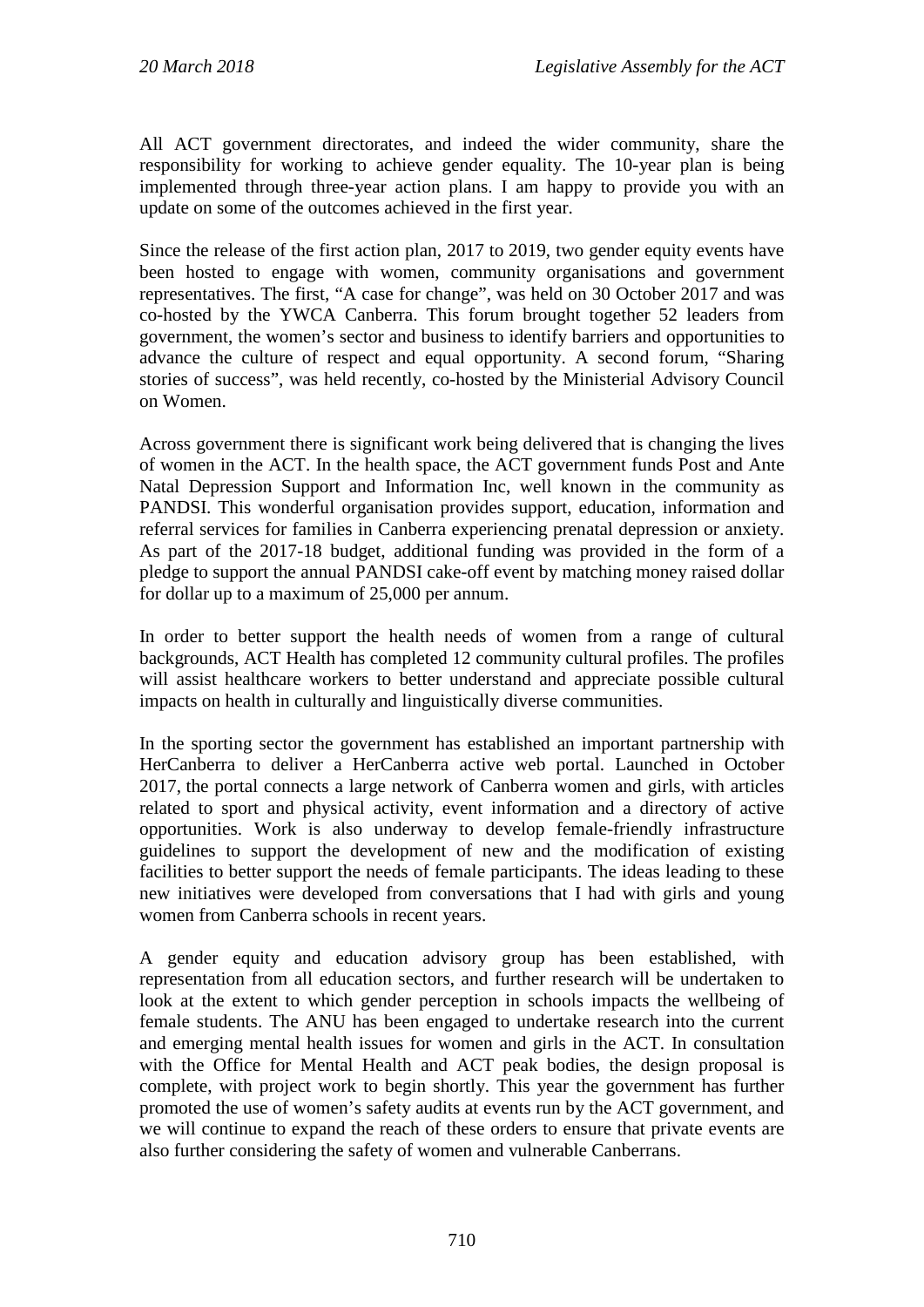Directorates are also working to recruit women in historically male-dominated roles. For example, the ACT Emergency Services Agency has developed a women in emergency services strategy, which focuses on attracting, recruiting, developing and retaining women. Its aim is to increase the number of women in the services and support more women to gain leadership roles. Specifically this has placed a focus on recruiting more women through the ACT Fire & Rescue community based recruitment processes. Since June 2016, 34 new firefighters have been employed, with nearly a quarter being women. This is the first step towards the fifty-fifty gender balance target the government has set itself in this area.

Improving women's safety has been a major area of focus throughout the year. The ACT government is committed to the safer families reforms to address domestic and family violence through a number of important initiatives funded through the safer families levy. Over the past year a co-design approach to developing a family safety hub was undertaken. This will lead to future decisions by the government on the next important phase of the hub. The government is well placed to progress implementation over the coming months. The detailed insights gathered during the process included the need for innovation in the design and testing of solutions for service hubs and new pathways in safety to meet the diverse needs of our community.

The ACT government is nearing the final stages towards the introduction of additional family violence training for front-line workers. This training will complement the existing training that front-line workers already access, work to better address gendered violence and violence against women and, importantly, establish better frameworks and capacity across the human services system.

Even though men are victims of violence, the vast majority of victims of domestic violence are women. Recent national research shows that the societal messages to our girls and boys continue to normalise gender-based violence and victim blaming. A number of directorates are taking steps to obtain White Ribbon accreditation. In doing so, the ACT government has shown its support for those who have experienced or are experiencing domestic violence. For example, in May last year, ACT Fire & Rescue launched its White Ribbon pumper fire truck with the message "There's no excuse for domestic violence", to raise awareness about and communicate the lack of acceptance of domestic violence in the ACT community.

The Environment, Planning and Sustainable Development Directorate undertook a volunteer *Backyard Blitz* style working bee for the local women's refuge, Beryl Women Inc, in November 2017. Additionally, Transport Canberra established a system to provide free public transport for victims of domestic and family violence. These may seem like small things but they make the issue of domestic and family violence visible. They send a strong message to the community, to victims and to perpetrators that domestic and family violence is not acceptable.

The first action plan has a strong commitment to improving gender equality in the workplace. The government hopes to model best practice and encourage workplaces across the ACT to follow suit to implement and engage in strategies promoting gender equity.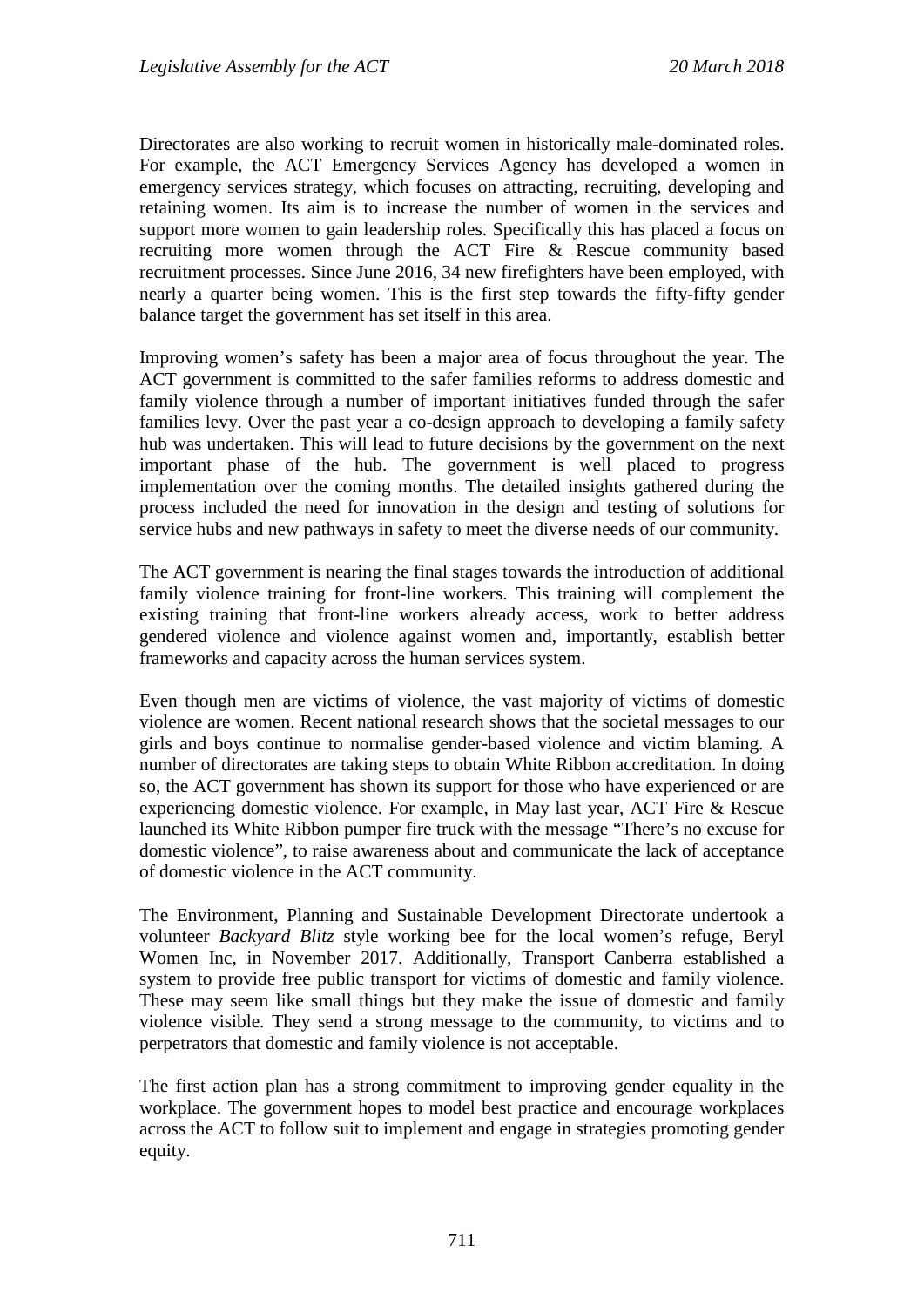Many in our community are also pressing for progress through clear actions to articulate their own commitment to gender equality. This month, in honour of International Women's Day, the YWCA released its Canberra report card on gender equality. This report card signalled our progress and areas of future focus in delivering on our plan to make Canberra a more gender-friendly city.

In addition to these progress indicators, the government was able to provide them with additional detail on where work has begun in the areas of contemporary procurement practices to promote gender equity; strategies for the development of gender equity tools and resources for contractors and organisations; exploring the idea of external accreditation or citation with relevant national bodies; early work regarding elder abuse policy; and facilitating better data on the number and nature of sex discrimination complaints in the ACT.

I welcome the report card, which is a clear demonstration of the YWCA's critical support for the government's priorities and the work being undertaken to drive real change. As I have said many times in this place, this is not something the government can do on its own. It requires the general community, businesses and non-government organisations to help drive this change to promote equality.

The ACT government continues to support women in leadership through increasing female representation on boards and committees. As at October 2017, the ACT had the largest percentage of women holding positions on government boards and committees, at 45 per cent, exceeding the national average of 42.7 per cent reported in June 2017. This result is not accidental; rather, it is a product of tangible measures taken by the ACT government to achieve 50 per cent female representation on all government boards and committees.

In 2016 I introduced guidelines requiring all triennially funded sporting associations to meet 40 per cent female representation on boards and committees by 2020. Two years out, most organisations are on track to achieving this target. To support diversity in board leadership, the ACT government will soon launch the ACT diversity register, which will provide an online platform to support, encourage and promote the participation of women and of people with diverse experiences on boards and committees.

Additionally the ACT government has funded a range of women's services and organisations to provide women with targeted and tailored support in order to improve the wellbeing and status of all ACT women. This includes \$160,000 to support women to return to work, and \$180,000 to invest in innovative projects that lead to positive outcomes for women and girls.

In closing, I take the opportunity to acknowledge some of our fabulous women in the ACT. It was great to present the winners of this year's awards at our International Women's Day celebration earlier this month. The number of nominations that were received this year is a testament not only to the contributions and success of the nominees but also to our community's desire to see them rewarded for their efforts. At the awards night I also launched the ACT women's honour roll, which acknowledges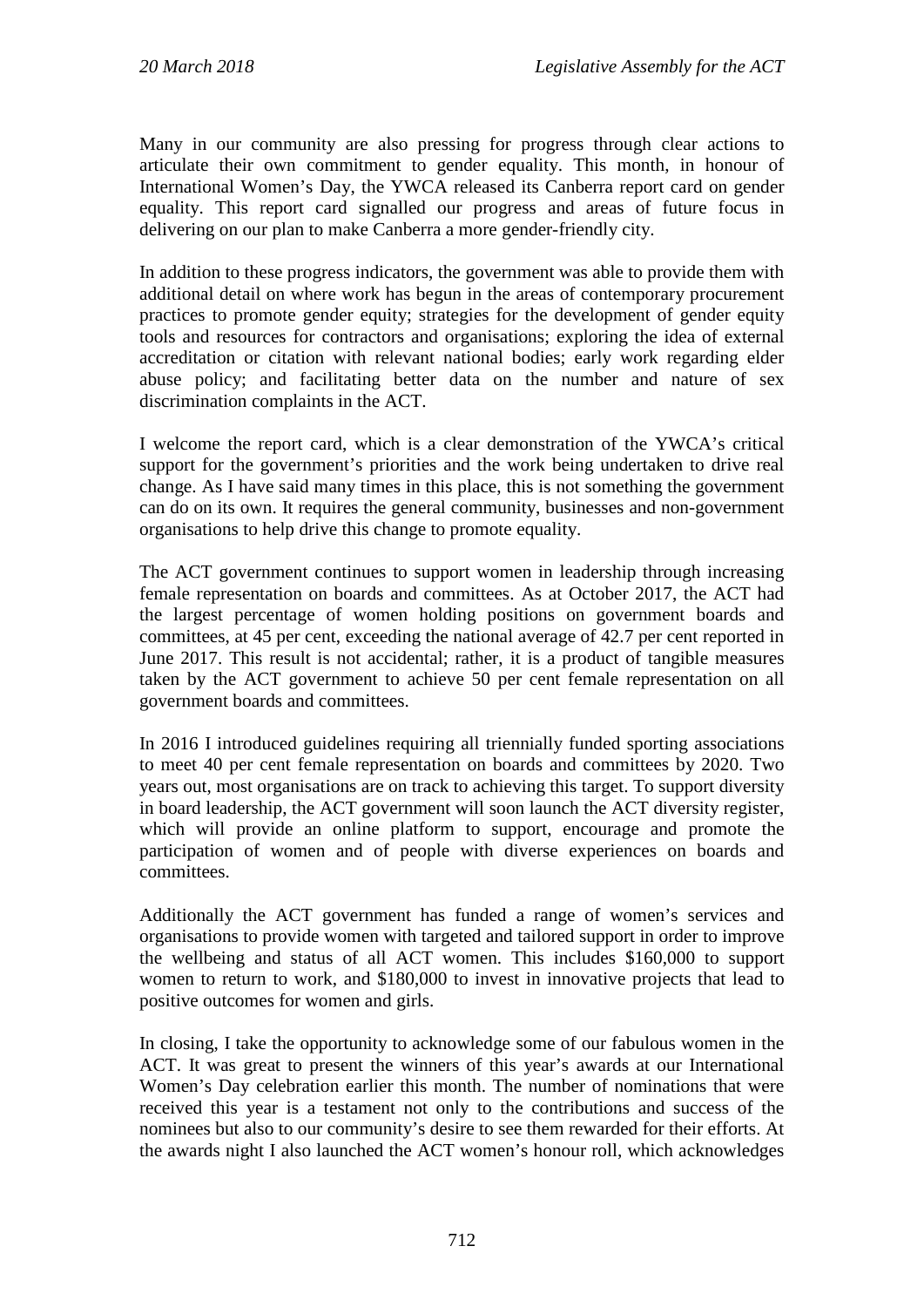and celebrates outstanding achievements of women in Canberra. This launch marks 30 years of self-government. The ACT women's honour roll includes all past female recipients of a number of awards since 1988.

The ACT government is making significant strides in moving closer to gender equality. I encourage every individual, business, government directorate, community organisation and community group in the ACT to consider how they can contribute to making our goal of gender equality a reality.

I present the following paper:

Status of women in the ACT—International Women's Day 2018—Ministerial statement, 20 March 2018.

I move:

That the Assembly take note of the paper.

Question resolved in the affirmative.

#### **Sitting suspended from 12.37 to 2.30 pm.**

#### **Questions without notice Land—Dickson purchase**

**MR COE**: My question is for the Minister for Economic Development. Minister, and Chief Minister, why did your directorate and the government at large purchase the CFMEU headquarters, which is owned by the Tradies?

**MR BARR**: For the purposes of social and affordable housing.

**MR COE**: Chief Minister, did the transactions associated with the Dickson land swap transfer \$2.6 million in benefits from the ACT government to the CFMEU-controlled Tradies group?

**MR BARR**: The Auditor-General pointed to a risk of that, and that was on the basis of the valuation of one of the blocks being at \$45,000. I do not think that anyone believes that a 7,000 square metre block in Dickson is worth only \$45,000. I think there are opportunities to ensure that that risk does not eventuate.

**MS LAWDER**: Just to be clear, Chief Minister, is the Auditor-General correct when she says the ACT government lost up to \$2.6 million as a result of the transactions in the land swap deal?

**MR BARR**: I do not think that the Auditor-General said that. The Auditor-General said that there was a risk, and the government will need to respond to that, together with the Auditor-General's report.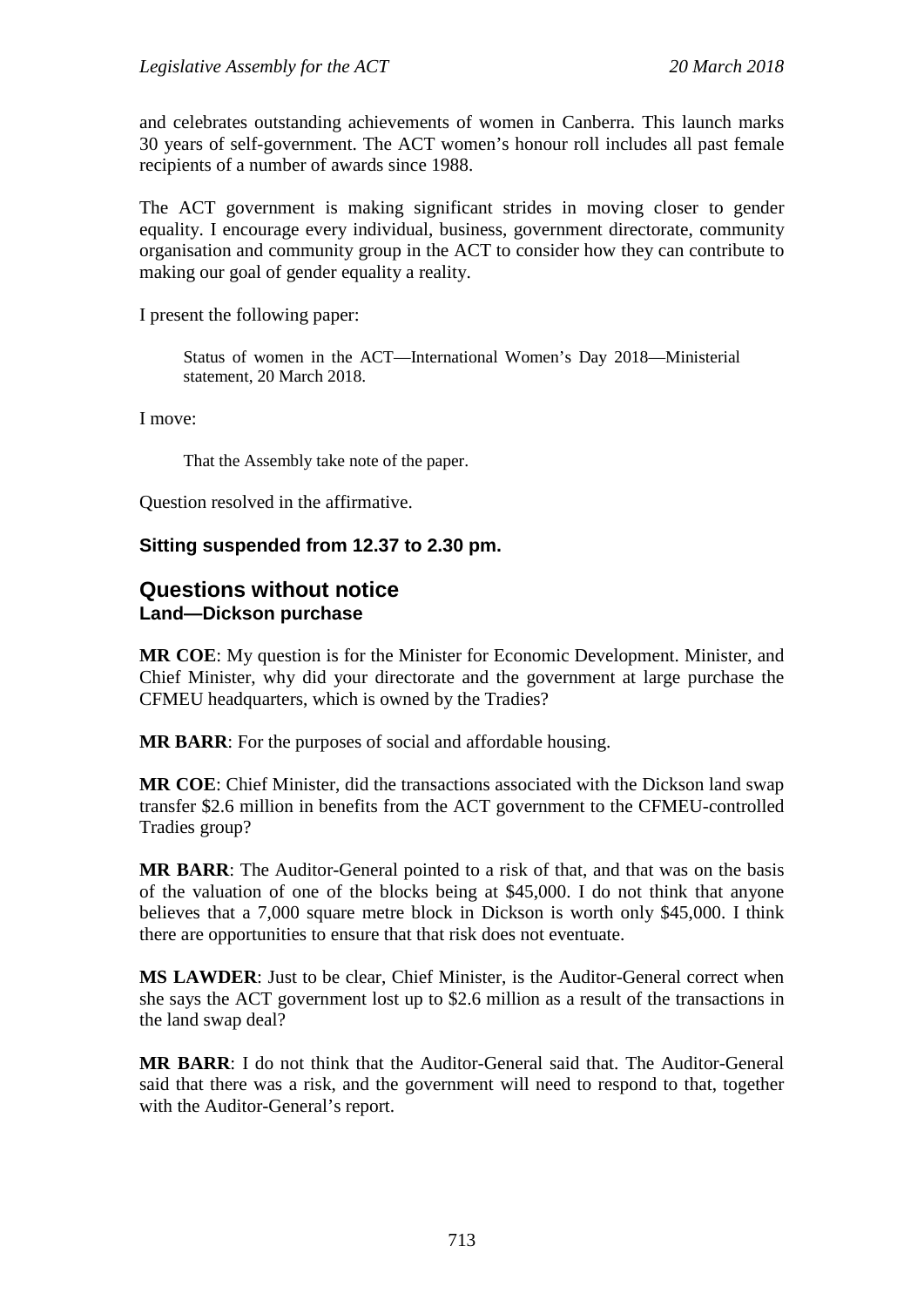## **Land—Dickson purchase**

**MS LAWDER**: My question is to the Chief Minister and Minister for Economic Development. Chief Minister, why did the director-general of economic development agree to major concessions in the RFT for the Tradies building?

**MR BARR**: That is a question you would need to direct to the former director-general.

**MS LAWDER**: Chief Minister, were you or your office advised of the concerns of the ACT Government Solicitor before the deal with the Tradies club was concluded?

**MR BARR**: I do not believe so, no.

**MR COE**: Chief Minister, why is there apparently no documentary evidence of how the risk of non-compliance with the Planning and Development Act was reviewed by the D-G and mitigated by the directorate of which you were the responsible minister?

**MR BARR**: That is a matter that is subject to some consideration and investigation within the directorate concerned.

### **Health—contraception**

**MS LE COUTEUR**: My question is to the minister for health and relates to access to contraception. Minister, for how long do people typically have to wait to access long-term reversible contraception in the public health system?

**MS FITZHARRIS**: I thank Ms Le Couteur for the question. I will take it on notice.

**MS LE COUTEUR**: I fear that this will also be on notice then: how long and at what cost in the private health system?

**MS FITZHARRIS**: I could not comment on that. That would be a matter for the private health system.

#### **Land—Dickson purchase**

**MRS JONES**: My question is to the Chief Minister and Minister for Economic Development, and it is in relation to the Dickson land swap. Minister, the Auditor-General found that:

The Economic Development Directorate did not achieve an open, transparent and contestable sale process for Block 30 Section 34 because of weaknesses in how it managed the tender process.

Specifically, the land swap transaction endorsed by the former Director‐General is materially at odds with the RFT, the terms and sale process approved by government, and was achieved through a process that lacked probity and transparency.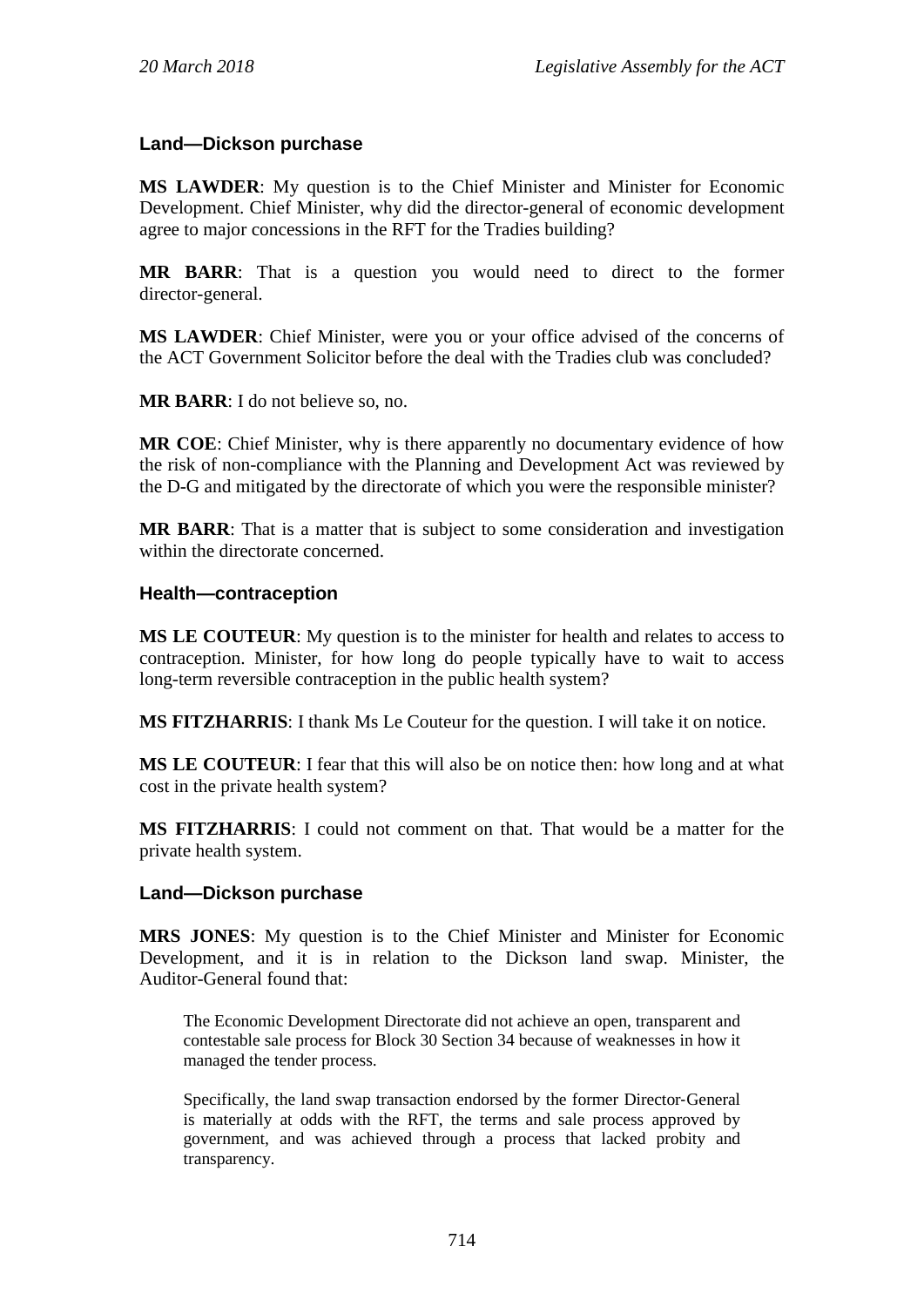As the responsible minister, why did you not ensure that your directorate achieved an open and transparent sale process for block 30 section 34?

**MR BARR**: The cabinet's intent was very clear, and it is outlined in the Auditor-General's report. I would remind Mrs Jones of the Government Procurement Act, and the government procurement regulations and guidelines, which make a very clear distinction between the role of ministers and the role of delegates and tender evaluation panels. I would hope that most members would agree that it is preferable that ministers play no role in tender evaluation processes.

**MRS JONES**: Thank you, minister, for that patronising reply. Why did you fail to ensure that the land swap transaction was consistent with the RFT and the terms of sale process approved by government?

**MR BARR**: Again, I remind the member to read the government procurement legislation, regulation and guidelines. It is not my responsibility. I am not the delegate; I do not make the decision in this regard.

**MR COE**: Minister, when were you first aware of the government's intention to purchase the CFMEU headquarters owned by the Tradies in Dickson?

**MR BARR**: I will take that date on notice.

## **Tourism—statistics**

**MR STEEL**: My question is to the Chief Minister. Chief Minister, can you please update the Assembly on the latest tourism statistics for the ACT?

**MR BARR**: I thank Mr Steel; yes, I can. Last week Tourism Research Australia released new data that showed that the ACT had experienced a 17 per cent increase in international visitors over the past 12 months. That extra number of visitors contributed a further \$105.5 million to the ACT economy, on top of the spend in the previous year. The record international visitor increase took the numbers to nearly 243,000 for the year ending December 2017. Those 243,000 visitors spent a lot more: up 23.3 per cent to a new record level of just under \$560 million. That 23.3 per cent increase was well above the national average. It is noteworthy that these increases, of nearly 17 per cent in visitors and 23.3 per cent in spend, contrast with a six per cent increase for both categories at the national level.

**MR STEEL**: Chief Minister, how is the ACT government supporting this growth?

**MR BARR**: We will continue to work with the tourism sector, particularly those in the transport sector, to make it cheaper and easier to get to Canberra. Members would be aware of the significant work that has been undertaken in partnership with Canberra airport. It is terrific that from May we will have two international airlines flying daily into Canberra, arguably two of the best airlines in the world. We will continue our focus on low-cost domestic aviation and on working with Virgin and Qantas on improving in particular capital city services.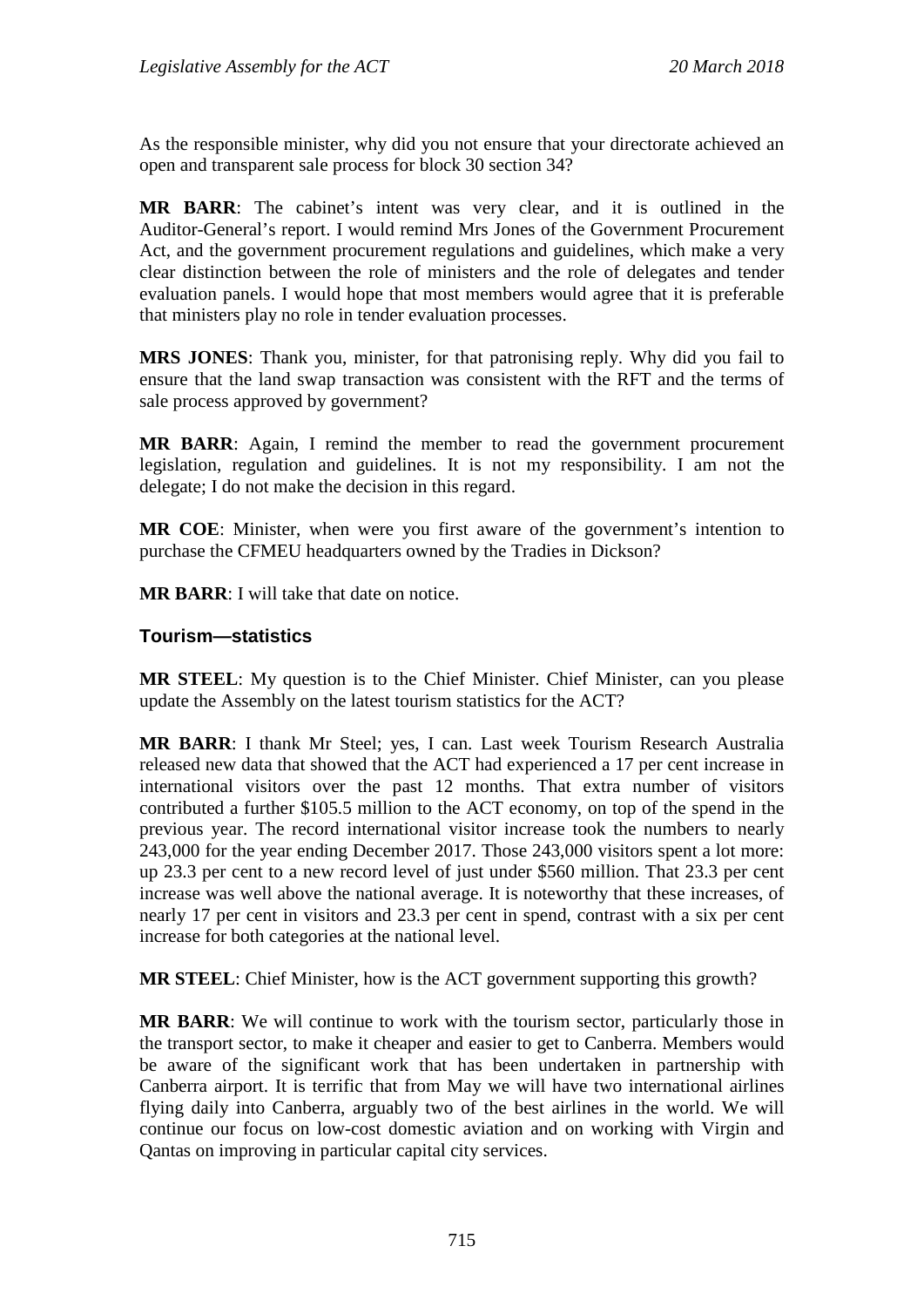I have written to the re-elected Tasmanian Premier seeking to work with him on re-establishing a Canberra-Hobart direct service and, with Tasmanian tourism booming in the same way that ACT tourism is booming, I think we have a positive case to put to the airlines in that regard.

We will also keep working with the New South Wales government to improve the Canberra-Sydney rail line. We will continue to invest in events and we will continue to partner with the commonwealth, particularly our national institutions, to promote the world-class cultural tourism events that they stage in our city.

**MS CODY**: Chief Minister, how does this growth affect the broader economy?

**MR BARR**: I thank Ms Cody for the question. The economy continues to significantly outperform its long run averages and, indeed, other states and territories. Gross state product grew by 4.6 per cent in the last fiscal year measured. Tourism is a key contributor to that growth. It not only contributes through the hospitality sector but also drives construction activity through refurbishments, new builds underway and what is very clearly a strong pipeline of new hotel development in our city. Tourism is also a significant contributor to youth employment, and the growth of the tourism sector has seen youth unemployment drop in our city. As an export product, tourism contributes significantly to growing the wealth of our city.

## **Land—Dickson purchase**

**MR WALL**: My question is to the Chief Minister and Minister for Economic Development. Chief Minister, why have you failed to accept ministerial responsibility for the major governance failures in the Economic Development Directorate that occurred regarding the Dickson land swap?

**MR BARR**: I have not and I have taken a series of steps to address those matters.

**MR WALL**: Chief Minister, to be clear, are you saying that some responsibility for the shortcomings lies with the public servants involved in handling the \$2.6 million deal with the Dickson Tradies?

**MR BARR**: Under ACT government procurement rules, those matters are delegated to officials, because politicians should not be involved in procurement matters.

**MR COE**: Minister, have any public servants been reprimanded as a result of how this deal was managed?

**MR BARR**: I believe that some public servants who were involved no longer work for the ACT government. I think that matter is on the public record. In relation to others, that will be, I think, a matter for the director-general of the directorate that now employs those individuals.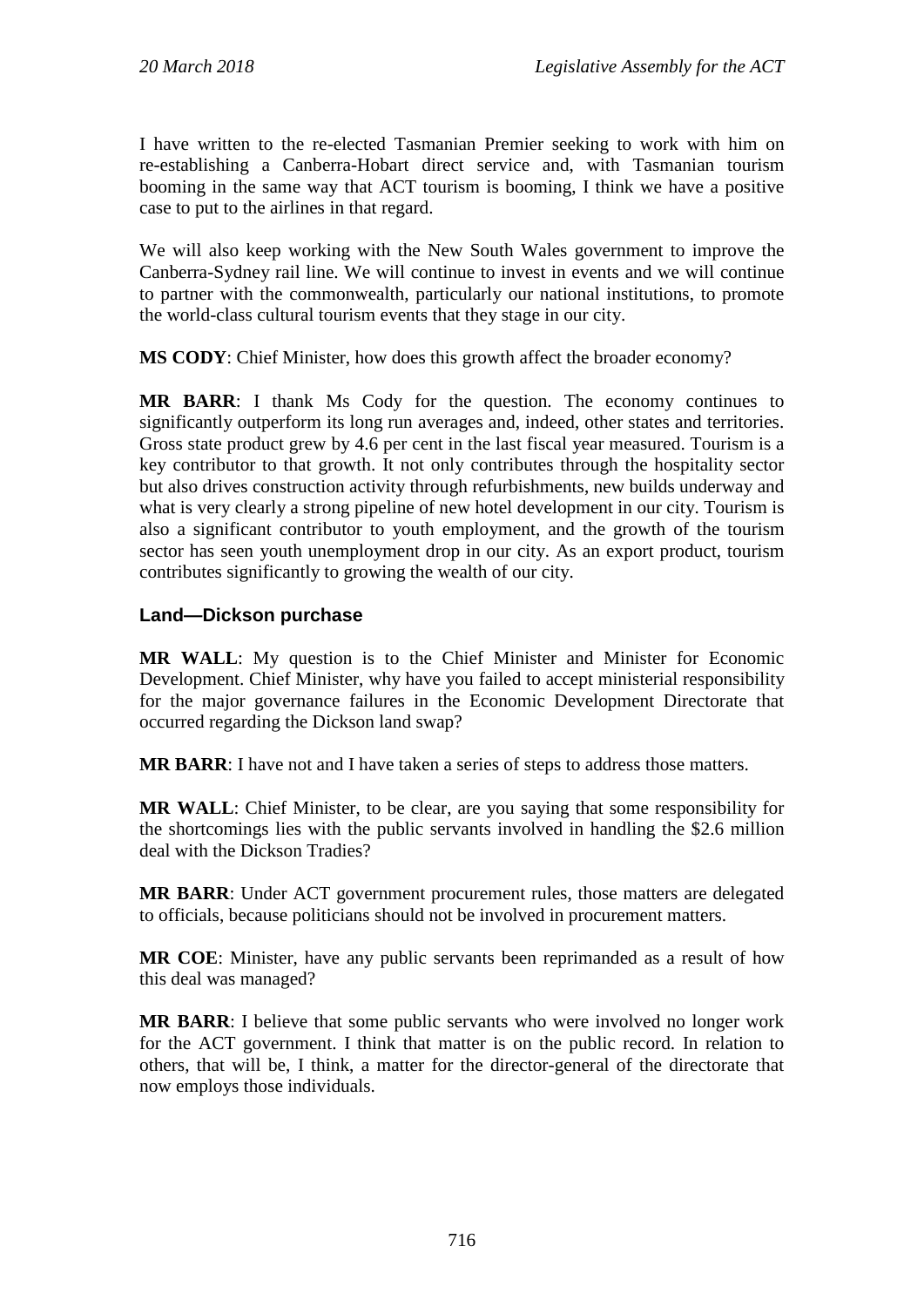## **Land—Dickson purchase**

**MR MILLIGAN**: My question is to the Minister for Planning and Land Management. Minister, in response to the Auditor-General's report on the CFMEU land swap, you said on 22 February 2018, "It puts the matter to bed." You also sent the head of your directorate to face media questions rather than answer the questions yourself. Minister, why did you claim that the Auditor-General's report put the CFMEU land swap deal to bed, given the serious failures in governance identified in the Auditor-General's report?

**MR GENTLEMAN**: I thank Mr Milligan for his question. It was directly in relation to the questions put to me at the time. I did feel that those had been answered and that that had put the matter to bed.

**MR MILLIGAN**: Minister, why did you fail to answer questions from the media after the report was released?

**MR GENTLEMAN**: I answered several questions from the media; in fact, I went in front of the cameras to answer questions in regard to the Auditor-General's report.

**MR COE**: Minister, do you stand by your comments that the matter has been put to bed? Did you discuss the government's response to the A-G's report—that is, the direct response to the A-G's report, as opposed to the one that is published after the report—with the CFMEU before the A-G published?

**MR GENTLEMAN**: I did not discuss the government's response with the CFMEU and I stand by my earlier comments.

## **Chief Minister—communications strategy**

**MISS C BURCH**: My question is to the Chief Minister. Chief Minister, in the whole-of-government communications and engagement strategy, part of the approach is "stimulating and supporting public discourse". Chief Minister, how does saying that you hate journalists and that you are over mainstream media stimulate and support public discourse?

**MR BARR**: On one level it may have stimulated debate on the matter a little, ironically. I guess it would be fair to say that there has been more attention drawn to the government's intent to communicate broadly than was the case before. But I do not think that I need to elaborate any further on the extensive comments I have made in this place already.

**MISS C BURCH**: Chief Minister, why does the communications and engagement strategy fail to include traditional media as a "deliberative engagement method" for informing the public?

**MR BARR**: I think that it is taken as a given, that the government continues to engage with the traditional media.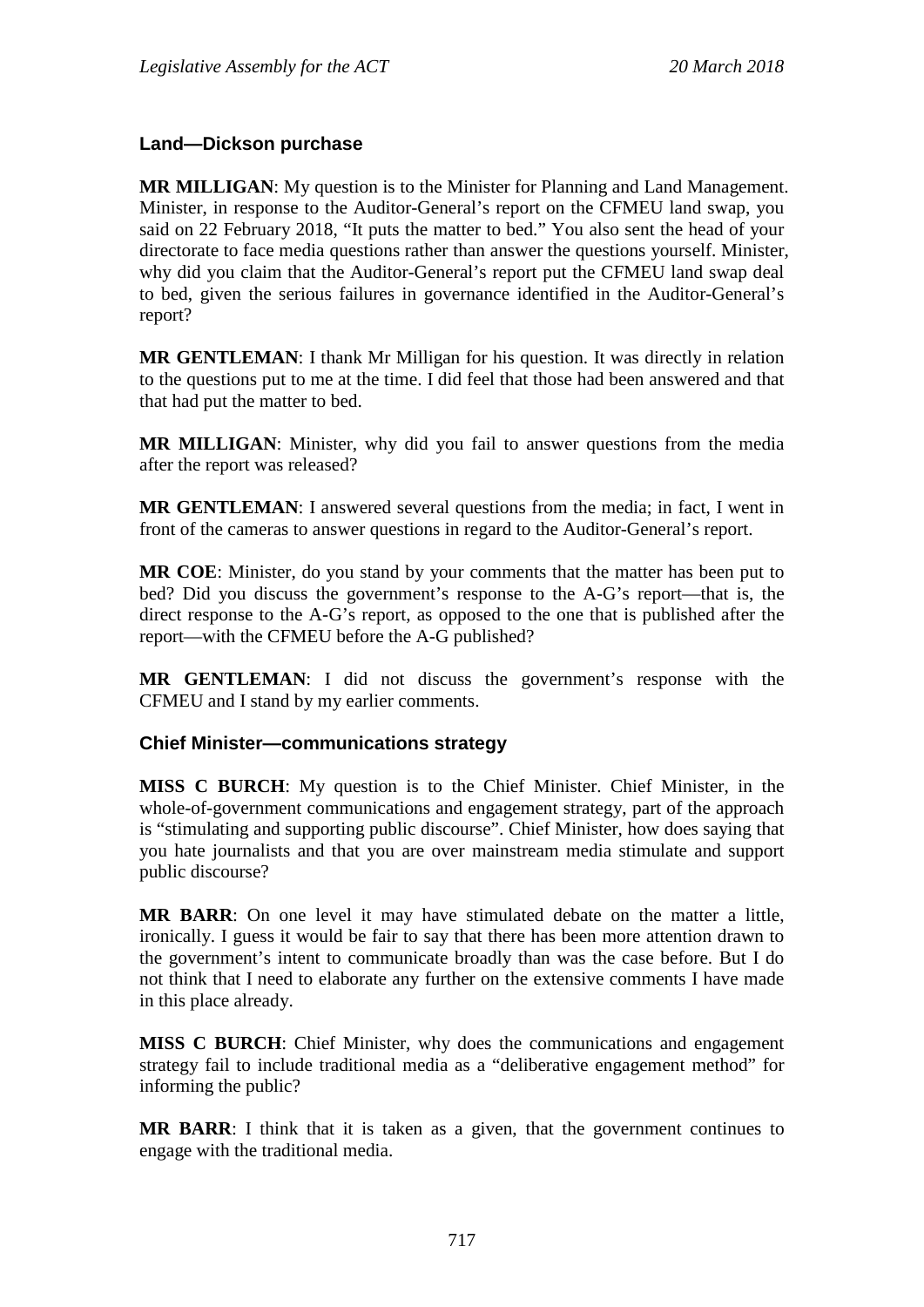**MR PARTON**: Chief Minister, given your comments today and even your answer to that previous question, will you be amending the communications and engagement strategy to include traditional media as a deliberative engagement method?

**MR BARR**: I will consider that.

## **Molonglo Valley—recreation facilities**

**MS CODY**: My question is to the Minister for Sport and Recreation. Minister, you recently announced the start of works on the new Stromlo aquatic centre. Could you update the Assembly on how the government is delivering this commitment in the growing Molonglo community?

**MS BERRY**: I am very happy to update the Assembly and Ms Cody on the major government commitment for aquatic sports in Molonglo and in Canberra more broadly. For an inland city—

**Mr Gentleman**: Madam Speaker, I raise a point of order. The minister is trying to answer a question important to the Assembly and Mr Coe continues to interject. I ask that he be asked not to interject.

**Mr Coe**: Madam Speaker, on the point of order, the Chief Minister explicitly said that he was not responsible and, under the rules of question time, there has to be a minister directly responsible. To that end, I wonder how the Deputy Chief Minister is in fact responsible.

**Mr Barr**: Madam Speaker, on the point of order, if the question to the minister had been, "How was the procurement process determined, and what role did you have in the procurement process?" there would clearly have been a different answer. But the decision to invest in such a facility was one made by government. The government—

*Mr Coe interjecting—*

## **MADAM SPEAKER**: Mr Coe!

**Mr Barr**: The cabinet submission was quite clear in relation to the government's intent on that matter and on this. I believe that the Leader of the Opposition's interjections and his point of order are out of order.

**MADAM SPEAKER**: There is no point of order. It is clearly government policy to develop an aquatic centre at Stromlo. I ask the minister to continue her response.

**MS BERRY**: The government owns and subsidises public pools because our community gets the best value out of them. Stromlo will be the next great aquatic centre in Canberra. As members will recall, funding was committed through the 2016-17 ACT budget to deliver a 50-metre pool and associated programs, such as learn to swim, at the Stromlo Forest Park.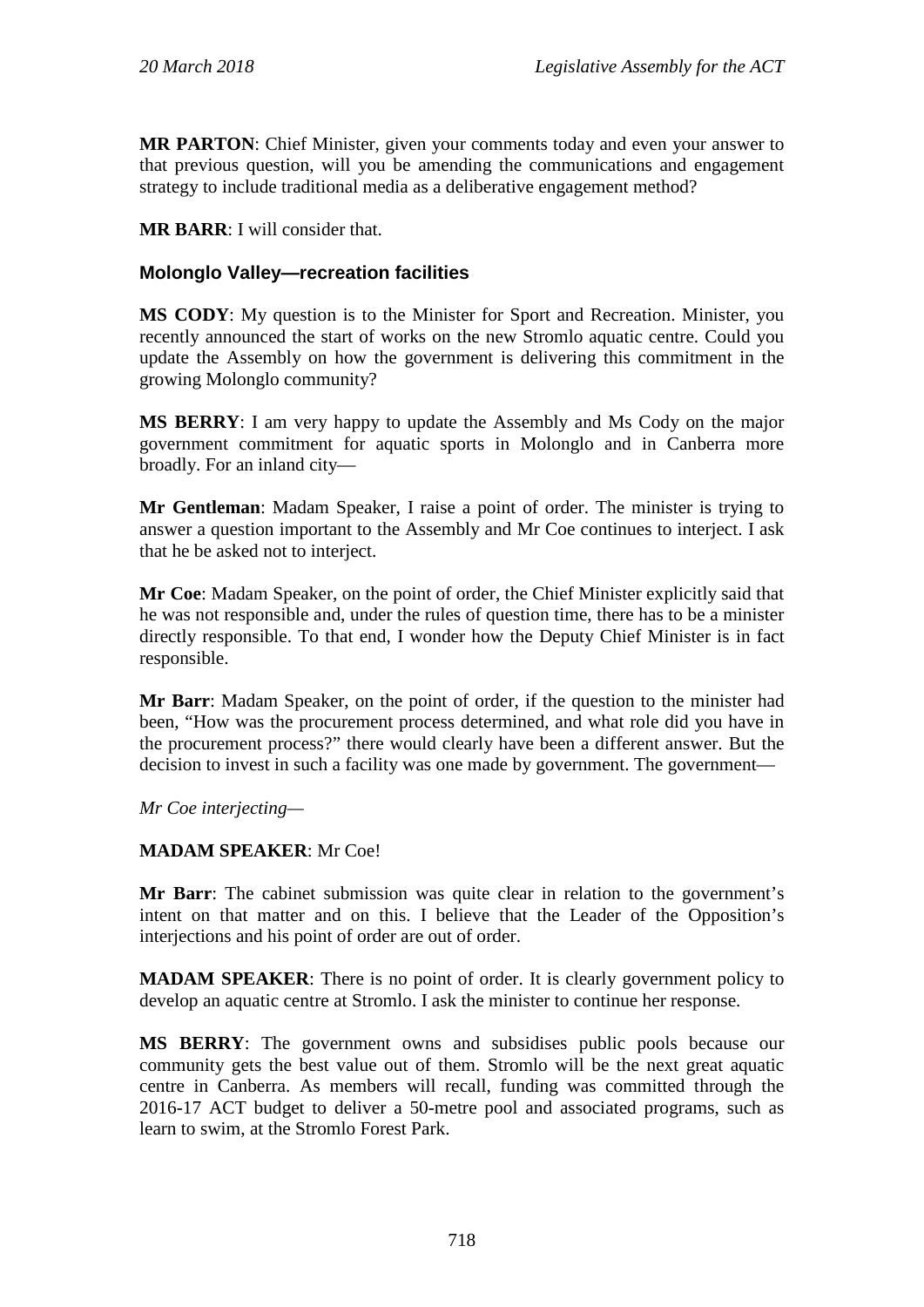Following community consultation and the tender process, a design and construct contract has now been executed and work will begin soon. The first phase of the project will entail further site and soil investigations, bringing utility services to the site and finalisation of the design. Phase two of the project will be the construction of the facility itself. To get to this point, a considerable amount of time was expended and work undertaken with the local community to identify the types of infrastructure and programs that they will want to see included in the project.

I am pleased to say that the government has been able to expand on the original scope of the project and build some significant inclusions based on what aquatic sports and the surrounding community told us.

**MS CODY**: Minister, on that, how is the community input being incorporated into the final project?

**MS BERRY**: The ACT government undertook an eight-week community engagement process in December 2016 and January 2017 when more than 700 submissions were received and 10 meetings held with key sporting and community groups. As I said, this consultation sought to discover what additional facilities should be included at the Stromlo leisure centre on top of the 50-metre pool and learn-to-swim pool. The government also met with nine community, sport and recreation groups to determine what they needed at the Stromlo leisure centre to accommodate them.

Based on the feedback from the community consultation process, the ACT government amended the Stromlo leisure centre to include a splash park, gym or health club, leisure waterpark with a beach entry and toddlers pool as well as a seating capacity of 500. This responded directly to the top priorities which came through in consultation and, given the amount of feedback, I am confident that this is an excellent part of the community's views. It is great that the community has been so engaged with the process and that the government has been able to respond to the feedback on these additional facilities.

It is also important confirmation that the Molonglo and Woden communities are looking forward to seeing this facility built. This anticipation flags high patronage and the government certainly wants to repeat the success of the Gungahlin pool in that regard.

**MR PETTERSSON**: Minister, what sporting opportunities will this offer people from across Canberra and further afield?

**MS BERRY**: The construction of the pool is an early step for the Stromlo Forest Park area in becoming a sport and recreation precinct nestled in the Molonglo Valley. We will be looking at a range of additional facilities for the area, including accommodation in the park for interstate visitors. A cycle track and sports ovals are also to be considered in the future.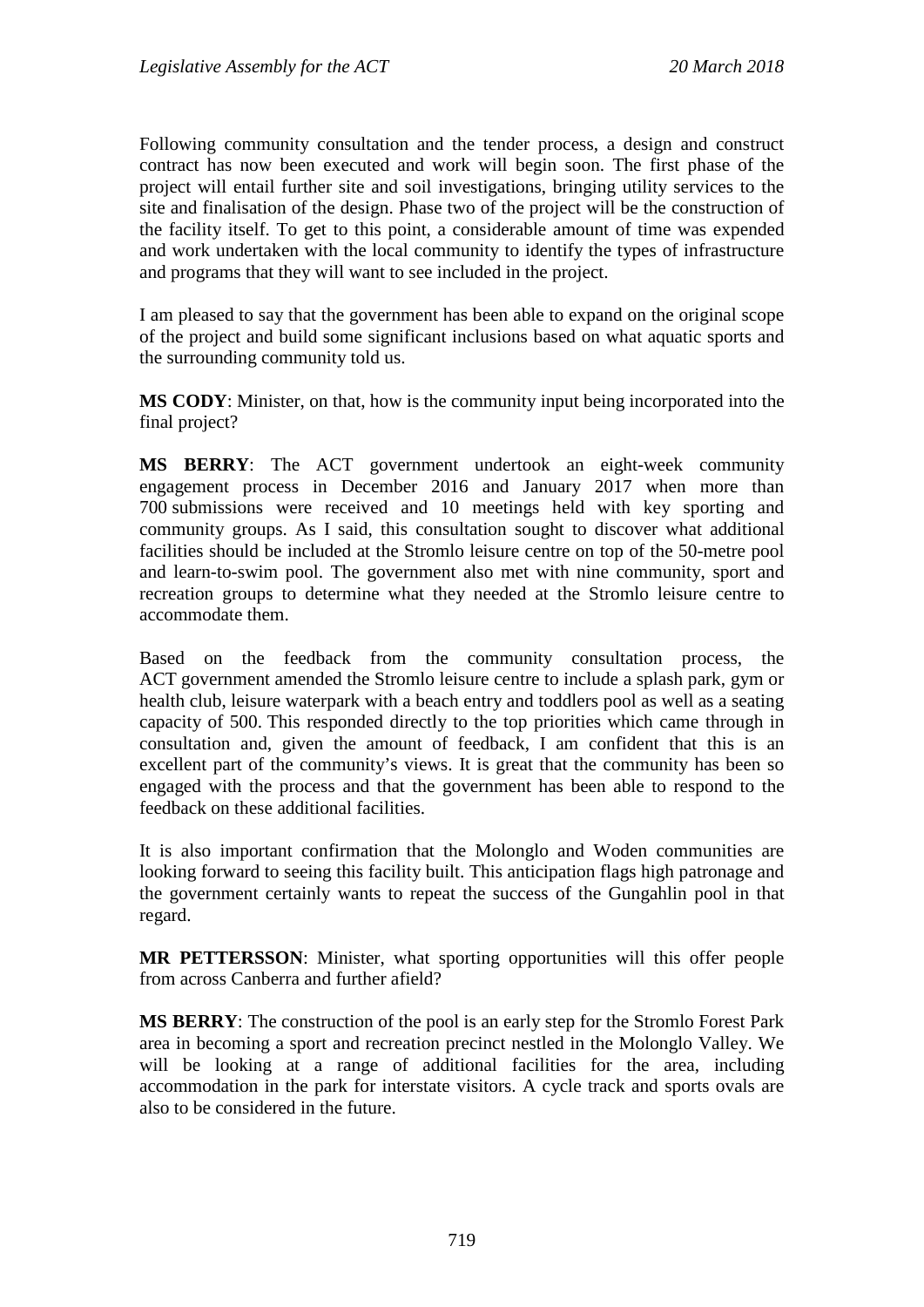Of course, as members will know, the Stromlo Forest Park master plan will ensure that this area is kept on track to provide great facilities for future residents and visitors to the area. Stromlo Forest Park boasts world-class mountain bike trails, a running track, equestrian trails, spectator stands and parts of the container village that have been relocated from West Basin.

The 50-metre pool will have a constant depth of two metres for 30 metres and the movable pool boom moves 30 metres so that it can accommodate an international standard men's and women's water polo field. It will also be able to host swimming competitions and will have fittings for dive blocks so that it can host short-course swimming competitions.

There are two large doors adjacent to the 50-metre pool to accommodate triathlon transition into the pool, with a transition zone outside the 50-metre pool hall something that I know is of interest to Ms Cody. The large doors and concourse space will also allow for temporary seating to be brought in to host larger events. The 50-metre pool can also accommodate underwater hockey and canoe polo.

The government will shortly be commencing detailed feasibility planning for the establishment of an accommodation facility within the park to provide the many interstate park visitors with opportunities to stay close to the action.

## **Crime—motorcycle gangs**

**MR HANSON**: My question is to the Attorney-General. Attorney-General, I refer to the *Canberra Times* front page report that states:

A man shot in Chifley early Monday in a suspected bikie-related attack sought medical assistance at a service station.

Acting superintendent of criminal investigations Shane Scott said the incident was "brazen and targeted." … Given it was 6.30 am, the potential for people to be out and about in that area is quite high," he said. … "Several vehicles were damaged in the shooting."

Attorney-General, do you have an update on this latest incident?

**MR RAMSAY**: I thank the shadow attorney-general for his question, noting that updates from Policing would primarily be a matter for the Minister for Police and Emergency Services, not me. I do not have an update on that matter.

**MR HANSON**: Attorney, have you received information on whether other bikie gangs are moving into the ACT, notably the Finks?

**MR RAMSAY**: Not in relation to that matter, no.

**MRS JONES**: Attorney, will your government reconsider introducing consorting or organised crime control laws, given that the bikie war continues to endanger the community?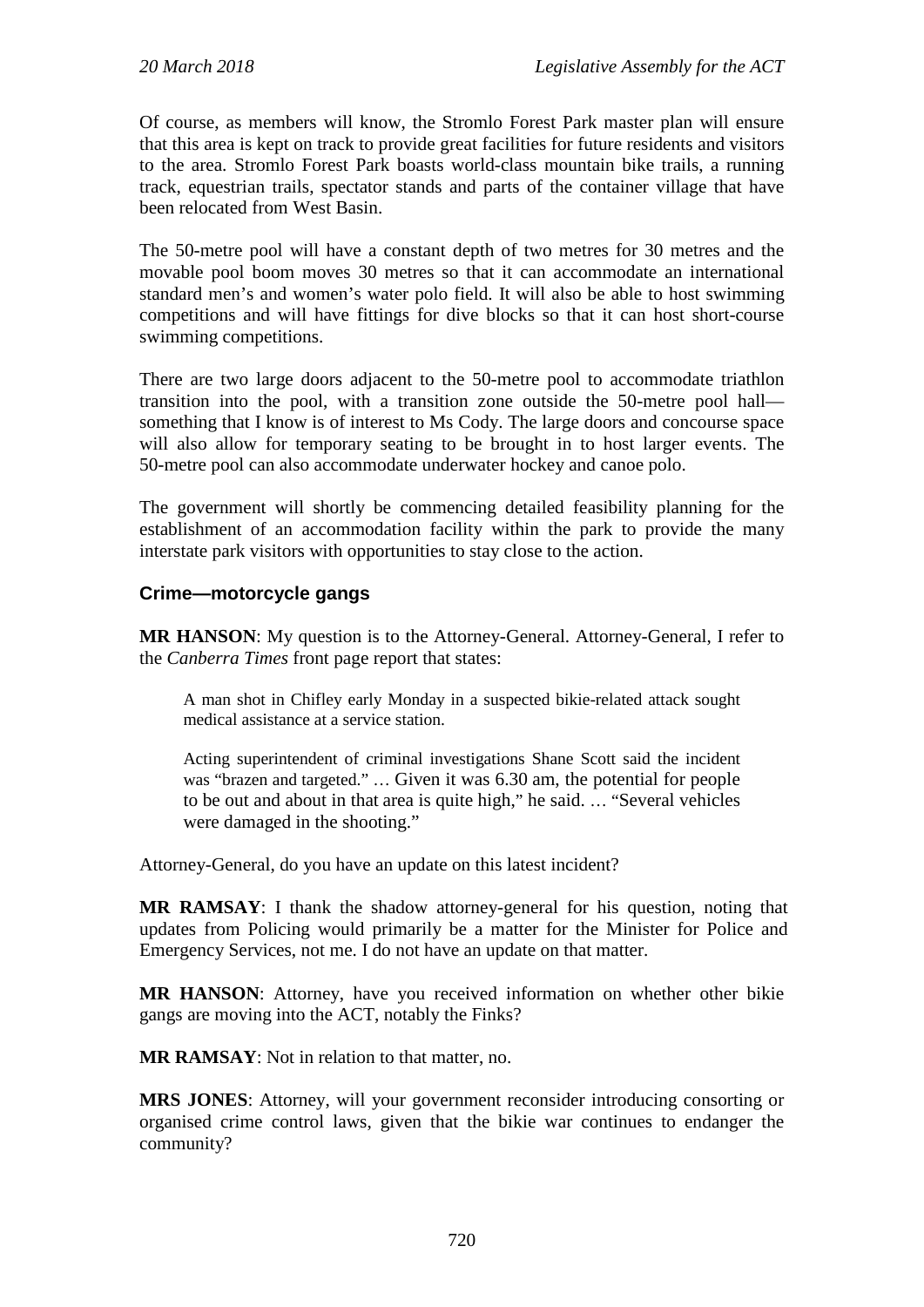**MR RAMSAY**: I thank Mrs Jones for the question. Criminal organisation control orders—anti-consorting laws, as they have been somewhat inaccurately nicknamed by the opposition—have been, obviously, well looked at. One thing that I do not know that the opposition has heard yet, so let me say it again, is that the reason that they are not being considered, that they are not being taken any further by this government, is the clear evidence that they are ineffective. This is not a government that chooses to implement laws which the police have said will have no effect.

We are happy to look at the wisdom that has occurred in other jurisdictions. Other jurisdictions have made it clear that these particular laws do not work. The New South Wales Ombudsman has said that these laws should be repealed. They have not been implemented in other jurisdictions around Australia. When we were looking at Mr Hanson's bill, one of the things that was made very clear was that the police had said that those particular laws would not provide them with an effective tool. This government will not legislate just for the sake of legislating for ineffective tools.

### **Health—nurse-led walk-in centres**

**MR PETTERSSON**: My question is to the Minister for Health and Wellbeing. Can the minister please provide an update on the progress of the Gungahlin walk-in centre and when it will open?

**MS FITZHARRIS**: I thank Mr Pettersson very much for the question. Indeed I am very pleased to provide an update on the progress of the Gungahlin walk-in centre, which will open later this year, in the third quarter. In the 2017-18 ACT budget the government committed capital funding of \$2.925 million to deliver our third walk-in centre, for Gungahlin.

The new walk-in centre will be an extension of the existing Gungahlin community health centre and will be approximately 240 square metres of new construction that will include four patient treatment spaces and support infrastructure. It will feature a high ceiling corridor, to let natural light into the building, as well as easy access from the nearby public car park.

This year we have seen the approval of the development application and finalisation of the building design by the project architect, May Russell. The designs were based on the successful design of the Belconnen walk-in centre which, members will know, has been operating since July 2014.

The head contractor, Manteena, was engaged in September last year and work commenced on 16 February this year. I was very pleased to attend a sod turning with Mr Pettersson and Ms Orr on 23 February and look forward to the centre opening later this year.

**MR PETTERSSON**: Can the minister provide the most recent information on how walk-in centres are being used and the most common health issues that are treated at these centres?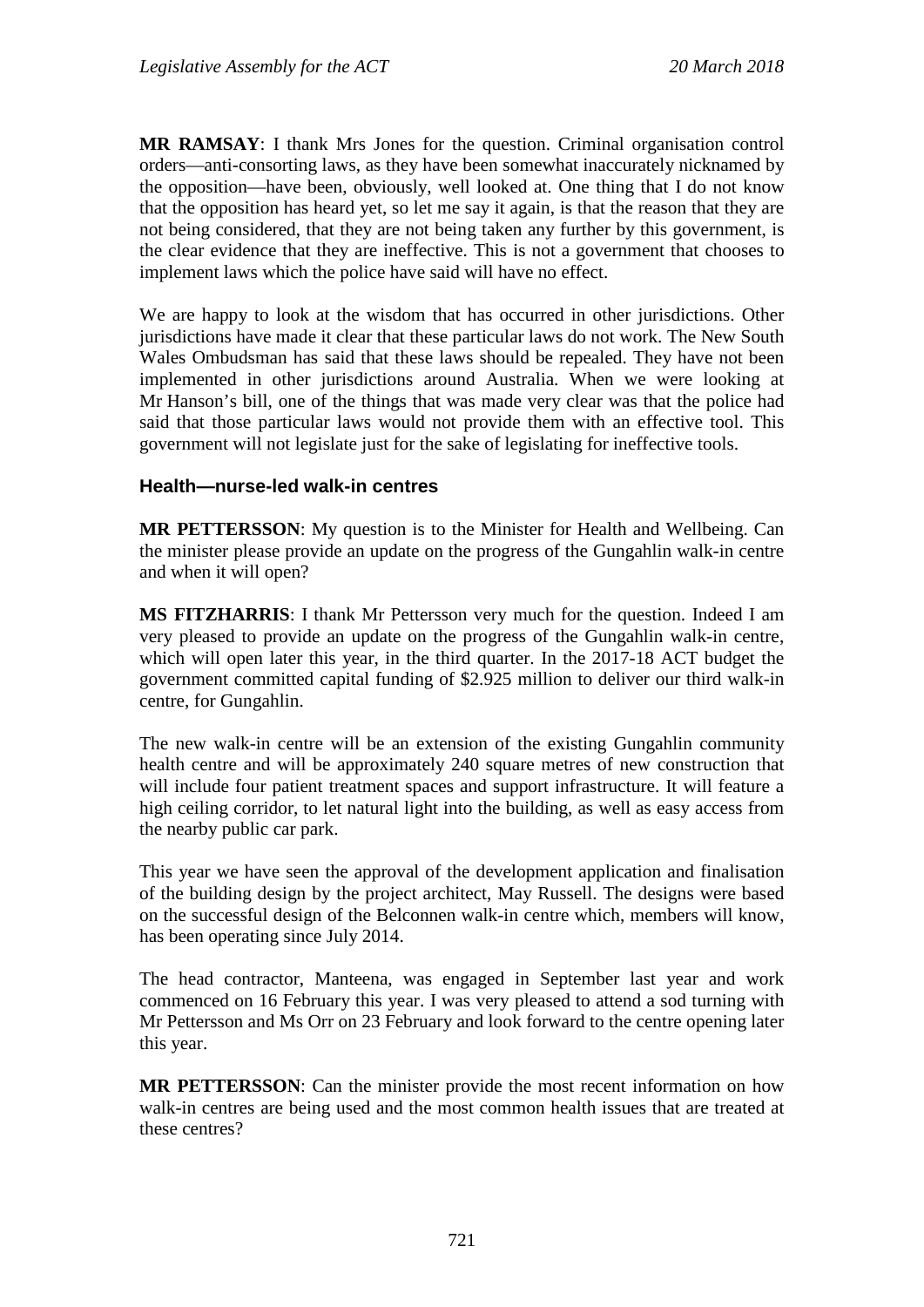**MS FITZHARRIS**: As members know, walk-in centres are popular in our community and provide free access to healthcare services, particularly after hours and on weekends. We have seen patient presentations growing at about eight per cent over the past year.

Commonly, people visit walk-in centres for treatment for minor illness and injury, including wound dressings, upper respiratory tract infection—a cold—minor musculoskeletal injuries, wounds, lacerations and skin abrasions, ear conditions, and sore throats.

ACT Health have been trialling other health services that the walk-in centres could offer on a more ongoing basis, including the removal of plaster casts for patients where medical review is not required—this commenced in September last year—and trialling the provision of additional sexual health outreach clinics for people at high risk of sexually transmissible infections and blood-borne viruses in both the Tuggeranong and Belconnen walk-in centres, which commenced in February this year.

Planning is underway to commence a 12-month trial of an experienced physiotherapist at walk-in centres. This is expected to commence later in 2018. We are also considering ways to enhance the existing model of care by introducing screening possibilities.

**MS CHEYNE**: Minister, what are the key benefits of walk-in centres?

**MS FITZHARRIS**: I thank Ms Cheyne for the supplementary. As members know, walk-in centres can help to reduce the costly demand on our acute hospital system, in particular through ensuring accessible primary health-care services. Walk-in centres are staffed by advanced practice nurses and nurse practitioners. They provide an alternative for fast access to health advice and one-off treatment for minor illnesses and injuries.

ACT Health walk-in centres complement existing medical services; they do not duplicate them, nor do they compete with them. They provide care for people in instances where they do not need the particular skills of doctors or more expensive medical facilities.

Walk-in centres have a strong social licence to operate and deliver value to the public because they ensure that health services are more accessible; they have short wait times; they are free; and they offer opportunistic health promotion at each consultation. They are also a credible alternative to ED attendance for minor injury and illnesses.

Currently, some walk-in centre clients report difficulty accessing GPs, in particular bulk-billing GPs, and also accessing them outside of business hours. Access for clients is enhanced as the walk-in centres are open every day of the year from 7.30 am to 10 pm.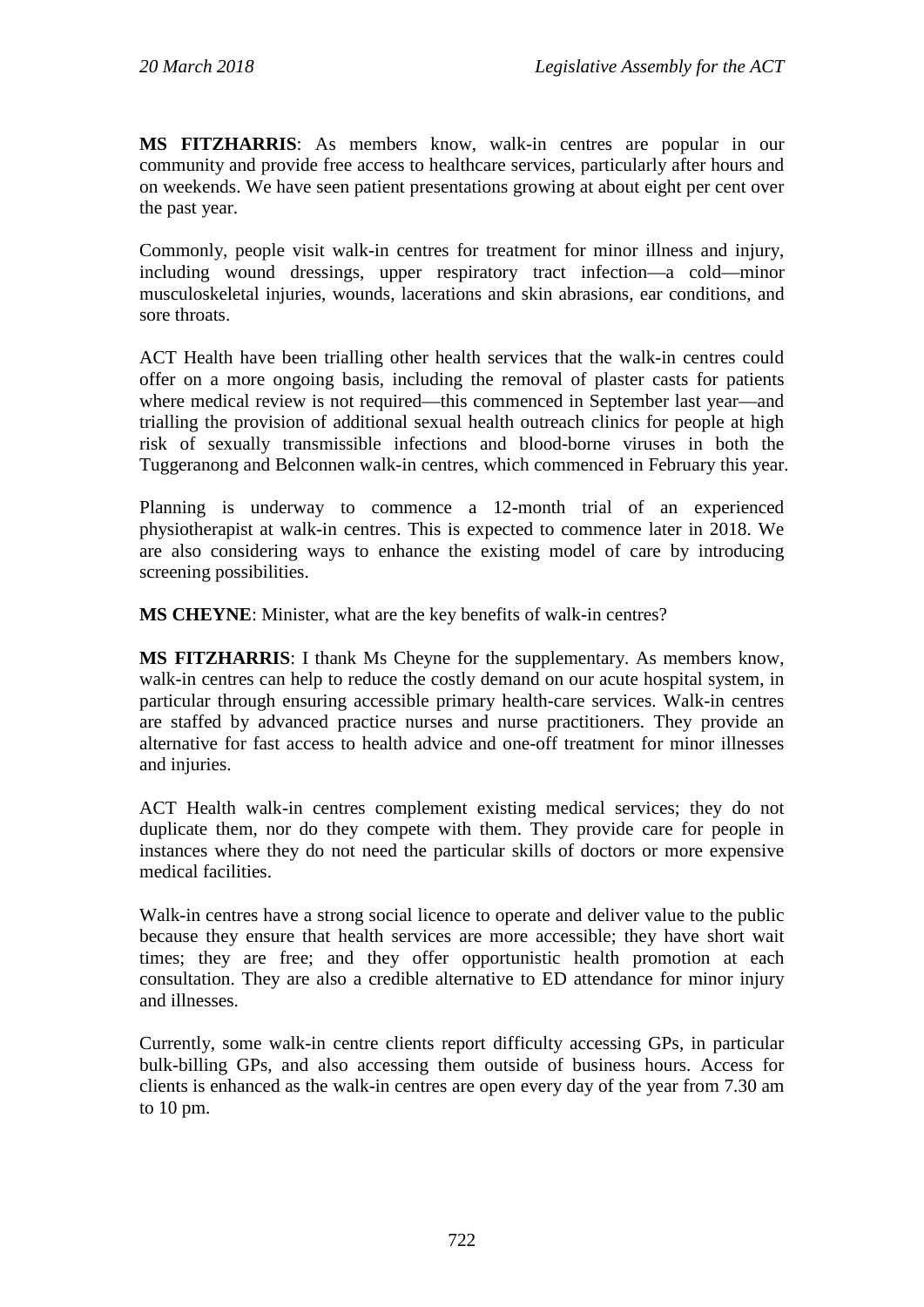## **Aboriginals and Torres Strait Islanders—child protection**

**MRS KIKKERT**: Madam Speaker, my question is to the Minister for Disability, Children and Youth. Minister, you recently told both ABC Radio and the *Canberra Times* that one of the key factors driving up the territory's rising rate of child protection reports about Indigenous children is "racism in the community". Since the rate of notifications has more than doubled over the past 10 years, does that mean that Canberra has grown more racist under successive Labor-Greens governments?

**MS STEPHEN-SMITH**: I thank Mrs Kikkert for her question and for her interest in the over-representation of Aboriginal and Torres Strait Islander children in the out of home care system, something, of course, that is of significant concern and interest to the government, to the extent that we have established a review into Aboriginal and Torres Strait Islander children who are engaged with the child protection system. That review is being overseen by a steering committee entirely comprising Aboriginal and Torres Strait Islander people.

My comments on the radio, of course, were in context, as you would expect. I was reflecting on the views that have been expressed to me by Aboriginal and Torres Strait Islander people and families, including professionals in this space, who do consider that at times their families have been judged differently from other families in the community. They do feel that these judgements amount to a different interpretation—I use the word "racism"; I will say that. I did not mean by that deliberately racist activity; I mean by that what we understand as something that is in the culture where we see things through our own cultural lens. I was reflecting on the views of Aboriginal and Torres Strait Islander people that have been put to me; that they feel that they are judged through a cultural lens where people do not necessarily understand the cultural perspective that they come from.

**MRS KIKKERT**: Minister, is the high over-representation of Indigenous children in the territory's out of home care system also influenced by racism? You mentioned that you have been given certain allegations by the community that there has been racism involved. How is the government dealing with that issue?

**MS STEPHEN-SMITH**: I thank Mrs Kikkert for the opportunity to talk more about the review of Aboriginal and Torres Strait Islander children involved in the out of home care system. The ACT government is, of course, very concerned about over-representation of Aboriginal and Torres Strait Islander children in the statutory care system and is taking action to reduce that number while maintaining a focus, as of course we do, on keeping children and young people safe, which is the number one priority of the child and youth protection service.

The Community Services Directorate has implemented a range of initiatives which focus on addressing the over-representation of Aboriginal and Torres Strait Islander children and young people in the system. On 15 June last year, as I said, I announced a review into the circumstances of each Aboriginal and Torres Strait Islander child and young person involved in the child protection system, including those in out of home care. That review, as I mentioned earlier, called "*Our Booris, Our Way*", will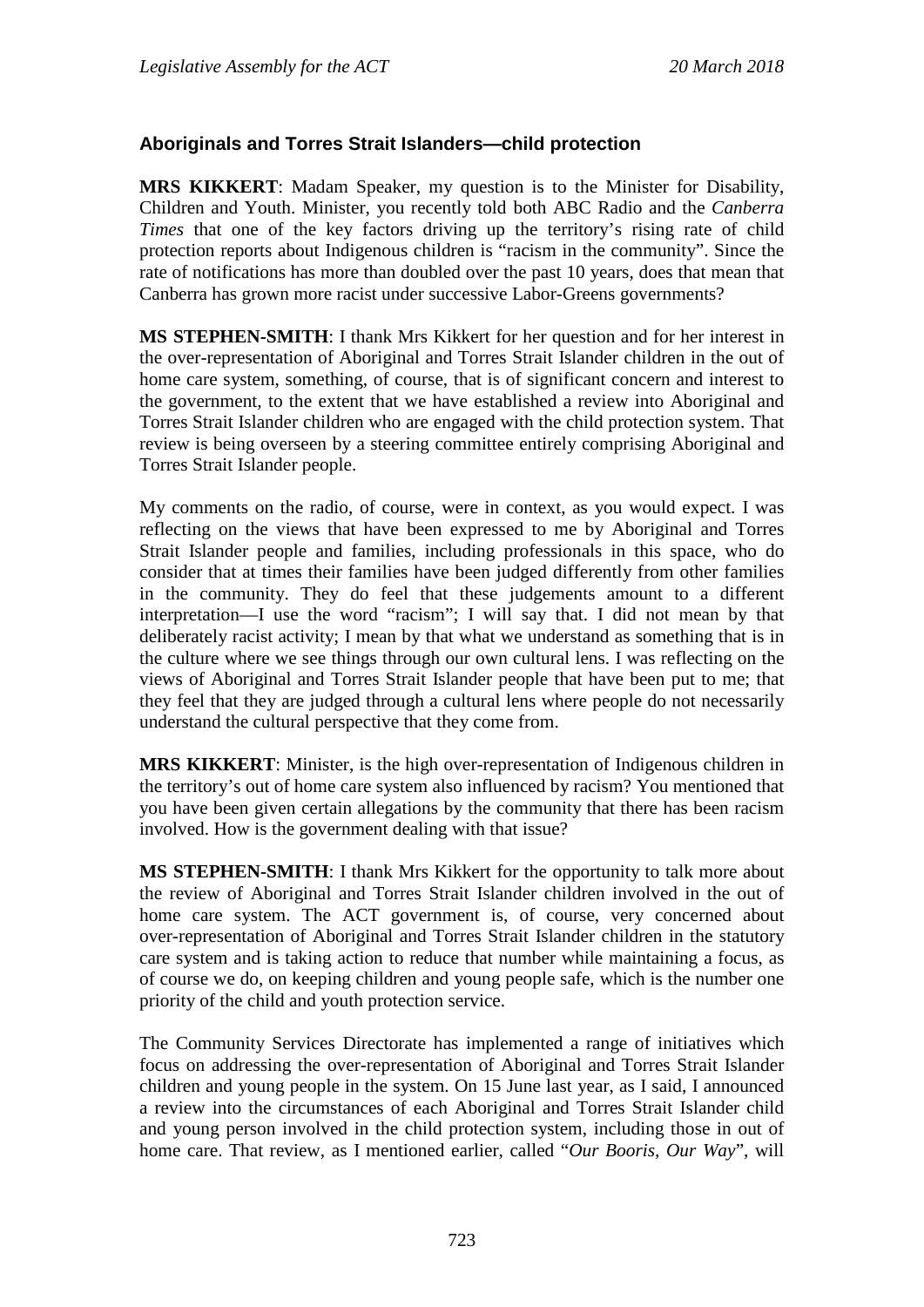focus on systemic improvements needed to address disproportionality in the ACT. That review, as I have mentioned, is being overseen by a steering committee of Aboriginal and Torres Strait Islander people.

**Mrs Jones**: A point of order.

**MADAM SPEAKER**: A point of order?

**Mrs Jones**: Madam Speaker, it is about relevance. Part of the question was—

**Ms Stephen-Smith**: Part of the question?

**Mrs Jones**: Yes. If you will let me finish my point of order, you will hear what it is that I have to say.

**MADAM SPEAKER**: Can you please get to it, Mrs Jones.

*Members interjecting*—

**Mrs Jones**: I am glad we all hold each other to the same standard.

**MADAM SPEAKER**: Mrs Jones, your point of order, please.

**Mrs Jones**: Yes, I would like to finish my point of order; thank you.

**MADAM SPEAKER**: I am waiting for it.

**Mrs Jones**: Okay, good. Part of the question was whether the territory's out of home care system is influenced by racism. I thought it was a very important part of the question, which maybe was not heard; certainly it has not yet been addressed in the question. So the point of order goes to relevance.

**MADAM SPEAKER**: The other part of the question was: what actions have been undertaken?

**Mrs Jones**: Yes.

**MADAM SPEAKER**: The minister is going directly to that.

**Mrs Jones**: No, that was not the only part of the question.

**MADAM SPEAKER**: Minister, you have 38 seconds left.

**MS STEPHEN-SMITH**: Thank you, Madam Speaker. In relation to Mrs Jones's point of order, I would point her to my response to Mrs Kikkert's first question, which did in fact cover that issue. In relation to the question that Mrs Kikkert actually asked, I would go on to say that the child and youth protection service have developed a 12-month family group conferencing pilot program specifically for Aboriginal and Torres Strait Islander families. The aim of the family group conferencing is to provide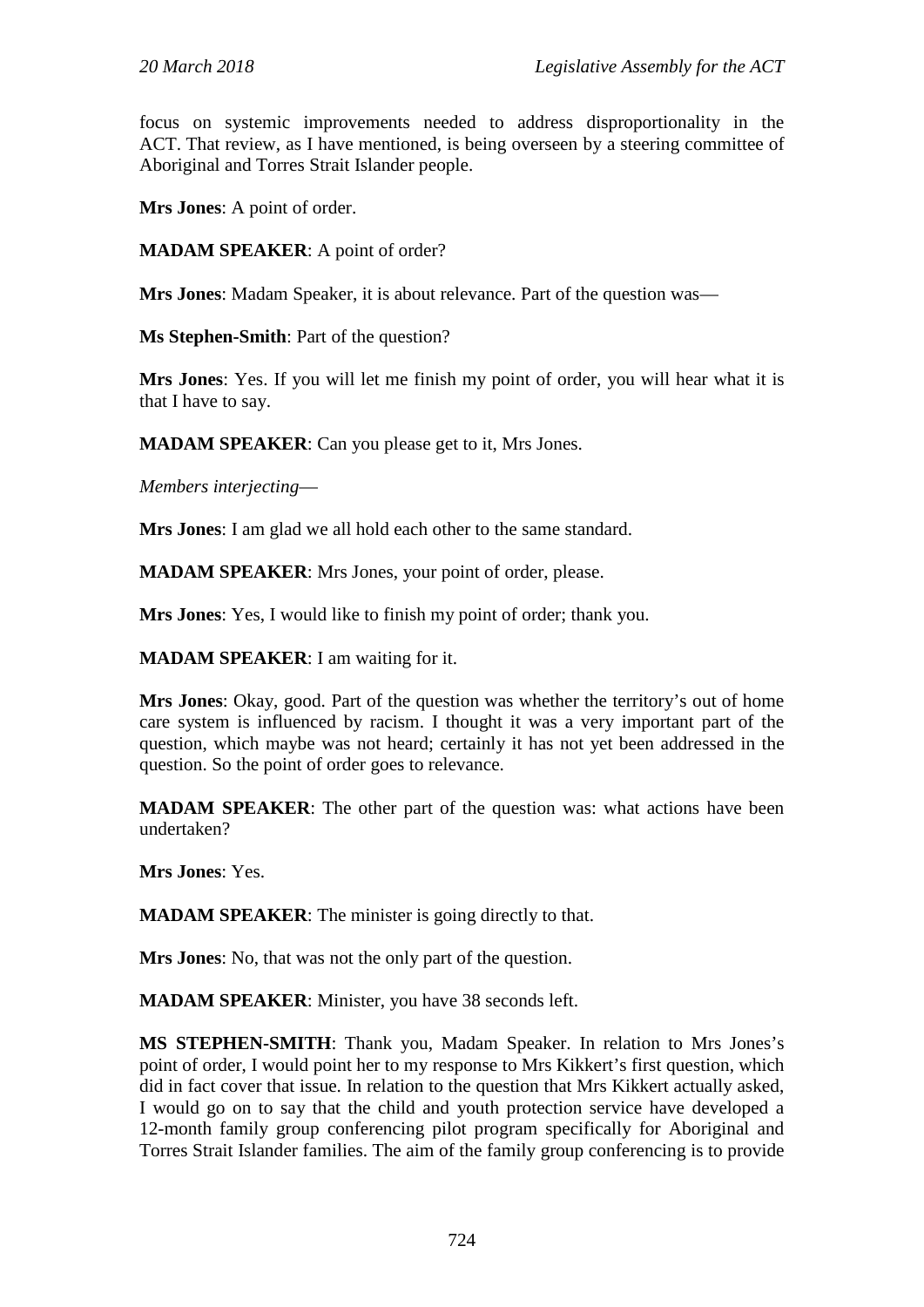families with the opportunity to develop effective family plans that will keep their children safe at home. This restorative practice seeks to divert families away from Children's Court processes and ensure that all members of a child's family are contacted and encouraged to be involved in the decision-making process about their children's situation.

**MR MILLIGAN**: Minister, is the government receiving a greater or smaller number of reports about Indigenous children that could be considered vexatious or without foundation?

**MS STEPHEN-SMITH**: I re-emphasise that all child concern reports are serious and that I have never, ever made any allegation that child concern reports are vexatious in any way. We do not consider them in that way at all. All child concern reports that are received by the directorate are taken seriously and are treated in that vein.

## **Government—city and gateway strategy**

**MS CHEYNE**: My question is to the Minister for Urban Renewal. Minister, can you inform the Assembly about the city and gateway framework recently released for community consultation?

**MR GENTLEMAN**: I thank Ms Cheyne for her interest in consultation with the community and in the government's work there. I was very pleased earlier this month, alongside the CEO of the National Capital Authority, to launch the draft city and gateway urban design framework. The draft framework represents a shared view on the future development of the Northbourne Avenue corridor from the ACT Federal Highway border through to the shores of Lake Burley Griffin.

The draft framework proposes to bring together the dual planning controls of the ACT government and the NCA to plan for the right balance of development that encourages growth through densification while enhancing the open space and the landscape for which Canberra is well known.

The ACT government and the NCA have already worked closely on the development of the light rail along Northbourne Avenue, ensuring that the project revitalises the city, improves transport options and delivers a vision that is consistent with the National Capital Plan and the Griffin legacy.

The draft framework is designed to guide future planning controls, development and urban renewal along the gateway corridor into the city centre, to enable more people to live and work close to sustainable transport options, services and infrastructure while preserving the best of the bush capital.

**MS CHEYNE**: Minister, how can interested members of the community have their say on this important framework?

**MR GENTLEMAN**: Community engagement on the draft framework provides the community with the opportunity to participate in a conversation that sets the tone, quality and future character of Australia's capital city. As travellers cross the border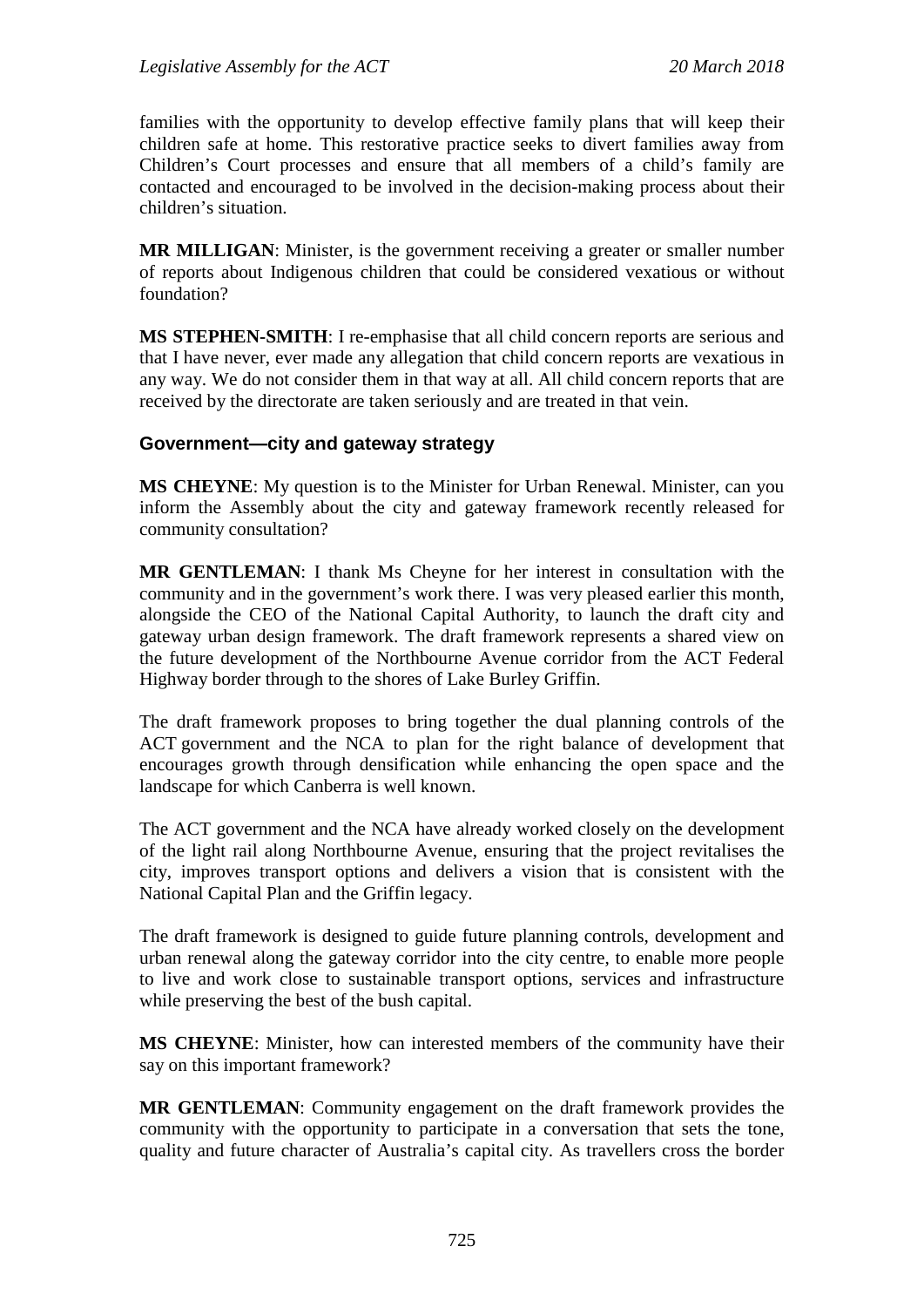and move from the bush to the city, they will experience our vision for the future, one of a city that respects environmental values and celebrates our national character.

The community's input to the city and gateway framework in its development phase has been important and influential, and further input is welcome on the draft framework from 1 March to 27 April this year. We would like to hear your views on the draft framework and whether the urban renewal vision, principles and directions reflect what we have heard during the stage 1 community engagement.

Getting this overarching draft framework right is important as it coordinates and informs several implementation initiatives. The framework will inform future changes to the dual planning controls of the National Capital Plan and the Territory Plan, and any infrastructure upgrades throughout the city and gateway corridor.

Interested members of the community can give their feedback at the your say website, where they can find a copy of the draft framework, as well as the stage 1 engagement report and a helpful frequently asked questions page. Furthermore, the EPSD directorate has been holding a series of meet-the-planner sessions, with the next taking place this Thursday from 11 am to 2 pm at the Latin America Plaza in the city.

**MS LE COUTEUR**: Minister, will there be consequential ACT-led consultation in this area? I am particularly thinking in terms of Downer and Watson, where the government has previously said that RZ1 would stay. If this proposal is for six storeys next to Northbourne Avenue, will there be ACT government-led consultation about subsequent changes?

**MR GENTLEMAN**: I thank Ms Le Couteur for her question. Yes, she is correct. There will be government-led consultation, through the ACT government but, of course, acting with the NCA at the time. It is a very important question that Ms Le Couteur asks about what we are going to do in relation to the corridor where it meets the Downer precinct. I look forward to her input during that process.

## **Education—enrolment projections**

**MS LEE**: My question is to the Minister for Education and Early Childhood Development. Minister, in your answer to question on notice 895 you advised that the Education Directorate undertakes student enrolment projection modelling but that no reports are prepared using that information. Why are no reports prepared using student enrolment modelling?

**MS BERRY**: I do not have a copy of the question on notice that I responded to on me today but I do say that the directorate works very hard within the information that it is provided to ensure that planning for schools and school capacity takes place in a way that meets the needs of our community.

**MS LEE**: Minister, what information did your directorate use to create its report titled *ACT Public School enrolment projections 2013-2017* and what is that report's purpose?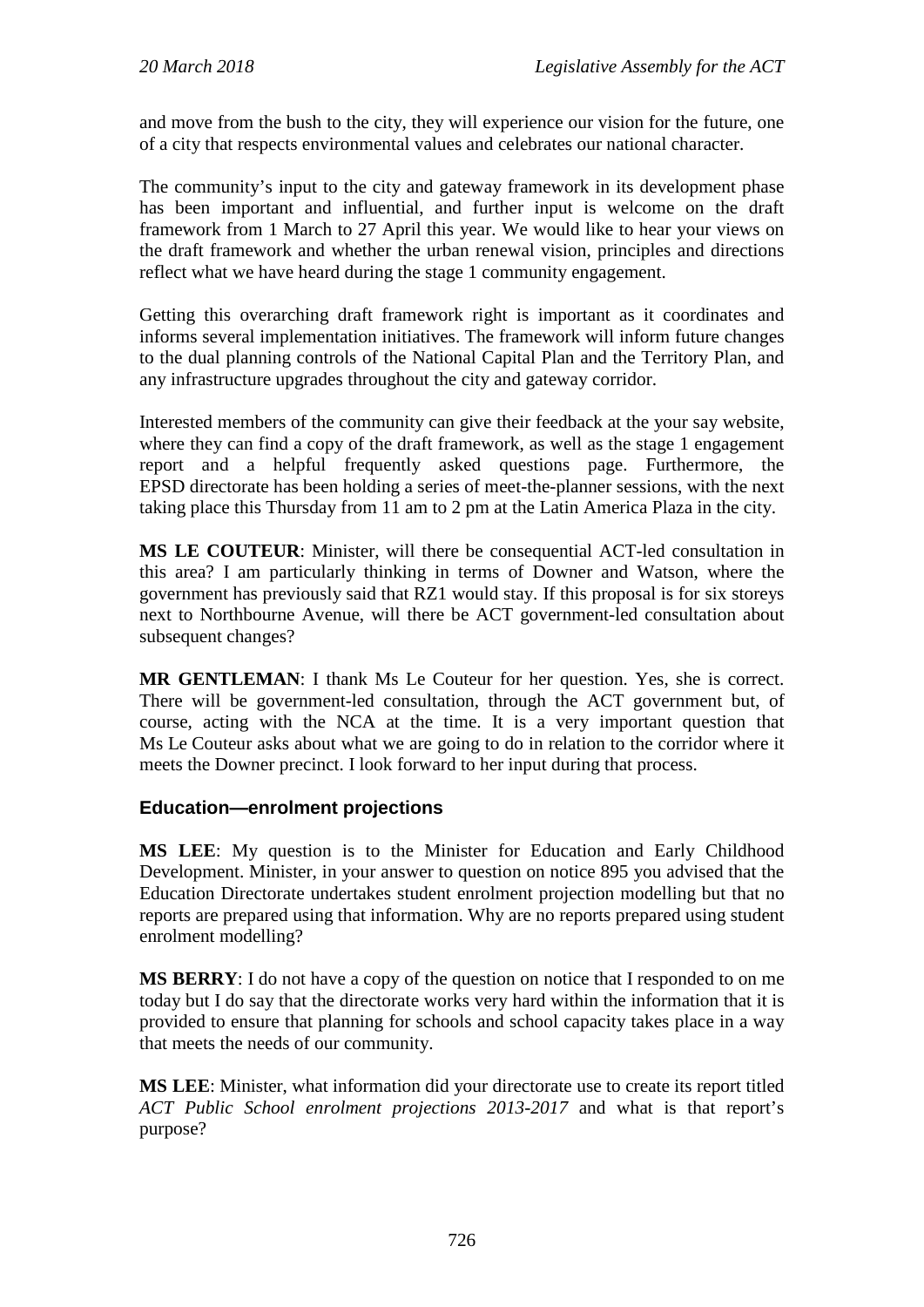**MS BERRY**: I will take that question on notice.

**MR WALL**: Minister, for what purpose does the directorate undertake student enrolment projection modelling if not to prepare reports and insights for government?

**MS BERRY:** Amongst other things, it is provided to provide insights to government on school capacity and for planning for new schools. To say that it does not is not true.

## **Housing—housing choices**

**MR PARTON**: My question is to the Chief Minister. Chief Minister, on 20 February, on RiotACT, you foreshadowed the end of new suburbs in the ACT and said that we must accept high-rise dwellings as the dominant housing option. In contrast, the Winton report survey data in your minister's housing choices paper demonstrates Canberrans' overwhelming preference for separate dwellings and not multistorey units. Chief Minister, why are you sounding the end of opportunity for those aspiring to own a stand-alone house in Canberra by forcing them into 20-storey towers?

**MR BARR**: There are a number of sub-questions there. The first and most important point to make is that the assertions from Mr Parton are not correct. It is a statement of fact that the territory will run out of land. We are a defined area, and we have a limited amount of land available. The government clearly has—

**Mr Coe**: Everywhere in the world, in fact.

**MR BARR**: Indeed. It is not a problem just for the ACT, but it is perhaps more acute here, given the relative size of our jurisdiction.

The government does have three areas of greenfield land release that are underway, or will be: Molonglo, the balance of Gungahlin, and the Ginninderry development in west Belconnen. Beyond that, there are some further opportunities in the Molonglo Valley. But there will come a point where the city will not—

**Mr Coe**: When?

**MR BARR**: I do not know exactly when that point will be, but we certainly need to start having a conversation, don't we, about that point. And we also, in my view, certainly need to put greater value on the bushland that surrounds our city and not just assume that every single bit of it will be built on. Part of that—

**Mr Coe**: Why do you keep buying it?

**MR BARR**: We keep buying it for environmental offset reasons under the EPBC Act, because when you develop one area you have to offset somewhere else. That is the reality of urban development in this city. A very simple point is that we need to continue our urban intensification process as well, because we do not want to build on every square inch of bushland surrounding our city.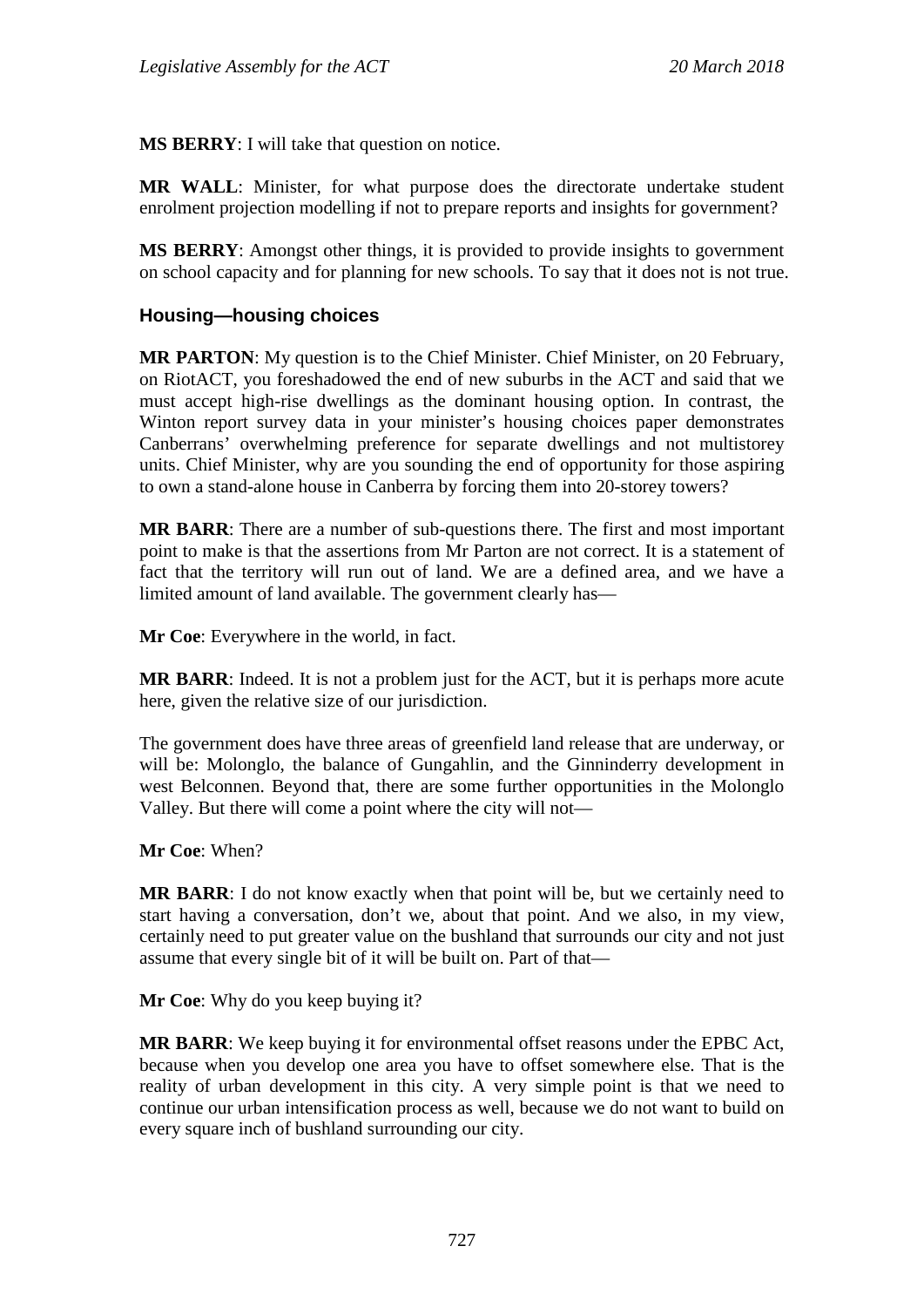The other point I would note for Mr Parton's benefit is this: look at the existing housing stock as well. There are more houses than units by a considerable number. *(Time expired.)*

**MR PARTON**: Chief Minister, why are you ignoring the Winton report survey data in the housing choices paper?

**MR BARR**: I am not. Again I would point Mr Parton to the simple fact that there are more than 100,000 houses in Canberra and about 25,000 apartments. The existing housing stock is predominantly single, detached dwellings and will remain that way, I would imagine, for most of our lifetimes.

**Mr Parton**: I don't know, the way you are going.

**MR BARR**: Very good, very droll, Mr Parton. Nevertheless the fact remains that there are, by a significant factor, more single, detached dwellings. But we are not making any new land. So we will, if we are going to accommodate an increasing population, which is going to happen—go back 20 or 30 years when this city was 100,000 fewer people or go back 40 years when it was half the size that it is—you certainly do need to plan for the future. That future will involve, in the foreseeable future, continued greenfield land release but that will ultimately have to come to an end because we will run out of land.

**MISS C BURCH**: Chief Minister, why are you pre-empting the outcomes of your minister's housing choices discussion paper by saying that Canberrans will just have to accept a lot more higher density housing?

**MR BARR**: I am not; I am just pointing out a few pretty obvious facts: there will come a time when we run out of land.

## **Multicultural affairs—policy framework**

**MS ORR**: My question is to the Minister for Multicultural Affairs. Minister, what is the ACT government doing to achieve its vision for an inclusive and cohesive community, as outlined in the ACT multicultural framework 2015-20?

**MS STEPHEN-SMITH**: I thank Ms Orr for her question and her interest in this topic. Tomorrow is Harmony Day, and the theme for Harmony Day is "everyone belongs", a reminder that the different cultures that make up our diverse community are all valuable and all contribute to the rich fabric of our community. It is therefore an appropriate time to consider how this government supports and recognises the community's respect, understanding and appreciation of cultural diversity.

To achieve our vision for an inclusive and cohesive community, the ACT government is undertaking a number of activities under the ACT multicultural framework 2015-20, as Ms Orr noted. The framework has three key objectives: accessible and responsive services; citizenship, participation and cohesion; and capitalising on the benefits of cultural diversity.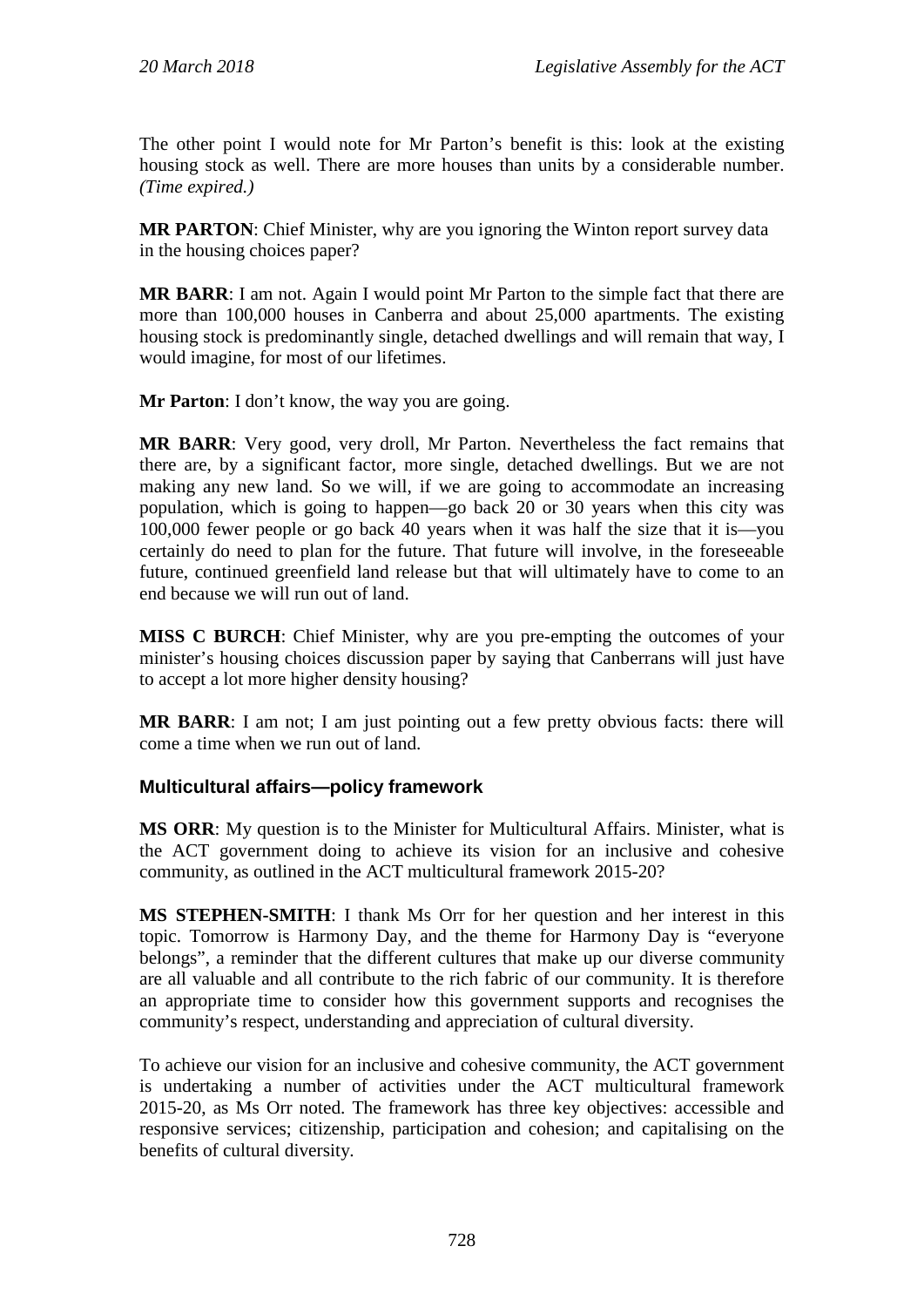In response to the first objective, the government is working to make online services more accessible, provide culturally appropriate materials and support the provision of translated and plain English materials.

Since 2001 the ACT participation (multicultural) grants program has played a significant role in increasing participation and inclusion across our multicultural community. This is in response to objective No 2. Over time, it has funded more than 3,000 projects to support local multicultural communities to celebrate and share their culture.

The National Multicultural Festival is, of course, another example of community members and government working together to deliver a successful event that acknowledges and celebrates diversity in our community.

When it comes to capitalising on the benefits of cultural diversity, we know that a diverse workforce is good for business. We also know that new migrants, particularly refugees and asylum seekers, can face barriers to finding employment, due to lack of local experience. That is why we continue to support the work experience and support program, to support Canberrans from culturally and linguistically diverse backgrounds to improve their confidence and skills, and develop important networks to find work, and why we have committed \$1.4 million over four years to increase workforce participation and English language skills.

**MS ORR**: Minister, how is the ACT government ensuring that culturally and linguistically diverse communities have their say on issues that are important to them?

**MS STEPHEN-SMITH**: I thank Ms Orr for her supplementary question. Of course, the government is committed not only to listening to but also to working with the Canberra community to respond to the needs and priorities of all Canberrans. That is why we continue to reach out directly to our diverse community to engage and consult in ways, and about issues, that matter to them.

For example, in the lead-up to the housing summit hosted by the Deputy Chief Minister, there was a very well-attended workshop focused on the housing experiences of multicultural Canberrans, with wide representation from individuals and service organisations, as well as a range of community leaders leading the discussion with that community.

Last year the new Multicultural Advisory Council met for the first time. The council was established to provide a platform for Canberra's culturally and linguistically diverse communities to identify issues that are important to them, to have their issues heard, and to work more closely with the ACT government to address the issues that are important to them.

Later this year the council will take a leading role in developing and hosting a multicultural summit. The summit will enable the ACT government and the Canberra community to identify strategies to reduce social isolation and inequality, improve economic opportunity and strengthen social norms that promote safety and harmony.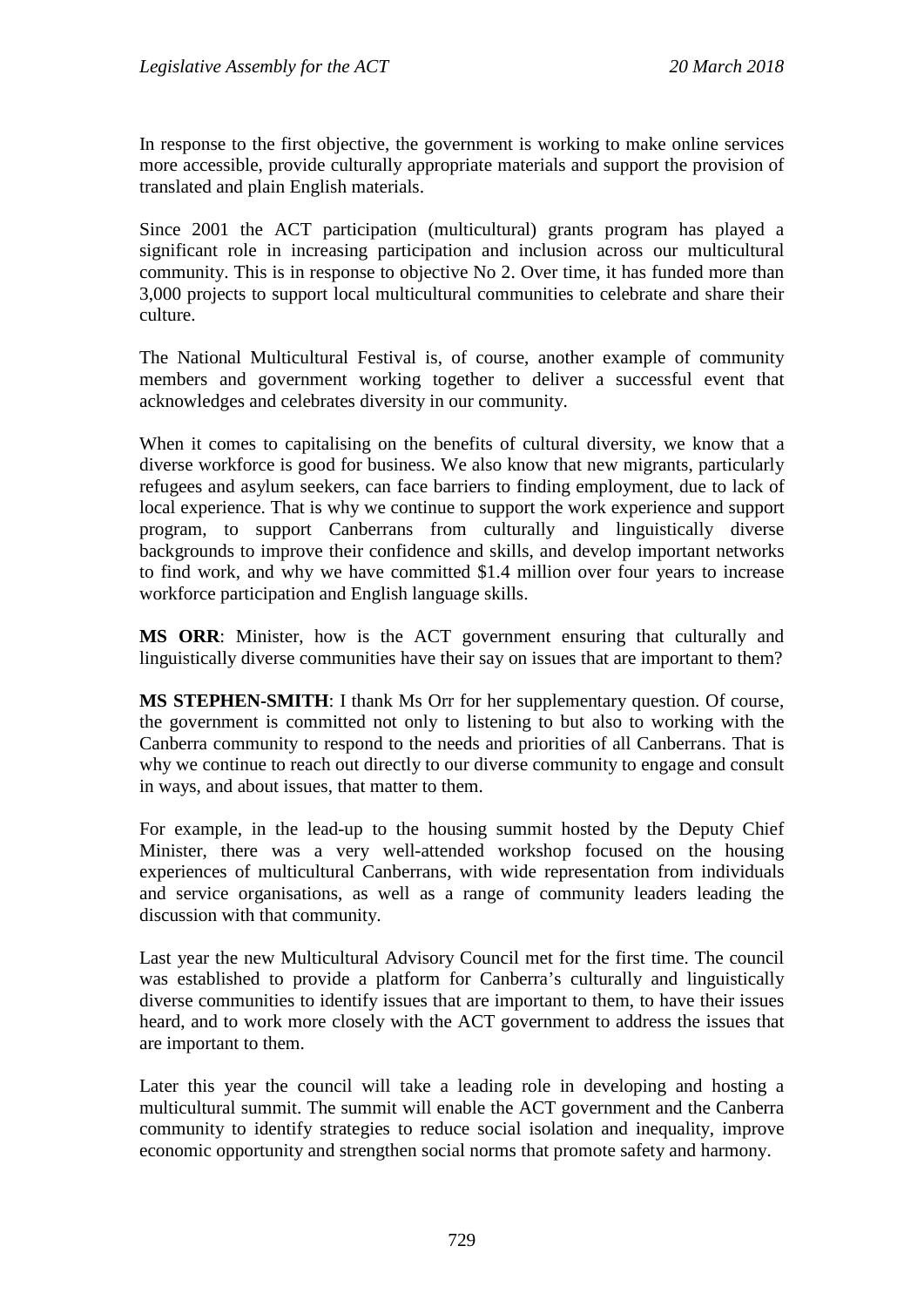I look forward to the consultations that will be held in the run-up to the summit and I would encourage all culturally and linguistically diverse Canberrans to participate and, indeed, all MLAs to become involved in those consultations. The lead-up to Harmony Day gives us a great opportunity to promote and celebrate the United Nations International Day for the Elimination of Racial Discrimination.

In doing that, we all get out into the community. We talk to members of our diverse multicultural community. That is another way we engage, both in government in opposition, with our community. As the Chief Minister said earlier today, there are many ways of doing that, whether that is via street stalls, knocking on doors or going to community events and listening to people where they are.

**MR STEEL**: Minister, how can we all work to promote tolerance, inclusion—

*Opposition members interjecting*—

**MADAM SPEAKER**: "A" for effort in seeking the call, Mrs Kikkert, but I ask Mr Steel, who was in my line of sight and was on his feet, to repeat the question.

**MR STEEL**: Minister, how can we all work to promote tolerance, inclusion, unity and respect for diversity in our community?

**MS STEPHEN-SMITH**: I thank Mr Steel for his supplementary question, and Mrs Kikkert for her good effort in trying to get one in. Harmony Day, as I have said, is an opportunity to promote and celebrate our diversity. As individuals, through our words and actions, we can ensure that our community is inclusive and that it opposes racism, prejudice, intolerance and the demonisation of culturally and linguistically diverse communities wherever we see those things.

As a government we are committed to providing opportunities for all Canberrans to celebrate their unique cultures through events such as Chinese New Year; Harmony Day, as I have mentioned; Ramadan; Diwali; Holi, which was celebrated this weekend; World Refugee Day; and, of course, the National Multicultural Festival. It is always rewarding to attend these events, seeing how communities pass on traditions, culture, language and knowledge to younger generations and indeed share these with the broader community. As a community we have a lot to learn from one another. This is one core message of "Everyone belongs", the theme of Harmony Day.

This year, for the first time, we will also be celebrating Reconciliation Day on 28 May, marking the anniversary of the 1967 Australian referendum and the beginning of National Reconciliation Week. This is an important way of promoting tolerance, inclusion and unity with our Aboriginal and Torres Strait Islander community.

Collectively our community celebrations and events help to promote the ethos of multiculturalism and social inclusion by highlighting messages of cohesion, interfaith collaboration, tolerance, respect, harmony and cultural awareness, and by collectively strengthening our resolve to oppose the things that divide us such as racism, prejudice and intolerance.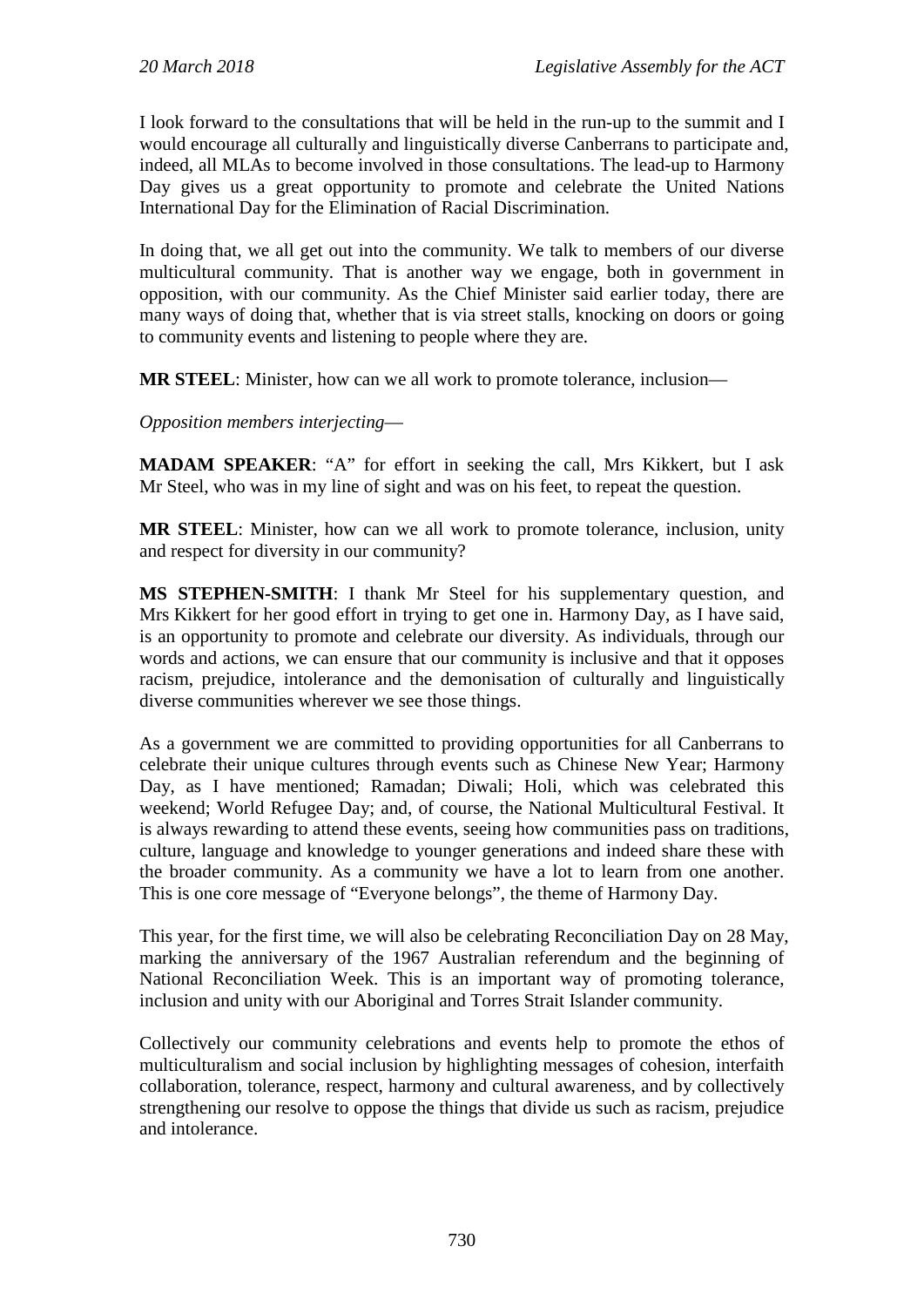I encourage all Canberrans to reflect on the message of Harmony Day and to look for ways in which they can further participate in and support our diverse communities.

**Mr Barr**: I ask that all further questions be placed on the notice paper.

# **Papers**

**Madam Speaker** presented the following papers:

Auditor-General Act, pursuant to subsection 17(5)—Auditor-General's Report No 4/2018—2016-17 Financial Audits—Computer Information Systems, dated 28 February 2018.

Ombudsman Act, pursuant to section 21—Ombudsman complaint statistics— Quarterly report for the period 1 October to 31 December 2017, dated 6 March 2018.

Protocols for the operation of pairs to encourage and support Members who are nursing mothers or who have carer responsibilities—Ninth Assembly.

Standing order 191—Amendments to:

Building and Construction Legislation Amendment Bill 2017, dated 27 February 2018.

Crimes (Fortification Removal) Amendment Bill 2017, dated 27 February 2018.

Crimes Legislation Amendment Bill 2017 (No 2), dated 27 February 2018.

Firearms and Prohibited Weapons Legislation Amendment Bill 2017, dated 26 and 27 February 2018.

Lakes Amendment Bill 2017, dated 1 March 2018.

Monitoring of Places of Detention (Optional Protocol to the Convention Against Torture) Bill 2017, dated 26 and 27 February 2018.

Revenue Legislation Amendment Bill 2017 (No 2), dated 26 and 27 February 2018.

Work Health and Safety Legislation Amendment Bill 2017, dated 1 March 2018.

Legislation Act, pursuant to subsection 228(1)—Schedule of relevant committees to be consulted in relation to appointments made by Ministers to statutory offices—Ninth Assembly—Amendment, dated 19 March 2018.

#### **Mr Barr** presented the following papers:

Auditor-General's Reports—No 10/2017—2016-17 Financial Audits—Overview and No 11/2017—2016-17 Financial Audits—Financial Results and Audit Findings—Letter to the Auditor-General from the Chief Minister, dated 18 January 2018.

Public Sector Management Standards, pursuant to section 56—Engagements of long term senior executive service members—1 September 2017 to 28 February 2018.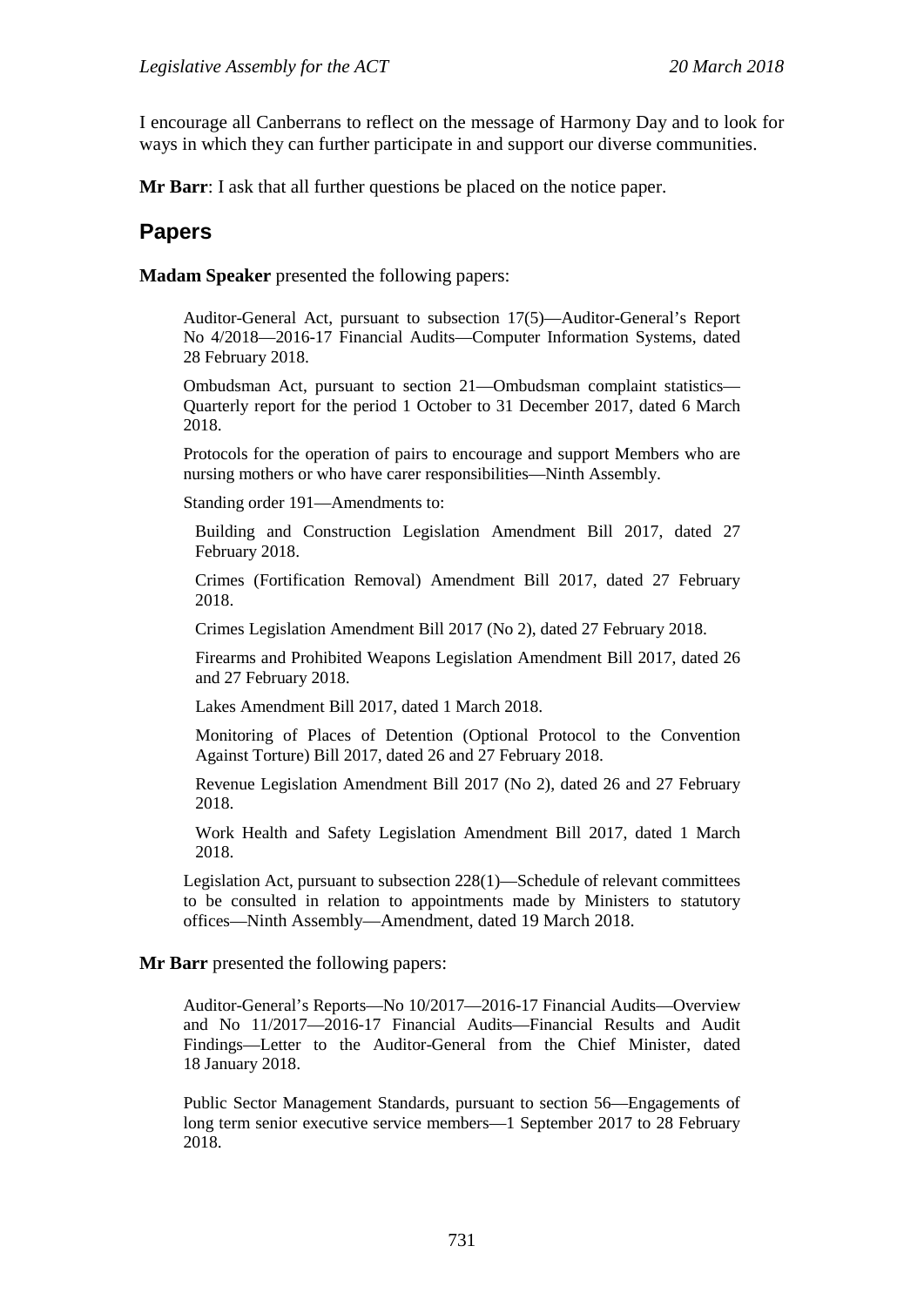# **Independent Integrity Commission—Select Committee Report—government response**

**MR BARR** (Kurrajong—Chief Minister, Treasurer, Minister for Economic Development and Minister for Tourism and Major Events) (3.23): For the information of members, I present the following paper:

Independent Integrity Commission—Select Committee—Report—*Inquiry into an Independent Integrity Commission*—Government response.

I move:

That the Assembly take note of the paper.

I am pleased to table the government's response to the select committee report as required by standing order 254A. The government response was provided to you, Madam Speaker, and you arranged for its out-of-session circulation to members of the Assembly on 26 February 2018.

As members are aware, on 31 October the select committee tabled its report recommending that the government establish a standing ACT anti-corruption and integrity commission to investigate, expose and prevent corruption and foster public confidence in the integrity of the ACT government. The committee made 79 significant, wide-ranging recommendations relating to the ACT integrity framework, jurisdiction, scope and power, accountability, independence, staffing and resourcing, legislative application and other issues.

The government is committed to establishing an integrity body with a mandate to investigate significant and serious allegations of fraud and corruption, public administration and to strengthen public confidence in government integrity. The establishment of an integrity body is, indeed, an election commitment and is included in the parliamentary agreement for the Ninth Assembly.

The government's position on each of the select committee's 79 recommendations is set out in our response. In summary, the government agrees or agrees in part to 25, agrees in principle to 11 and notes 43 of the recommendations.

There is a need for such a body to be truly independent. This is why the government supported the view that the head of the new integrity body will be an officer of the Legislative Assembly appointed by the Speaker. We are working on draft legislation which will be referred to an Assembly committee, as requested by the Assembly committee, before being presented formally to the Assembly this year. I would like to thank the select committee for its comprehensive report which is guiding the establishment of the integrity body.

**MR RATTENBURY** (Kurrajong) (3.26): I will speak briefly to this government's response because there is clearly a lot of discussion left to go on this matter. The committee presented a very extensive report with a large number of recommendations. This certainly moves this issue forward. I would like to be clear at this point, in my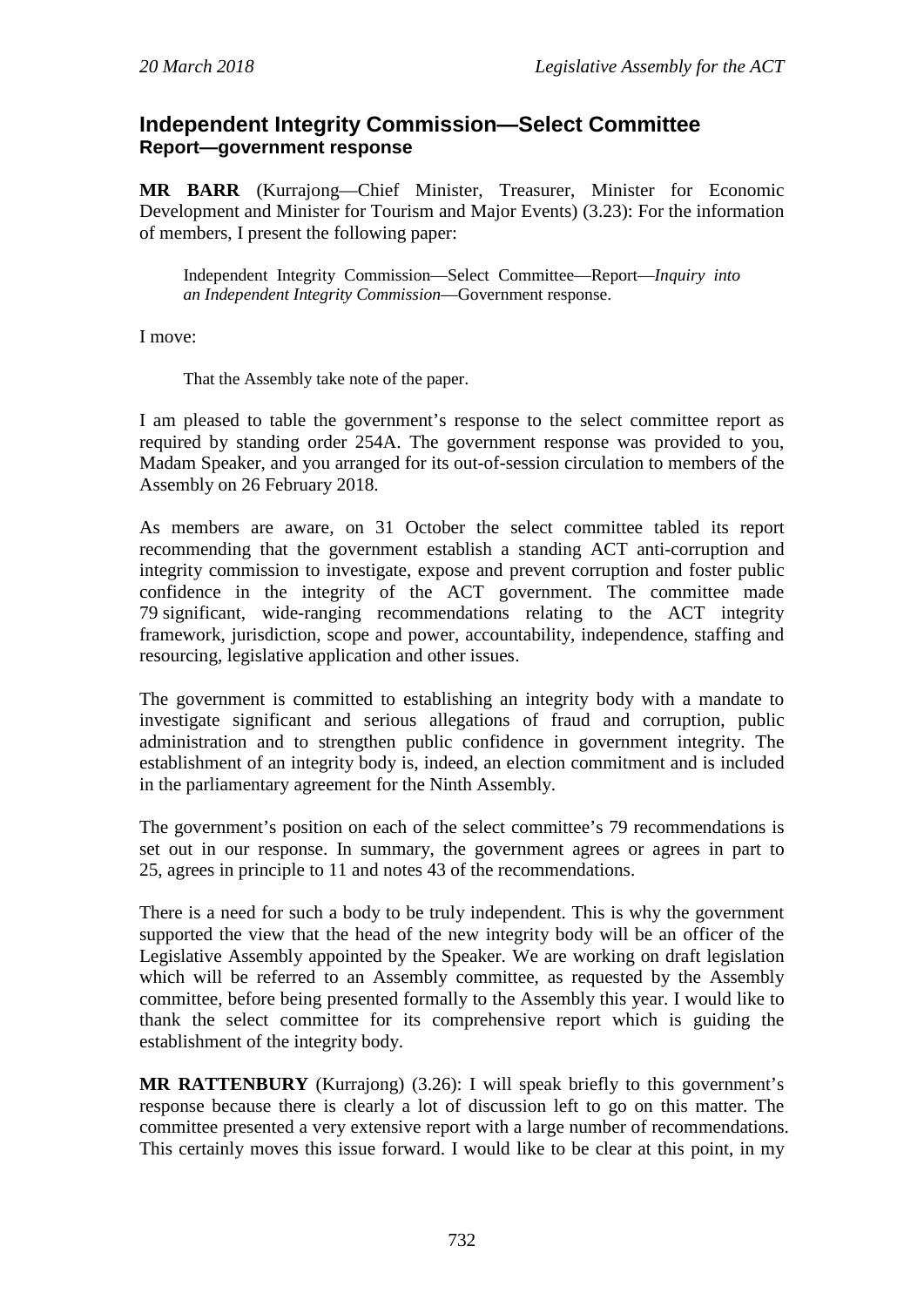role as the chair of the committee, and with one of the recommendations being that the committee be re-established to look at the draft legislation, and I would like to inform the house that I actually excused myself from cabinet for the government response to be considered. That will be noted in the cabinet summaries when they come out. But that was seen as an appropriate response in light of the work still to be done on this.

The other comment I would like to make is that the recent discussions have highlighted, I think, the pressing nature of getting on with this. It is a complex piece of legislation. The committee did recommend that the legislation be in place by the end of this year and I think that even with all the goodwill in the world that will still be a pressing timetable. It certainly speaks to the need for the government get on with this and for the legislation to be drafted as quickly as possible. I know members of the committee are keen to re-form the committee to have a look at the legislation when it is ready and to seek to get this done as quickly as possible.

One of the issues that have come up is retrospectivity. I think this is an interesting one on which the committee did form a view, and I think it is important to understand that, when we talk about retrospectivity in particular—and I do feel there are different understandings of this around—the committee was not recommending that any previous offences be changed or the conduct that was previously not legal would be found illegal. That is not what is meant by retrospectivity on this occasion but, rather, that it is simply giving the integrity commission the ability to look at matters that took place in the past. I think that is quite an important distinction that may have been lost in some of the translation and I think it is worth clarifying that for the purposes of the conversation.

Question resolved in the affirmative.

# **Developing a new housing strategy Paper and statement by minister**

**MS BERRY** (Ginninderra—Deputy Chief Minister, Minister for Education and Early Childhood Development, Minister for Housing and Suburban Development, Minister for the Prevention of Domestic and Family Violence, Minister for Women and Minister for Sport and Recreation) (3.28): For the information of members, I present the following paper:

What We Heard—Developing a New Housing Strategy for the ACT—Summary report of the ACT Housing and Homelessness Summit, dated February 2018, pursuant to the resolution of the Assembly of 1 November 2017, concerning housing affordability and homelessness funding

I ask leave to make a statement in relation to the paper.

Leave granted.

**MS BERRY**: On 28 July 2017 I launched a seven-week public consultation to inform the development of the new ACT housing strategy with the towards a new housing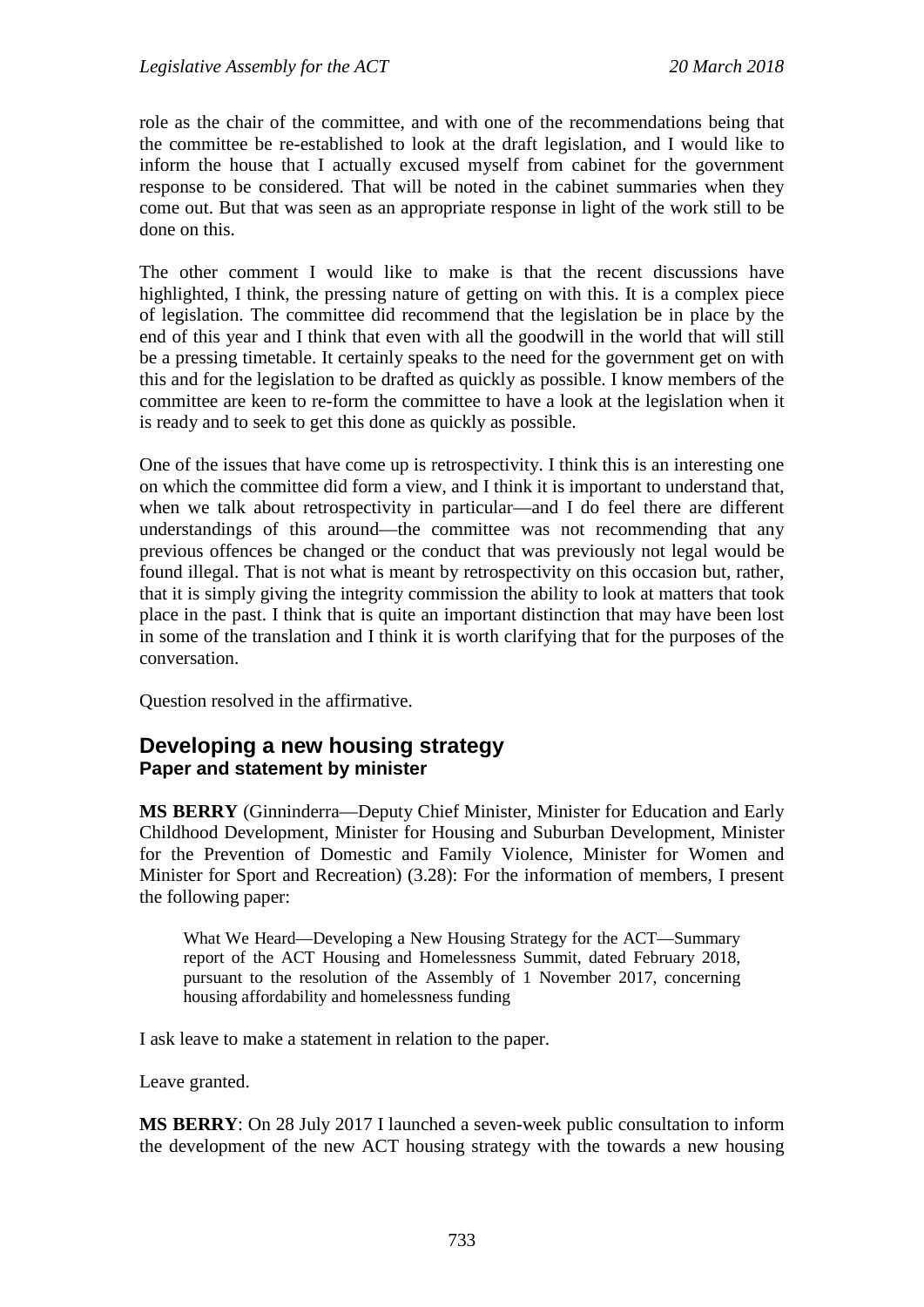strategy, an ACT community conversation discussion paper, as a starting point. The consultation culminated in the inaugural ACT housing and homelessness summit, our Canberra, our home, held on 17 October 2017. This collaborative and productive event delivered on the commitment in the ninth parliamentary agreement to convene a homelessness summit in 2017, bringing together all key stakeholders to develop innovative proposals to combat homelessness. The discussion paper sought feedback from the industry and community about four main goals: reducing homelessness, strengthening social housing assistance, increasing affordable rental housing and increasing affordable home ownership.

We received hundreds of individual comments throughout the consultation period and at the summit. Over this period more than 125 organisations participated in 26 workshops, 166 online surveys were completed, 129 people attended six community drop-in sessions and 80 submissions on the discussion paper were received. In addition almost 200 stakeholders participated in the summit.

The summary report, *What We Heard—Developing a New Housing Strategy for the ACT*, brings together all the feedback provided by the community during this extensive conversation and reflects it back to the community and participants to show them that we have listened to what they have told us. The summary report reflects the government's first steps in collating the feedback provided into key themes. The summary report brings together different and at times competing ideas. It reflects the complexity of the issues involved with addressing housing affordability and the challenge that faces the government in trying to reconcile and address them. We are now working through these ideas, analysing them, researching them further and thinking about which ones can work well in the ACT and could be included in our new housing strategy.

I would like to take the opportunity now to thank all those who contributed to the community conversation and I look forward to sharing our further analysis with the community and the Assembly as we move forward towards the release of the new housing strategy in 2018. I commend the summary report to the Assembly.

### **Canberra Institute of Technology—freedom of information request Paper and statement by minister**

**MS FITZHARRIS** (Yerrabi—Minister for Health and Wellbeing, Minister for Transport and City Services and Minister for Higher Education, Training and Research) (3.31): For the information of members, I present the following paper:

Freedom of Information Act, pursuant to section 39—Notice provided to the Ombudsman—Canberra Institute of Technology—Freedom of Information request—Decision not made in time, dated 28 February 2018.

I ask leave to make a statement in relation to the paper.

Leave granted.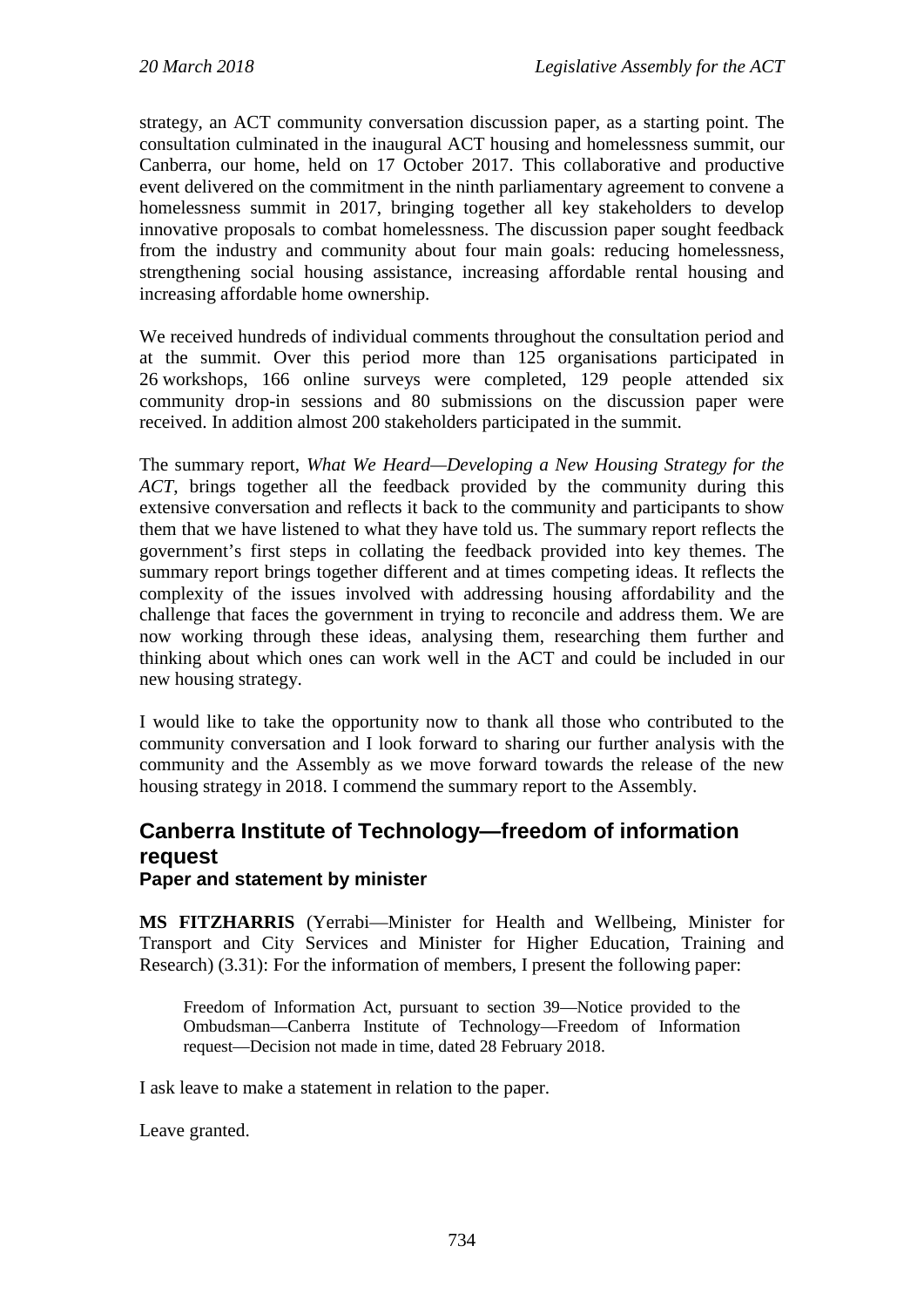**MS FITZHARRIS**: Today I table a notice provided to the Ombudsman by the Canberra Institute of Technology, as required under the new Freedom of Information Act 2016, section  $39(1)(c)$ , when a decision on an application for access to information is not made within the time allowed in the act.

An application under the FOI Act was received by CIT on 3 January 2018 for access to a range of documents. Unfortunately, the FOI request was not processed on immediate receipt, as it was sent to an unattended mailbox. Consequently, a decision on the release of the requested information was not made in the time allowed under section 40 of the act or extended under section 41 or section 42 of the act.

CIT provided this notice to the Ombudsman on 28 February 2018. CIT has acknowledged this oversight and has taken actions to ensure that this will not happen again. CIT, like all government agencies, is committed to the principles of the FOI Act, and in particular to ensuring the right of individuals to access all government information that falls within the act. CIT has now processed the FOI application.

# **Papers**

**Mr Rattenbury** presented the following papers:

Road Transport (Safety and Traffic Management) Act—

Road Transport (Road Rules) Regulation 2017—Subordinate Law SL2017-43—Revised explanatory statement.

Road Transport (Safety and Traffic Management) Regulation 2017— Subordinate Law SL2017-45—Revised explanatory statement.

**Mr Gentleman** presented the following papers:

#### **Subordinate legislation (including explanatory statements unless otherwise stated)**

Legislation Act, pursuant to section 64—

Animal Diseases Act—

Animal Diseases (Endemic Diseases) Declaration 2018—Disallowable Instrument DI2018-34 (LR, 1 March 2018).

Animal Diseases (Exotic Diseases) Declaration 2018—Disallowable Instrument DI2018-33 (LR, 1 March 2018).

Blood Donation (Transmittable Diseases) Act—Blood Donation (Transmittable Diseases) Plasma Donor Form 2018 (No 1)—Disallowable Instrument DI2018-28 (LR, 26 February 2018).

Board of Senior Secondary Studies Act—

Board of Senior Secondary Studies Appointment 2018 (No 1)—Disallowable Instrument DI2018-35 (LR, 8 March 2018).

Board of Senior Secondary Studies Appointment 2018 (No 2)—Disallowable Instrument DI2018-36 (LR, 8 March 2018).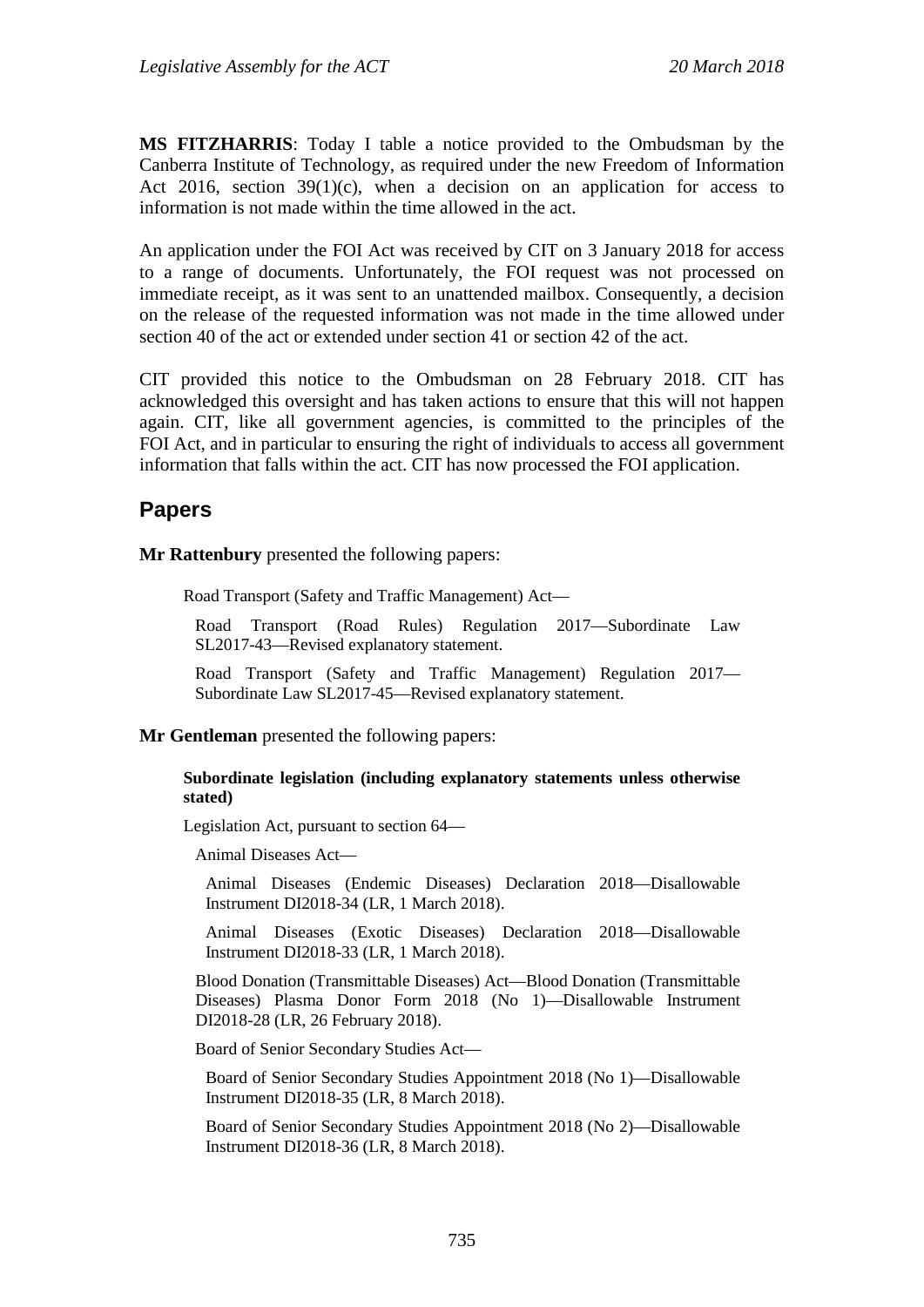Children and Young People Act—Children and Young People (Death Review Committee) Appointment 2018 (No 1)—Disallowable Instrument DI2018-19 (LR, 15 February 2018).

Civil Law (Wrongs) Act—Civil Law (Wrongs) Professional Standards Council Appointment 2018 (No 4)—Disallowable Instrument DI2018-29 (LR, 26 February 2018).

Heritage Act—

Heritage (Council Chairperson) Appointment 2018 (No 1)—Disallowable Instrument DI2018-17 (LR, 26 February 2018).

Heritage (Council Deputy Chairperson) Appointment 2018 (No 1)— Disallowable Instrument DI2018-18 (LR, 26 February 2018).

Heritage (Council Member) Appointment 2018 (No 1)—Disallowable Instrument DI2018-11 (LR, 26 February 2018).

Heritage (Council Member) Appointment 2018 (No 2)—Disallowable Instrument DI2018-12 (LR, 26 February 2018).

Heritage (Council Member) Appointment 2018 (No 3)—Disallowable Instrument DI2018-13 (LR, 26 February 2018).

Heritage (Council Member) Appointment 2018 (No 4)—Disallowable Instrument DI2018-14 (LR, 26 February 2018).

Heritage (Council Member) Appointment 2018 (No 5)—Disallowable Instrument DI2018-15 (LR, 26 February 2018).

Heritage (Council Member) Appointment 2018 (No 6)—Disallowable Instrument DI2018-16 (LR, 26 February 2018).

Long Service Leave (Portable Schemes) Act 2009 and Financial Management Act—

Long Service Leave (Portable Schemes) Governing Board Appointment 2018 (No 1)—Disallowable Instrument DI2018-22 (LR, 19 February 2018).

Long Service Leave (Portable Schemes) Governing Board Appointment 2018 (No 2)—Disallowable Instrument DI2018-23 (LR, 19 February 2018).

Long Service Leave (Portable Schemes) Governing Board Appointment 2018 (No 3)—Disallowable Instrument DI2018-24 (LR, 19 February 2018).

Medicines, Poisons and Therapeutic Goods Regulation 2008 and Medicines, Poisons and Therapeutic Goods Act—Medicines, Poisons and Therapeutic Goods (Medicines Advisory Committee) Appointment 2018 (No 1)— Disallowable Instrument DI2018-26 (LR, 20 February 2018).

Nature Conservation Act—

Nature Conservation (Listed Migratory Species) Action Plan 2018— Disallowable Instrument DI2018-27 (LR, 22 February 2018).

Nature Conservation (Lower Cotter Catchment) Reserve Management Plan 2018 (No 1)—Disallowable Instrument DI2018-20 (LR, 20 February 2018).

Public Place Names Act—Public Place Names (Watson) Determination 2018—Disallowable Instrument DI2018-30 (LR, 1 March 2018).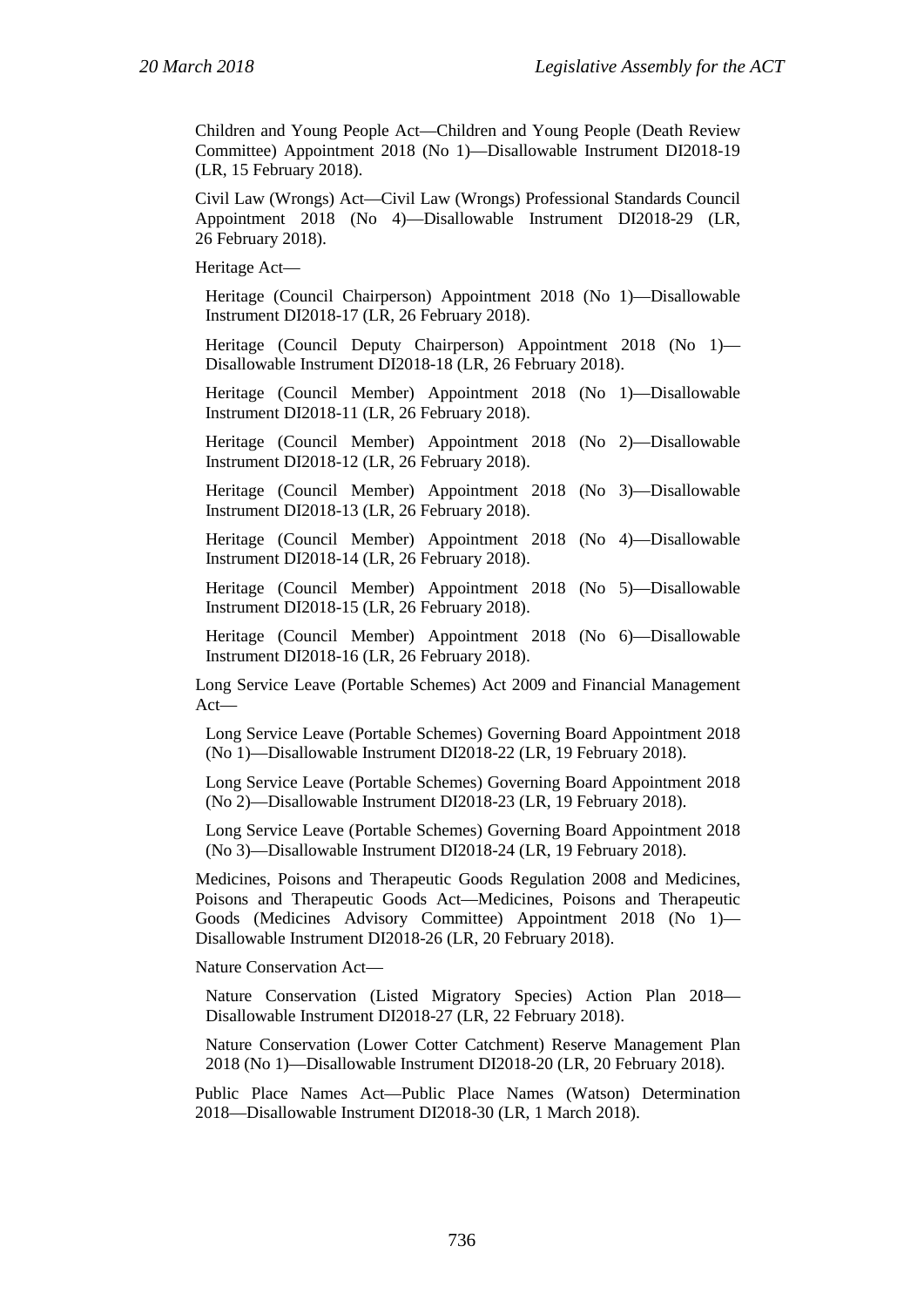Public Trustee and Guardian Act—Public Trustee and Guardian (Investment Board) Appointment 2018 (No 1)—Disallowable Instrument DI2018-21 (LR, 22 February 2018).

Race and Sports Bookmaking Act—Race and Sports Bookmaking (Sports Bookmaking Venues) Determination 2018 (No 1)—Disallowable Instrument DI2018-37 (LR, 8 March 2018).

Road Transport (General) Act—

Road Transport (General) Application of Road Transport Legislation Declaration 2018 (No 3)—Disallowable Instrument DI2018-25 (LR, 22 February 2018).

Road Transport (General) Application of Road Transport Legislation Declaration 2018 (No 4)—Disallowable Instrument DI2018-31 (LR, 1 March 2018).

Work Health and Safety Act—Work Health and Safety (Work Safety Council Employer Representative) Appointment 2018 (No 1)—Disallowable Instrument DI2018-32 (LR, 1 March 2018).

# **ACT children and young people's commitment 2015-2025 Ministerial statement**

**MS STEPHEN-SMITH** (Kurrajong—Minister for Community Services and Social Inclusion, Minister for Disability, Children and Youth, Minister for Aboriginal and Torres Strait Islander Affairs, Minister for Multicultural Affairs and Minister for Workplace Safety and Industrial Relations) (3.33): Thank you for the opportunity to provide the Assembly with a progress update on the implementation of the ACT children and young people's commitment 2015-2025. The first ministerial statement was delivered in March 2017, and I am pleased to provide the Assembly with further information on progress made.

The commitment is a high-level strategic document that sets the vision for a whole-of-community approach to promoting the rights of children and young people aged zero to 25 years in the ACT. It was developed through extensive consultation with children, young people, community agencies and key areas within the ACT government. The commitment identifies six priority areas that influence the work we do across the ACT government and wider community to create strong communities which support children and young people. I am pleased to report on these priorities today.

The first priority is implementing policy that enables the conditions for children and young people to thrive. We know that well-designed policy supports the creation of strong communities and families and addresses the social determinants of wellbeing for children and young people. A good example of well-designed policy is the award-winning blueprint for youth justice in the ACT 2012-22. The blueprint is a 10-year evidence-based strategy aimed at improving outcomes for young people who are involved or at risk of involvement in the ACT youth justice system.

I have spoken about the successes of the blueprint in this place many times and will be tabling a further update shortly. From the point of view of good policy, though,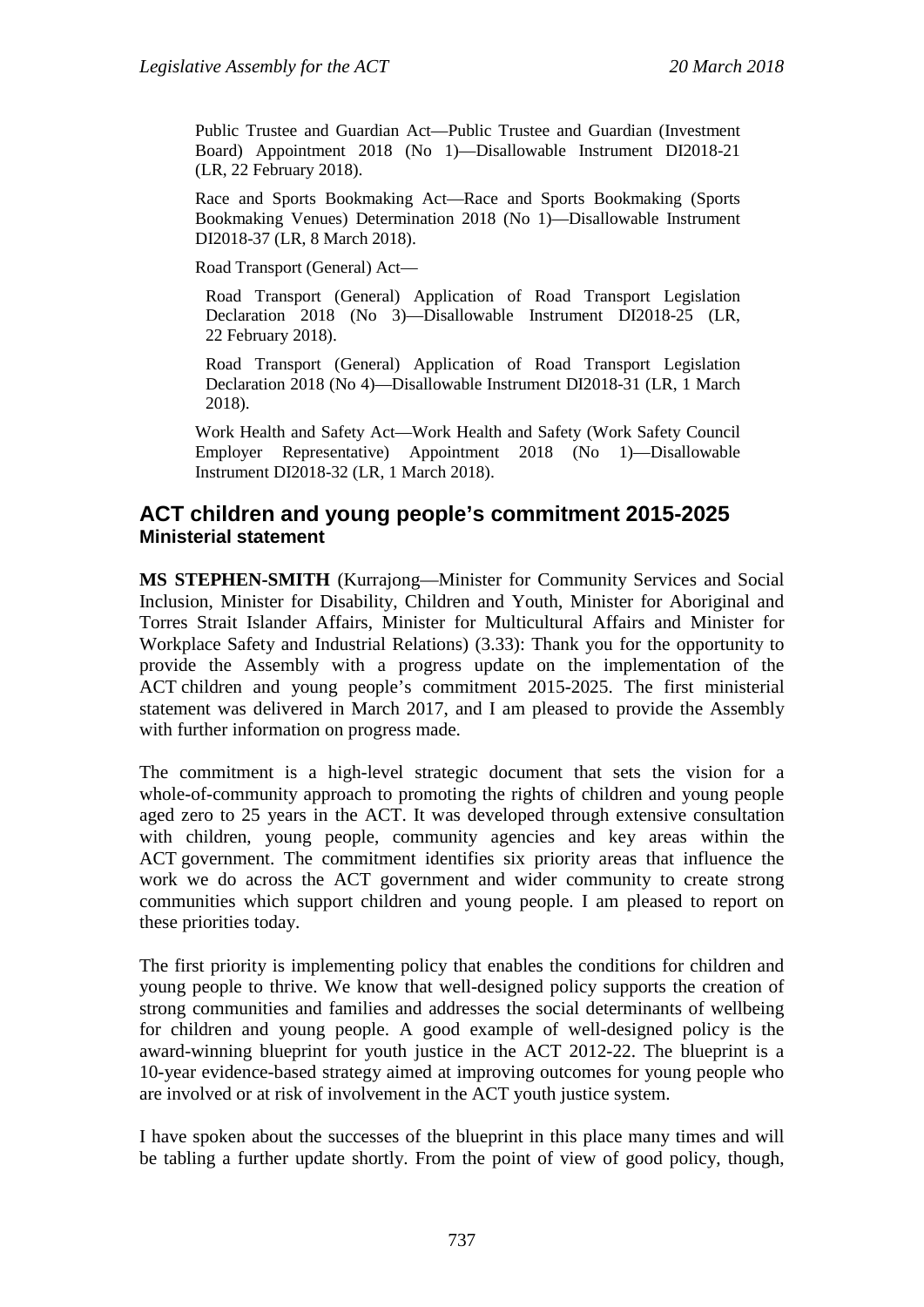I note that we are not resting on our laurels. We continue to implement improvements and to work with partners across the sector, through the blueprint taskforce, to take stock of our progress and identify further opportunities to improve outcomes for young people who are in contact with or at risk of engagement with the justice system.

Another example I would like to highlight is the Education Directorate's safe and supportive schools policy. This policy is committed to providing positive and engaging environments where children and young people feel connected, respected and valued, where they can achieve success and fully engage in their education. It includes addressing bullying, developing positive behaviour support plans and other mechanisms to create a safe and supportive environment.

The second priority is to provide access to quality health care, learning and employment opportunities—all important considerations to ensure children and young people are given the best chance to succeed in life.

In the area of mental health, the ACT government has announced significant investment in new and expanded services that will benefit young people, including implementing the Black Dog Institute's lifespan suicide prevention programs; expanding the size and range of services within the Centenary Hospital for Women and Children, which is planned to include a dedicated child and adolescent mental health unit; and expanding early intervention programs for primary school children to provide identification and treatment for children at higher risk of developing mental illness.

The child and adolescent mental health service—CAMHS—includes community teams who provide office-based assessment, treatment and clinical management for children and adolescents aged up to 18 years who are experiencing moderate to severe mental health difficulties. CAMHS also provides specialist mental health services, including an educational and living skills day program, dialectical behavioural therapy program, and weekend mental health assessments for children and adolescents aged five to 17 years who present to the emergency department or who are already admitted to the paediatric ward. Additionally, CAMHS provides a specialist outreach program for adolescents and young adults who are experiencing first onset psychosis.

The child development service delivers a universal access model which uses a comprehensive intake service and drop-in clinics to identify and meet the needs of children with developmental concerns. The child development service also provides outreach to children who find it difficult to access the service in Holder.

In the area of learning and employment pathways, an example of how we are working to improve outcomes for children and young people can be demonstrated through the kickstart program. This program is designed to re-engage Aboriginal and Torres Strait Islander young people in school and set them on pathways to successful lives.

This government is committed to ensuring that all children and young people are provided with the support they need to access learning opportunities and meaningful education. We are seeing the positive impact of employing speech pathologists, occupational therapists, physiotherapists and allied health professionals to work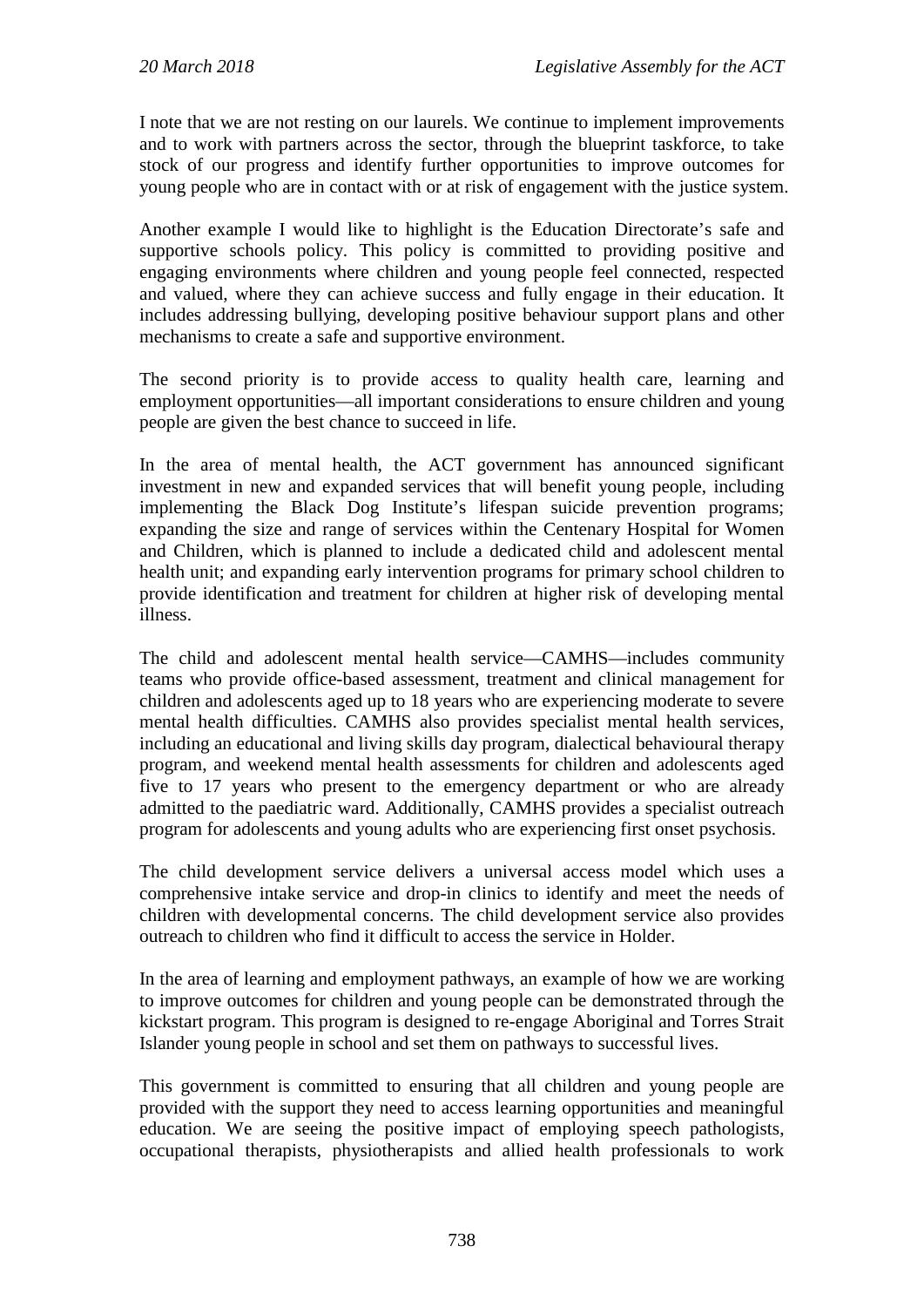closely with schools over the past 18 months. Workforce capacity has been strengthened to ensure we meet the specific needs of children and young people, including those with a disability.

The third priority is to advocate for the importance of the rights of children and young people. Children and young people's rights are key if we are to provide the platforms from which children and young people can grow and reach their potential. In this area we have developed a charter of rights for young people in Bimberi Youth Justice Centre, in consultation with the ACT Children and Young People Commissioner, the Human Rights Commission, young people in Bimberi and those who provide services to the centre.

I firmly believe that every child and young person has the right to a high quality education that will set them up for lifelong success. This is being achieved through the development of a continuum of educational support model that will be implemented in ACT public high schools from 2018 to support the engagement of all students, including those at risk of disengaging.

The fourth priority is to keep children and young people safe and protect them from harm. The safer families package continues to address family violence by delivering more services in new ways, bringing family violence out of the shadows and ensuring that those experiencing it get the help and support they need.

Research is being used to inform the establishment of an innovative family safety hub in the ACT which will play a critical role in protecting our children and young people from the long-term and insidious consequences of family and domestic violence. In addition, the Domestic Violence Prevention Council will next month convene an extraordinary meeting focused on addressing the needs of children and young people affected by family violence.

ACT public schools also contribute to the development of skills and attitudes necessary to build positive and respectful relationships, with social and emotional learning approaches now a required part of every school's curriculum.

Another important part of the ACT government's commitment to keeping children and young people safe and protected is the complex but absolutely critical work done by child and youth protection services. Child and youth protection services continues to work collaboratively with organisations commissioned under A step up for our kids to enable them to provide trauma-informed and therapeutic responses to children, young people and their families in the statutory system.

The fifth priority is to build strong families and communities that are inclusive and support and nurture children and young people. Positive community connections are strong predictors of a successful life. If we get it right early, we have an opportunity to set children and young people up to lead fulfilling, healthy and happy lives. Child and family centres are a one-stop shop supporting families during the early years of their children's lives. The kids and families school holiday program invites current and new clients into the centres by offering a range of free, child-centred activities at a time of the year that can be challenging for families with limited resources.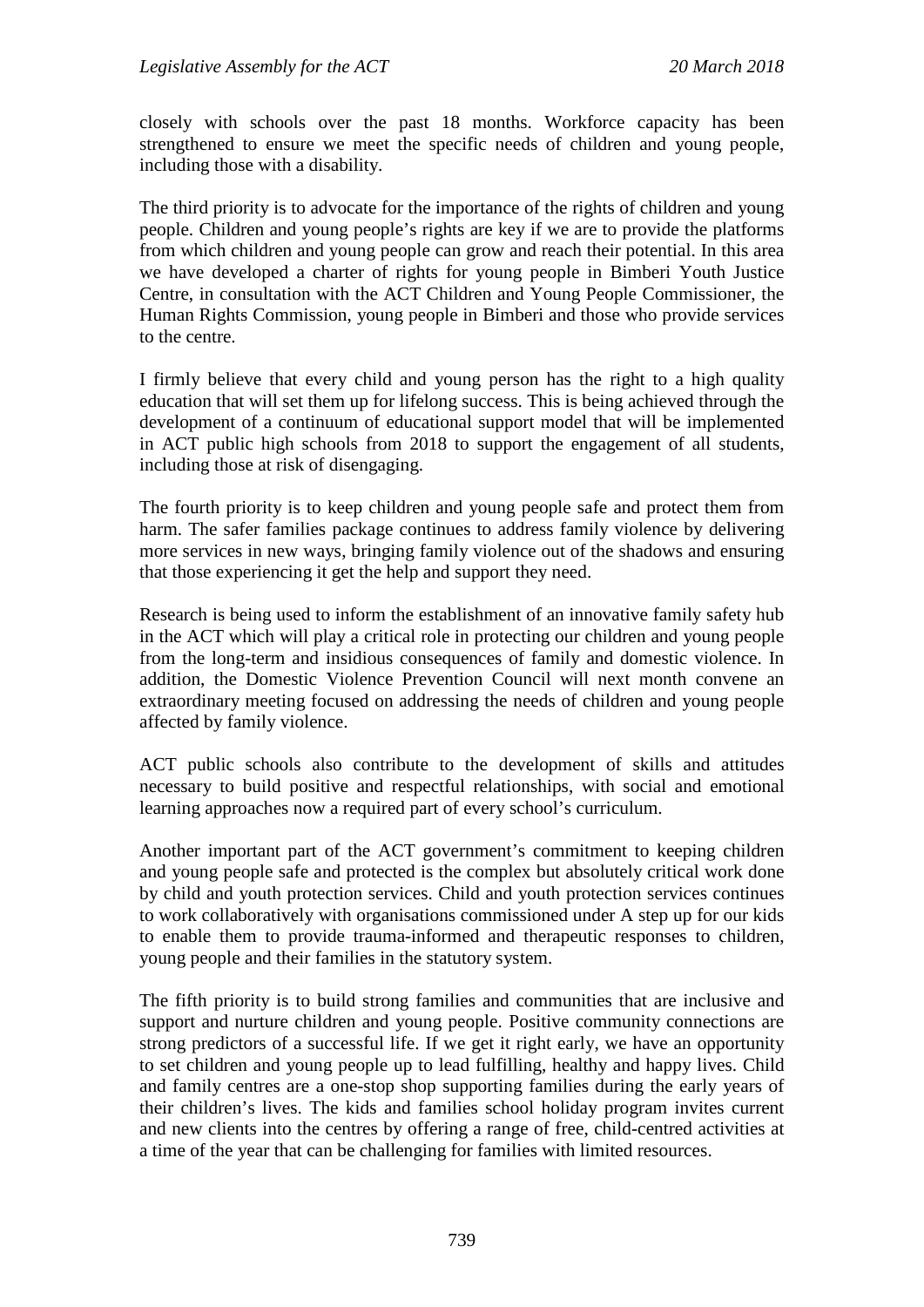Libraries continue to provide access to learning resources and programs for children and young people and work with partners to offer learning opportunities. For example, Libraries ACT has worked collaboratively with the child and family centres to run tracks to reconciliation, a collaborative event organised during National Reconciliation Week, and deadly digital—group programs including Koori kids aged eight to 12 years and Koori leadership for young people aged 12 years and over in the west Belconnen area.

The child, youth and family services program continues to deliver holistic, wraparound services for children, young people and their families. This program funds a range of providers to deliver youth engagement services, with a focus on outreach.

An outreach approach provides an opportunity for vulnerable young people to access a youth worker in their community who can support them to improve skills in goal setting, decision-making, coping, confidence, safe behaviours and choices. For example, a number of funded providers have come together to offer a sports program at Harrison School every Monday afternoon during the school term, delivered under an early intervention and prevention focused model of engagement. This form of engagement provides a soft entry point to support services where young people are engaged in an activity they enjoy in a fun, safe and flexible environment.

The final priority area of the commitment is to include children and young people in decision-making, especially in areas that affect them, ensuring they are informed and have a voice. Youth InterACT is the ACT government youth participation strategy which encourages participation by young people in the community, providing opportunities for young people to contribute to discussions on youth issues and to participate in government policies and programs on matters concerning young people.

One practical way this is achieved is through the Youth Advisory Council, which aims to give young people an opportunity to take a leading role in participation and consultation activities on issues affecting their lives. A great example of involving young people in decision-making was the engagements undertaken in 2017 by the Community Services Directorate, in partnership with the Youth Advisory Council, on the future of Youth Week in the ACT. The Youth Advisory Council conducted five consultations at Campbell and Lyneham high schools, Gungahlin College, the ANU campus and the UniLodge. A total of 65 young people were consulted and a further online survey was undertaken.

As a result of seeking the views of young people, we have committed to supporting Youth Week in the ACT, despite the commonwealth ceasing funding for this event nationally. We are also delivering ACT Youth Week grants to promote youth participation and encourage young people to develop, implement and facilitate youth-focused projects in the ACT community during ACT Youth Week.

As demonstrated by the diverse examples highlighted today, the ACT government is well positioned to achieve positive, long-term results that will continue to improve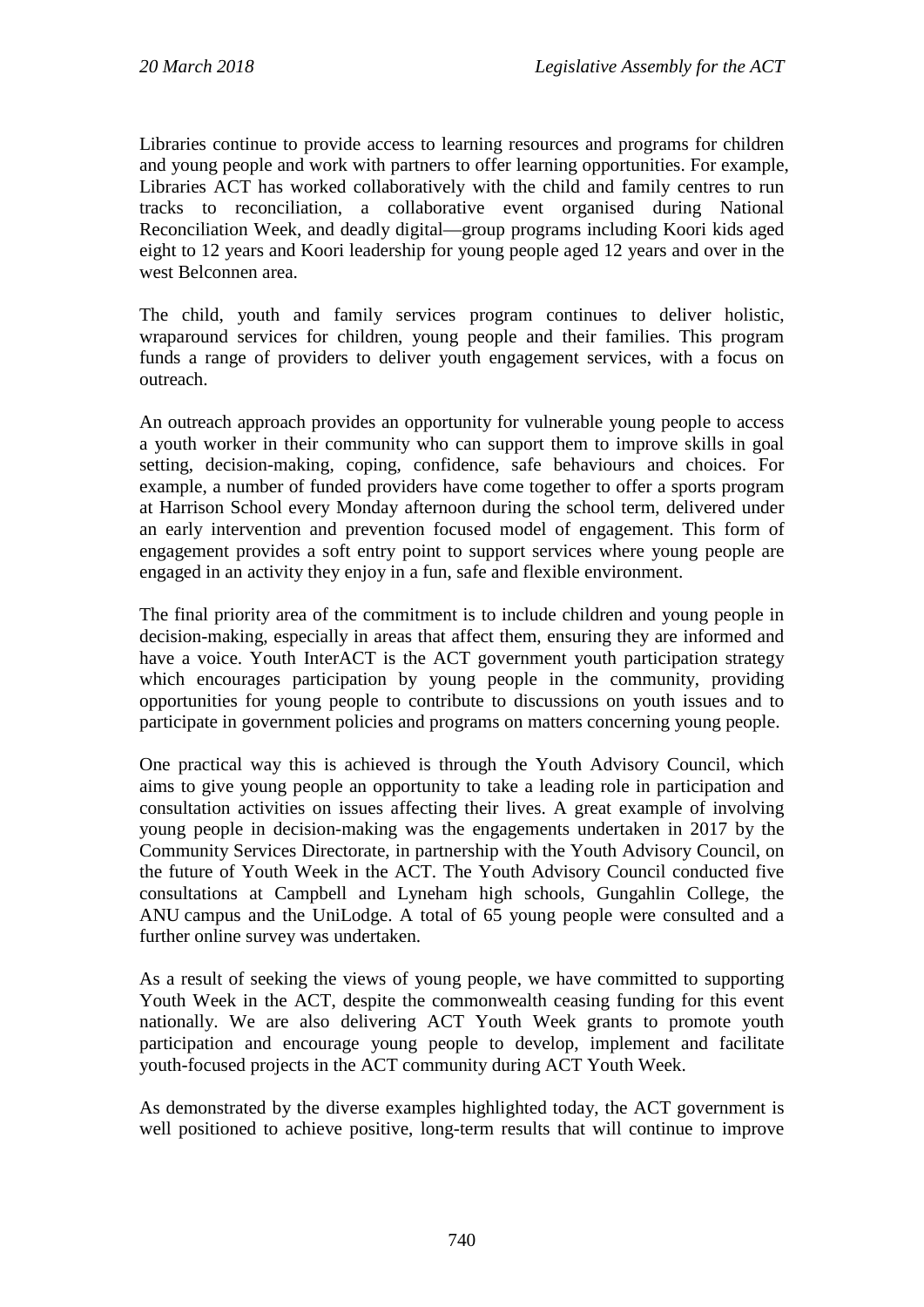outcomes for children and young people not only for this generation but for generations to come. I present the following paper:

ACT Children and Young People's Commitment 2015-2025—Progress update on the implementation—Ministerial statement, 20 March 2018.

I move:

That the Assembly take note of the paper.

Question resolved in the affirmative.

### **Women's and girls' sport Discussion of matter of public importance**

**MADAM ASSISTANT SPEAKER** (Ms Lee): Madam Speaker has received letters from Ms Cheyne, Ms Cody, Mr Hanson, Ms Lee, Mr Pettersson and Mr Steel proposing that matters of public importance be submitted to the Assembly. In accordance with standing order 79, Madam Speaker has determined that the matter proposed by Ms Cheyne be submitted to the Assembly for discussion, namely:

The importance of sports grants for supporting women's and girls' sport in Canberra.

**MS CHEYNE** (Ginninderra) (3.44): I am delighted to be able to speak today about the importance of sports grants for women and girls in the ACT. Let me start by painting the scene for you: the average salary of a male AFL player in this country is \$265,179 a year. Our top tier female AFL players earn \$20,000 a year. Australia's elite male soccer players are living quite comfortably on an average salary of \$100,000 per year. Our women's league players are not so lucky; they will be working second and maybe even third jobs to stay afloat, with soccer only netting them \$17,400 a year.

Some of our stars do at least get enough to live off, with women in cricket recently having a big win, pushing their salaries from \$79,000 to \$179,000 in a new deal. There is still cause to pause for a moment, though, when you see how much the male cricket players are earning—\$278,000. That is an additional \$100,000 per year for doing the exact same job. For female dominated sports the situation is just as grim. An average player on the Australian netball team receives \$43,000 per year, even though the Diamonds have won 10 world championships since 1963 and finished runner-up the other three times.

Sadly, the pay gap we see in sport reflects the different value that has historically been placed on men's and women's sport. The issue extends far beyond whether our elite sportswomen are getting paid enough, which they are not. By undervaluing elite sportswomen, a very public message is sent that sport is a man's domain. It discourages women from pursuing sport at a professional level, since it is unlikely to be a financially viable full-time career option. In turn, important opportunities to promote sport and recreation for all women are missed. We all know the social,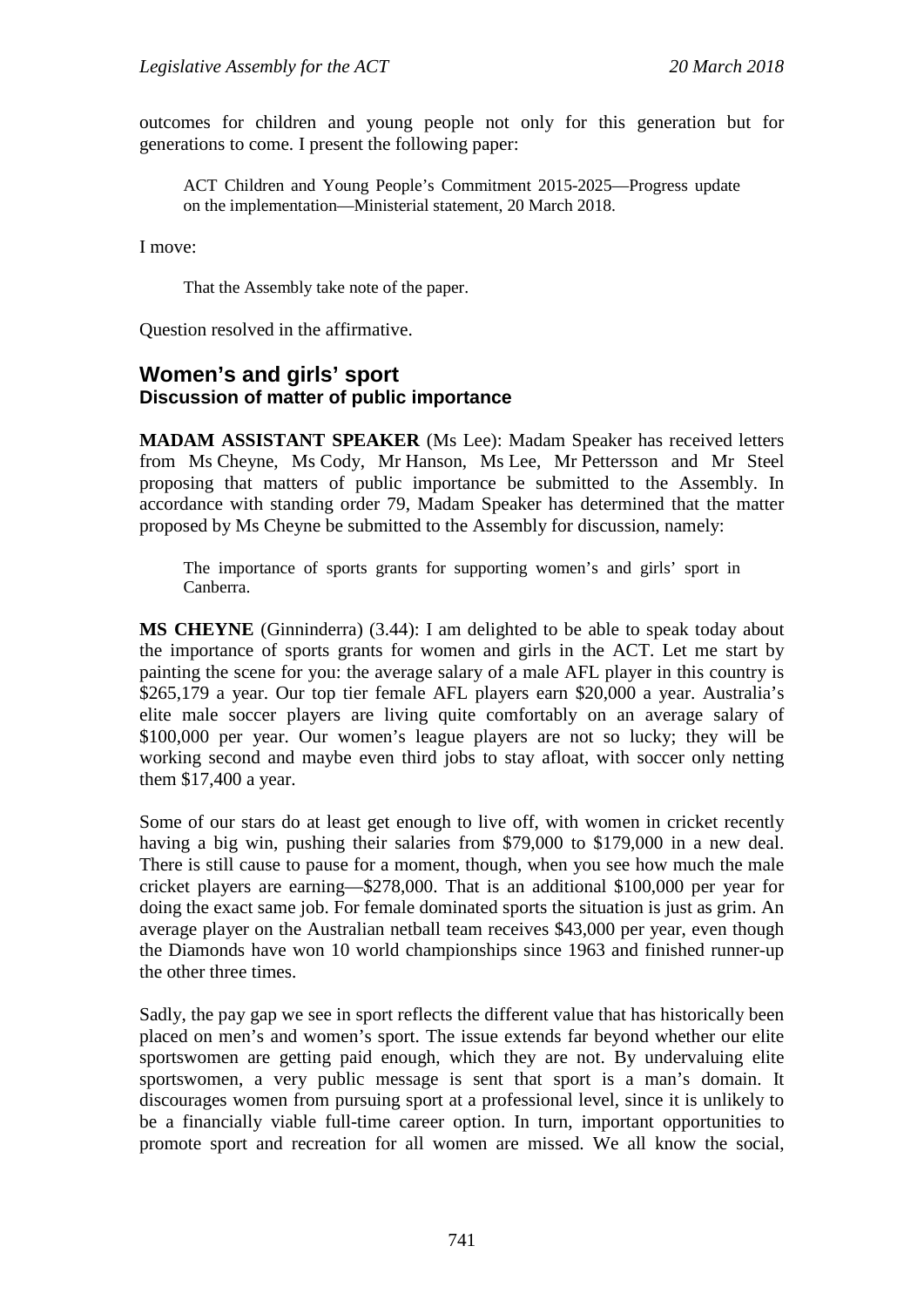physical and emotional benefits of sport. It is a health imperative that people of every gender include sport and recreation as part of their everyday lives. If we want to achieve this we need to make sure all women and girls feel at home on the sports field.

The ACT government recognises the importance of this issue, and that is why I am so happy to bring it to the attention of the Assembly today. We are working hard to lift the profile of women's sport and encourage all women and girls to get active, to bridge this obvious gap. One of the ways we are doing this is through sporting grants. We have set a clear agenda to promote and support women in sport by improving the inclusive nature of sporting environments and strengthening the focus on female participation and leadership. We are working at the local, elite and governance levels to ensure women are represented in our sporting community.

A key action within this agenda has been the provision of grants to the sector to drive gender equity in sport. The importance of this funding is simple—we are seeking to give organisations what they need to be successful in ensuring equality for all. The grants are provided with a view that benchmarks are reached, resource equity becomes the norm and organisations are strengthened by equality in leadership, participation and in the provision of places and spaces to play.

Some of the examples of grants we are providing are: \$5,700 to ACT Basketball to investigate the decline in female participation particularly after the ages of 15 and at the social senior level in the ACT; \$4,500 to ACT Softball to invest in female coaches within the sport; \$4,500 to Capital Football to increase the number of female coaches at the grassroots level in the ACT and \$4,700 to invest in female match officials; \$10,000 to Netball ACT for athlete, coach and umpire development; over \$9,500 to Pedal Power ACT to increase women's participation in cycling and invest in female coaches; and \$10,000 to Tuggeranong Netball Association to attract players from communities who are not well represented in the sport, such as the Muslim or the refugee communities.

Funding for these initiatives has only recently been announced, and we will follow their progress over the year. A condition of the funding is that research and insight reports from the various projects will be provided to government and inform future government investment. We want to have the biggest impact we possibly can in attracting Canberra women to local sport and recreation activities.

While many of these funding initiatives are only hitting the ground in 2018, our grants funding can also be used as a lever to influence other important outcomes. In September last year the minister for sport wrote to all sports currently receiving triennial funding to inform them that funding from 2020 would be linked to improved governance arrangements, particularly a minimum female board representation of 40 per cent. This accords with the Australian Sport's Commission's mandatory governance principals.

More diverse representation around the board table can ensure that differing perspectives are considered in the decision-making process and the needs of female participants are not brushed aside. We are already seeing positive progress from our local sector in moving towards this target, with 46 per cent of these triennially funded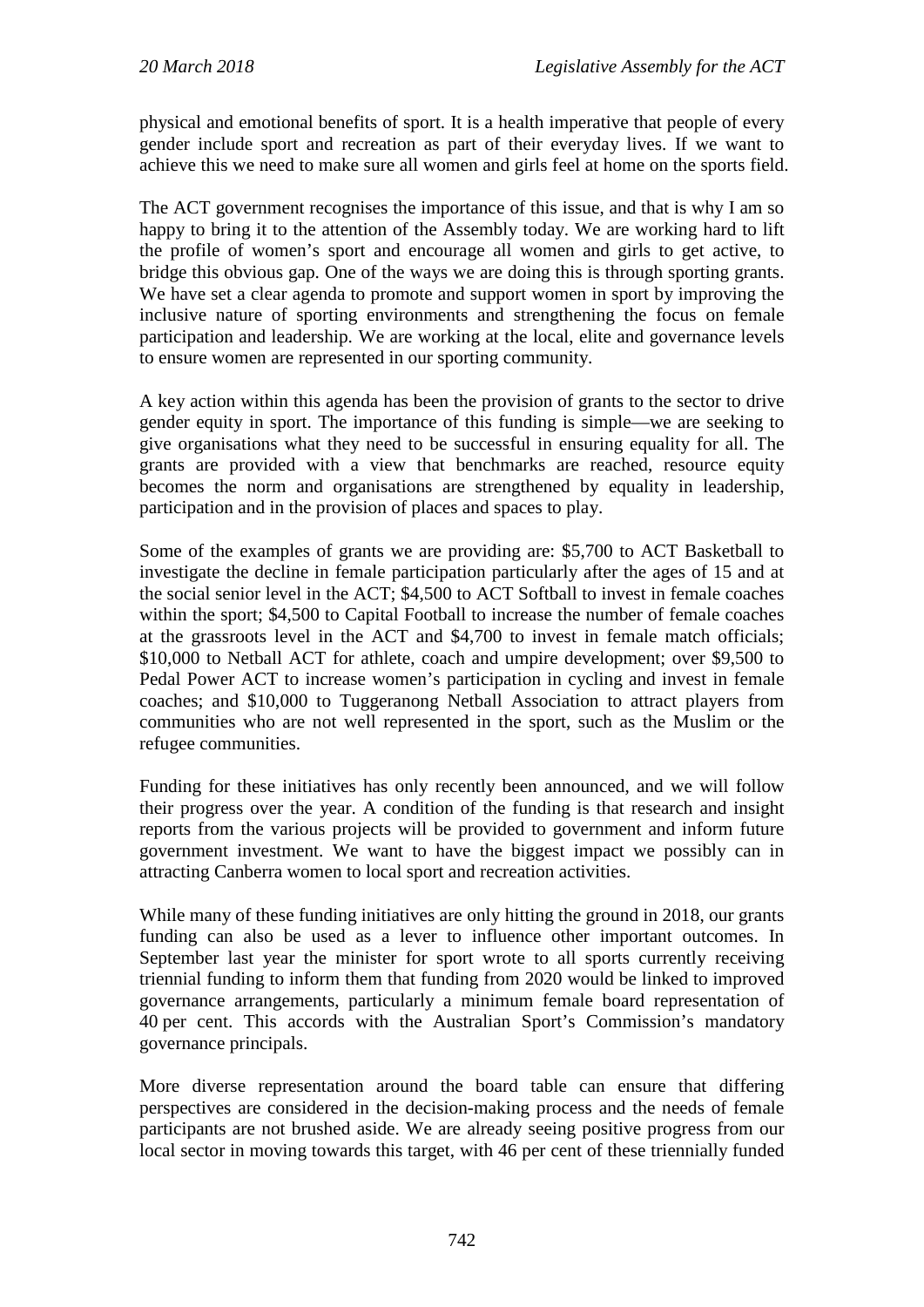organisations as at 2018 now at 40 per cent, with only 24 per cent now having less than 30 per cent female representation.

Our commitment to equality in sport extends even further: we have also dedicated funding and scholarships to reward and encourage elite sportswomen; we are building female friendly sporting infrastructure; and we are creating online environments to bring women and girls together to create sporting communities, which I expect other colleagues might emphasise today. In short, our eyes are open to the importance of the role of sport and recreation in fostering healthy and happy communities.

We are determined to change attitudes towards women and girls in sport and we are building on the groundswell of community interest and action to achieve this. Through these grants and these other initiatives we will continue to encourage the sporting world to welcome women and girls into the fold at all levels of play and governance for the benefit of all.

**MR MILLIGAN** (Yerrabi) (3.51): I am thrilled today to have been provided the opportunity to speak about an issue close to my heart—that is, the importance of sports grants for supporting women's and girls' sports in Canberra. Some of you may know a little bit about my background prior to entering politics: I was a business owner, a family man and an active member of the community. I have taken a keen interest in numerous community groups and initiatives. But at the heart of who I am is an avid sportsperson, and I firmly believe that sport is the glue that binds and holds a community together.

Sport provide opportunities for socialisation, network building and, of course, it has physical and mental health benefits. It provides a solid foundation for communities and helps to bring people together. But, most of all, it can be a lot of fun. No matter what your sporting interest is, how elite, talented or passionate you are, there should always be a place for you to participate in sport. This may be through traditional organised sport at a local club or sporting association, or through a loosely organised group or activity that maximises the many opportunities to enjoy the outdoors here in the nation's capital.

I am extremely passionate about providing local grassroots sport with the required level of support to foster opportunities to benefit members of our community. I am passionate about ensuring equal opportunity for both girls and boys to access sporting opportunities. What I am talking about here does not necessarily equate to financial resources. One of the many areas where I have seen this government fail is the lack of investment in infrastructure and facilities for sporting clubs and recreation across Canberra.

During my childhood I was lucky enough to grow up in a very active, country community. Everyone was involved in some level of sport or recreation—girls, boys, men and women. Sport really was at the heart of the community, sports such as tennis, cricket, football, and other interest groups and hobbies such as local theatre, craft, fishing and camping, or organised groups such as guides, scouts and, of course, the CWA.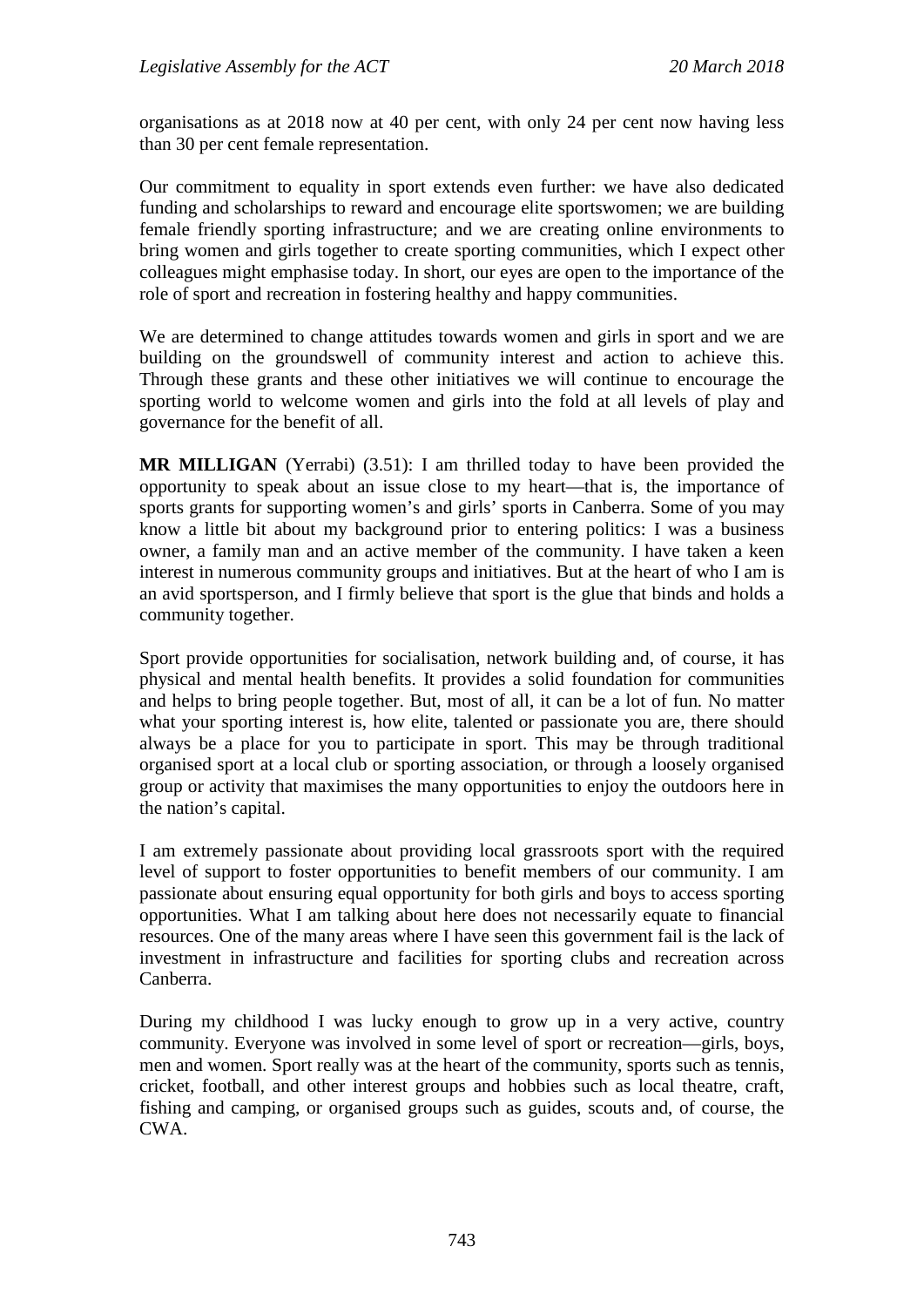Aside from the variety and options available to the community, the best part was that there were very few boundaries to participation. It did not matter where you had come from, how much money you had or your social status—the community just made sure that you had the necessary resources to get involved and take part.

Here in Canberra, with the average registration fee costing parents well over \$200 and playing costs ranging from \$10 to \$20 per week, sport is becoming more and more out of reach for the average family. This is where I would like to see the government contribute more to Canberra by making sports affordable. It opens up opportunities for more girls and women to shine on the sporting field.

This brings me to the important area of government grants. This government often spruiks the funding and grants it provides for the community. On this side of the chamber we support the effective and efficient use of public funds. This includes resourcing sport and recreation while also providing additional grants to encourage groups that are sometimes underrepresented, such as the Indigenous community or girls and women in sport.

I find it very interesting that today the government has brought this issue to the chamber when, of the \$2.4 million available for the sports and recreation grants program, only \$49,155 went to the women's sport and recreation and leadership program. This represents a two per cent investment by this government in girls' and women's sport pursuits at a local grassroots level. Yes, it may be fashionable to stand in this chamber and talk about the importance of grants for supporting women and girls in sport in Canberra, but what the community needs from this government is less talk and more action.

The state of our local sporting grounds and facilities adds to this tragedy. Sports like rugby and cricket often have to use substandard grounds that lack even the basics. Of note is a local club in my electorate of Yerrabi, the Hall Bushrangers. This club have been trying without success to get their ground maintained, with the bigger goal of having adequate facilities built—things like toilets and change rooms so that their emerging women's rugby team can train, play and participate alongside the men, and lights so they can train at night and feel safe doing so.

This is the stuff that local clubs need. Get the basics right so that more Canberran women and girls can participate. Whilst it is great to see sport and recreation receive recognition in this chamber, this government does not deliver. Being in opposition provides me the opportunity to give local sporting clubs a voice. I can write letters, ask questions, attend briefings, and I can make the government explain their actions. Equally, at a strategic level, I am able to meet with sporting associations and bodies, hear their stories and understand how they are trying to influence government.

Unfortunately, I am not able to change the way the government resources local sport and recreation and therefore am unable to address the mere two per cent of funding provided to the women's sport and recreation participation and leadership program. But what I can do today is call out the government and highlight that their attempt to portray themselves as a hero for women's sport is flawed. The real heroes are out in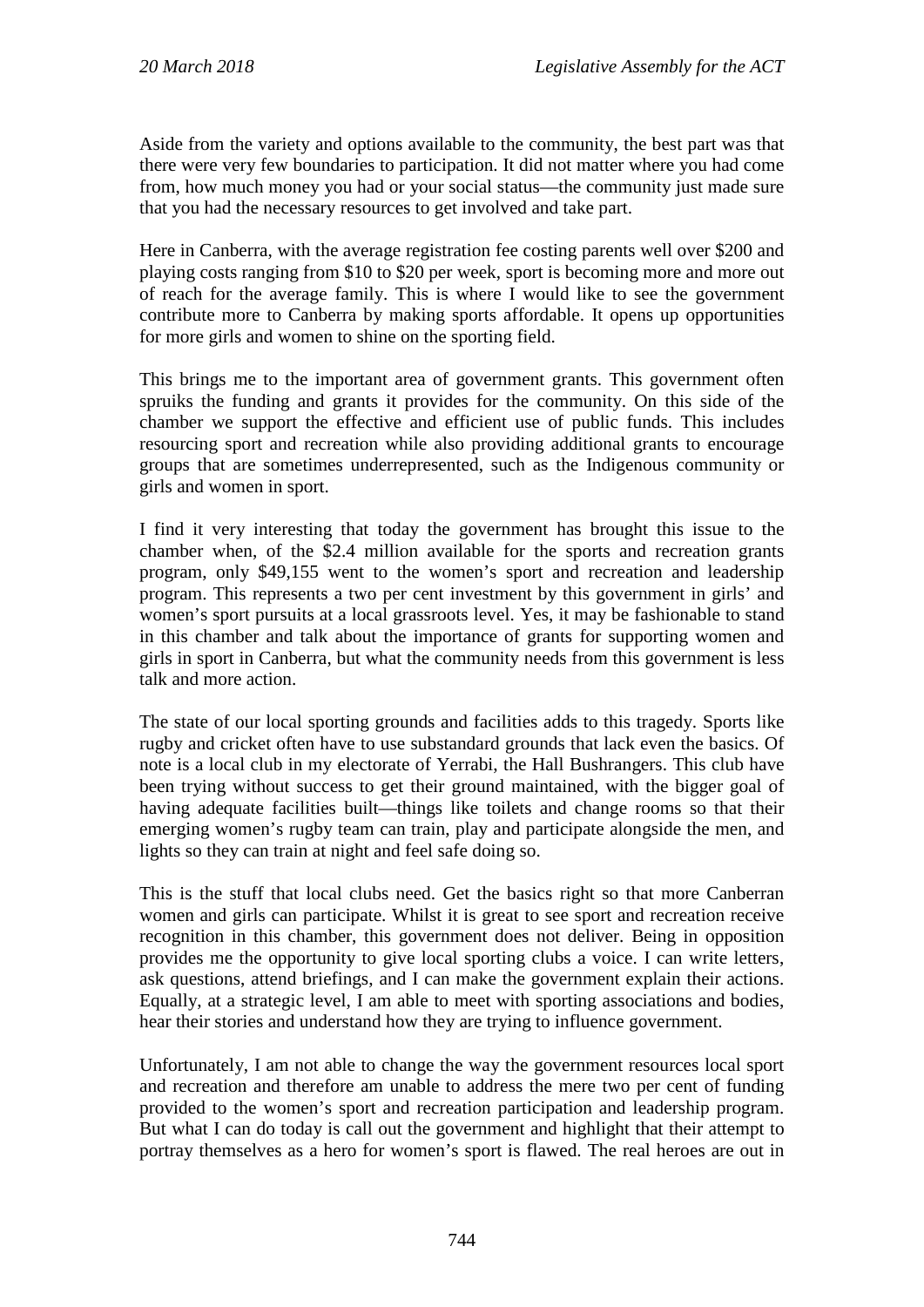the community and what they need is not complicated—they need investment to do what they do best. I implore the government to start listening to the needs of local clubs. This will go a long way to encouraging girls and women in sport.

**MR RATTENBURY** (Kurrajong) (3:57): I am pleased to take the opportunity to speak about the importance of sports grants for supporting women's and girls' sport in Canberra. In recent years the profile of women's sport has been increasing tremendously, and that has been very rewarding. Certainly the ACT government, over the years, has been a good supporter of women's sport. I certainly know that in my time as the minister for sport some of our female teams were particularly successful and had a particularly high profile.

There is a great history in Canberra: Canberra United has been a foundation member of the W-League since its formation in 2008. It is the only squad not to be affiliated with a men's club in Australia, and that shows a successful women's club can stand in its own right. Of course, they have been very successful, playing finals eight times, finishing the season on top of the ladder three times and being grand final champions on two occasions.

When it comes to successful Canberra women's teams, we cannot go past the Capitals. They first competed in the WNBL in 1986 and competed in nine grand finals, winning seven titles, which are both WNBL records.

We just saw the GWS Giants, with a strong Canberra connection, just miss out on the grand final for this coming weekend in the AFLW. Disappointing to see the Giants go down at the end, but it was great to see them kicking off in Canberra. A number of Canberra players were on the team—three, in fact—in the recent victory over the Western Bulldogs, and we have our fingers crossed for them for next season. The beautiful thing about football is that there is always next season.

On the weekend we saw the Brumbies Women take part in the very first game of Super W women's rugby. I know they had a tough game on the weekend and the result was not what they were hoping for, but it is great to see the Brumbies represented in that new competition. I know the Canberra Raiders are looking at having a team in the new NRL women's competition. That will not be in the first season, but I know it is on the radar for the future. Of course, the local women's rugby league competition remains strong and is continuing to grow. There is a fine tradition of female rugby league in Canberra.

I mention these various sports to demonstrate the fact that they are very vibrant, growing and getting increasing amounts of coverage, all of which I think are very positive for women's sport. When it comes to funding and financial equity, though, it is clear that that is not the case. Ms Cheyne highlighted average salaries as one way of demonstrating that. I did some research and was interested in the way the ACT's community contribution scheme from clubs has been directed when it comes to women's sport. Under that program clubs are given an incentive to contribute to women's sport, being allowed to claim \$4 for every \$3 of actual contributions, so an incentive has been put in place, which I think is a positive thing.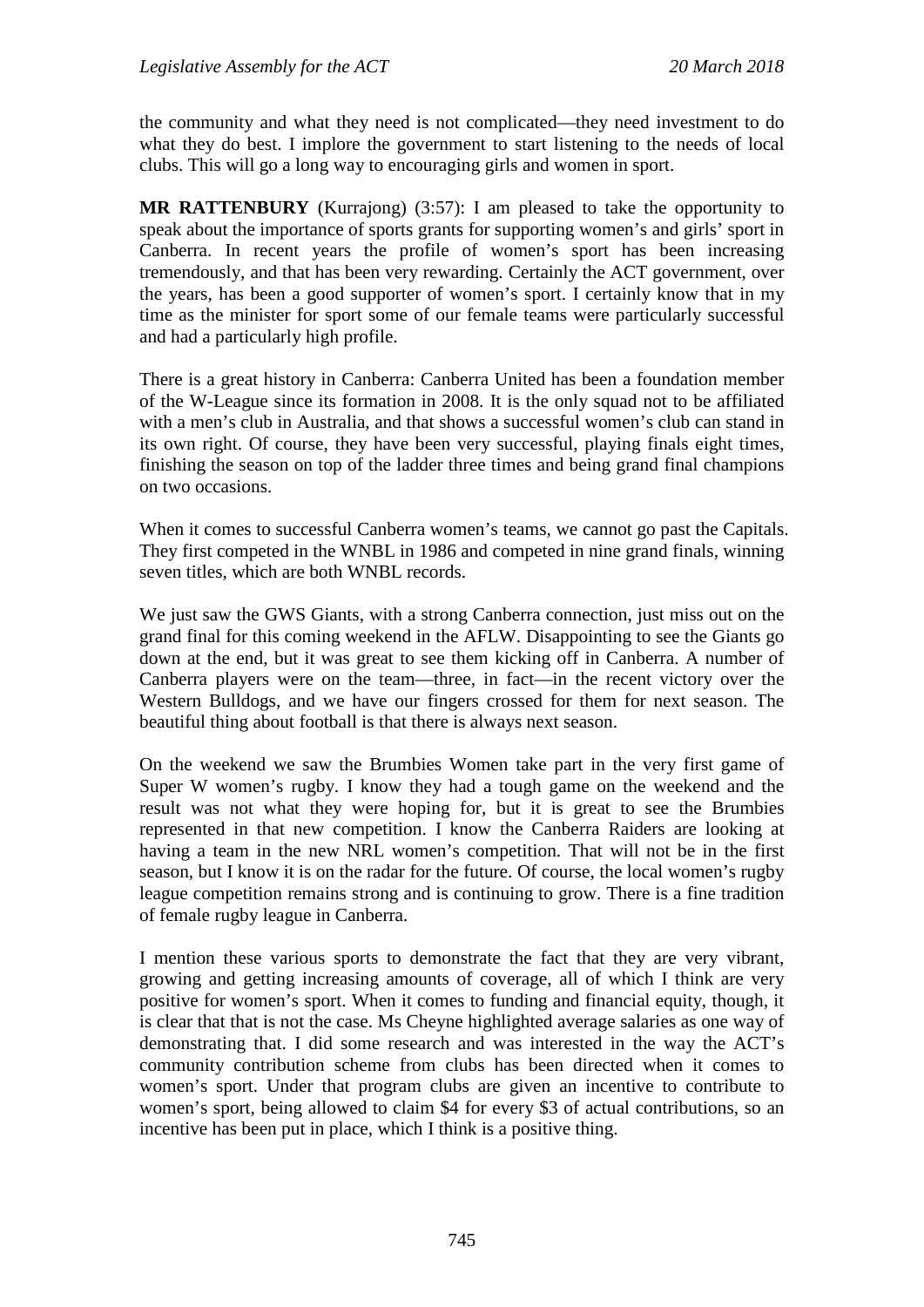In 2014-15, 31 clubs claimed an aggregate total of \$333, 790 as contributions related to the development of women's sport, of which 58 per cent were monetary donations and 42 per cent were in-kind contributions. On the face of it, that is a good contribution. However, the total donations to women's sport were less than the amount claimed for utility bills in the broader sport and recreation category and less than 15 per cent of the amount claimed for wages in that category. Contributions to women's sport made up less than four per cent of all community contributions in 2014-15 and just three per cent of all contributions in 2015-16. This is a disappointing figure and could well be considered in the government's review of the community contribution scheme so that grassroots community support for sport is more evenly distributed across men's and women's sporting activities.

Clearly the extra incentive of being able to claim \$4 for every \$3 of actual contributions has not been enough. There is obviously a historical component to this, but it is time that historical component was addressed. I urge the clubs to have a look at this as well and to reconsider their funding formulas, particularly as we are seeing such high participation. If we look at soccer in the ACT, huge numbers of young women are playing that particular sport. Then, of course, there are the female-dominated sports like netball, and hockey is another strong female sport. There are plenty of opportunities out there to fund women's sport, and it would be great to see some reconsideration there.

Mr Milligan mentioned the women's sport and recreation participation and leadership program and his comments were that it was not receiving a lot of money. I was pleased to read about this as a new initiative. I think it is a positive initiative and one that I hope will produce significant results. Comments have already been made about what that is seeking to achieve, but it is a positive initiative in terms of looking at ways of encouraging girls and women either back into or into sport in the first place.

We are at a really exciting time for women's sport. Young girls particularly but also older women in some cases are coming pack to sport, and that is a very positive sign that we are breaking down some of the stereotypes that have existed around women's sport. I am very encouraged, and I think the funding area is one area that not only the government but also corporate sponsors need to look at. I have touched on the example of the clubs. There is some real equalisation to be done in coming years. I look forward to seeing that progress and seeing more equality when it comes to both sponsorship and pay for our female participants in sport and recreation across the territory.

**MS BERRY** (Ginninderra—Deputy Chief Minister, Minister for Education and Early Childhood Development, Minister for Housing and Suburban Development, Minister for the Prevention of Domestic and Family Violence, Minister for Women and Minister for Sport and Recreation) (4.04): I am happy to have the chance to talk about the importance of sports grants to support women and girls in Canberra and about what the government has been doing to even up the playing field, so to speak, when we are talking about equal chances across the sporting spectrum.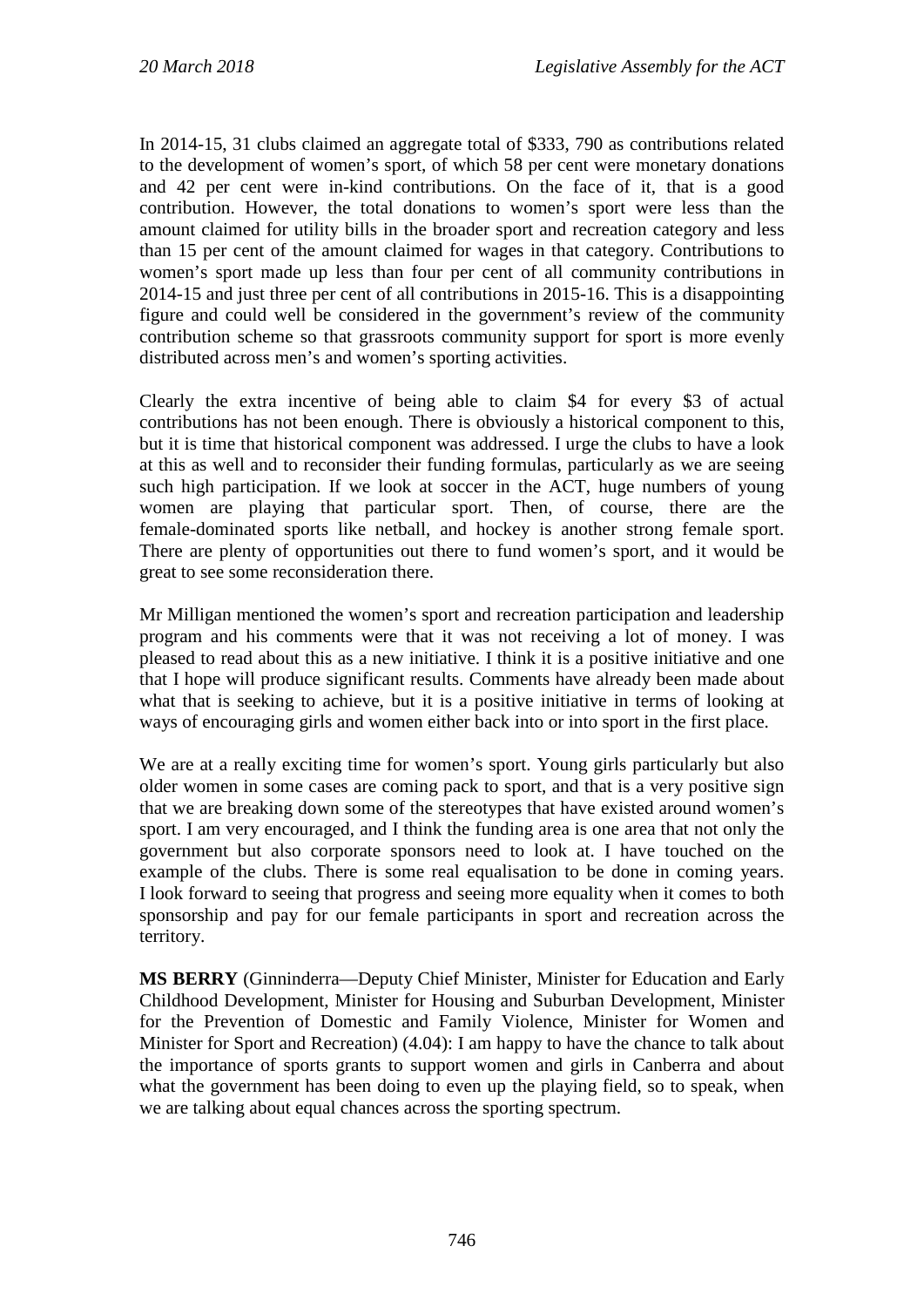Many will recall that during the 2016 ACT election the Labor Party made a number of election commitments to strive to get more women and girls back into sport. Since the election, of course, these commitments have been turned into programs on the ground through initiatives funded in recent budgets. The very idea of providing sporting grants to women and girls works hand in hand with the work we are doing right now across Canberra to create more opportunities, more fairness and to drive true equality.

The government's agenda is an equality agenda. In my portfolio areas alone we are doing vital work in education, housing, women's policy, family safety policy and sport and recreation policy. All of the work in these areas is seeking to drive fairness and equality right across the city. As the government has developed its approach to this work that I have just mentioned—in education, sport, housing and women's policy—it is obvious to me that when we listen to the ideas coming straight from those who are impacted, straight from the members of our community, we can better develop an agenda that will make a real difference on the ground.

In many past statements in this place I have spoken repeatedly about the government's commitment to achieving gender equality. Of course, again today I reaffirm that commitment. What I have said many times is that this is a challenge that needs to be taken on by every part of government, in private enterprise, in the community and in the home. I would argue that it needs to be embraced by all sides of politics.

This year the government, together with the Ministerial Advisory Council on Women, will get stuck into further implementation of the women's plan. We will continue our work that allows us to reach out to many champions for gender equity, both men and women, to keep this work on track and continue to show the national leadership that is desperately needed.

After two years of particular emphasis in the prevention of domestic and family violence and in the sports portfolio, the government continues to make further strides in this important work. In the sport portfolio, 2018 is the year that we will see delivery on a range of commitments that the government has made towards gender equity. My focus as minister will be on further improvements to sporting amenities to make them safe and inclusive for everyone. I have just recently announced a series of new grants for this purpose.

At the national level, the ACT has been pushing hard for the need to agree on clear targets for growing participation and promoting gender equity in sport. This might seem unimportant to some people in this place, but it does give all of us across the country the chance to strive to do better around gender equality in sports. I will continue to do my best, through my portfolios, to contribute to this work.

I spent much of my first year, in 2016, talking with the sports community about the needs that they had. We would all agree that Canberra sporting clubs are full of community champions and volunteers who make a great contribution to this city. These are also people with great ideas about equity and inclusion and how sport can be used even more to grow these things.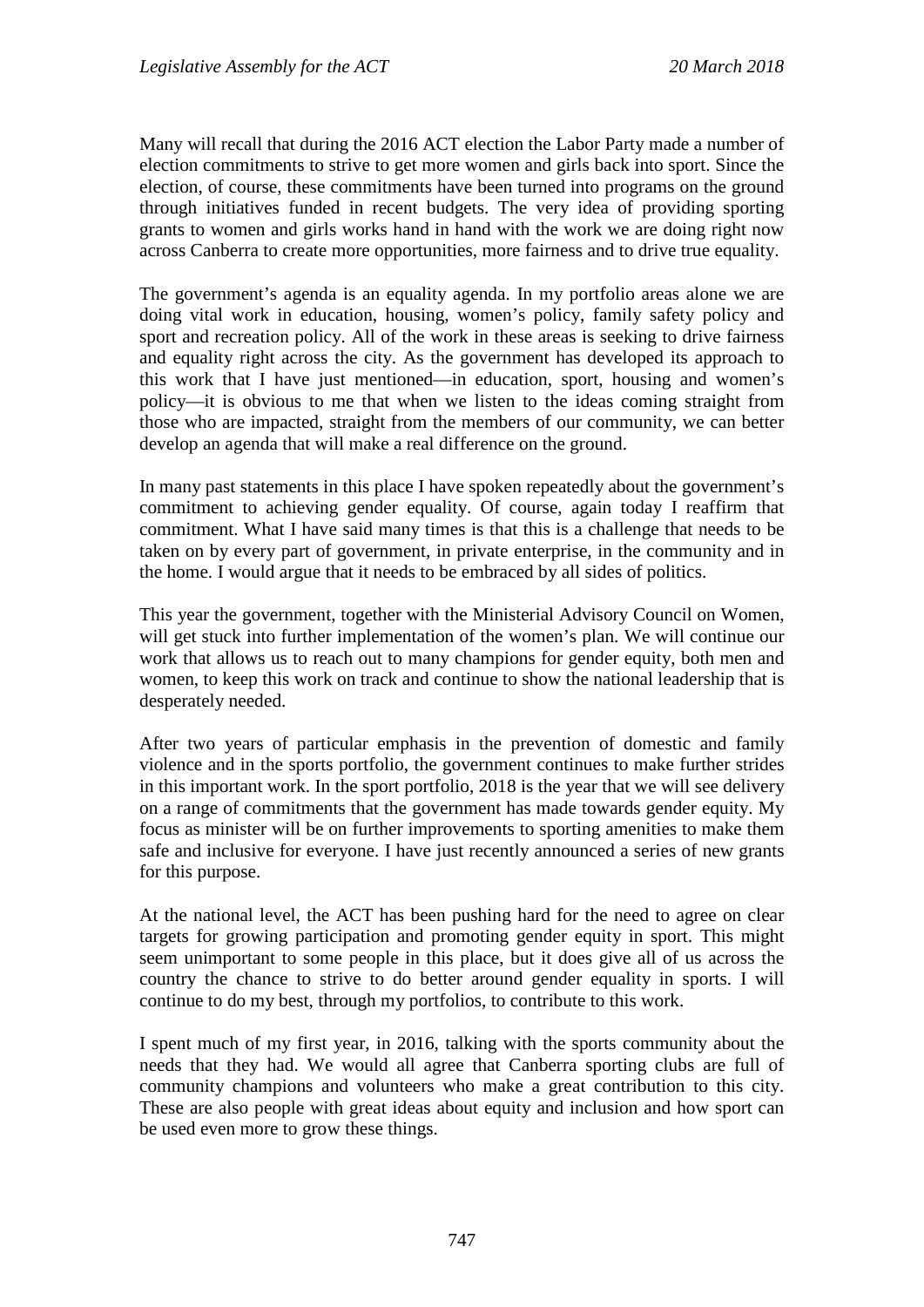The government spoke extensively with women and girls and men and boys in shaping gender equity commitments. People at all levels of sport shared the view that we should take action on creating a greater profile and more online space for female sport. From that evolved a commitment to partner with HerCanberra, the new online platform. It was great to launch this new initiative late in 2017.

What the government's investment has enabled is the promotion and sharing of local female sporting content like never before. HerCanberra has a large and growing audience, including in the key age areas where participation needs to grow. Each investment the government makes, each program and facility which is funded, contributes to the ultimate goal of better health, inclusion, participation and equity through sport.

Data tells us that, overall, females are more active than males in the ACT. However, it is important that we drill down deeper into this. When participation is broken down across age groups, young women from 15 to the mid-20s are less active than their male counterparts. Across the board, fewer women participate in sport, with a preference shown for more recreation and fitness-related activities such as walking and gym sessions.

Some key achievements already on the board include full funding for all election commitments related to gender equity in sport. This includes four-year funding agreements with both the Canberra Capitals and Canberra United; a further \$1 million for programs which work to encourage and empower women and girls at all levels of sport over the next four years; \$500,000 for female friendly sports infrastructure; \$400,000 in incentive funding for sports to lead in gender equity; and \$100,000 for a new female sport online hub at HerCanberra, which I recently launched.

The recent announcement of the 2018 sport and recreation grants program included more than \$49,000 allocated to eight separate initiatives through our designated women's sport and recreation participation and leadership program. This is a new program. It has never been done in the ACT before. I look forward to seeing the outcomes of that funding. Further programs are still under consideration.

These initiatives will roll out this year and include support for female coach development in Softball ACT and Capital Football, an inclusive netball project with the Tuggeranong Netball Association targeted at refugee and Muslim women, and participation programs through Pedal Power to educate and equip women from newly arrived communities to engage in cycling for transport and recreation.

I am looking forward to seeing what is next in this space. We will keep talking with the community and embracing the ideas as they are put to us. This government will continue to champion equality through the spectrum of community participation in sport. I thank Ms Cheyne for raising this matter as a matter of public importance and I thank Canberra's amazing sports community for the work that they do each day to make sure that these goals are a reality.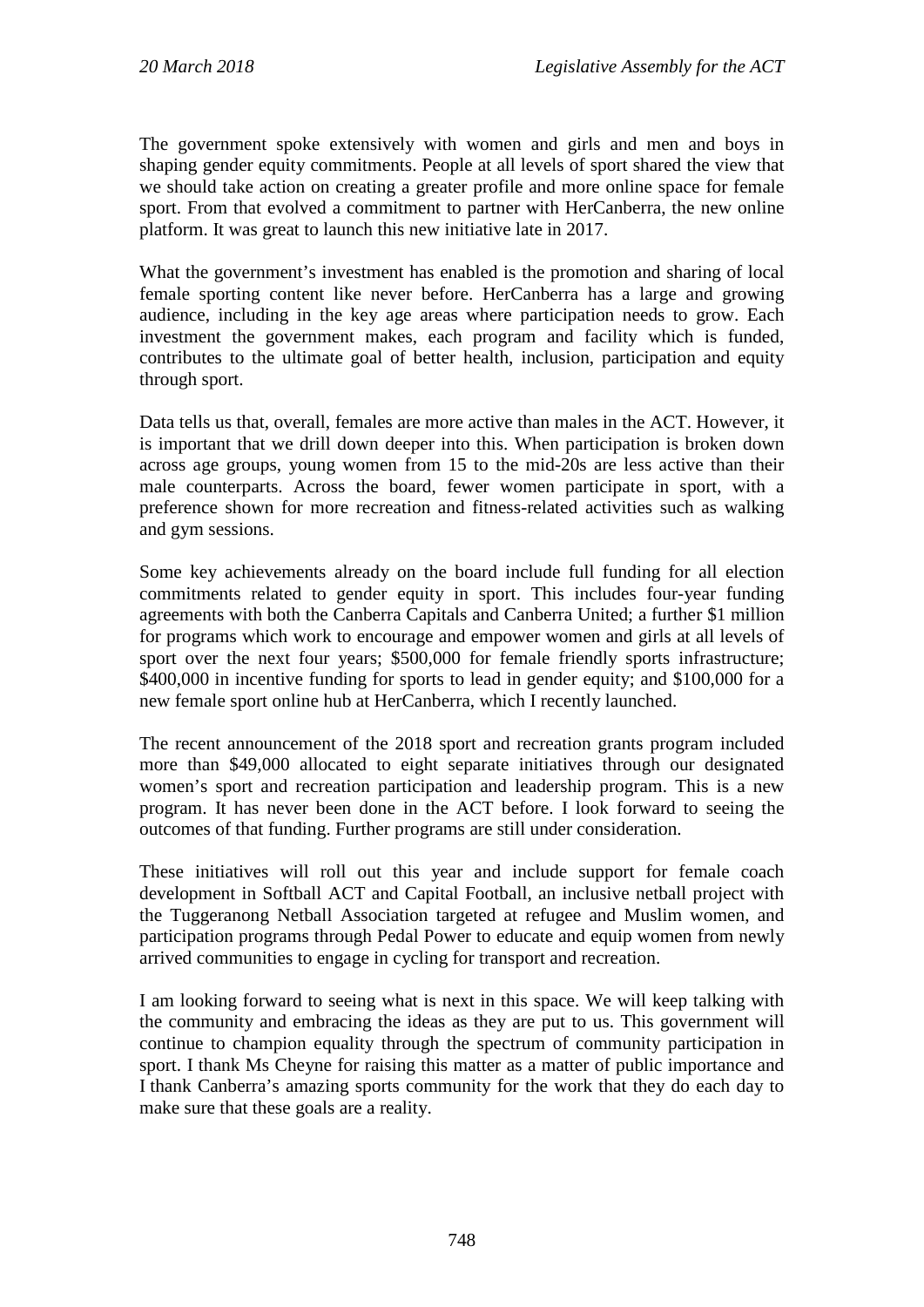**MS LAWDER** (Brindabella) (4.10): I rise to mention a couple of grants in the women's sport area that I think are very good. In my electorate the capital assistance program gave some funding to the Tuggeranong Netball Association to upgrade their toilets. It does not sound like a very exciting project, but I can assure you that it is. Down there at the Calwell playing fields and the Tuggeranong netball courts, up until now there have been two toilets for what is usually about 1,500 women and girls on a Saturday morning.

This is clearly inadequate. There are very limited change facilities. Girls usually get changed in the main area of the building there. What often happens on netball mornings is that the men's toilet in the building is used also as a women's toilet. Men have to go over to the public toilets on the soccer fields, which hopefully have been opened by the rangers. They get locked each night and opened each morning. If they are not opened by the rangers it leaves the men caught short, so to speak.

Some time ago—it was midway through last year—I wrote to the minister asking about the possibility of an upgrade to the toilets and was told that there was no plan at that time. I think I wrote in July last year. But they have been successful in gaining funding through the capital assistance program. I know that president Jonathan Toze and the committee of the Tuggeranong Netball Association are very excited and pleased to be able to progress better toilet or ablution facilities down there at the Calwell playing fields.

The Tuggeranong Netball Association are very well known for a number of programs, including their reconciliation action plan and their Indigenous netball work. But they have also started this year the netball inclusion project. They had a come and try day just recently. The Tuggeranong participation netball competition had a come and try day on 17 March, just last weekend. People with disability, male and female, were invited to come along to the Tuggeranong Netball Association to try out the game of netball.

That is being run with the assistance of a grant from the department. I commend them for funding that particular program. This participation netball competition will run through the winter season and will enable the support and participation of people of all abilities. It is another good inclusion project. I commend the Tuggeranong Netball Association for seeking funding to start this project.

I understand that it could be one of the first of its type in Australia. They are very excited about it. The addition of more toilet facilities will be another good addition to the facilities down there. Again, congratulations to the committee of the Tuggeranong Netball Association for their foresight in applying for these grants. I look forward to seeing the result of the funding that they have received.

**MS CODY** (Murrumbidgee) (4.14): I thank Ms Cheyne for bringing this MPI—the importance of sports grants for supporting women's and girls' sport in Canberra—to the chamber today. As I am sure everyone in this place is very aware, I love sport, but I particularly love supporting women's and girls' sport.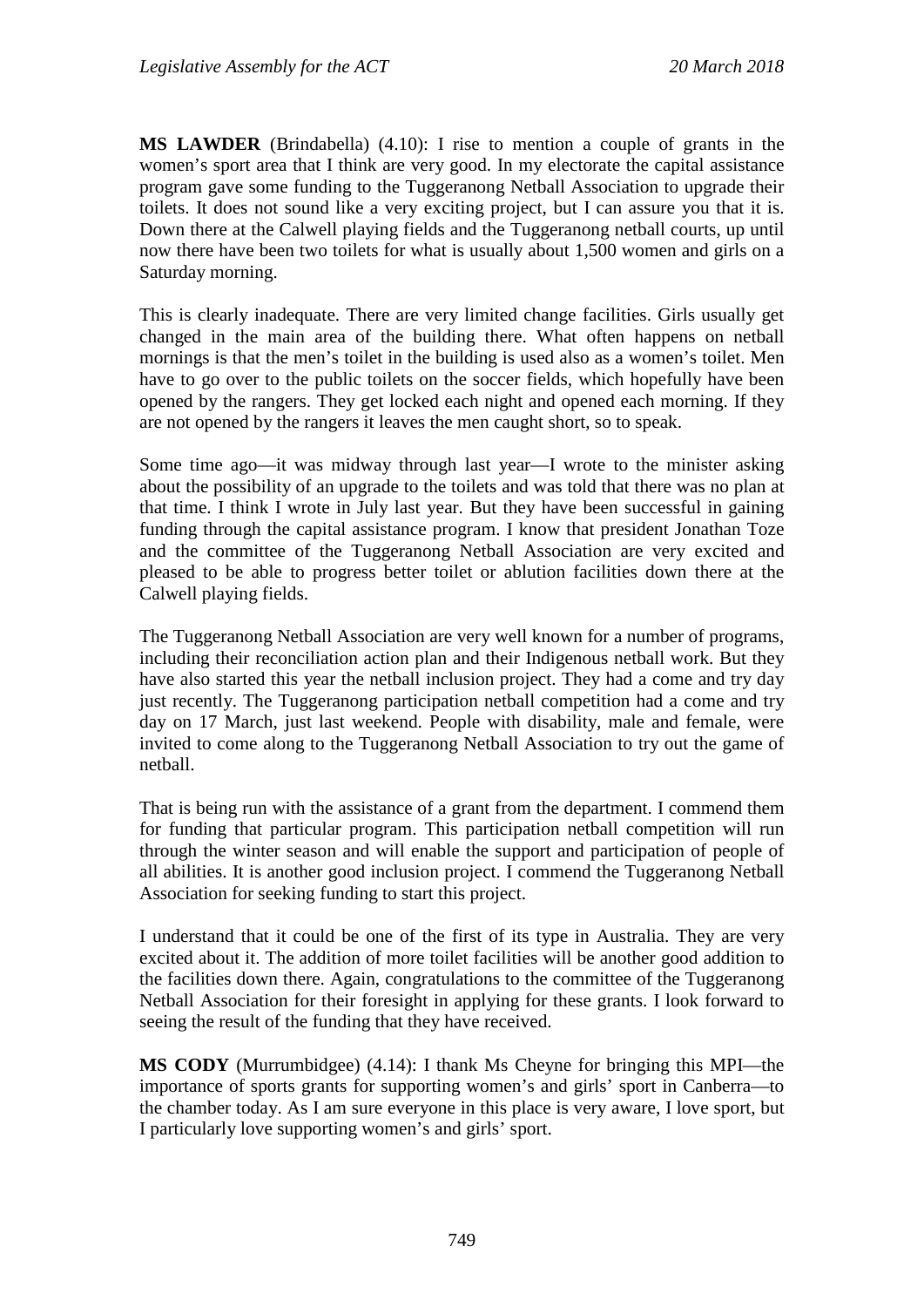While Ms Cheyne's MPI and the speeches from my colleagues Ms Berry and Mr Rattenbury have highlighted the wonderful opportunities this Barr Labor government has provided to women and girls in the sporting realm, I want to highlight some local stories of women's sport that I have been fortunate enough to be involved in.

Firstly, as Mr Rattenbury already has, I would like to congratulate the women who played for the Brumbies in Saturday's Super W rugby match against Queensland at GIO Stadium.

**Ms Berry**: It was the inaugural.

**MS CODY**: Yes, it was the inaugural. I am just getting to that bit, minister. For those of you that missed it, unfortunately the Brumbies women went down 42-5. I was unable to get out to the match, but many of my friends and family made it out to watch this very first Super W game in Canberra. I look forward to getting along to other games over the remaining season.

One of the women who played in Saturday's match for the Brumbies is a woman I have known for many years. In fact, I was fortunate enough to play with her for the Royals quite some years ago. It was great to see Louise continuing to have a fabulous career in rugby, including still playing for Australia.

The Super W competition means that Rugby Union has become the latest of Australia's major football codes to launch a women's competition. This follows in the footsteps of the longstanding W-League, the AFLW and women's rugby league. With a stronger local competition and access to professional development, the Australian women's rugby union team, the Wallaroos, will be a stronger team moving into the future.

But even though we celebrate the growing professionalism of women's sport, it is important to note that the women playing in the Super W competition are not being paid, not one cent. Ms Cheyne has also highlighted the disparity between men's and women's paid professional sports. While their male peers, even those in their rookie or reserve season, may be earning impressive amounts, women who play rugby union professionally, who train and uphold the values of their clubs, do so without compensation.

This is a sobering reminder of the sacrifices women make to play sport professionally. This is why delivering and improving existing support and grants programs to sporting women and their clubs must continue into the future. I urge those here today to get behind a team, to join a club and to watch the games live at the wonderful grounds we have here across Canberra.

Another matter of importance I wanted to raise today relates to the announcement last month by Minister Berry of a grant to extend Circuit Mark Webber. I am thrilled that this government is investing in diverse sporting activities in Canberra. The recently announced \$200,000 grant from the ACT government to upgrade the track at the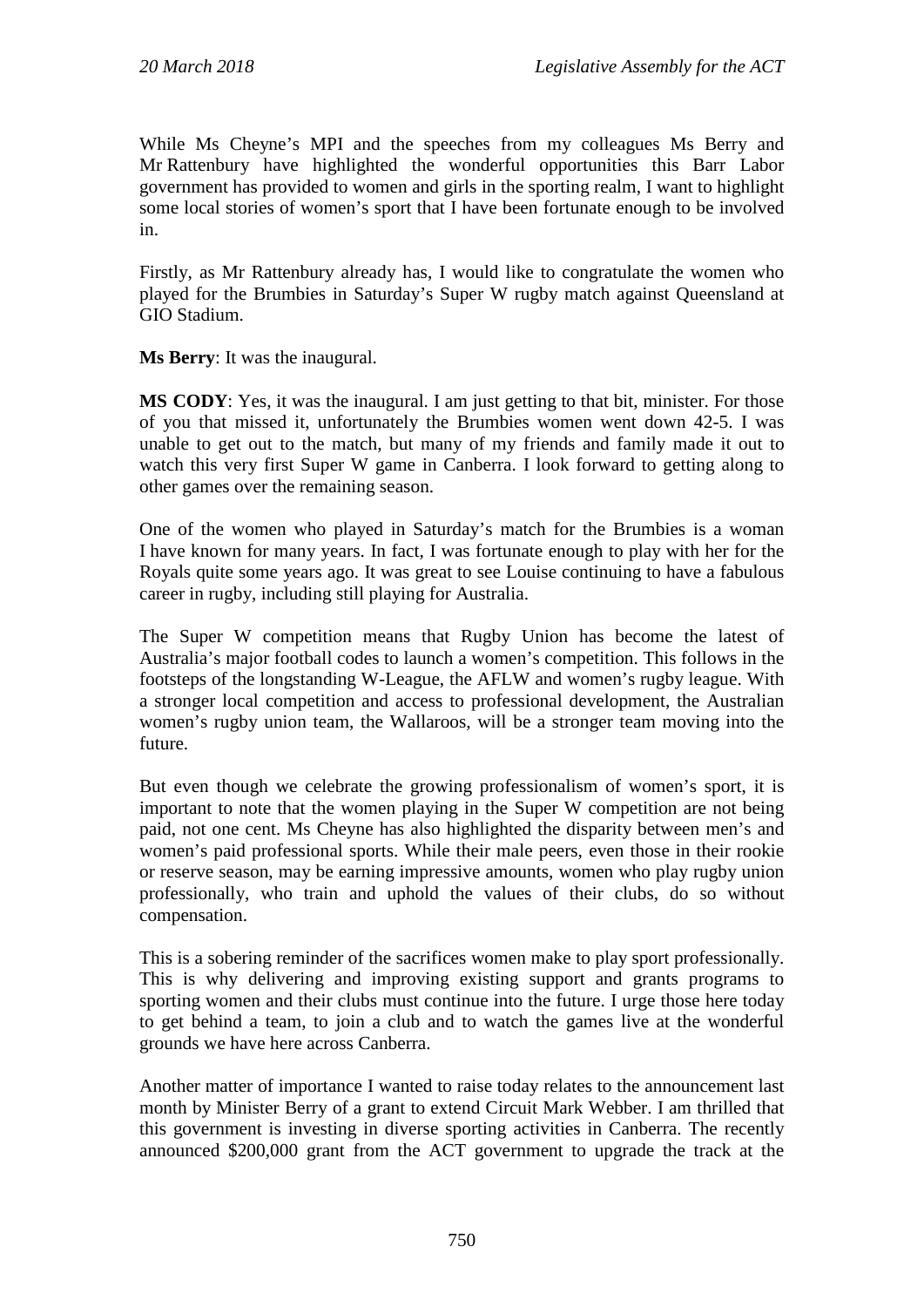Mark Webber circuit will transform the existing track into one that meets national and international standards.

The improvements to the track, including increasing the track to 1,100 metres, will mean that Canberra racing kart drivers will be able to take part in a greater range of events and compete at a much higher level. For those unfamiliar with this particular sporting venue, it is where some of Canberra's fastest young drivers, some as young as seven, take on the circuit and compete for national honours.

On Sunday I had the honour and privilege to head out to the Mark Webber circuit to watch some of our wonderful locals mix it up with some other juniors, and those not so junior, to race against kart drivers from across New South Wales. Many of those racing were young girls. They were ripping up the circuit and often reaching speeds close to 130 kilometres per hour. I have been meeting with many of these girls who compete regularly for the Canberra Kart Racing Club.

Often these girls have chatted with me about the difficulties they have in competing and finding professional support as they get older and the competition gets more aggressive. It extends even to finding racing suits to fit them as they grow and develop more. All the suits are made for boys and for men.

During some of the conversations I held with these women and girls they invited me to participate in a bit of a race at the Power Kart Raceway in Fyshwick. Can I remind you all that these girls, many of them far too young to be near the steering wheel of a car on the road, really put me to shame? Not only did they beat me; they beat me by four laps and 10 seconds. These girls are as young as nine. They are amazing and they compete with men and boys in their own age groups. There is no difference. They all compete together. It was a lot of fun racing those little karts at the Power Kart Raceway. I hope to do it again with the girls soon.

While we are here, talking about the continued support of women and girls in sport, I want to give a quick plug to my young friend and massive karting enthusiast Kiarra Jones, aged 12. Kiarra entered a national competition to attend the grand prix in Melbourne this weekend. As part of the competition, Kiarra wrote a short summary of everything she loved about karting and what motorsport means to her. I was thrilled that Kiarra was one of only 20 young girls from around Australia who will be attending the grand prix and joining the drivers on the track. Kiarra is hoping that by being involved in this year's grand prix she will have the opportunity to raise more awareness of women and girls in motorsport. Good job, Kiarra, and I hope you go well!

I would like to finish by talking about my experiences in the sporting realm. I have played sport since I was very small. Mr Milligan also talked about this. We are very lucky in the ACT not to have far to travel. One side of Canberra to the other is relatively close. But it still puts pressure on our parents, when we are young, to have to drive us from one end of Canberra to the other.

The government's continuing support for women and girls having more places to get changed when they reach those sporting fields is a wonderful initiative. I remember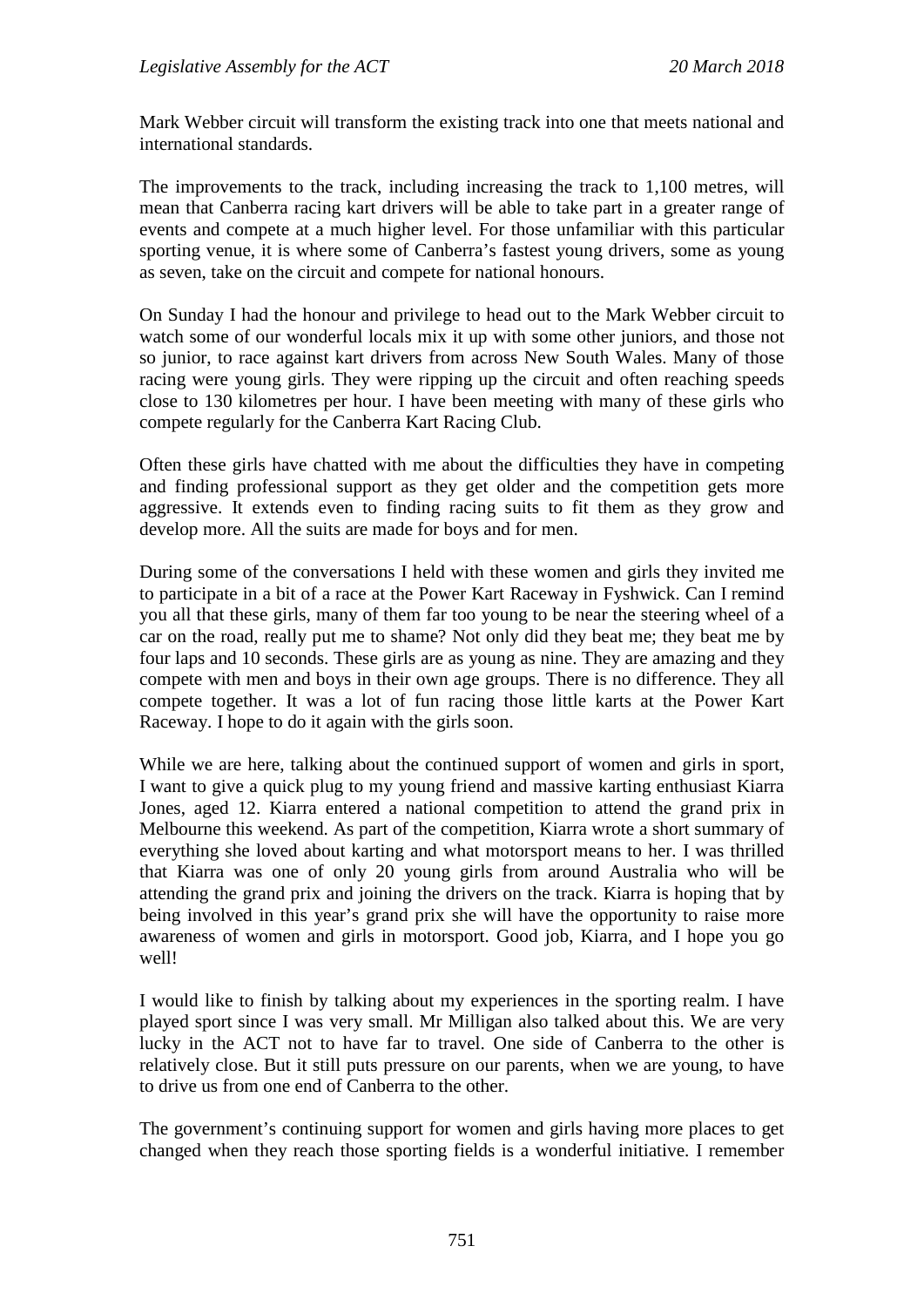often, when driving from one end of Canberra to the other, getting changed in the back seat of my mother's Ford Falcon station wagon because when I got to the ovals there were no girls playing in my soccer team. I also remember getting to the ice hockey centre at Phillip and having to wait until the boys finished training or playing so that we could then go in and get changed because there were not the facilities.

As Minister Berry has already expressed, being able to provide grants to women's and girls' sport here in the ACT means that we can continue to ensure that girls progress and continue to play sport as they grow and mature and that there are going to be fewer barriers. I commend the ACT government for all the work they do. I thank Ms Cheyne for raising this matter of public importance today.

*Discussion concluded.*

# **Courts and Other Justice Legislation Amendment Bill 2018**

Debate resumed from 22 February 2018, on motion by **Mr Ramsay**:

That this bill be agreed to in principle.

**MR HANSON** (Murrumbidgee) (4.23): The Canberra Liberals will be supporting this bill. It amends numerous pieces of legislation, including the ACT Civil and Administrative Tribunal Act 2008, the ACT Civil and Administrative Tribunal Regulation 2009, the Children and Young People Act 2008, the Coroners Act 1997, the Corrections Management Act 2007, the Crimes (Sentence Administration) Act 2005, the Evidence Act 2011 and many others. I will not go through the full list. While it does encompass a substantial list of changes, they can be unified as attempts to improve and coordinate the statute book, especially in the running and operation of our courts and tribunals.

According to the explanatory statement, the amendments are made in response to submissions from the profession and from the courts themselves. Some are in response to reported judgements calling for changes. Upon consultation, we agree that this is the case, and that is why the Canberra Liberals will support the changes. I will, however, briefly identify some key aspects, including some brief notes that may benefit from ongoing observation and monitoring by the Assembly and by the profession.

Those include several changes to clarify the processes of ACAT. Of note in this instance is the amount payable in ACAT under an occupational discipline order and to include that the recovery of an expense by an owners corporation for a units plan can include reasonable legal expenses. I draw the Assembly's attention to some of the representations I received prior to seeing this bill that increased limits such as this may diminish the overarching intention that ACAT be a no-cost jurisdiction. It can give rise to an imbalance, with individuals representing themselves against an opponent with a full legal team. However, this is balanced by the fact that if the limit was set too low, parties would be forced into a far more complex and costly jurisdiction on minor matters. As I say, I bring this matter to the attention of the Assembly for noting and monitoring.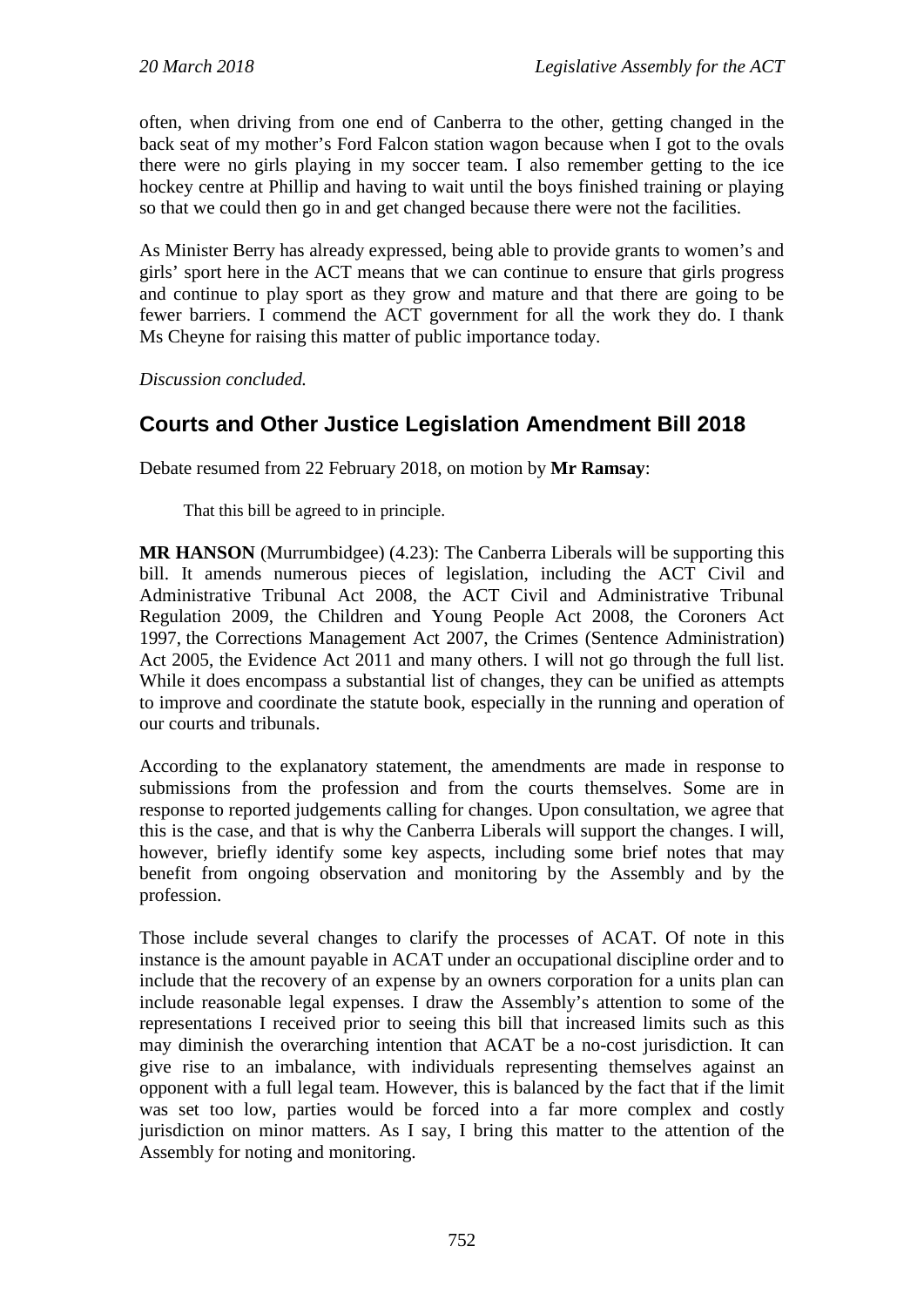The bill includes changes to allow a coroner to authorise a person to conduct routine non-invasive examinations such as taking blood samples, bone tissue, body fluids and hair, subject to having regard to distress or offence to a person because of their cultural attitudes or spiritual beliefs. Taking medical samples can be a very sensitive area, engaging personal, cultural and human rights considerations. This is expressly recognised in the explanatory statement. These points are laid out in the explanatory statement for reference, and I will not repeat them, but anyone with an interest can refer. This is, again, an area worthy of ongoing monitoring.

Other changes in the bill are more mechanical in nature. The Evidence Act 2011, the Legislation Act 2001 and the Evidence (Miscellaneous Provisions) Act 1991 have clarified the process for ACT courts to take evidence and submissions allowing audiovisual links or audio links with other places in ACT proceedings.

The Judicial Commissions Act 1994 has been amended to: allow the ACT Judicial Council to delegate its early dismissal of complaints function to the judicial commission staff in a limited range of circumstances; clarify when a judicial officer is considered to have failed to comply with a request to undergo a medical examination; and amend the situations in which the ACT Judicial Council is required to report to the Attorney-General to support the independence of the Judicial Council.

There are changes to the Juries Act 1967 which include minor matters but also deal with the provision of reasonable support for jurors with a disability. We raised the issue of support animals with the Attorney-General's office, a matter which has received some publicity of late. We have been informed that this provision may include support animals; we will continue to look at this area as well as others we have raised.

Amendments to the Oaths and Affirmations Act 1994 have removed inconsistencies in the text for an oath or affirmation by a witness or interpreter and reflect the more modern form of the oath and affirmation in the Evidence Act.

The Supreme Court Act 1933 has been amended to expand the jurisdiction of the associate judge to include the Supreme Court when its jurisdiction is exercisable by a single judge.

There are other amendments, including to the Utilities Act, which has been amended to increase the compensation limit for ACAT consideration of energy and water complaints to \$25,000. Here I would raise the concerns about no-cost jurisdictions I mentioned earlier.

Again, as always, I would like to thank the professional bodies, in particular, the Bar Association and the Law Society, for their feedback on this bill. I thank the Attorney-General's office for answering a number of questions on issues that my staff, particularly Ian Hagan, had with this bill. As I said at the outset, we will be supporting this legislation.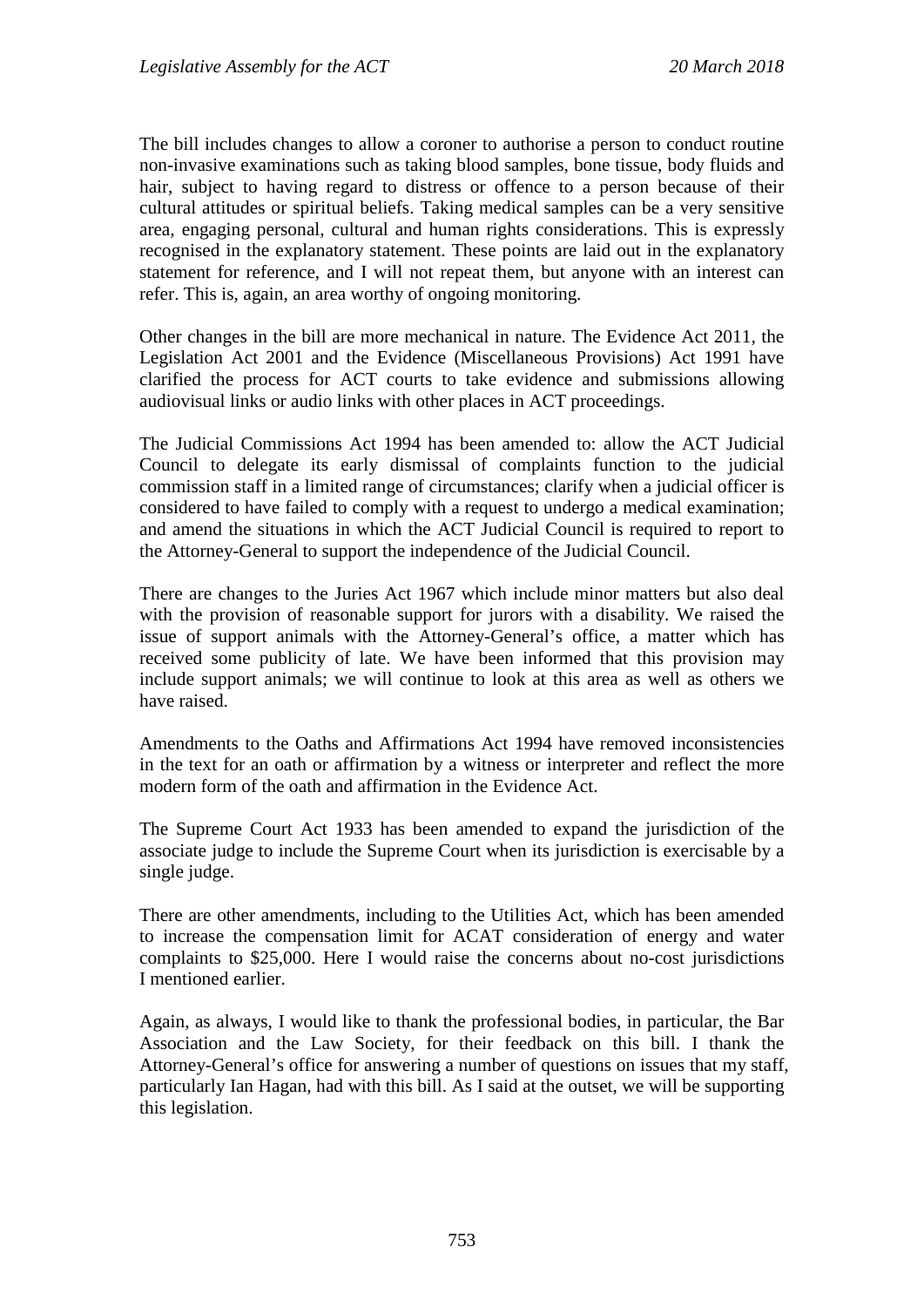**MR RATTENBURY** (Kurrajong) (4.29): The Courts and Other Justice Legislation Amendment Bill makes a range of amendments to legislation relating to the operations of the ACT courts and tribunals. The bill seeks to facilitate access to justice by introducing efficiency measures in relation to the structures and processes of the ACT courts and tribunals, including the operation of the ACT justice and coronial system. The bill is responding to issues identified by the courts, many of which are administrative and procedural in nature, as part of the government's regular review of justice legislation to ensure that the ACT has an accessible, fair and efficient justice system. I do not plan to discuss all of the changes, as they are largely positive and predominantly procedural, but I would like to make a couple of brief comments on a few particular matters.

The bill makes a series of amendments to the ACT Civil and Administrative Tribunal Act 2008, most of which are aimed at providing clarity in relation to certain procedures of the tribunal. This includes clarifying the process for the enforcement of orders made by ACAT in the Magistrates Court. This is in response to a judgement by Justice Refshauge in the case of Kaney v Rushton last year where His Honour noted that it would be preferable to put beyond doubt that the enforcement of ACAT orders is to happen through the established procedures under the Magistrates Court Act 1930. The bill introduces a new section to the ACT Civil and Administrative Tribunal Act which provides that a money order or non-money order made by the tribunal may be enforced by filing a copy of the order, sealed by the tribunal, along with an affidavit in support stating that the order has not been complied with in the appropriate court, usually the Magistrates Court.

The bill will also amend the Utilities Act to increase from \$10,000 to \$25,000 the maximum monetary amount of compensation which can be awarded at ACAT for energy and water complaints. The compensation limit has not been increased since it was set in 2001, and the new maximum amount will make sure that the tribunal is better able to address unfair conduct or poor service by energy and water providers in the territory.

Amendments to the Evidence (Miscellaneous Provisions) Act clarify the process for ACT courts to take evidence using audiovisual links or audio links. These amendments clarify that evidence by audiovisual links or audio links can be received from overseas. When considering whether evidence can be provided from a place outside the territory, including from overseas, the courts will weigh up the benefit of reduced costs and delay in the conduct of the proceedings with any impact on procedural fairness to the parties to determine whether it is in the interests of justice. Given the changing expectations in the world of being able to use this sort of technology, and the improvements in the technology, I think it is very appropriate to make this sort of amendment. I think we will see this sort of evidence-taking happening more frequently in the future, and the courts will be able to be more comfortable that it is an appropriate mechanism.

The bill makes amendments to the Juries Act to better support jurors in their important role. The Greens are particularly pleased to see that the bill will support the inclusion of people with a disability as jurors, ensuring that juries better reflect the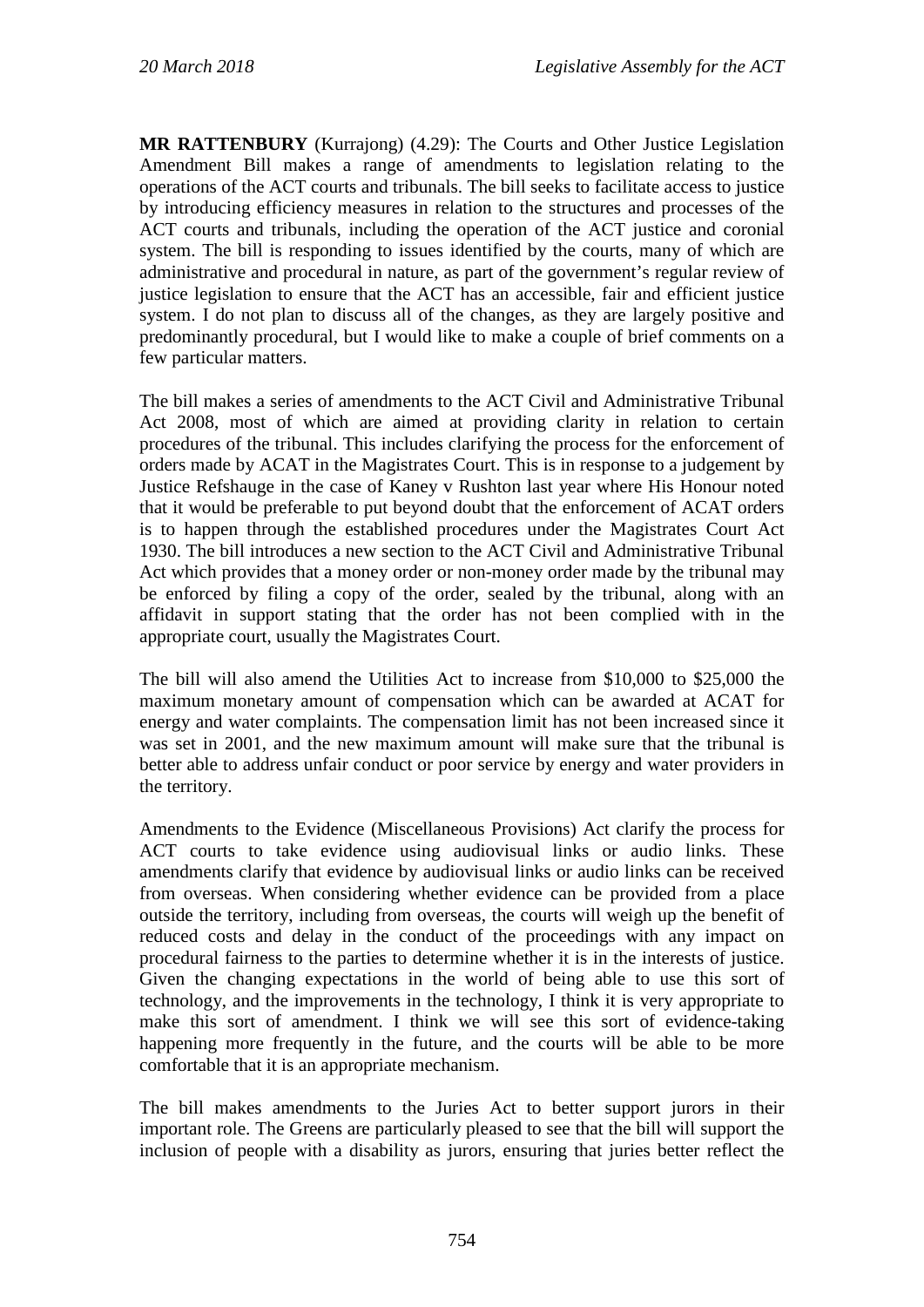diversity of the Canberra community. People with a language difficulty or a mental or physical disability will no longer be considered not to qualify to serve as jurors. Rather, they will be able to claim exemption from jury duty. Furthermore, a person must be given the appropriate level of support. That support would enable a person to properly discharge their duties as a juror if that support can reasonably be given. This can include the provision of an interpreter, including an Auslan interpreter; assistance animals; and disability aids. The provision of this type of support is consistent with decisions of the UN Committee on the Rights of Persons with Disabilities.

The amendments to the Supreme Court Act will assist the court in better managing its case load by recognising the expanded role of the associate judge. It is well known that court processes can take a long time, and any effort to reduce court waiting times is, of course, welcome. This bill clarifies that the associate judge may exercise the jurisdiction of the court that is exercisable by a single judge other than for a trial on indictment or a matter before the court of appeal.

Similar to amendments to the Juries Act, amendments to the Oaths and Affirmations Act will ensure that court processes better reflect the diversity of Canberra's population. The bill provides that an oath can be adapted by a person taking the oath by, for example, naming a god in their religion rather than being obliged to say, "Almighty God" or "So help me, God". This will ensure that the court process is more inclusive and better recognises Canberra's multicultural and multi-faith community.

In conclusion, the Greens are very pleased to support this bill. We believe it will assist the courts in making their processes more efficient and also make the courts more inclusive and better reflect the diversity of the Canberra community.

**MS CHEYNE** (Ginninderra) (4.34): In a rapidly changing and interconnected world, with new technology, better social awareness and stronger relations between Canberra and the rest of the world, our justice system must be able to keep up. It must guarantee fair and timely outcomes, be more easily accessible and respect cultural differences and religious views.

This bill updates the legislation governing our courts so that we can better meet these standards. In addition to several changes that improve the efficiency of our court and tribunal proceedings, the bill makes a considerable effort to improve the system's fairness, cultural sensitivity and ability to protect individuals' human rights.

The amendments to the Evidence (Miscellaneous Provisions) Act 1991 are especially important. At present, the act allows ACT courts to direct a person to appear before the court via audiovisual links and audio links from another place within Australia. There is little guidance on whether ACT courtrooms are intended to do this with locations outside Australia.

The amendments in this bill confirm that ACT courts can take evidence and submissions from overseas in this way and clarify the processes for doing so. For example, it directs the court on how it should administer oaths and affirmations by audiovisual or audio links and how to deal with different international norms around giving evidence on oath or affirmation.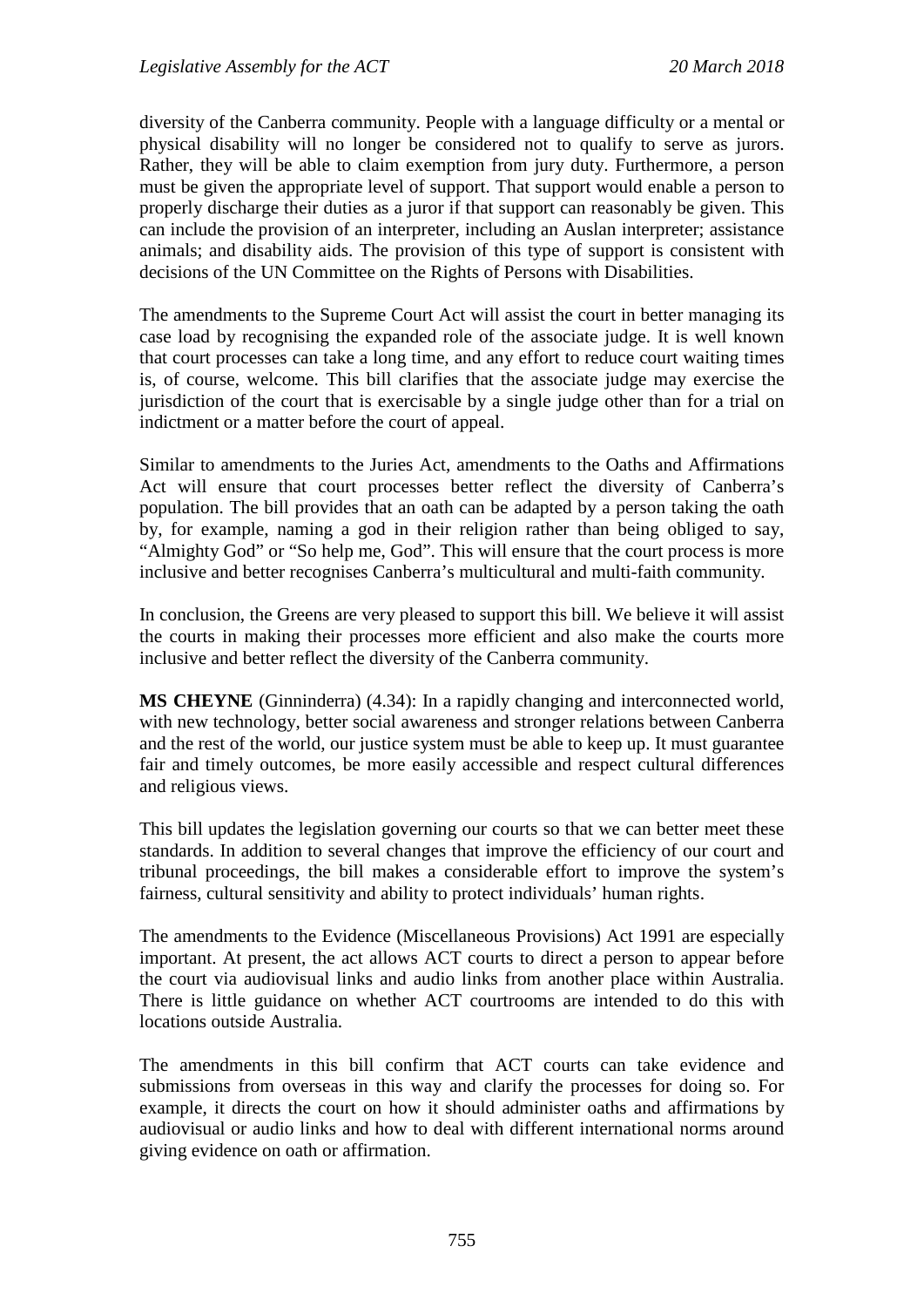The ACT is opening up to the rest of the world. If we are to encourage the best administration of justice in such a globalised world, it is important that we facilitate a connection between the ACT courts and locations both within and outside Australia. Doing so will help avoid preventable delays and unfair outcomes in a situation where key witnesses are outside the ACT or overseas.

This bill also makes several amendments to the Coroners Act 1997. For example, one amendment allows the coroner to obtain the medical records of the deceased in any reportable death. Quite often the deceased person's medical records will be very detailed, especially where people have previously received considerable medical treatment. In such cases, coroners may be able to determine the cause of death by reviewing the deceased person's medical records without conducting an invasive autopsy. Losing someone you love is difficult and painful. Knowing that an autopsy is being conducted on their body can be traumatic. By eliminating the need for unnecessary invasive autopsies, this amendment attempts to reduce the distress caused to the family and friends of the deceased.

The bill also makes a considerable effort to safeguard individuals' religious and cultural rights. Different cultures and religions have varying beliefs, traditions and practices when it comes to death and how a body should be treated. Some cultures believe in the sanctity of keeping the human body complete. Others have no direct objection to autopsies but believe that organs must be returned to the body or that the funeral must not be delayed. For example, some Aboriginal and Torres Strait Islander communities believe that there should be restrictions on interfering with a deceased person's body.

In fact, in 2009 one Indigenous artist launched an injunction to stop an autopsy on her son. She believed that if the body was interfered with by foreign hand, her son's spirit would be prevented from moving forward. This bill takes such concerns into consideration. It provides that whenever coroners exercise a function or make a decision relating to an inquest, they must be more culturally sensitive. They must consider the benefits of reducing any distress that could be caused to the family of the deceased who, because of their cultural and spiritual beliefs, could reasonably be expected to be distressed or offended by the coroner's actions or decisions. This could involve asking a family member about how they could best respect the deceased person's attitudes and beliefs.

Continuing along this vein of protecting individuals' human rights, the bill amends the Juries Act 1967 to allow more people to participate in jury duty. Currently, those who are differently abled or have an insufficient grasp of the English language are not considered to be qualified to serve as jurors. The changes proposed in this bill allow such individuals to serve as jurors if they wish to do so. Instead of being discharged, a person who is eager to participate in jury duty but has a difficulty with the language or is suffering from a mental or physical disability will be provided with support that can reasonably be given. This may include an interpreter, including an Auslan interpreter, or an assistance animal, a disability aid or a support person. The bill also takes care to not pressure those who feel that they would not be equipped for such a task. If a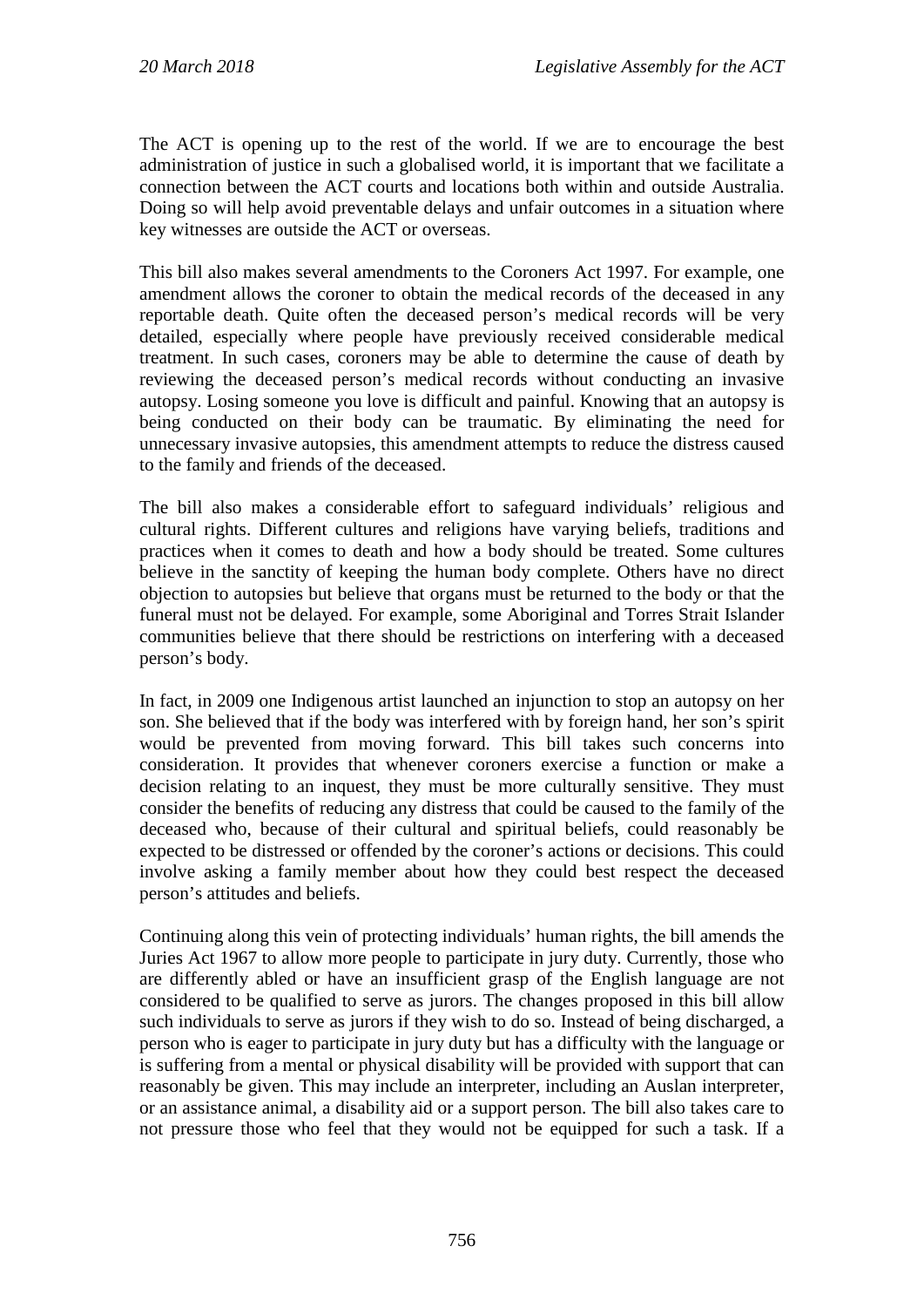person with a language difficulty or a mental or physical disability feels they would be unable to partake in jury duty, they have the option of claiming an exemption.

Every year, thousands of Canberrans interact with the ACT justice system in a number of different capacities. The government must make sure that these interactions are efficient and effective and that the system embodies the key principles of our legal system: fairness, justice and equality before the law. The bill before the Assembly today makes several amendments that improve the clarity of existing legislation. Some of the amendments improve the competence, independence and efficiency of our legal system. Others enable more people to access the courts, improve the fairness of the outcome and improve the system's cultural sensitivity. These procedural changes to different limbs of our legal system contribute to this government's continuing efforts to support a court system that serves the needs of all Canberrans. I commend this bill to the Assembly.

**MR RAMSAY** (Ginninderra—Attorney-General, Minister for Regulatory Services, Minister for the Arts and Community Events and Minister for Veterans and Seniors) (4.40), in reply: I thank members for their contribution to this debate today and I am pleased to note that this bill has full support across the chamber. I am pleased to speak in support of the Courts and Other Justice Legislation Amendment Bill 2018. It makes amendments to 16 acts. The bill is part of the government's regular process of review and reform of justice legislation to ensure that the ACT has an accessible, fair and efficient justice system.

I would also like to thank all stakeholders who have participated in the consultation on and the preparation of this bill. The stakeholders have included the Director of Public Prosecutions, Legal Aid ACT, the Judicial Council, the Human Rights Commission, the Law Society, the Bar Association and, particularly in relation to this bill, the ACT courts and the ACT Civil and Administrative Tribunal, and I thank them for their collaboration in identifying and developing the amendments in this bill. As always, I want to place on record my appreciation for officers from the Justice and Community Safety Directorate for their work in the preparation of this bill as well.

This legislation will increase efficiency and remove red tape in court processes. It will help the courts and the tribunal to provide access to justice and it will support diversity and inclusion. The bill will increase efficiency in the ACT justice system and remove unnecessary red tape.

The amendment to the Evidence (Miscellaneous Provisions) Act 1991 clarifies and simplifies the process for ACT courts to take evidence during audiovisual links or audio links, including overseas and interstate. This sensible change was recommended to the government by Justice Penfold in the case of R v Woutersz last year. It will support the efficient conduct of trials by leveraging proven technology to allow the ACT justice system to be globally connected.

The bill also includes amendments to simplify and remove red tape from the jury management process in the Juries Act 1967. As an example, to issue a fine to a person who unlawfully failed to attend court in accordance with a jury summons, a judge currently has to issue a warrant requiring the sheriff to apprehend the person and the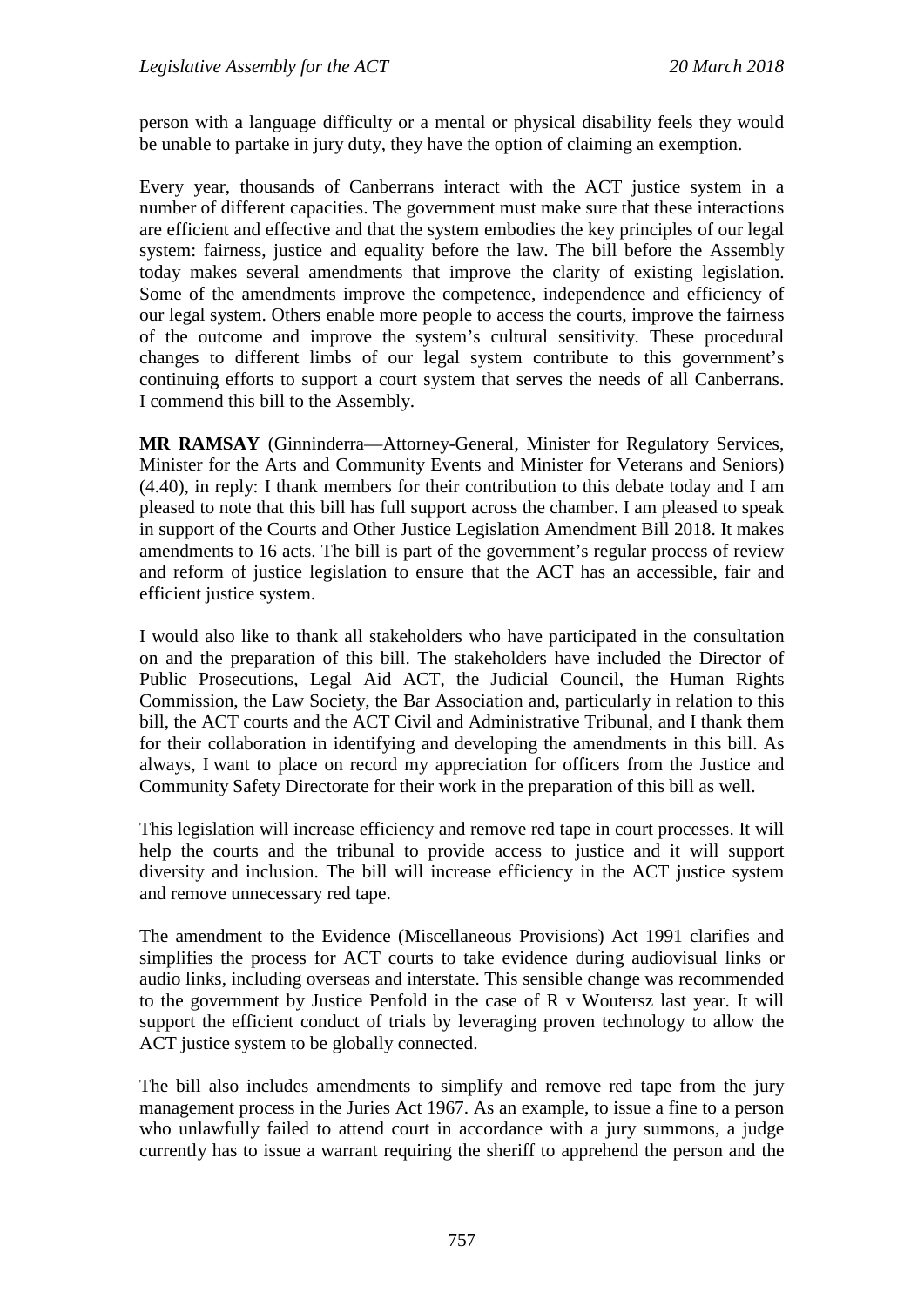person must then be brought in front of a Supreme Court judge. This process is an inefficient use of judge and sheriff time and, instead, the bill will make changes to allow penalty notices to be issued for breaches of jury responsibilities.

In addition, the legislation increases the efficiency of the ACT's coronial system through amendments to the Coroners Act 1997. For example, the bill includes amendments to reduce the rate of invasive autopsies by enabling a coroner to more easily and quickly make an order for examinations of a less intrusive nature, such as the taking of a blood sample or taking fingerprints. A coroner will also be able to obtain medical records from a person's medical provider and use them to finalise an inquest without undertaking a post-mortem examination.

Ensuring that invasive autopsies are only carried out when absolutely necessary will, in some cases, permit the quicker release of deceased persons to their families. The government is keenly aware that coronial processes can be distressing for friends or family members, and conducting these processes in a way that is both efficient and also sensitive remains a high priority.

The Coroners Act already contains a safeguard on post mortems which require a coroner to consider how to minimise distress or offence to a person because of their cultural attitudes or spiritual beliefs. These amendments will require a coroner to have these same considerations in mind when exercising any function or making a decision in relation to an inquest.

The bill contains reforms which help the courts and the tribunal to provide more effective access to justice for Canberrans. For example, in the Supreme Court case Kaney v Rushton last year Justice Refshauge underscored the need to clarify the process of enforcement of tribunal orders. The bill includes a series of amendments that respond to His Honour's judgement, including amending the ACT Civil and Administrative Tribunal Act 2008 to make clear that a tribunal order may be enforced by filing a copy of the order sealed by the tribunal, along with an affidavit in support stating that the order has not been complied with. This important clarification will reduce the potential for uncertainty and delay in the enforcement of tribunal orders and provide additional incentive to comply with them.

Another example of the bill helping ACT courts and the tribunal to provide access to justice for Canberrans is the amendment of the Utilities Act 2000, which increases the maximum monetary amount of compensation for energy and water complaints upheld by the tribunal from \$10,000 to \$25,000. The compensation limit has not been increased for 15 years. This new maximum amount will make sure that the tribunal is better able to redress unfair conduct or poor service by energy and water providers in the ACT.

I would like, finally, to discuss the amendments that support diversity and inclusion in legal processes. I am proud to live in a city as diverse as Canberra, and the ACT government is committed to supporting the inclusion of all Canberrans. All Canberrans should be able to participate in the ACT's legal processes, regardless of sex, ethnic origin, religion, language or disability status, and, with that goal in mind,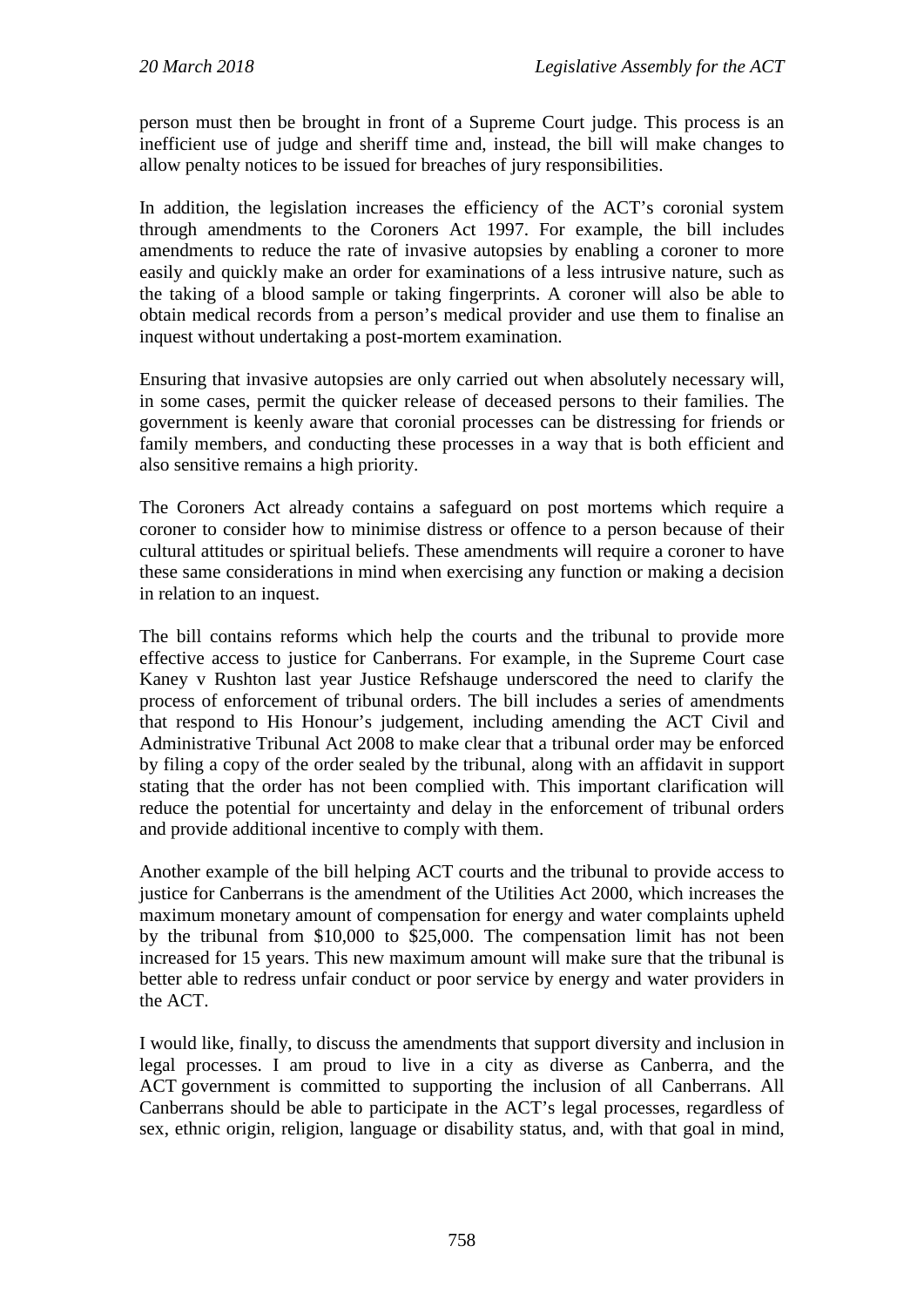as has been well noted by other speakers, this bill introduces provisions to support the participation of people with disabilities or language difficulties as jurors.

The bill also supports diversity and inclusion with changes to how oaths and affirmations are administered to better reflect the ACT's diverse population. These changes relate not only to the courts but to any occasion where a person takes an oath or an affirmation. As an example, the text of an oath for a witness in the Oaths and Affirmations Act 1984 is currently as follows:

I swear by Almighty God that the evidence I shall give will be the truth, the whole truth, and nothing but the truth.

Many Canberrans can happily take that oath. However, there are some Canberrans who may wish to take an oath but who are not comfortable with referring to "Almighty God". Therefore, the new oath text will allow a person to promise rather than swear and to refer to a god recognised by the person's religion. Where a person wishes to make an affirmation, they will be required to solemnly and sincerely declare and affirm.

In conclusion, the Courts and Other Justice Legislation Amendment Bill 2018 is an important piece of legislation that supports the administration of justice in the ACT. The government is committed to working in partnership with our courts and our tribunal towards our shared goal of providing accessible justice for all. Again, I wish to thank all our justice stakeholders for their participation in the process of developing this important amendment bill, and I commend the bill to the Assembly.

Question resolved in the affirmative.

Bill agreed to in principle.

Leave granted to dispense with the detail stage.

Bill agreed to.

# **Workplace Legislation Amendment Bill 2018**

Debate resumed from 15 February 2018, on motion by **Ms Stephen-Smith**:

That this bill be agreed to in principle.

**MR WALL** (Brindabella) (4.49): I rise to speak to the sections of the Workplace Legislation Amendment Bill 2018 that specifically relate to changes made to the Workforce Privacy Amendment Act 2016. I will defer to my colleague Miss C Burch, who will address on behalf of the opposition the aspects of this bill that relate to the public sector management amendments.

The first question that is in my mind when looking at this legislation is: why would we wind back legislation that has not yet been enacted? In 2016 we went through the process of having a bill developed by government, put through cabinet, brought into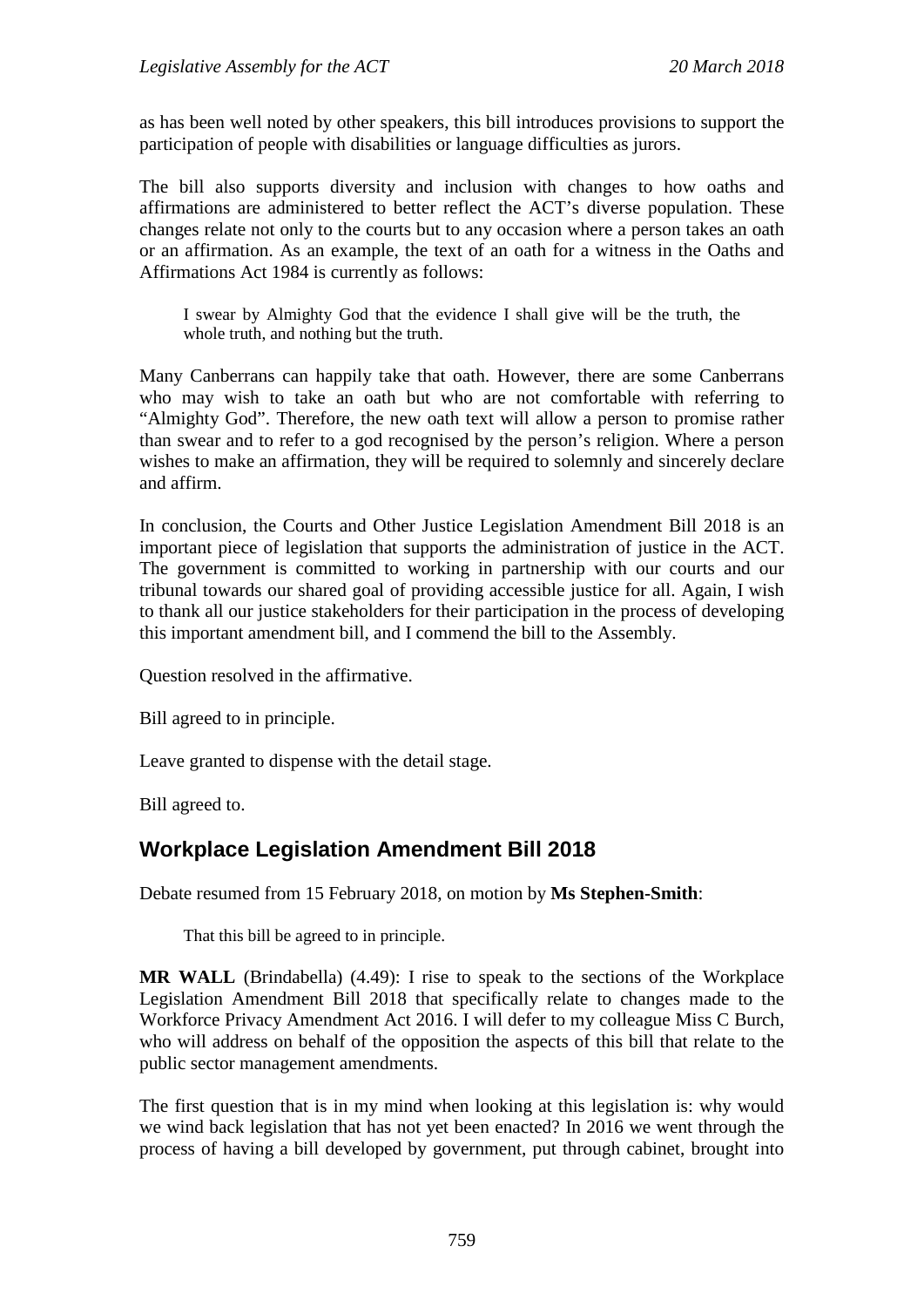the Assembly, debated, passed and brought into legislation—a fairly extensive process that also involved considerable community consultation and amendments. Yet, before many of these provisions have actually been enacted, we are now essentially repealing them.

The question that I am very keen to have explained is: does this highlight inadequacy in the consultation process? Is it evidence of poor governance on behalf of the current minister? Is it an illustration of poor governance on behalf of the previous minister or is it, as I wholly suspect, a matter of the government's agenda being run externally by UnionsACT?

My understanding is that the initial legislation came about after a review of the Workplace Privacy Act 2011 which was undertaken with the explicit purpose of identifying any need for legislative changes to improve the operation of the act. The act recognises the needs of an employer to reasonably and lawfully monitor their workplace, which in some cases is their own business. The changes made at the time took into account the potential need for employers to undertake surveillance outside the workplace. The minster at the time, Mr Rattenbury at that point, said:

This amendment reflects the review's finding that without a means to allow covert surveillance outside the workplace an employer's ability to defend legal proceedings against them may be adversely affected.

Nothing in the uncommenced sections of the original bill being amended in clause 5 of the bill that is before us today is alarming to me, and clearly it was not too alarming to the majority of members in this place who passed the legislation in 2016 or the vast majority of stakeholders who were consulted in 2016—other than one strident opponent to those clauses and elements of the legislation, being UnionsACT.

This can also be confirmed through Mr Rattenbury's words in this place on 7 April 2016. Again I quote the then minister, who said:

I note that not all stakeholders agree with the proposal to allow limited covert surveillance outside the workplace. Unions ACT does not agree and yesterday made media comments about the proposal. In my view, those comments were unfortunately quite misleading. They do not give an accurate account of the way that this will work in practice, the extensive safeguards in the bill or the involvement of the human rights commissioner in making sure the bill was of the highest standard in terms of its interaction with human rights.

For the benefit of the Assembly, let me provide some more detail about how this surveillance could occur outside the workplace. The amendment acknowledges that there are some circumstances where an employee engages in behaviour connected to their workplace that is unlawful and that an employer is justified in conducting surveillance on the employee. These circumstances would be very limited and must meet the strict requirements set out in the bill.

Those were the words of the then minister, Mr Rattenbury, in 2016. It does seem that one vocal stakeholder has got their way—that is, UnionsACT, who can rightfully claim a victory here, but at what cost? Is this not just another example of undue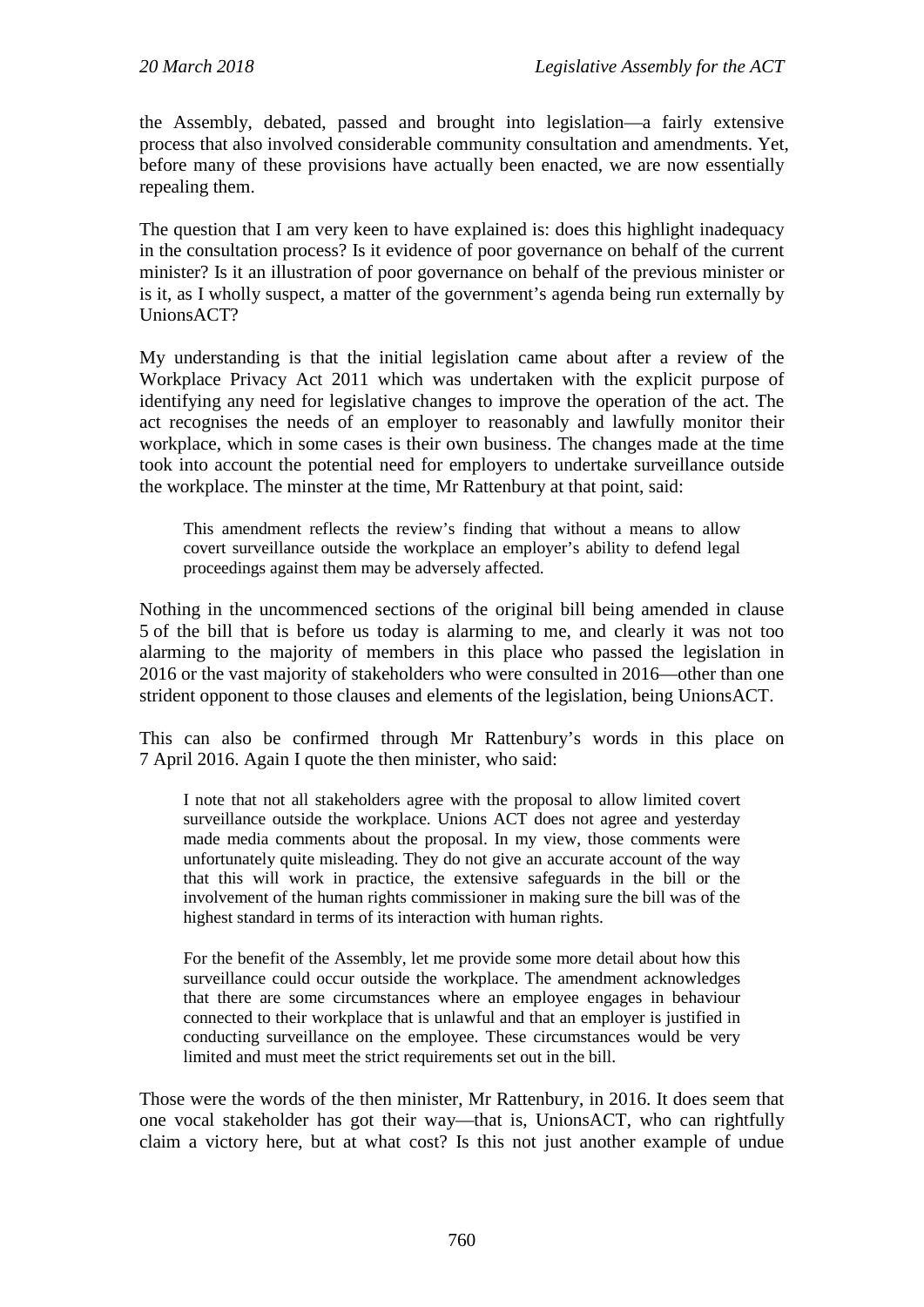influence over a government and the unions dictating a government agenda? Why was there a need to see this legislation implemented in 2016, yet an urgent need now to repeal it before these provisions are enacted?

The minister, in her directorate briefing, has not clearly articulated the basis for why this was a matter of urgency in 2016 and why there is urgency again now to remove it. If there was a case that clearly articulated why these kinds of provisions should be conveyed to employers in the ACT in 2016, what has substantially or structurally changed in the ACT economy and the employment sector that renders them no longer required in 2018? My fear, as I have already said, is that we now have a different minister with a much more sympathetic ear to the union movement and that they are again calling the shots.

It seems that, with the support of the crossbench, these provisions will be going through today, against the better judgement of much of the opposition, but we will not be standing in the way of them marching to the beat of whoever is calling the shots in this instance. As I said in my opening remarks, I will defer the elements of this bill that relate to the Public Sector Management Act to my colleague Miss Burch, who will address them and move an amendment going forward.

**MISS C BURCH** (Kurrajong) (4.54): I rise to speak to the elements of this bill relating to the Public Sector Management Act and will later move the amendment circulated in my name. The government's proposed amendments to the Public Sector Management Act, as they currently stand, have the potential to create financial hardship for hardworking current and former ACT public servants. The amendment I have circulated will significantly lessen any potential financial hardship resulting from government errors that are no fault of their own, by removing the ability for these laws to be applied retrospectively.

The ACT public service is home to diligent, skilled women and men who work hard for every dollar that they earn. ACT public servants have the right to be confident that their pay is correct and accurate at the time that they receive it. If the government makes a mistake in paying public service wages and salaries, those mistakes should be detected and corrected promptly.

It is a basic responsibility of government to ensure that public servants are paid fairly and accurately. It is not good enough for this Labor-Greens government to go back to public servants years later and tell them that they have a huge bill to pay back, all because of a government stuff-up. It is not fair to leave hardworking public servants in limbo, worrying that the government might come after them years later.

When we asked the government why amendments to the current legislation were necessary, we were told that this was in the name of good governance. If this is truly in the name of good governance, the government will have no reason not to support my amendment. If this is not, however, about good governance and is instead just another cash grab, I suspect this amendment will be voted down.

The government have not been up-front with the Assembly, nor with the public about whatever problem it is that they are trying to address with this bill. The existing act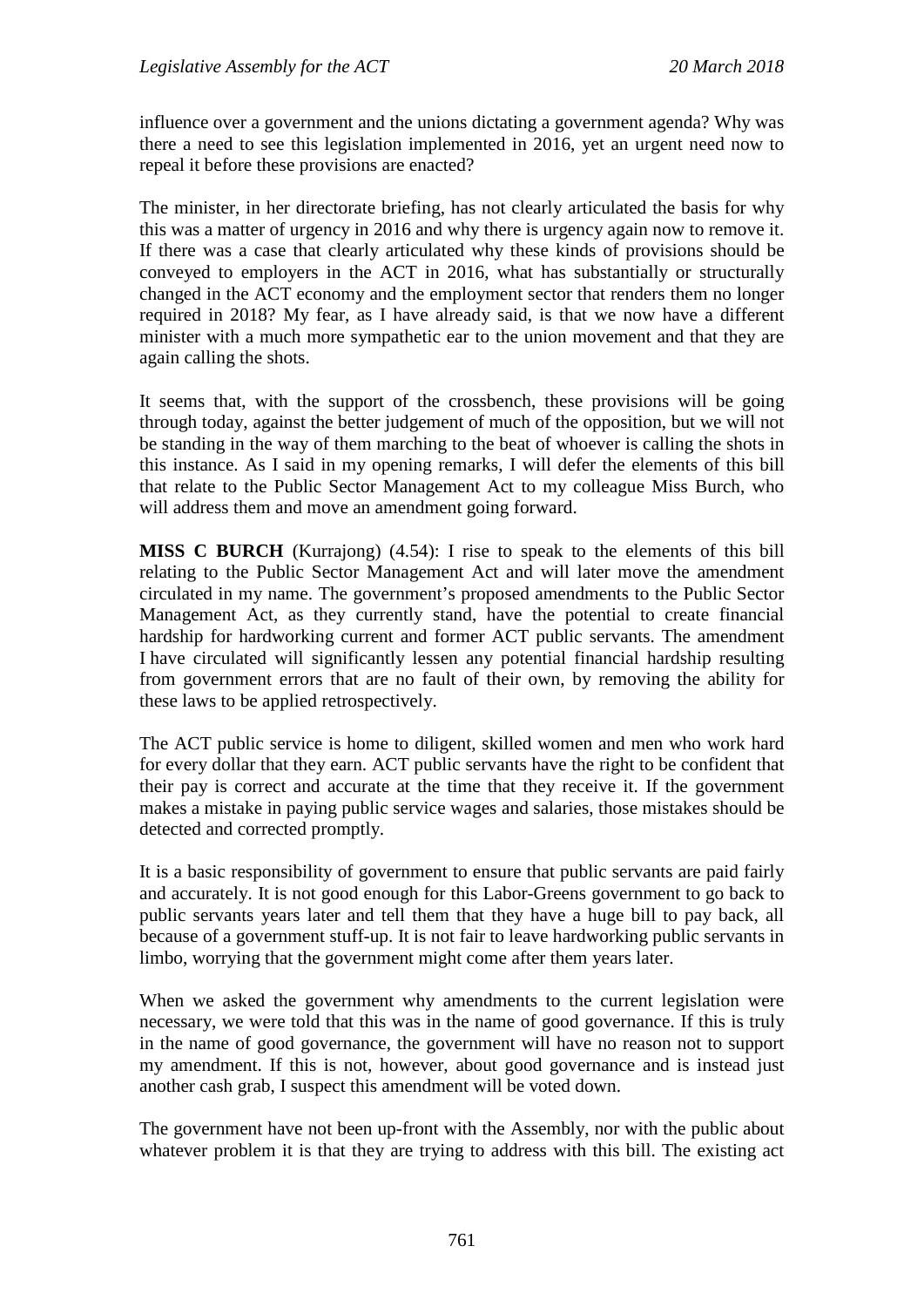already stipulates that overpayments must be repaid. The existing act says that arrangements for repayment must be agreed between the Head of Service and the public servant. The existing act says that repayment plans must be reasonable, having regard to all circumstances. This seems like a fair and reasonable approach in the face of government maladministration and error.

It is government maladministration and error that we are talking about in this bill. Of course, if overpayment has occurred due to the actions of the public servant—for example, due to fraudulent time sheets—the government has other means of recouping that money. I do not believe that it is necessary to punish hardworking public servants due to the failures and incompetence of this government.

The bill says that repayments must be made "regardless of when the overpayment was made". How far back does this government intend to go in pursuing public servants over old debts incurred through its own incompetence? We continue to hear stories of small business owners being hounded over debts that this incompetent government has discovered years after the fact. These debt collection notices can cause significant financial hardship for small businesses. Is this government now going to do the same to its own hardworking public servants?

How does the Chief Minister plan to tell public servants that their pay is going to be cut or that they owe the government debt, so that the government can fix its own mistakes? Should retired public servants be worried that the Chief Minister and his heavies will be coming after their retirement funds?

This bill would extend to government rights and powers far beyond those extended to small business. If a small business employer overpays an employee because they incorrectly believed that the employee was entitled to that pay or because of a payroll error, they cannot simply take back that money. Instead, the employer and employee must discuss and agree on a repayment plan, as is the case here under the current legislation.

This bill would also extend to government rights and powers far beyond those extended to everyday Australians in our banking sector. If I make an internet banking transfer and I enter the wrong BSB—a mistake that I admit is of my own doing—and the money is no longer in the other person's account, the bank will have to make "reasonable attempts" to get the money back. And if I only report the mistake seven months later, the money will only be returned if the other person agrees. Yet this government wants to penalise public servants in order to rectify its own mistakes and errors many years after the fact.

This bill calls for repayment plans to take into account a public servant's entire financial circumstances. Will public servants be forced to hand over their personal financial records to the same government that mucked up their pay in the first place? This government has already begun going after public servants, demanding that they complete statutory declarations of total assets, liabilities, income and expenditure details, not only for themselves but for their entire households. Why should the privacy of public servants and their families be so violated, simply because the government has got their pay wrong?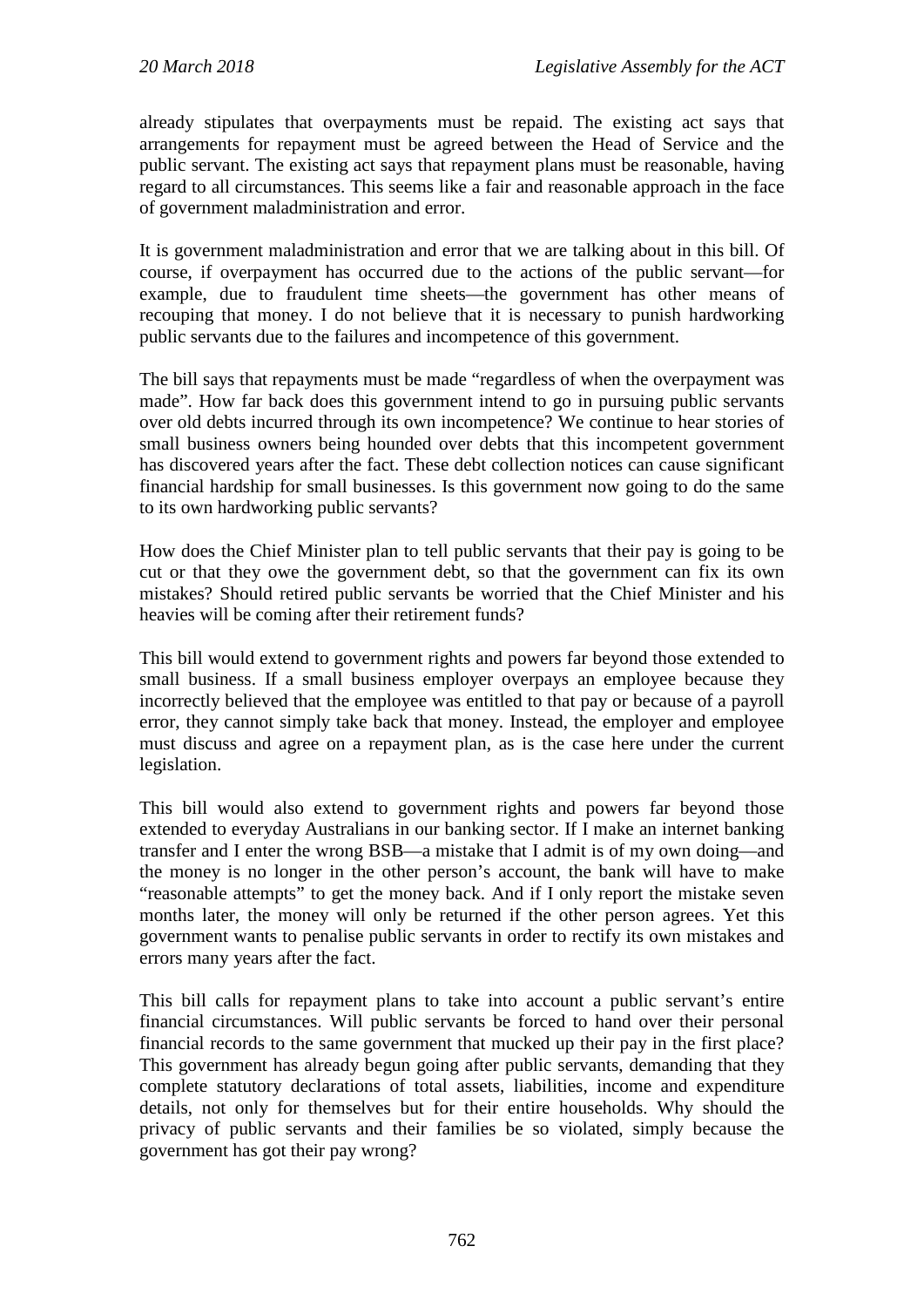We have asked the government how many overpayments have been made. They have no answers. They will not tell us how many times they have got it wrong. We have asked the government how much public money has been wasted on overpayments. They have no answers. They will not tell us how much money they have poured down the drain. We have asked the government how much money is yet to be paid back, and still the government has no answers. I call upon this government to be honest with Canberrans and tell us how much money has gone astray due to the government's sloppy record keeping and accounting practices. How many times must Canberrans continue to pay for the government's failures?

When we asked the government why amendments to the current legislation were necessary, we were told that this was in the name of good governance. Is the government telling us that good governance will begin with this bill? If good governance requires this legislation then what has the government been doing until now? After 17 years in power, has this government recently decided to try good governance? What kind of sloppy, inaccurate, poor payment practices is this legislation designed to hide? If this bill is truly in the name of good governance, and not an attack on current and former hardworking public servants, the Assembly will support my proposed amendment.

**MR RATTENBURY** (Kurrajong) (5.01): On behalf of the Greens, I am happy to support this bill. There are two key elements to this bill, as has been noted by the speakers from the opposition. The first provides a mechanism for public employers to recover payments from employees who have been overpaid, in the situation where the employee has not agreed to the employer deducting money from their salary. Currently, in this situation there is no way for the employer to recover the overpaid money as the Fair Work Act does not allow the employer to deduct money without the employee's permission.

Overpayments do arise in various circumstances. Miss Burch's colourful language aside, it can happen by accident or, for example, when an employee takes leave but does not inform payroll staff until after the fact. You can imagine a situation where an employer might propose a range of perfectly reasonable options, but if the employee refuses then the employer cannot recover the money.

The amendment will remove the requirement that any recovery action must be agreed between the employee and the Head of Service. However, before recovery can occur without employee agreement, the Head of Service has to have regard to several factors specified in the bill. These include consideration of the period in which the overpayment occurred, the circumstances of the overpayment, the gross and net amount of the overpayment, the public servant's financial circumstances and any other relevant circumstance. These are important considerations to protect the employee from unreasonable outcomes. For example, consideration of the employee's financial circumstances also includes consideration of hardship, such as family tragedy, serious illness or other serious or difficult circumstances.

As a practical example, I can imagine the situation of an employee who was impacted by the Mr Fluffy crisis, who was displaced from their home and was faced with the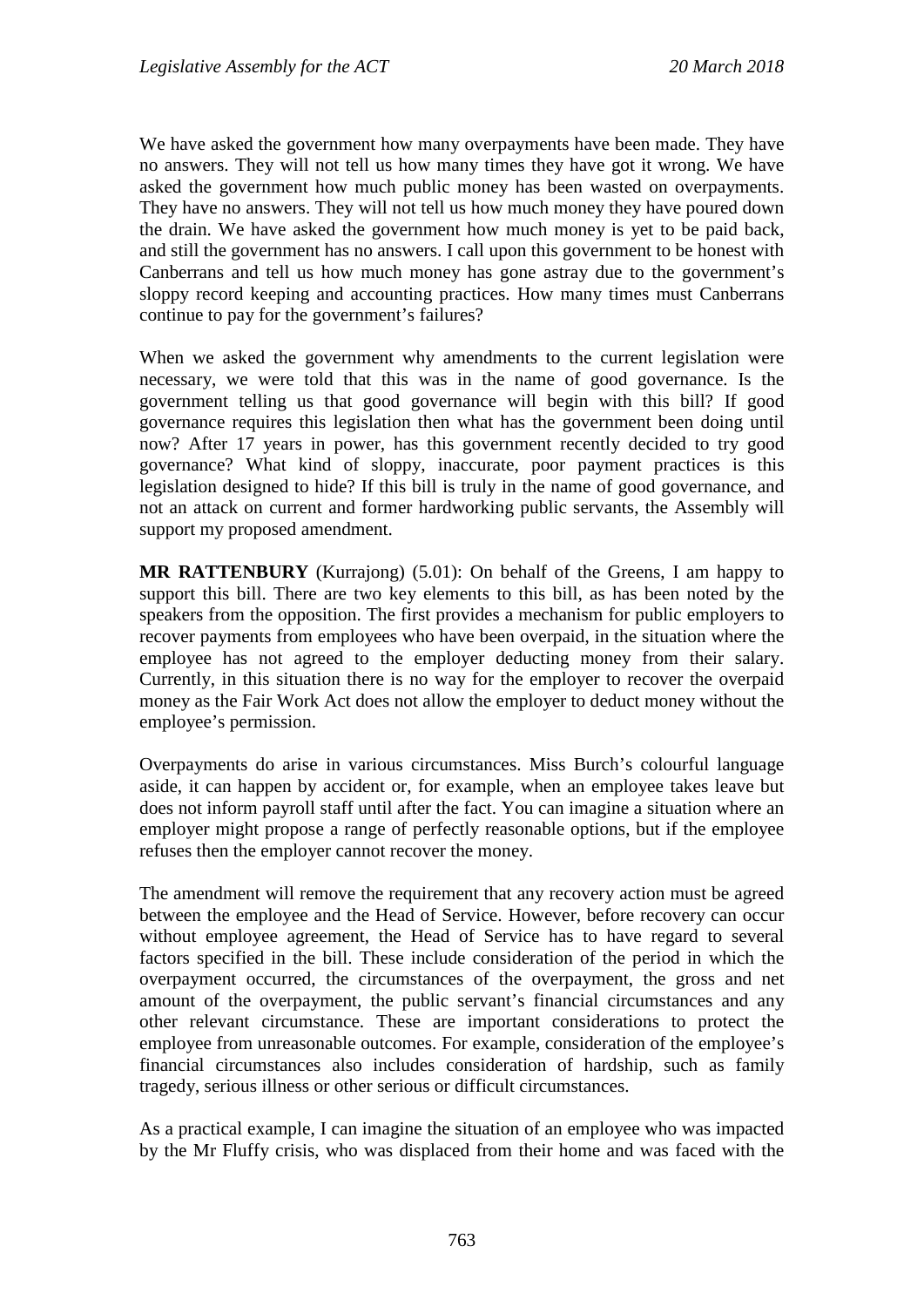costs and personal trauma that that caused to many people. They could have had a valid excuse to not agree to repay the money under these criteria during that period. It would be recoverable later, of course. Clearly, under this legislation there is discretion for the Head of Service to do this in a reasonable way that does not unfairly impact on people, whilst ensuring the integrity of the public purse.

On the other side of the equation it is important to note that this scheme is about recovering money and it helps to provide certainty and integrity in the management of public funds. Overpaid public service employees are paid with public funds and there is a responsibility to recover this money in a reasonable time—also, as I said, with due accord to people's personal circumstances so as not to create circumstances of hardship.

The second amendment in this bill will remove uncommenced provisions in the Workplace Privacy Act relating to employer surveillance. The uncommenced provisions would have allowed an employer to apply to the Magistrates Court for an authority to conduct surveillance of a worker outside the workplace. The change was recommended in a review of the Workplace Privacy Act. The act already allows an employer to apply to the Magistrates Court for an authority to conduct surveillance on an employee inside the workplace. The employer would need to demonstrate a reasonable belief that the employee was engaged in unlawful activity and that external surveillance was necessary. There were other significant safeguards in place and the Human Rights Commission was closely involved in developing the scheme to ensure that it was appropriately balanced with the right to privacy.

As I said, when taking the original decision to delay the commencement of these provisions, stakeholders nevertheless raised concerns about the provisions and we did reconsider. It is one of those circumstances where one should always be mindful of new information, and I think new information was presented in this circumstance. I decided it was appropriate to conduct a broader review of the whole civil surveillance space. There are many unresolved issues in the area of civil surveillance, as well as emerging issues related to new technology, and that was the context in which the provisions were deferred.

The review was intended to consider a range of issues, including the occurrence and use of surveillance in civil litigation claims in the territory; the extent of existing regulation of surveillance activities, including regulation of surveillance businesses; whether the Listening Devices Act 1992 should be expanded to capture video surveillance and electronic monitoring; the ability of existing legislation to respond to emerging surveillance technologies and practices, such as smartphones, fitness trackers, geotagging and drones; the possible need for a tort of breach of privacy; and the interaction of provisions regulating surveillance with other ACT legislation, including the Information Privacy Act, the Workplace Privacy Act and the Human Rights Act.

As I said the intention was to come up with a best practice model for regulating this rapidly evolving area of civil law. As members will recall, an expert consultant was contracted, who developed an issues paper, which is available on the JACS website. There were also public submissions.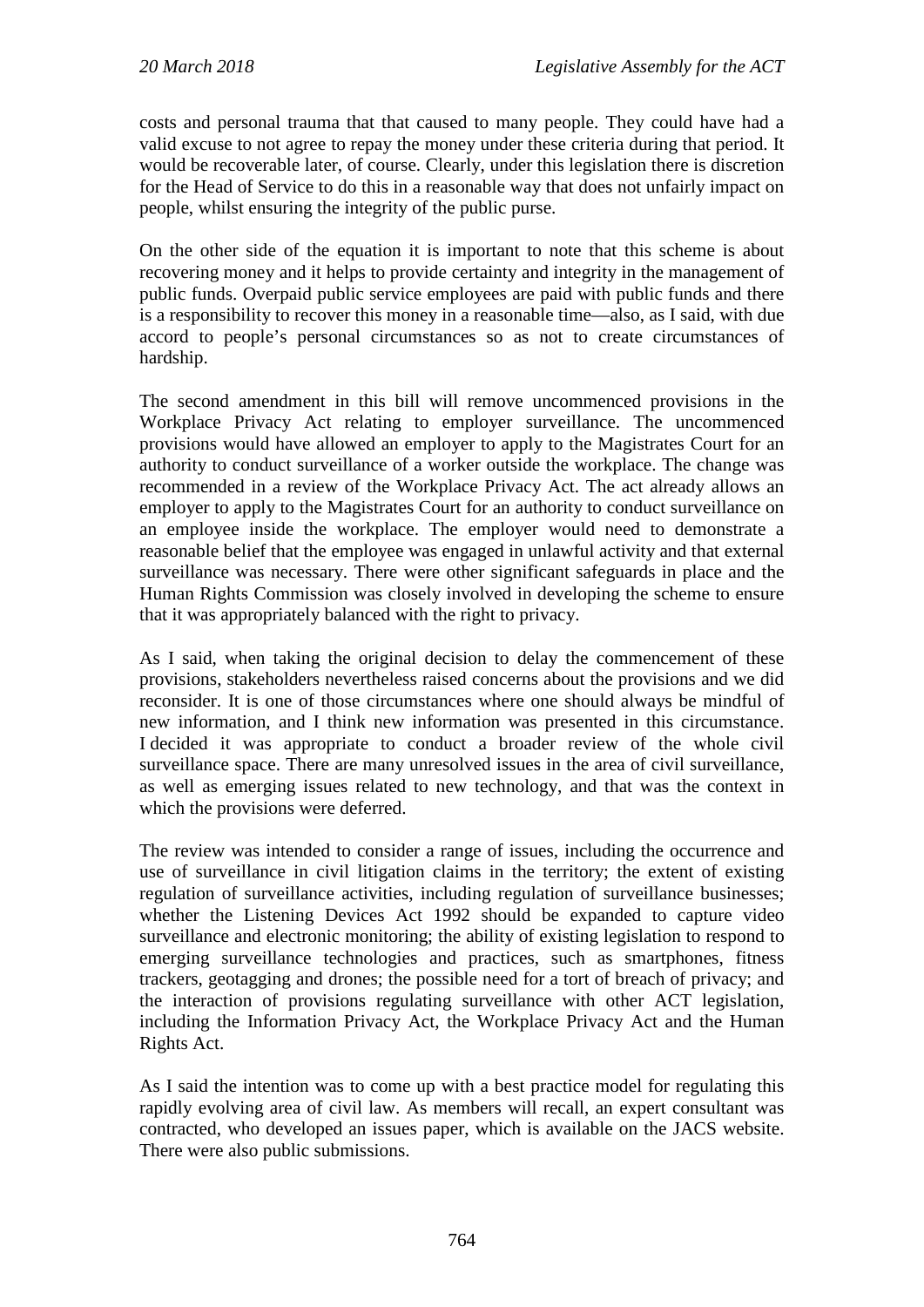I was satisfied with removing the uncommenced provisions from the act. I thought it made sense in the context of this broader government review of civil surveillance. That work is very important in continuing to look at this area of civil surveillance, reviewing the work that was started and making sure that we are keeping pace with technological developments and the new ways in which we are seeing people abuse the opportunities presented by those technologies. We need to ensure that the community's expectations about privacy and protection from undue surveillance are met and that we have the legislative provisions in the ACT to keep pace with a changing world. Having made those few remarks, the Greens are pleased to support this bill today.

**MS STEPHEN-SMITH** (Kurrajong—Minister for Community Services and Social Inclusion, Minister for Disability, Children and Youth, Minister for Aboriginal and Torres Strait Islander Affairs, Minister for Multicultural Affairs and Minister for Workplace Safety and Industrial Relations) (5.07): I will not go through the provisions of the bill again, as they were covered in my presentation speech, by Minister Rattenbury and, to some extent, by Mr Wall and Miss Burch. I will, however, respond to some of the comments that Mr Wall and Miss Burch have made in this debate and, in doing so, indicate that the government will not be supporting Miss Burch's amendment when the time comes.

I will start with Mr Wall's comments. As Mr Wall noted, the Workplace Privacy Amendment Bill 2016 was debated and amended in this place in 2016. At that time one of the amendments made was to defer commencement of the provisions related to the surveillance of workers outside the workplace, in recognition that further work was required. This was in fact a decision of the Assembly. Mr Wall has talked about our trying to override, in this bill, decisions of the Assembly which previously passed. Well, the Assembly that previously passed this bill passed an amendment to defer the commencement of these provisions in recognition that further work was required.

Mr Wall also stated that it was not explained in the directorate's briefing why this deferral had taken place or, indeed, why we were now proposing to omit these clauses and not have them commence as scheduled in April. Mr Wall did not actually attend the briefing, and I am advised that his staff did not specifically ask questions in relation to this matter.

I have, however, previously provided advice in relation to who was consulted in the government coming to its decision. It did include a range of stakeholders, including the Work Safety Council, the Law Society, the ACT Bar Association, the ACT Insurance Agency and, of course, UnionsACT. These stakeholders all expressed a range of concerns about these provisions commencing in their current form. Hence a decision was made, on the basis of that wide consultation with relevant stakeholders, that the provisions should not commence in their current form in April. That is why we are currently moving this amendment. That was actually pretty well explained in my presentation speech. Mr Wall is being a bit disingenuous in claiming that it was not explained to him.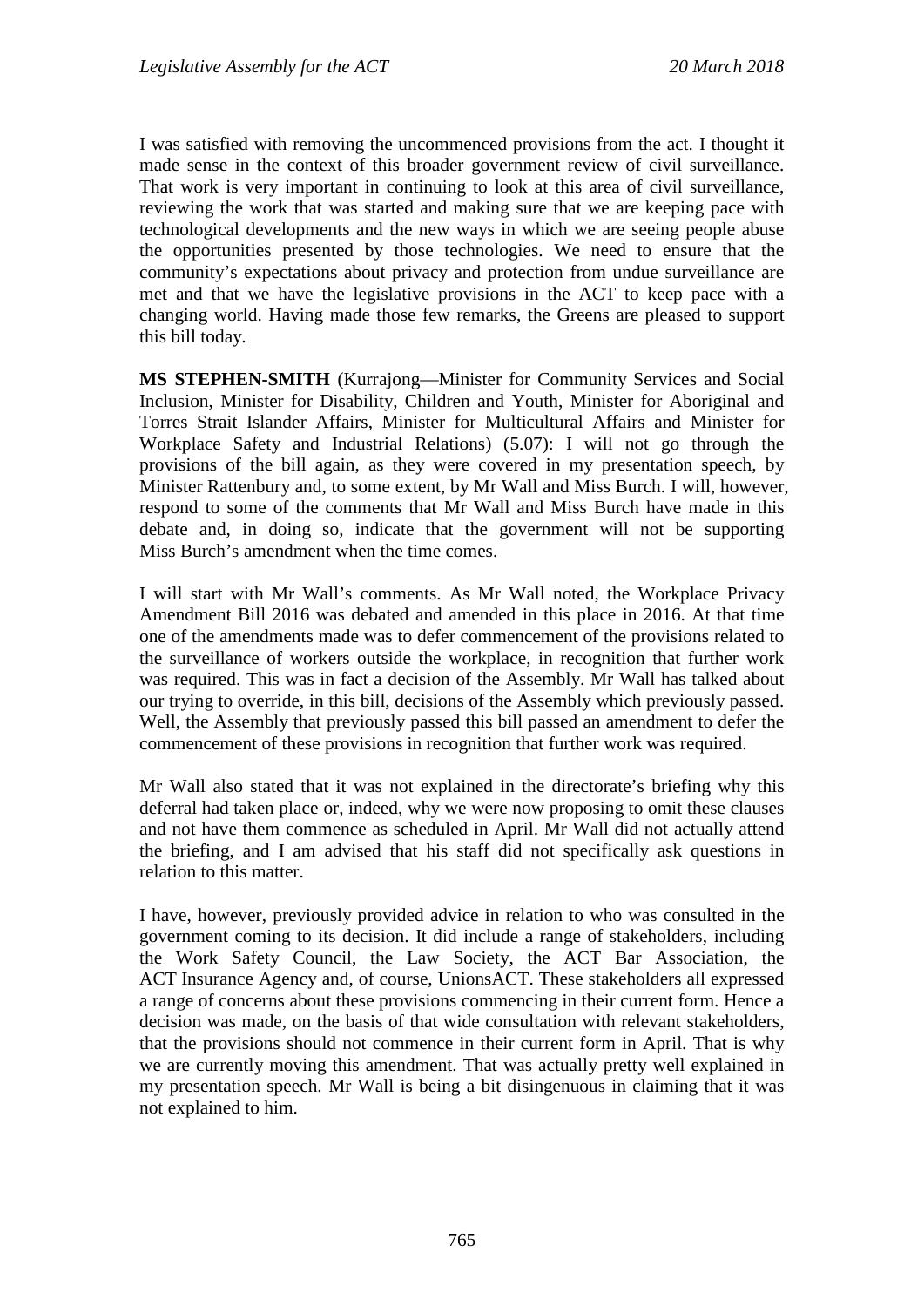Moving to Miss Burch's comments, I could not agree more with Miss Burch that ACT public servants are diligent and committed and do absolutely fantastic work in the interests of all Canberrans. However, I am concerned about her amendment. I point out to her that, again, she has not approached my office or consulted us about the potential impact of this amendment. She said there are a range of questions that she has not received answers to. But, as far as I am aware, I am the minister with carriage of this bill and she has not approached me or my office to ask any of the questions that she said she had not received answers to. Perhaps she has asked somebody else. Perhaps she has asked the Chief Minister. We cannot find any questions on notice. But if she had approached my office we would certainly have endeavoured to provide as much information as she was interested in. Again, Miss Burch herself did not attend the briefing and, as far as I am aware, her staff did not ask these questions in the briefing.

I note in relation to the impact on staff of this matter that relevant unions have been consulted on the proposed arrangements, which are entirely in line with the current arrangements in the enterprise bargaining agreement, and the unions are supportive of the amendments we are proposing.

In the current Public Sector Management Act, section 246(1) states:

A public servant must repay any amount paid by the Territory to the public servant to which the public servant is not legally entitled.

In the bill before us, the proposed section  $246(1)$  says:

A public servant must repay any amount paid by the Territory to the public servant to which the public servant is not legally entitled.

The proposed section 246(2) that Ms Burch proposes to remove states:

Subsection (1) applies regardless of when the overpayment was made.

It is a clarifying clause that clarifies that the existing clause in the existing act will continue to have effect after this amendment is made. That is required because the new act commences on the day after notification, so the old act becomes redundant. The Attorney-General is nodding. Am I right? Am I correct in my interpretation? I hope so. The proposed 246(2) in my bill makes it clear that the overpayment must be repaid under the current legislation and also must be repaid under the legislation as amended. A debt currently owed will continue to be a debt owed. That is all that that current subclause (2) states.

I am advised that the practical effect of Miss Burch's amendment would be to effectively remove that existing legislative requirement that a public servant repay amounts to which they are not legally entitled that have accrued prior to the notification of this bill. So Miss Burch's amendment is to some extent retrospective. In other words, all existing such debts would effectively need to be waived or written off unless public servants voluntarily choose to repay them.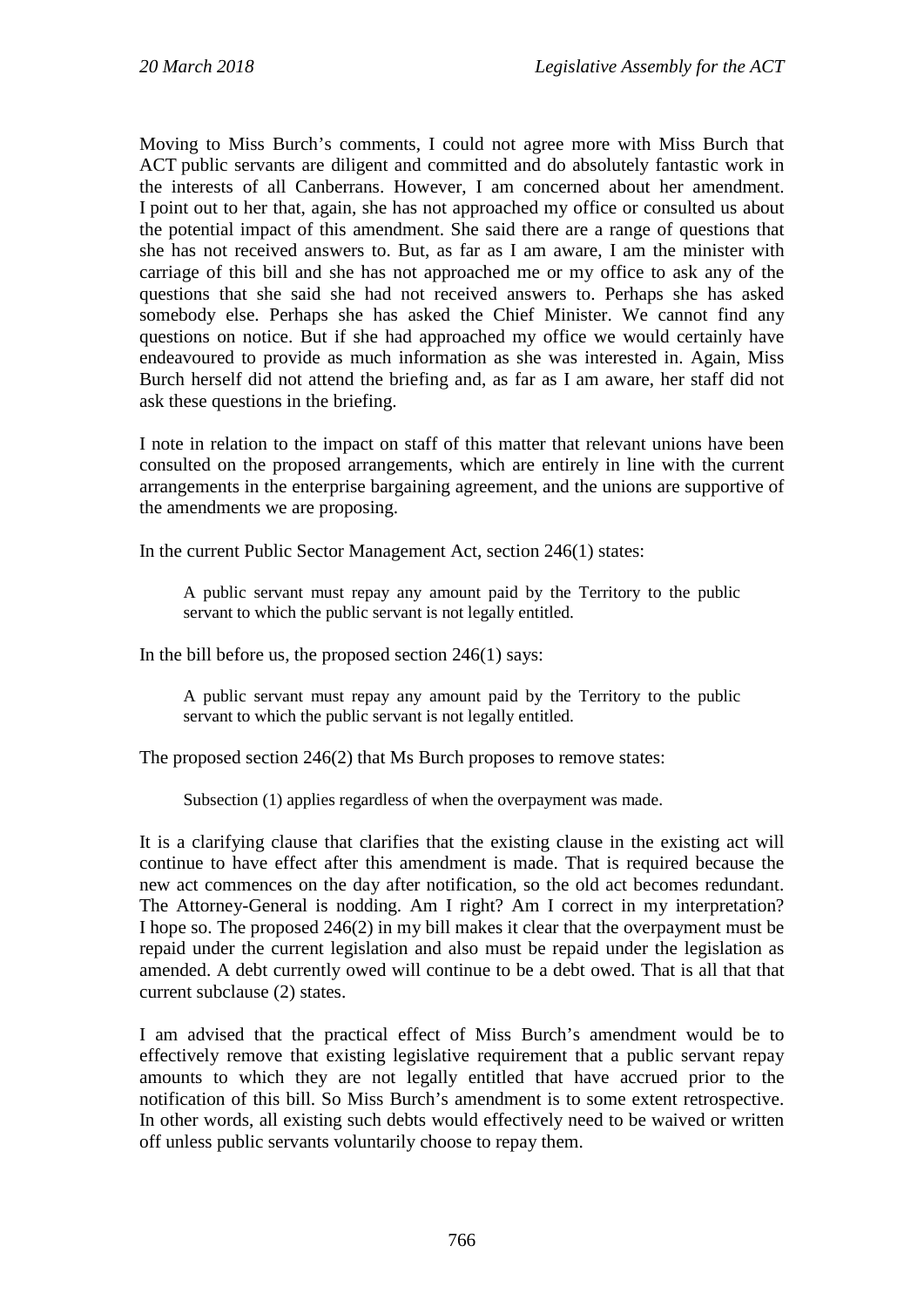So supporting the proposed amendment would mean that the government would not be able to recover a significant debt owed to the territory. It would continue to be difficult for the government to recover overpayments previously identified prior to the commencement of the bill if this amendment was agreed. Given Miss Burch's previous views about the importance of ensuring that taxpayers' money is guarded and spent well, I am surprised that she is retrospectively removing an existing requirement that public servants must repay any amount paid by the territory to which the public servant is not legally entitled.

On the financial impact of the bill if this was applied, to answer Miss Burch's question, based on the available data as at November 2017 there are approximately 258 instances where recovery has not yet commenced. But there will be some people who have more than one overpayment, as each overpayment is tracked separately. There will be some people in positions where an overpayment is more likely than in others, so there may be some instances where people have received multiple overpayments.

In summary, this bill does two things which are entirely common sense. On the privacy side, it maintains the status quo. Something that employers cannot currently do, employers will not be able to do. And that is, as I said, a result of significant consultation with a range of stakeholders who have an interest in this matter, who all have issues with the current wording in one way or another.

In relation to the Public Sector Management Act, the bill effectively clarifies in legislation existing arrangements in the enterprise bargaining agreement which were not previously reflected accurately in the legislation, which has made it difficult to come to agreement with some public servants about the repayment of an overpayment, a payment to which they were not legally entitled. On that basis, the government will not be supporting Miss Burch's amendment. If she has a further case to make in relation to that, I will respond in the detail stage.

I thank the scrutiny committee for its consideration of the bill. I note that it did considered human rights issues, especially around privacy, which Miss Burch mentioned. It found no concerns in relation to that and also did not raise any retrospectivity concerns in relation to this bill.

Question resolved in the affirmative.

Bill agreed to in principle.

#### **Detail stage**

Clauses 1 to 3, by leave, taken together and agreed to.

Clause 4.

**MISS C BURCH** (Kurrajong) (5.17): I move amendment No 1 circulated in my name *[see schedule 1 at page 778]*. As I have mentioned, the government's proposed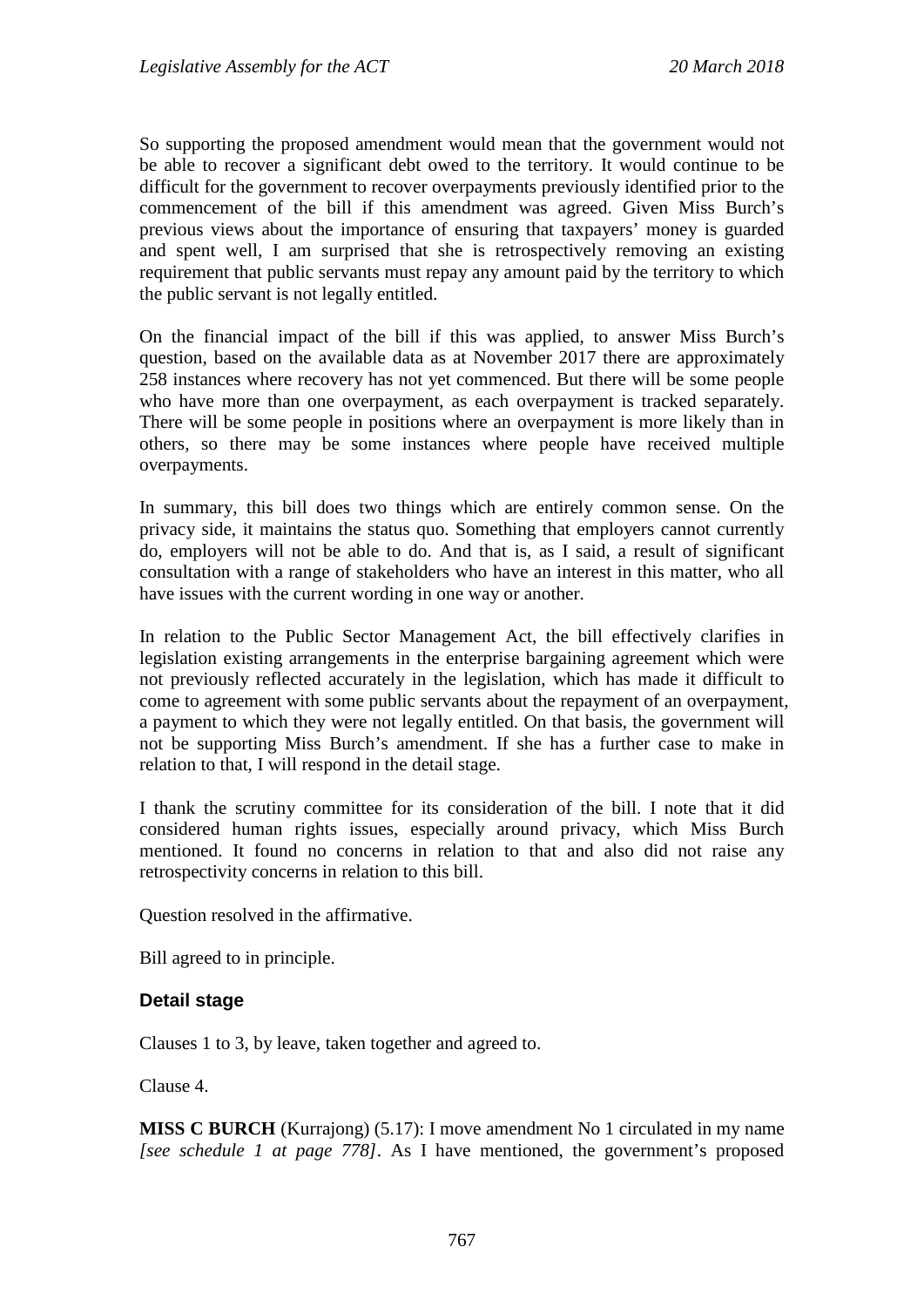amendments as they stand have the potential to cause hardship to both current and former ACT public servants. It is clear from the minister's statement that good governance is not going to prevail here today and that this is simply another cash grab by the Labor-Greens government.

This is not a question of good economic management. If that were the case, you would not be making such errors in the first place. This is instead a case of the government extending rights and powers to itself well beyond those extended to other employers. ACT public servants have the right to be confident that their pay is correct and accurate at the time that they receive it.

It is a basic responsibility of government to ensure that public servants are paid fairly and accurately. The fact that this sloppy government has put this legislation forward tells us that it cannot get even this basic function right. It is not good enough for the Labor-Greens government to go back to public servants years later to tell them that they have got a huge bill to pay back, all because of government stuff-ups.

Fairness is a word all too often brandished by those opposite. This bill in its current form is by no means fair. How is it fair to impose a repayment plan on public servants who have relied in good faith on the payments they have received accurately reflecting their entitlements? How is it fair that the government is to paper over its own failures of accountability by garnishing public servants' wages? How is it fair for the government to attack hardworking public servants to cover the government's own incompetence? And how is it fair for the government to extend rights and powers to itself well beyond those extended to other employers?

This is a lazy and incompetent government that cannot even fulfil its most basic payroll functions as an employer. It is a desperate government, scrambling to dig every penny it can out of the couch cushions to finance whatever is the latest in the long line of the Chief Minister's personal vanity projects. If this was an exercise in good governance, those opposite would be supporting my amendment today.

**MR RATTENBURY** (Kurrajong) (5.20): That was an extraordinary overreach of a speech, but I am impressed that Miss Burch was able to deliver it with a straight face. She did all this stuff about it being not fair, but I think it is equally not fair to let the rest of Canberra's taxpayers cop the bill. If there has been an administrative error, I think it is quite fair and appropriate that it be recouped in a fair and reasonable way. As I stressed in my opening remarks, this bill sets out a number of explicit details. It ultimately give the Head of Service a discretion as to how this bill operates in light of the personal circumstances of the individual.

The Greens will not be supporting Miss Burch's amendments because I think the system has been set up to be as fair as possible for people in circumstances where a mistake has been made. It is not ideal that those mistakes get made, but they do happen, and it is right to have an appropriate and transparent system for recouping that. It is worth noting that this is not about people who have left the public service. I think it is important to spell that out. If someone is no longer an ACT public servant, this legislation cannot apply to them.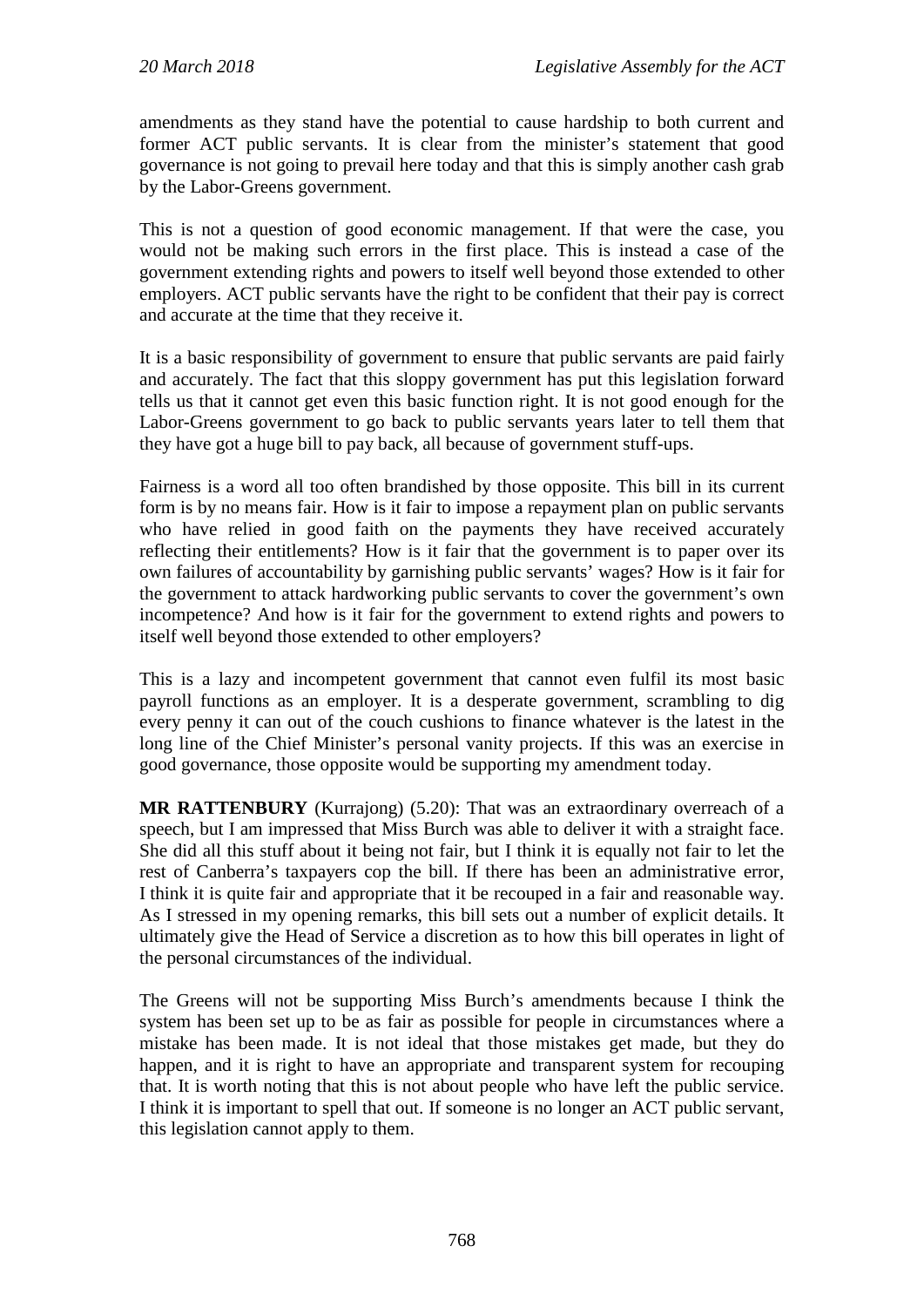It is very extraordinary that this is coming from the same party who have operated a federal robo-system of debt recollection from the poorest people in the community, who then have to wait hours on the line to even get to speak to somebody to work it out. I find it extraordinary. We should be sensible about this. I do not think we need these kinds of overreaching speeches in this place. We should just support this legislation and recognise the important safeguards—

#### *Opposition members interjecting*—

**Mr Gentleman**: I raise a point of order, Madam Assistant Speaker. It is almost impossible to hear the minister's speech with the out-of-control yelling from the opposition on the other side. I ask that they be brought to order.

**MADAM ASSISTANT SPEAKER** (Ms Cody): On the point of order, I remind members that all members sat in silence while members of the opposition were being heard. I implore you to pay the same courtesy to members of the government.

**MR RATTENBURY**: I simply observe that the Greens believe that there is a fair, carefully thought-out system in this legislation, and we will not be supporting Miss Burch's amendment.

**MS STEPHEN-SMITH** (Kurrajong—Minister for Community Services and Social Inclusion, Minister for Disability, Children and Youth, Minister for Aboriginal and Torres Strait Islander Affairs, Minister for Multicultural Affairs and Minister for Workplace Safety and Industrial Relations) (5.22): Mr Rattenbury has made the further clarification that I was intending to. Just to be clear, the bill does not in any way cover former employees, and it is not the government's intention to pursue the recovery of funds from former employees. That is another matter that could have been clarified if Miss Burch had sought to discuss this with my office at any time since this bill was introduced.

I emphasise again that the current proposed clause 246(2) only relates to clause 246(1), which is exactly the same words as exist in the current act. A public servant is already required legally to repay any amount paid by the territory to the public servant to which the public servant is not legally entitled; it is just that we do not have the mechanism to do that if the public servant and the Head of Service cannot reach agreement on how that should be done.

As Mr Rattenbury has pointed out, the proposed replacement section is incredibly fair and balanced. The Head of Service will always try to seek agreement with a public servant about repayment arrangements and will only take these detailed and reasonable steps—which take into consideration any impact on the public servant's financial circumstances, any hardship that they may experience as a result of being required to repay—if they cannot reach agreement. I thank Mr Rattenbury for his comments. This is a very fair and reasonable way forward. As I have said, it is supported by the public sector unions. It does reflect the current arrangements in the enterprise agreement. I commend the bill to the Assembly.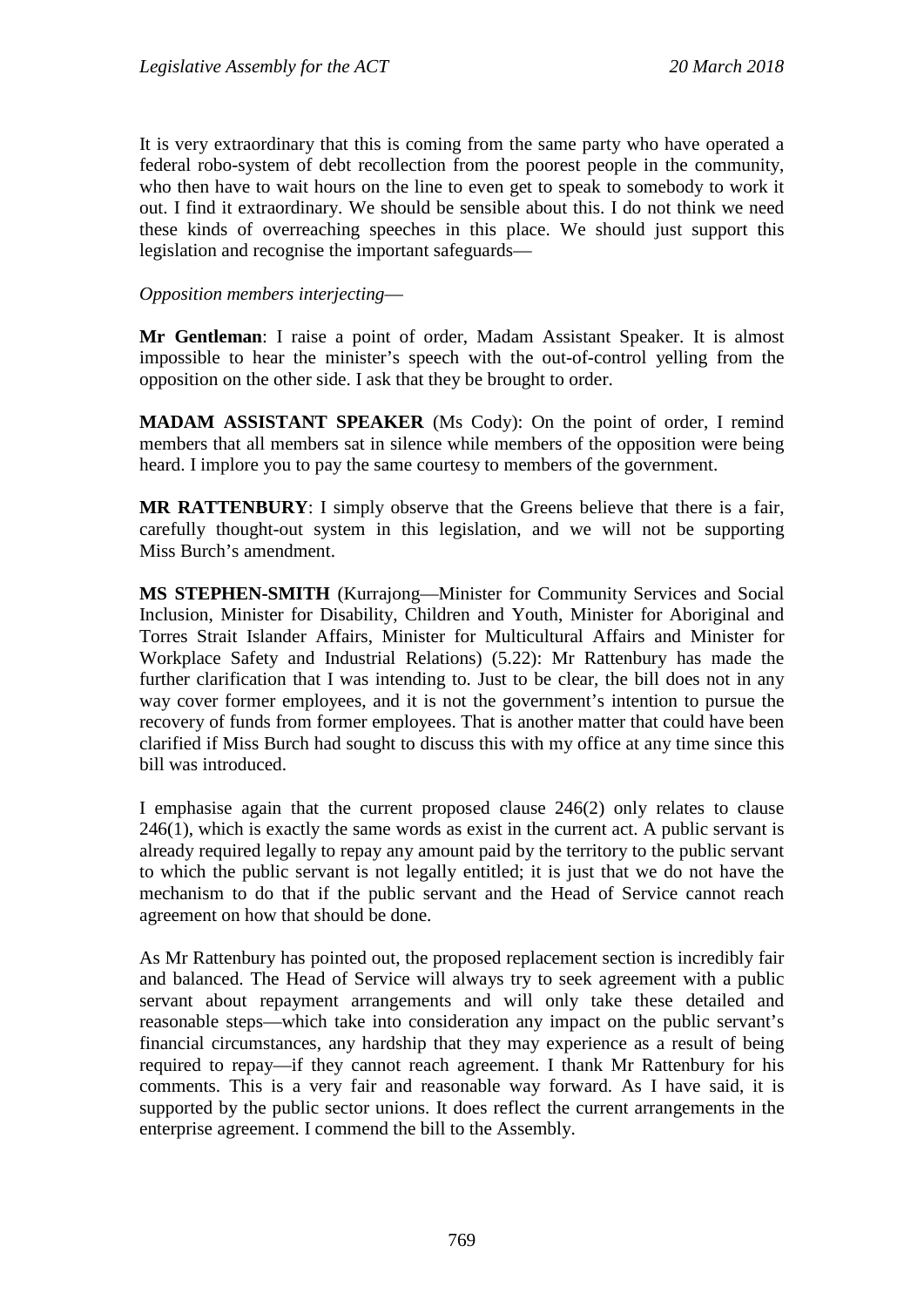#### Question put:

That the amendment be agreed to.

The Assembly voted—

Ayes 10 Noes 13

| Miss C Burch | Mr Milligan | Ms Berry      | Ms Orr           |
|--------------|-------------|---------------|------------------|
| Mr Coe       | Mr Parton   | Ms J Burch    | Mr Pettersson    |
| Mr Hanson    | Mr Wall     | Ms Cheyne     | Mr Ramsay        |
| Mrs Jones    |             | Ms Cody       | Mr Rattenbury    |
| Mrs Kikkert  |             | Ms Fitzharris | Mr Steel         |
| Ms Lawder    |             | Mr Gentleman  | Ms Stephen-Smith |
| Ms Lee       |             | Ms Le Couteur |                  |
|              |             |               |                  |

Amendment negatived.

Question put:

That clause 4 be agreed to.

The Assembly voted—

Ayes 13 Noes 10

| Ms Berry      | Ms Orr           | Miss C Burch | Mr Milligan |
|---------------|------------------|--------------|-------------|
| Ms J Burch    | Mr Pettersson    | Mr Coe       | Mr Parton   |
| Ms Cheyne     | Mr Ramsay        | Mr Hanson    | Mr Wall     |
| Ms Cody       | Mr Rattenbury    | Mrs Jones    |             |
| Ms Fitzharris | Mr Steel         | Mrs Kikkert  |             |
| Mr Gentleman  | Ms Stephen-Smith | Ms Lawder    |             |
| Ms Le Couteur |                  | Ms Lee       |             |

Question resolved in the affirmative.

Clause 4 agreed to.

Remainder of bill, by leave, taken as a whole and agreed to.

Bill agreed to.

# **Adjournment**

Motion (by **Mr Gentleman**) proposed:

That the Assembly do now adjourn.

#### **Business—development**

**MS LAWDER** (Brindabella) (5.31): On 1 March I attended a dinner organised by the Canberra Convention Bureau. The dinner and the associated three-day familiarisation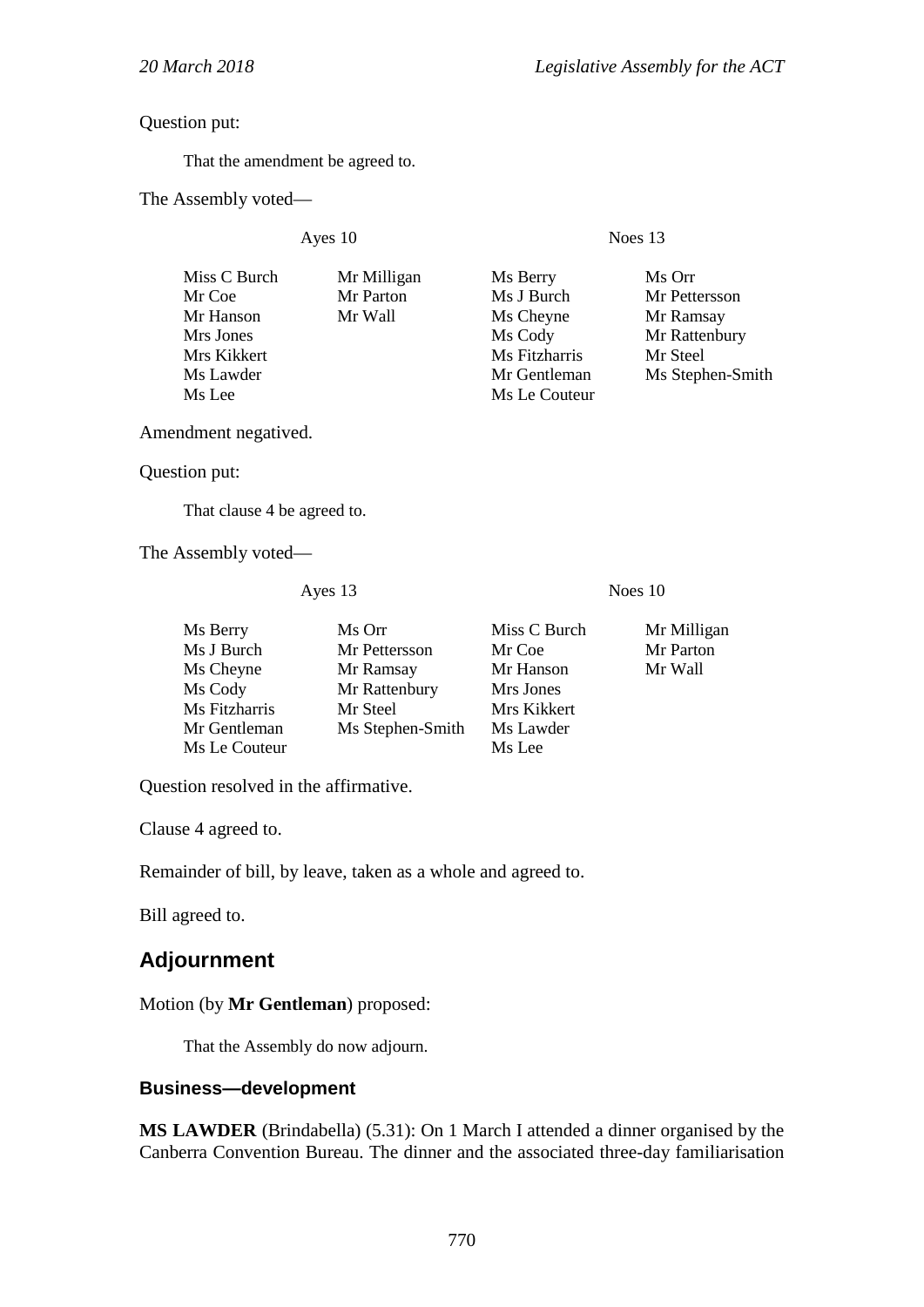tour was called Top Secret 2018. It is an annual showcase for meeting planners considering a national business event for Canberra in the future. The fully hosted program was an opportunity for national association and corporate meeting planners to visit and discover why Canberra is a fantastic destination for business events. This year over 20 organisations attended.

We all know that business events are major economic drivers across Australia, and it is vital that Canberra gets its share. For example, in 2013-14 over 37 million people attended 400,217 business events across Australia. These events are big business: \$28 billion in annual direct expenditure; \$13 billion in direct annual value added; over 179,000 direct jobs; and over \$23 billion annual total economic contribution. The Canberra Convention Bureau continues to work to ensure that Canberra gets its fair share of this lucrative market and to grow that market.

The bureau was supported in this promotion by 30 local attractions and businesses, including the Trippas White Group, Funnel Entertainment, Elite Event Technology, Hiebl Photography, Imagine Events, Canberra Helicopters, Catherine McGrath Media, Ginger Catering, Murrays Coaches, Pialligo Estate, Restaurant Associates, the Big Group, National Convention Centre, National Arboretum Canberra and many national institutions. The following hotels were also supporters; Doma Hotels, Canberra Rex Hotel, Crowne Plaza, Ovolo Nishi, Hyatt Canberra, Peppers Gallery Hotel, QT Canberra, Rydges Capital Hill and the Vibe Hotel Canberra Airport.

At the dinner we had addresses from Jure Domazet, the chair of the Canberra Convention Bureau; Michael Matthews, the CEO of the Canberra Convention Bureau; and a brief address from Steve Jones of the Trippas White Group. The Trippas White Group should be congratulated on providing such a great dining experience on the group's first day of operating the catering business at the Australian War Memorial.

The highlight of the night for me, and I am sure for most others there, was the keynote address from Dr Brendan Nelson, who has such a fantastic grasp of the material of the War Memorial and brought people to tears at one point and laughter at other points. He really does give a fantastic speech.

I congratulate the Canberra Convention Bureau, its board and its members on the success of this year's Top Secret program, and I hope it is successful in attracting many more convention visitors to support our vibrant and vital tourism sector. I would also like to recognise the support provided by VisitCanberra to this program.

### **Mr John Hindmarsh—tribute**

**MR RAMSAY** (Ginninderra—Attorney-General, Minister for Regulatory Services, Minister for the Arts and Community Events and Minister for Veterans and Seniors) (5.34): I rise this afternoon to thank a generous and passionate Canberran, John Hindmarsh, for his service to the community on his retirement as the Chairman of the Cultural Facilities Corporation, or CFC. John—whose presence I acknowledge in the chamber today along with his wife, Rosanna, their sons and, possibly quite fitting for a person so involved in the arts, quite an audience as well—has spent the last six years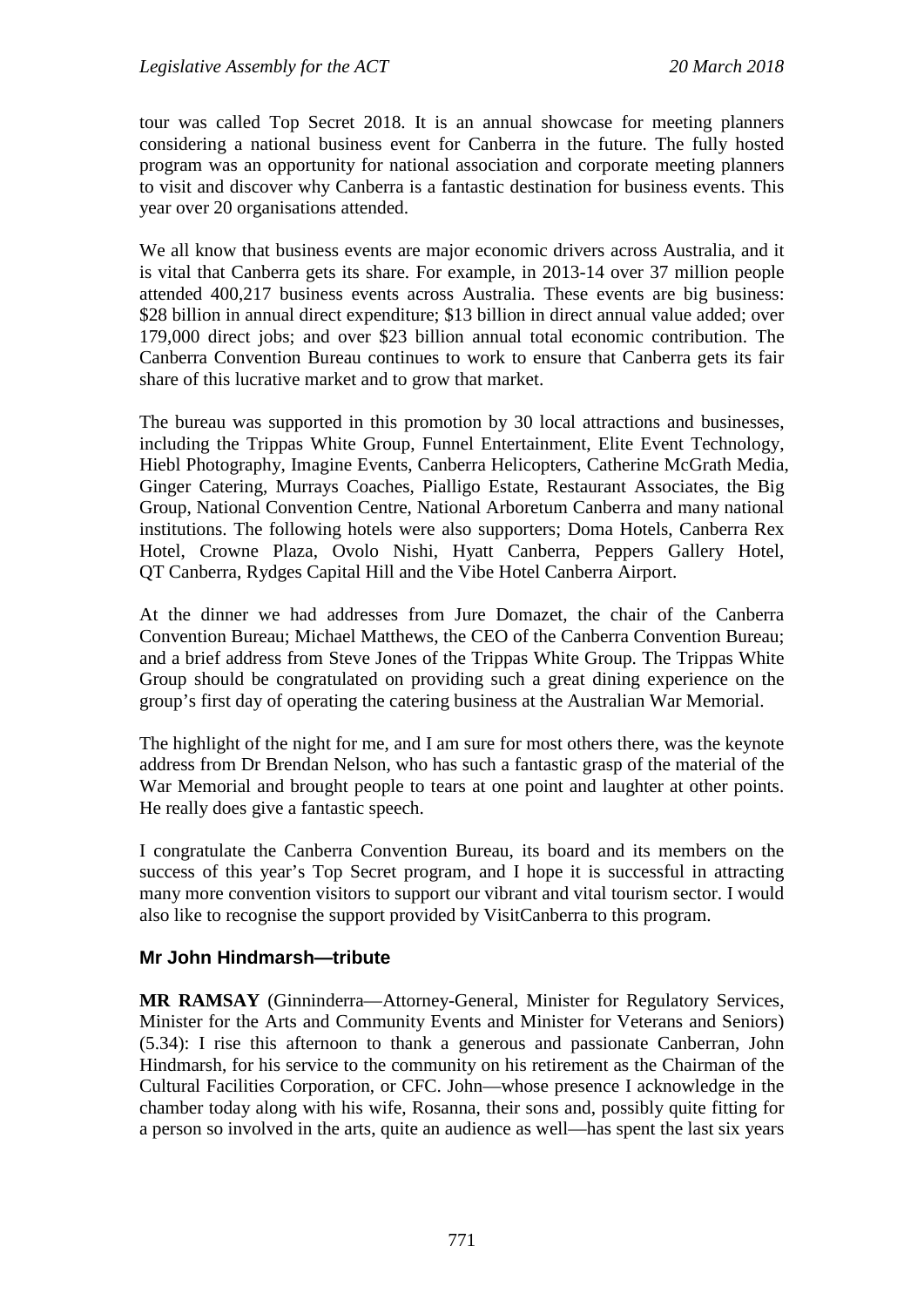leading a highly focused board to oversee the CFC's governance, to set its strategic direction and to fulfil its leadership role in arts and heritage in our region.

There are few Canberrans who will not have visited one of the cultural venues that the CFC managed during John's previous chair, whether it was for a performance at the Canberra Theatre Centre, an exhibition or workshop at the Canberra Museum and Gallery or a tour—or perhaps even a wedding—at one of our region's historic sites, Lanyon Homestead, Calthorpes' House or Mugga Mugga. John has consistently given back to the Canberra community, and this has been recognised in his being awarded a Member of the Order of Australia.

Apart from John's many achievements in the construction industry, the extent of his community engagement can be seen in his involvement with the Hands Across Canberra and the Boundless Playground charities, his roles as the Chairman of the National Gallery of Australia Foundation and as a member of the gallery's governing council, and his position as an adjunct professor at the University of Canberra. Either personally or through his company John has supported major exhibitions and acquisitions at the National Gallery and at the Canberra Museum and Gallery, provided major sponsorship to the Canberra Theatre Centre and supported many community activities and local charities. We are all seeing the impact that a strong and active arts sector has on the cultural, societal and economic fabric of Canberra.

I appreciate and wish to recognise John's work in promoting the cultural assets of the CFC as inclusive and inviting spaces for all Canberrans to enjoy. I also wish to thank him for the understanding he has brought to the role these facilities fulfil within the broader ecology of the arts and culture of the region. John's vision for the future of these facilities is quite rightly an ambitious vision, and it echoes the government's own wider ambition for our region.

The benefit of what the CFC has achieved under John's leadership is immense, whether in terms of its economic impact or the opportunities that it provides for our community's cultural participation and expression. John is an inspiring and philanthropic Canberran who I know takes pride in his service to our community. So I express tonight my thanks to John for his services as chair of the CFC over these past six years and for the bold vision he has given us for the future of a world-class theatre and gallery precinct.

I also wish to acknowledge John's successor, Louise Douglas, who is also here tonight. Louise is stepping up from her deputy chair role to guide the CFC as chair over the coming 12 months, and I look forward to working with Louise and seeing our cultural facilities continue to flourish in the period ahead.

I again thank and congratulate John Hindmarsh for his outstanding cultural and community leadership, and I wish him and his family well into the future.

**MADAM SPEAKER**: It is somewhat awkward speaking from the chair, but before I call Mrs Kikkert, and with the indulgence of members, I, too, would like to take the opportunity to recognise John and his family and friends in the audience. You have served the cultural facilities well; indeed, you have served Canberra well. Thank you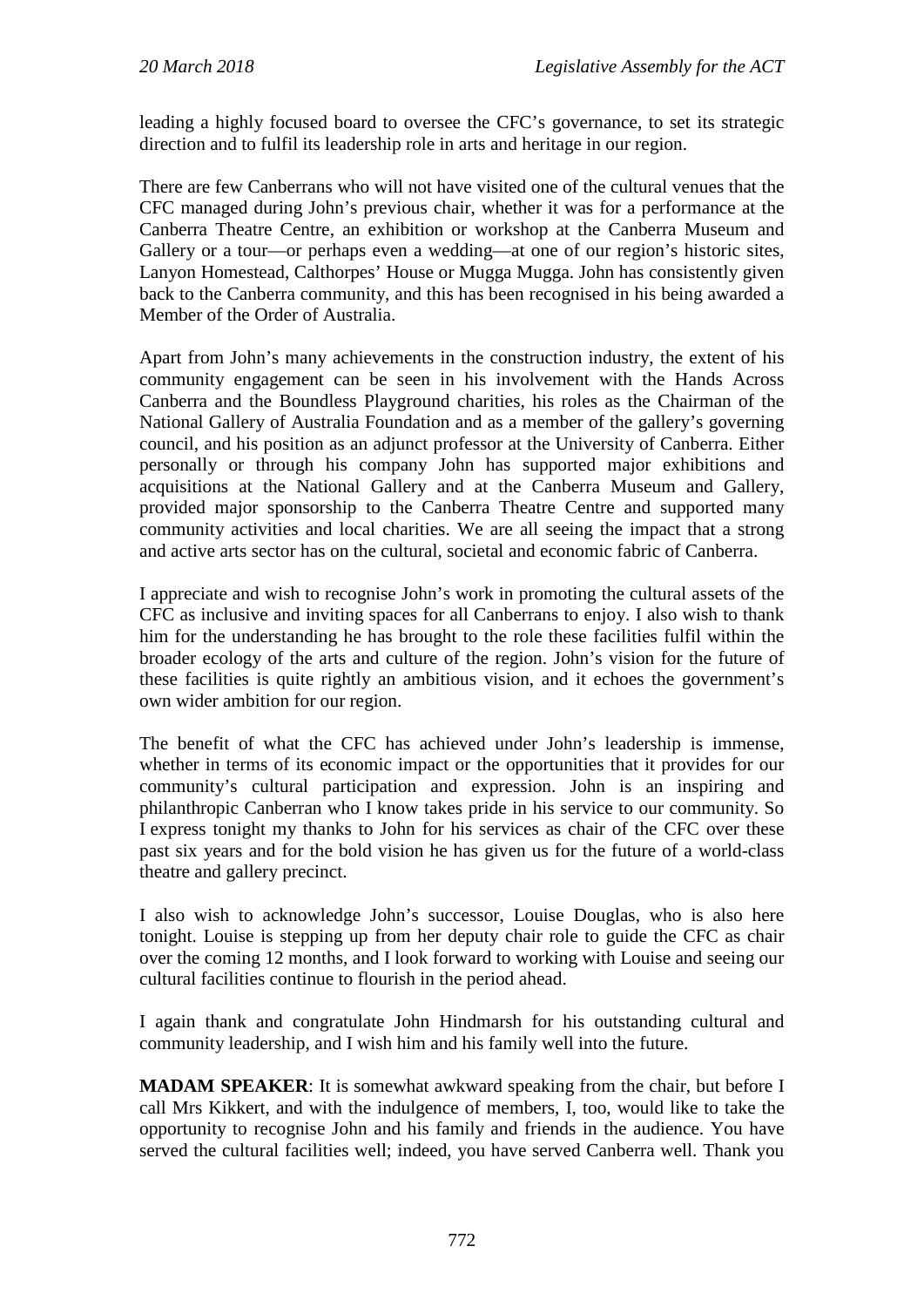indeed, John and family. Thank you, members, for allowing me to say that from the chair.

## **Mental health—multicultural communities**

**MRS KIKKERT** (Ginninderra) (5.39): As is often mentioned in this chamber, we live in a richly multicultural city, with 32 per cent of residents born overseas and another 15 per cent having at least one parent who was born overseas. A non-English language is spoken in nearly 24 per cent of Canberra's households.

The prevalence of mental health issues in Australia's multicultural communities is no greater than in the population at large, but Australians from culturally and linguistically diverse, CALD, backgrounds face specific challenges. Concepts associated with mental health sometimes do not exist in other languages or backgrounds. Psychiatric nurse Sione Vaka has noted that there is no direct translation in some Pacific languages for the word "depression". Fatima Mohamed has pointed out that the phrase "mental health" does not even occur in Somali. "In Somalia, you're either crazy or you're okay," she added. "Even if they're sick, they won't tell you what's wrong. They keep it in until it's really bad."

This illustrates another obstacle. Whilst stigmas surrounding mental illness are common, these stigmas are often more pronounced in CALD communities and need to be specifically targeted. At the same time, it is essential that the help provided is culturally competent. This goes far beyond just token access to interpreters.

It is good when mental health practitioners can amplify "cultural concordance" between themselves and their CALD patients. Psychiatrist Siale Foliaki calls this practising "from a place of intimacy", where he can be "enmeshed in [a] client's world".

But a perfect match is not always possible. Another option is when mental health practitioners are able to leverage "their [own] ethnicity, religion, experience practising overseas, speaking languages other than English and/or existing cultural knowledge and experience to effectively communicate with their … patients".

Professionals who come from a non-dominant culture or who have lived where they were part of a non-dominant culture often find it easier to relate to patients from a variety of multicultural backgrounds. As one doctor reported:

Having lived myself in another situation where you don't understand the language, you don't understand the culture and everything, I guess it makes me a bit more patient and also makes me try and understand where they are coming from so that I can better communicate with them.

For this reason, policy in New South Wales states:

Diversity in the local population needs to be reflected in the skill base and composition of the mental health workforce.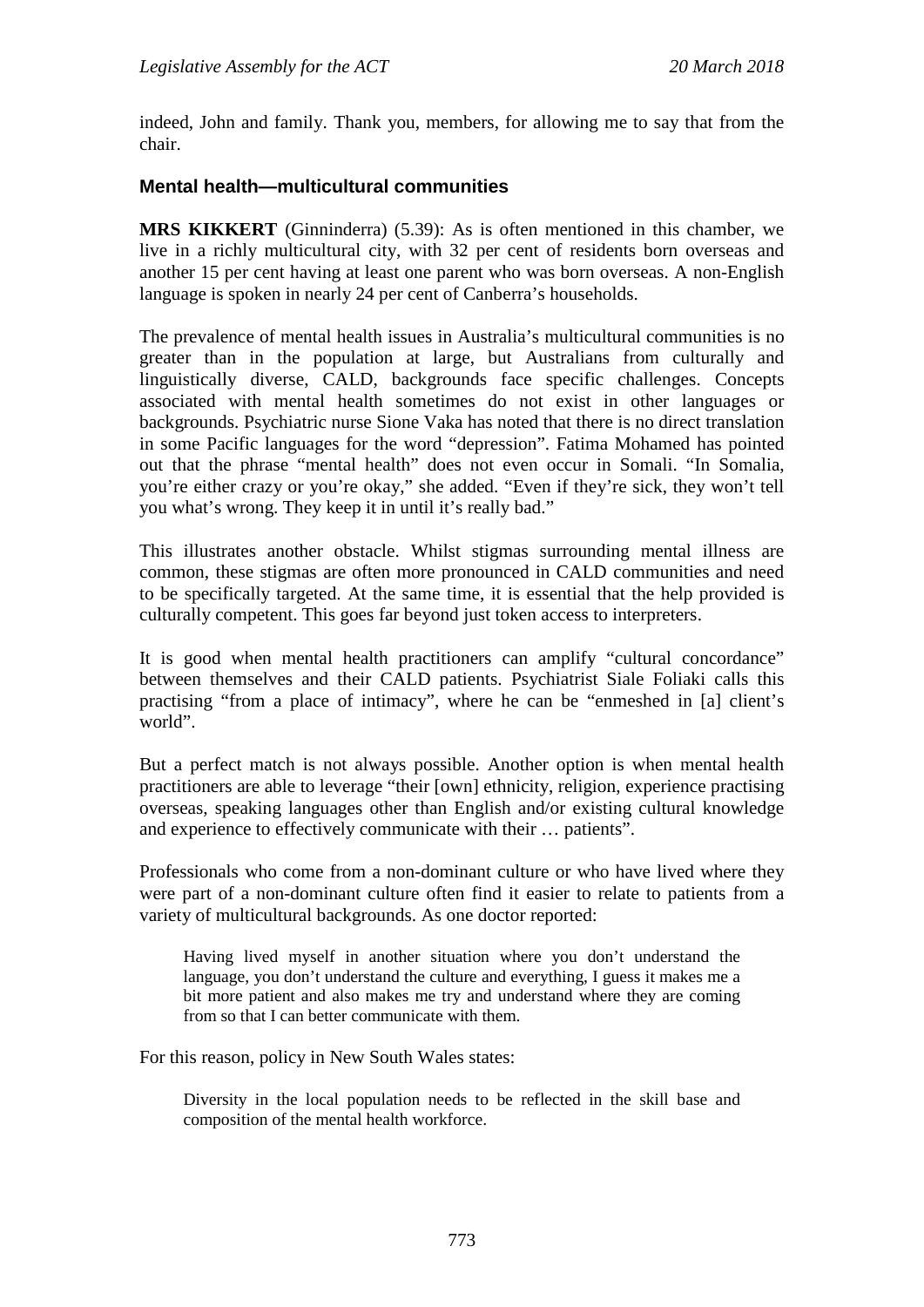This is why Mr Vaka, the psychiatric nurse mentioned earlier, actively works to recruit nurses from CALD backgrounds.

Madam Speaker, much has already been made in this chamber of the delays in implementing an ACT office for mental health. These delays are to be regretted, but I would suggest that they also provide the Minister for Mental Health with an opportunity to make sure that important multicultural dimensions are not overlooked in the creation of this office.

In light of the fact that the adult mental health unit at Canberra Hospital is currently experiencing what the union has called a "crippling shortage" of permanent psychiatrists and that, as a consequence, "ACT Health is continuing to undertake a national and international recruitment activity to fill vacant positions", I specifically recommend to Mr Rattenbury that professionals with demonstrable cultural competence are specifically targeted as part of this recruitment drive and that cultural sensitivity be embedded in everything this office does. Madam Speaker, I look forward to hearing more on this topic from the minister.

## **Harmony Day**

**MR STEEL** (Murrumbidgee) (5.43): I am delighted to speak today on Harmony Day 2018 which is celebrated tomorrow, 21 March, and every year to coincide with the United Nations International Day for the Elimination of Discrimination, symbolising our city's inclusive spirit and the ACT government's commitment to working towards a more harmonious and inclusive society. Harmony Day is a true celebration of the diverse cultural and linguistic background of our city. Australia is a multicultural country, and I see this every day in my staff who come from a diverse array of backgrounds and nationalities including Jamaican, Korean, Polish, Ukrainian, Swedish and English.

The ACT government values the benefits of a multicultural city that promotes inclusivity, diversity of culture and language, and the value of tolerance. Canberra is one of the most multicultural cities in Australia. We know from the 2011 census that 37 per cent of the ACT population reported being born overseas or having at least one parent born overseas. The 2016 census also showed an increase of households speaking a language other than English from 21.1 percent to 23.8 per cent. The ACT is home to over 100 embassies and high commissions with individuals from over 200 nations who reside in our city and call it home.

While our National Multicultural Festival, which was held in February, is a fantastic celebration of this diversity it is great to see other events occurring throughout the year in Canberra. On Saturday I was delighted to participate in the celebration of the festival of colours, Holi Mela, and the celebration of Harmony Day. The event was hosted by the India Australia Association of Canberra at Glebe Park and represented a wonderful celebration of multiculturalism, inclusivity and social harmony in our community, featuring live music, dance performances, food stalls showcasing authentic Indian food, games and interactive events for children attending the event as well as an explosion of colour which the festival is well known for.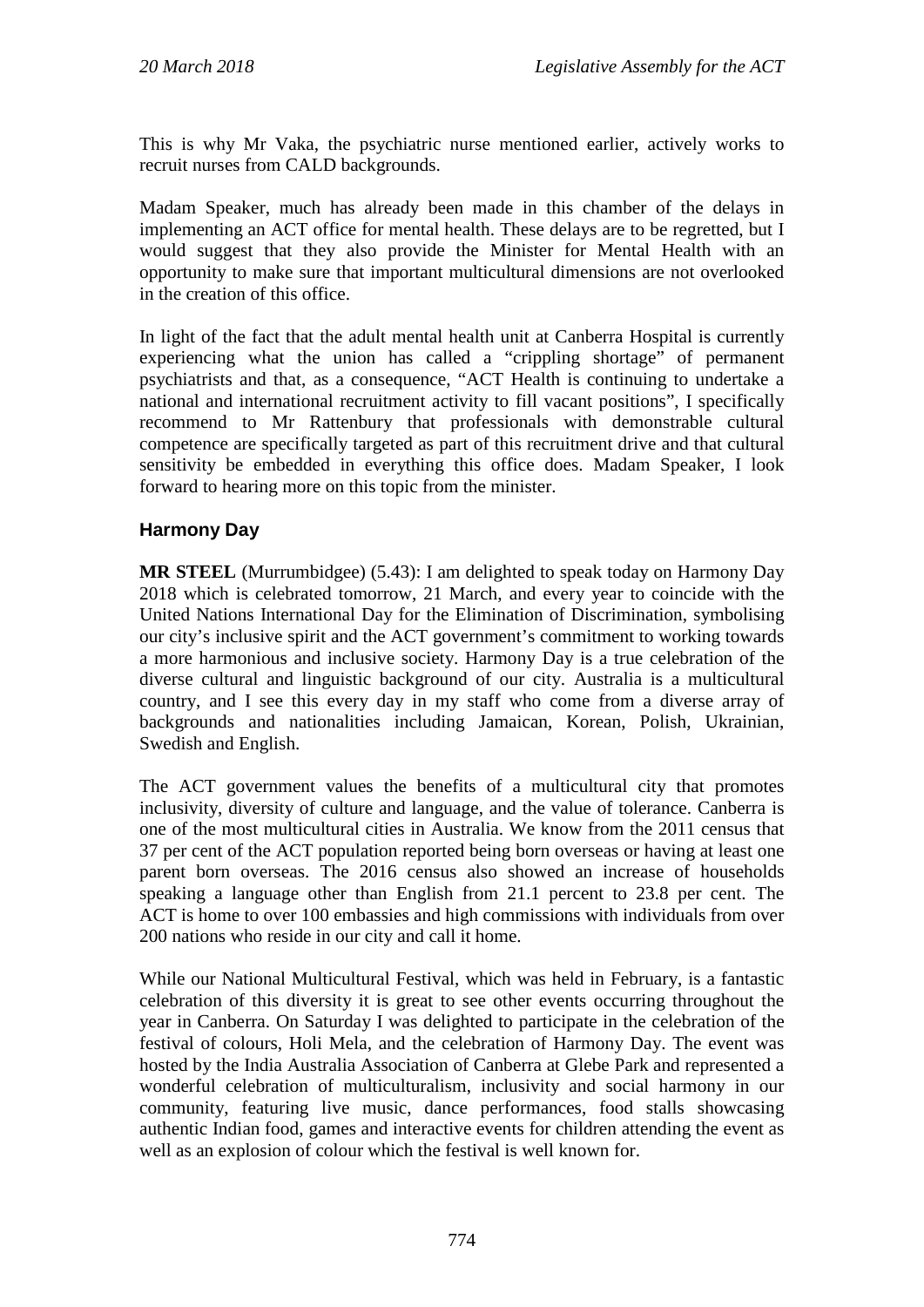Many speeches were given in the spirit of social harmony and inclusivity, and the ACT government has been working to create a more inclusive society where our multicultural communities have the opportunity to actively engage with us as a government and in the wider community.

I am proud to live in a city that is inclusive, and Harmony Day is a significant day in the hearts and minds of many Australians and Canberrans. I would like to thank the community groups who have engaged with the government to make Harmony Day tomorrow such a success. I would also like to extend my thanks to the India Australia Association, their president, Sandipan Mitra, and all the volunteers and organisers of the Holi Mela. I would also like to acknowledge those in my community who are from a culturally or linguistically diverse background and recognise the strength through diversity that they provide our multicultural community here in Canberra.

#### **Women—self-defence**

**MS LEE** (Kurrajong) (5.46): Jasiri means fearless. I know that all members from both sides of the chamber marked International Women's Day on 7 March in different ways but I had the very real pleasure of being asked to participate in something quite different. I was approached by two amazing women, Caitlin Figueiredo and Ashleigh Streeter, whom I have spoken about in this very chamber, to lead a women's self-defence class for our women MLAs and some of their constituents.

As a child, Caitlin Figueiredo was abused in secret by an extended family member for no other reason than that she was a girl. Wanting to help other Australian children and young women in similar situations, Caitlin created Jasiri Australia with a group of friends in Canberra. Together they established the world's first pay it forward self-defence social enterprise offering a range of pathways to help survivors of abuse. Through their self-defence classes Jasiri Australia aims to give women and girls the skills they need to become their own advocates for change. Jasiri also funds life-changing programs with 100 per cent of the profits from its online store and events going directly to support the Alannah and Madeline Foundation. A few months ago I took the opportunity to attend the first class taught by taekwondo 3rd Dan champion and model, Lorna Munro, who, I know, has come on board to be Jasiri Australia's self-defence expert.

In Australia on average one woman is murdered each week. Sixty thousand children live in emergency accommodation because of domestic and family violence or homelessness. When I was becoming a teenager my parents ensured that my sisters and I were taught taekwondo, a way to instil in us some confidence, discipline, some skills to look after ourselves should the need arise and to learn a little more about our culture because taekwondo is a Korean martial art.

After years of training, by year 10 I had achieved my black belt and by year 12 I had achieved my second Dan and was teaching classes on a regular basis. This high school extracurricular activity gave me the opportunity to continue teaching taekwondo when I moved to Canberra for university, and it was not long before I was asked to teach a few women's self-defence classes. Mind you, that was many years ago.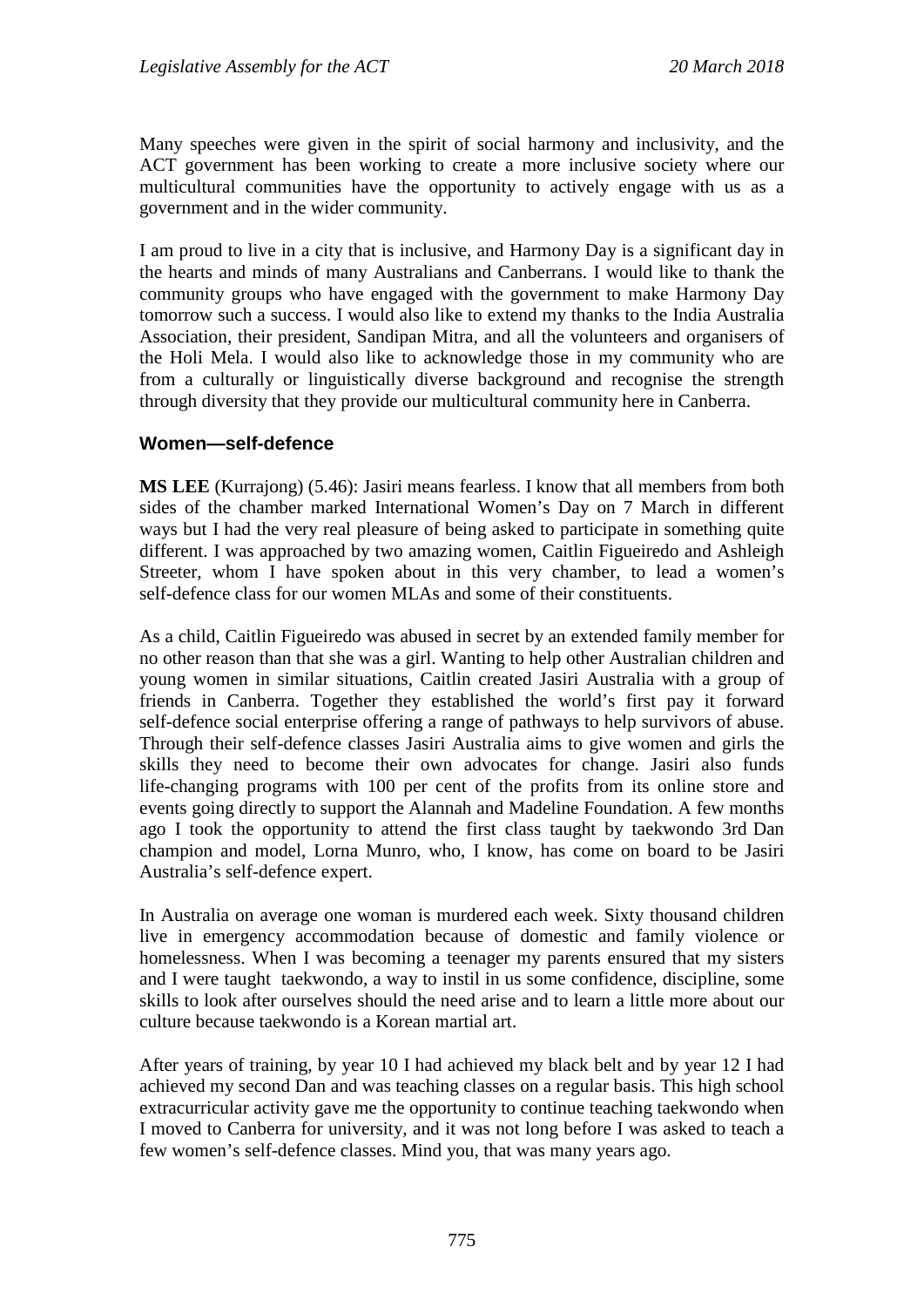But to be approached by Caitlin and Ashleigh to put on this class was something that really took me back to hone my taekwondo skills and I was able to teach a few basic self-defence moves based on the taekwondo principle. Perhaps it is no surprise that, of course, the biggest and most immediate tool in our defence kit is our voice. Anyone walking past the Theo Notaras building on that day may well have wondered at the number of very loud voices counting in Korean and sounding very threatening.

I thank and acknowledge my colleagues Ms Lawder, Miss C Burch and Ms Le Couteur for really getting into the swing of things and looking and sounding very self-defence competent post class. I thank Caitlin and Ashleigh for their tireless enthusiasm and advocacy for so many things, and it is no wonder that Caitlin, Jasiri founder and CEO, was named ACT Young Woman of the Year this year and Ashleigh, Jasiri's chief operating officer, was named ACT Woman of the Year.

We are, indeed, blessed to have these two outstanding young women here in the ACT, and I am also honoured to have been asked to become Jasiri Australia's first ambassador. I know that I will need to work hard to keep pace with these two dynamos but I absolutely support their hard work, their advocacy and their enthusiasm to make the world a better and safer place for those impacted by violence. I look forward to working with them and the entire Canberra community to, indeed, be fearless.

## **Mental health—fundraising event**

**MR RATTENBURY** (Kurrajong—Minister for Climate Change and Sustainability, Minister for Justice, Consumer Affairs and Road Safety, Minister for Corrections and Minister for Mental Health) (5.51): I rise tonight to speak about the Puka Up Foundation who are currently undertaking a bike ride from Sydney to Melbourne to raise awareness of suicide and suicide prevention. There are 28 riders taking part in the challenging eight-day, 413-kilometre event. It is an important issue and it is bringing much-needed attention to the issue of suicide, an issue that continues to impact families and communities across the country on a daily basis.

I had the pleasure of going out and joining the team for part of their ride on Sunday. I can confess I did not ride that far with them but I enjoyed joining them. They are doing a great job and are a very committed bunch of people. They were riding through Canberra on Sunday. It was a hot and windy day, as members will recall, but they were all in great spirits.

Puka Up is a new social enterprise founded by one of Australia's leading mental health advocates, former AFL footballer, Wayne Schwass. Having battled silently with his own mental health for much of his sporting career, Wayne is now a dedicated mental health advocate committed to raising awareness about mental health, emotional wellbeing and suicide prevention. In the Hindi language Puka means authentic and genuine. The foundation has come from Wayne's own personal experience and his desire to do something but he is really seeking to turn that into something much bigger and to have a significant impact on the community.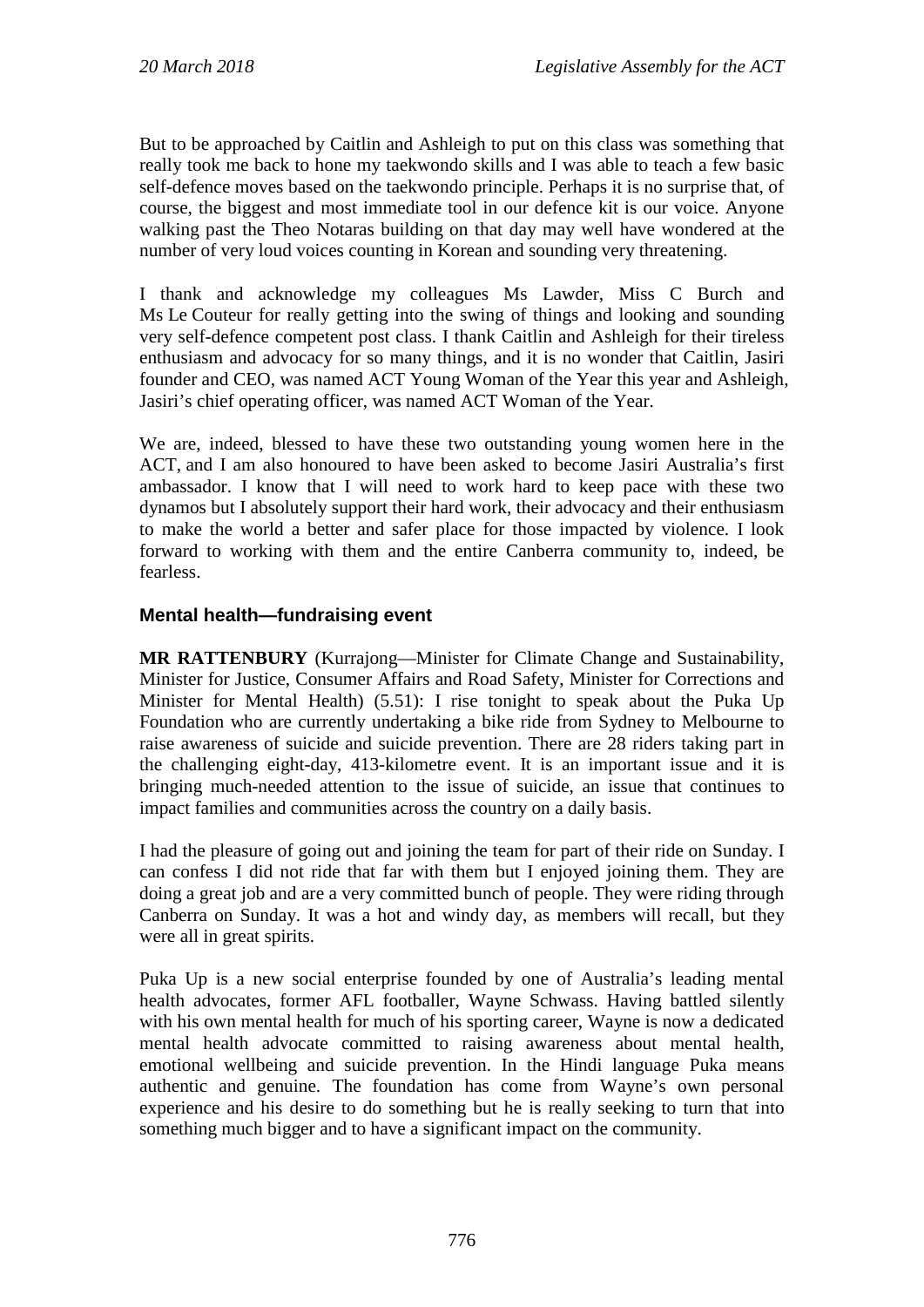The significance of the distance of the trip is that in 2016 in Australia 2,866 people tragically lost their lives to suicide. On average seven people per day die by suicide and it is estimated a further 65,300 people attempt suicide every year. The 1,433 kilometres represents a kilometre for every two people who took their own lives in 2016. The aim of the event is to create a national conversation about suicide prevention. It is a difficult subject to discuss but the need for these conversations has never been more important.

The riders are currently on their way to Albury, having started this morning in Wagga. They did leave Canberra on Monday morning with that very chilly start. Members will recall it was probably the coldest morning we have had all year. They battled the heat and wind on Sunday afternoon and then got up again on Monday morning to ride 266 kilometres in one day to Wagga. The ride finishes at Etihad Stadium this Friday to coincide with the start of the AFL season in Melbourne.

I would like to take this opportunity to acknowledge the entire team, particularly to thank Wayne Schwass and the Puka Up team for having me along on their ride on Sunday and for their efforts in starting an important conversation about mental health and suicide prevention. I would also like to acknowledge the sponsors of the trip, whose names I will not read out now but who are all acknowledged through the Puka Up website and Facebook page, particularly the 28 riders who come from all walks of life.

I had a chance to chat to quite a few of them. They have taken this on for a range of reasons, some of them quite personal and some of them simply for a desire to contribute to the community and raise awareness of this very important issue. I wish them all strong tail winds and few punctures on their trip to Melbourne.

Question resolved in the affirmative.

### **The Assembly adjourned at 5.55 pm.**